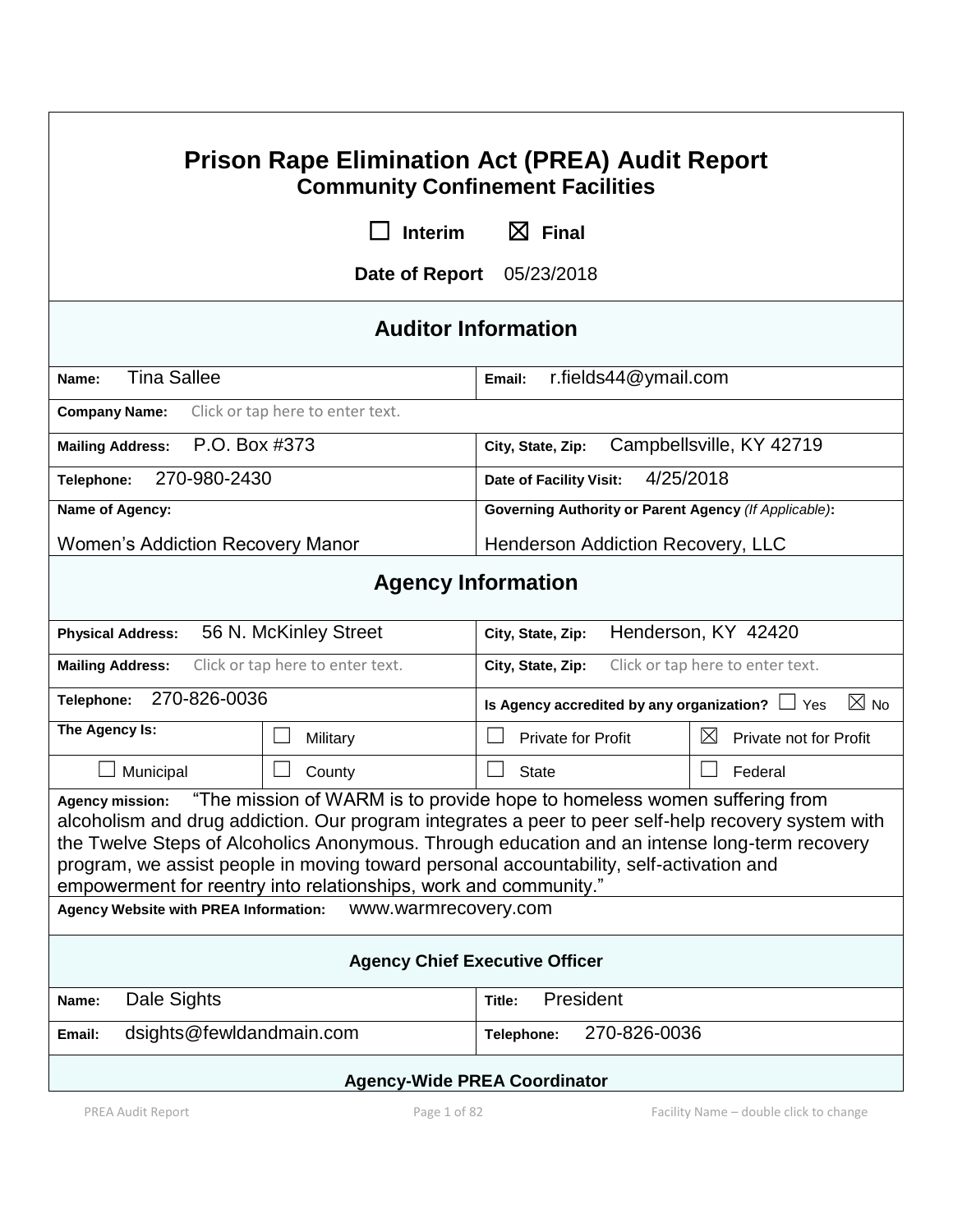| <b>Nicole Frields</b><br>Name:                                                                                                                                                                                                                                                                                                                                                                                                                                              |                                             | <b>Vice President Recovery Services</b><br>Title: |                                                      |  |  |  |  |
|-----------------------------------------------------------------------------------------------------------------------------------------------------------------------------------------------------------------------------------------------------------------------------------------------------------------------------------------------------------------------------------------------------------------------------------------------------------------------------|---------------------------------------------|---------------------------------------------------|------------------------------------------------------|--|--|--|--|
| nicole.frields@warmrecovery.com<br>Email:                                                                                                                                                                                                                                                                                                                                                                                                                                   |                                             | 270-826-0036<br>Telephone:                        |                                                      |  |  |  |  |
| <b>PREA Coordinator Reports to:</b>                                                                                                                                                                                                                                                                                                                                                                                                                                         |                                             |                                                   | Number of Compliance Managers who report to the PREA |  |  |  |  |
| Dale Sights, President                                                                                                                                                                                                                                                                                                                                                                                                                                                      |                                             | 2<br>Coordinator                                  |                                                      |  |  |  |  |
| <b>Facility Information</b>                                                                                                                                                                                                                                                                                                                                                                                                                                                 |                                             |                                                   |                                                      |  |  |  |  |
| Women's Addiction Recovery Manor (WARM)<br>Name of Facility:                                                                                                                                                                                                                                                                                                                                                                                                                |                                             |                                                   |                                                      |  |  |  |  |
| 56 N. McKinley Street, Henderson, KY 42420<br><b>Physical Address:</b>                                                                                                                                                                                                                                                                                                                                                                                                      |                                             |                                                   |                                                      |  |  |  |  |
| Click or tap here to enter text.<br>Mailing Address (if different than above):                                                                                                                                                                                                                                                                                                                                                                                              |                                             |                                                   |                                                      |  |  |  |  |
| 270-826-0036<br><b>Telephone Number:</b>                                                                                                                                                                                                                                                                                                                                                                                                                                    |                                             |                                                   |                                                      |  |  |  |  |
| The Facility Is:<br>Military                                                                                                                                                                                                                                                                                                                                                                                                                                                |                                             | <b>Private for Profit</b>                         | $\boxtimes$<br>Private not for Profit                |  |  |  |  |
| Municipal<br>County                                                                                                                                                                                                                                                                                                                                                                                                                                                         |                                             | <b>State</b>                                      | Federal<br>$\mathcal{L}$                             |  |  |  |  |
| <b>Facility Type:</b>                                                                                                                                                                                                                                                                                                                                                                                                                                                       | Community treatment center<br>Halfway house |                                                   | <b>Restitution center</b>                            |  |  |  |  |
| Mental health facility<br>$\boxtimes$ Alcohol or drug rehabilitation center                                                                                                                                                                                                                                                                                                                                                                                                 |                                             |                                                   |                                                      |  |  |  |  |
| Other community correctional facility                                                                                                                                                                                                                                                                                                                                                                                                                                       |                                             |                                                   |                                                      |  |  |  |  |
| "The mission of WARM is to provide hope to homeless women suffering from<br><b>Facility Mission:</b><br>alcoholism and drug addiction. Our program integrates a peer to peer self-help recovery system with<br>the Twelve Steps of Alcoholics Anonymous. Through education and an intense long-term recovery<br>program, we assist people in moving toward personal accountability, self-activation and<br>empowerment for reentry into relationships, work and community." |                                             |                                                   |                                                      |  |  |  |  |
| <b>Facility Website with PREA Information:</b><br>www.warmrecovery.com                                                                                                                                                                                                                                                                                                                                                                                                      |                                             |                                                   |                                                      |  |  |  |  |
| Have there been any internal or external audits of and/or<br>$\boxtimes$ Yes<br><b>No</b><br>accreditations by any other organization?                                                                                                                                                                                                                                                                                                                                      |                                             |                                                   |                                                      |  |  |  |  |
| <b>Director</b>                                                                                                                                                                                                                                                                                                                                                                                                                                                             |                                             |                                                   |                                                      |  |  |  |  |
| <b>Nicole Frields</b><br>Name:                                                                                                                                                                                                                                                                                                                                                                                                                                              |                                             | <b>Vice President Recovery Services</b><br>Title: |                                                      |  |  |  |  |
| 270-826-0036<br>nicole.frields@warmrecovery.com<br>Email:<br>Telephone:                                                                                                                                                                                                                                                                                                                                                                                                     |                                             |                                                   |                                                      |  |  |  |  |
| <b>Facility PREA Compliance Manager</b>                                                                                                                                                                                                                                                                                                                                                                                                                                     |                                             |                                                   |                                                      |  |  |  |  |
| <b>Nicole Frields</b><br>Name:                                                                                                                                                                                                                                                                                                                                                                                                                                              | Title:                                      | <b>Vice President Recovery Services</b>           |                                                      |  |  |  |  |
| 270-826-0036<br>nicole.frields@warmrecovery.com<br>Telephone:<br>Email:                                                                                                                                                                                                                                                                                                                                                                                                     |                                             |                                                   |                                                      |  |  |  |  |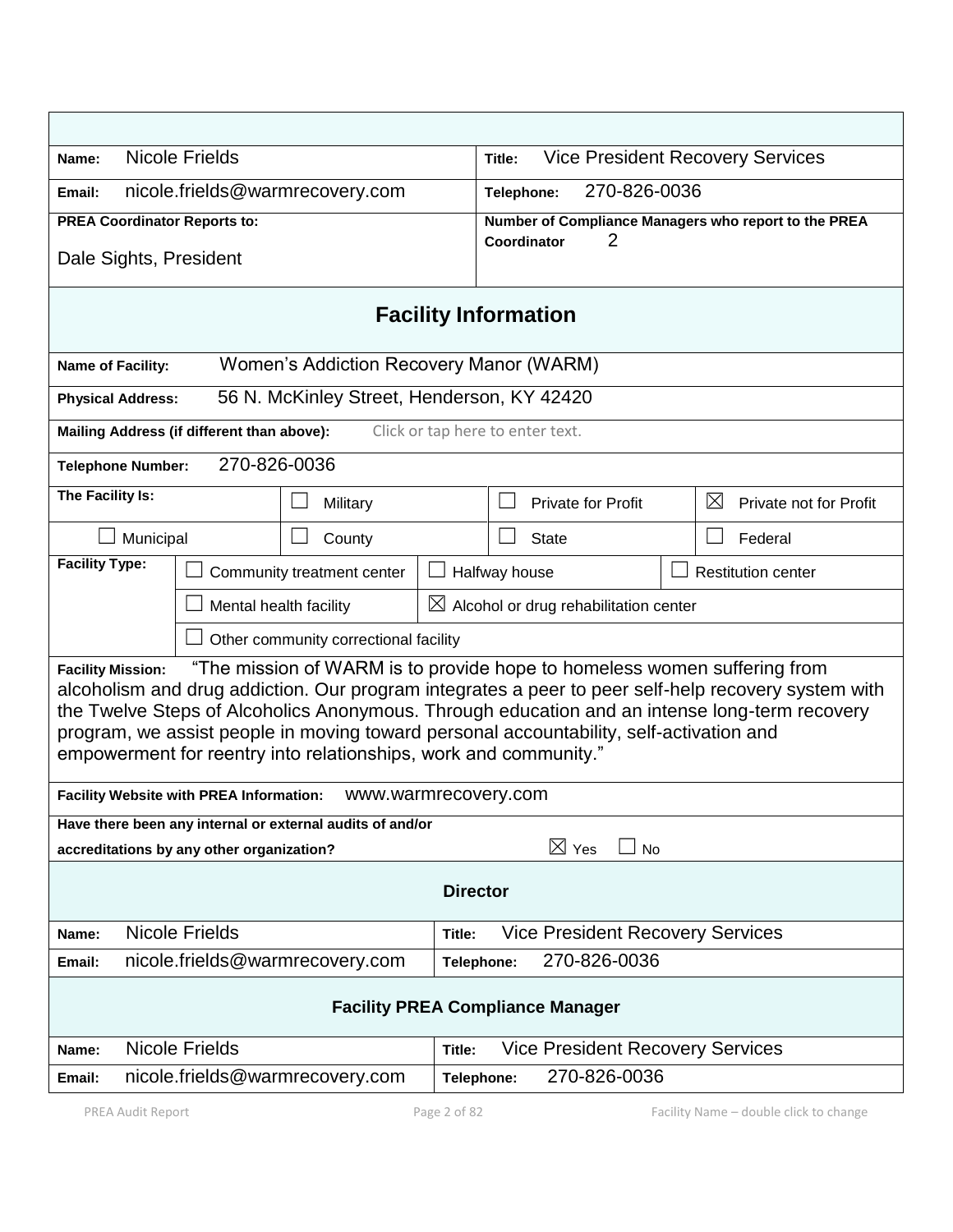| <b>Facility Health Service Administrator</b>                                                                                                                                              |                                                                                                                                             |            |                                                                                  |                |                                  |  |
|-------------------------------------------------------------------------------------------------------------------------------------------------------------------------------------------|---------------------------------------------------------------------------------------------------------------------------------------------|------------|----------------------------------------------------------------------------------|----------------|----------------------------------|--|
| Connie Cook, RN<br>Name:                                                                                                                                                                  |                                                                                                                                             | Title:     | <b>SOS Coordinator</b>                                                           |                |                                  |  |
| Email:                                                                                                                                                                                    | connie.cook@warmrecovery.com                                                                                                                | Telephone: | 270-826-0036                                                                     |                |                                  |  |
| <b>Facility Characteristics</b>                                                                                                                                                           |                                                                                                                                             |            |                                                                                  |                |                                  |  |
| <b>Designated Facility Capacity:</b>                                                                                                                                                      | 100                                                                                                                                         |            | <b>Current Population of Facility: 100</b>                                       |                |                                  |  |
|                                                                                                                                                                                           | Number of residents admitted to facility during the past 12 months                                                                          |            |                                                                                  |                | 335                              |  |
|                                                                                                                                                                                           | Number of residents admitted to facility during the past 12 months who were transferred from a<br>different community confinement facility: |            |                                                                                  |                | $\Omega$                         |  |
| facility was for 30 days or more:                                                                                                                                                         | Number of residents admitted to facility during the past 12 months whose length of stay in the                                              |            |                                                                                  |                | 204                              |  |
| facility was for 72 hours or more:                                                                                                                                                        | Number of residents admitted to facility during the past 12 months whose length of stay in the                                              |            |                                                                                  |                | 264                              |  |
|                                                                                                                                                                                           | Number of residents on date of audit who were admitted to facility prior to August 20, 2012:                                                |            |                                                                                  |                | $\Omega$                         |  |
| Age Range of<br><b>Population:</b>                                                                                                                                                        | $\boxtimes$ Adults                                                                                                                          |            | Juveniles                                                                        |                | Youthful residents               |  |
|                                                                                                                                                                                           | 18-60                                                                                                                                       |            | Click or tap here to enter text.                                                 |                | Click or tap here to enter text. |  |
| Average length of stay or time under supervision:                                                                                                                                         |                                                                                                                                             |            |                                                                                  |                | 6-9 months                       |  |
| <b>Facility Security Level:</b>                                                                                                                                                           |                                                                                                                                             |            |                                                                                  |                | community                        |  |
| <b>Resident Custody Levels:</b>                                                                                                                                                           |                                                                                                                                             |            |                                                                                  |                | community                        |  |
| Number of staff currently employed by the facility who may have contact with residents:                                                                                                   |                                                                                                                                             |            |                                                                                  |                | 20                               |  |
| Number of staff hired by the facility during the past 12 months who may have contact with<br>8<br>residents:                                                                              |                                                                                                                                             |            |                                                                                  |                |                                  |  |
| Number of contracts in the past 12 months for services with contractors who may have contact with<br>residents:                                                                           |                                                                                                                                             |            |                                                                                  | $\overline{2}$ |                                  |  |
| <b>Physical Plant</b>                                                                                                                                                                     |                                                                                                                                             |            |                                                                                  |                |                                  |  |
| <b>Number of Buildings:</b>                                                                                                                                                               |                                                                                                                                             |            | Number of Single Cell Housing Units: 0                                           |                |                                  |  |
| <b>Number of Multiple Occupancy Cell Housing Units:</b>                                                                                                                                   |                                                                                                                                             |            | 38                                                                               |                |                                  |  |
| <b>Number of Open Bay/Dorm Housing Units:</b><br>$\overline{2}$                                                                                                                           |                                                                                                                                             |            |                                                                                  |                |                                  |  |
| Description of any video or electronic monitoring technology (including any relevant information about where cameras are<br>placed, where the control room is, retention of video, etc.): |                                                                                                                                             |            |                                                                                  |                |                                  |  |
| n/a                                                                                                                                                                                       |                                                                                                                                             |            |                                                                                  |                |                                  |  |
| <b>Medical</b>                                                                                                                                                                            |                                                                                                                                             |            |                                                                                  |                |                                  |  |
| <b>Type of Medical Facility:</b>                                                                                                                                                          |                                                                                                                                             |            | n/a                                                                              |                |                                  |  |
| Forensic sexual assault medical exams are conducted at:                                                                                                                                   |                                                                                                                                             |            | <b>Methodist Hospital Henderson County Campus</b><br><b>Emergency Department</b> |                |                                  |  |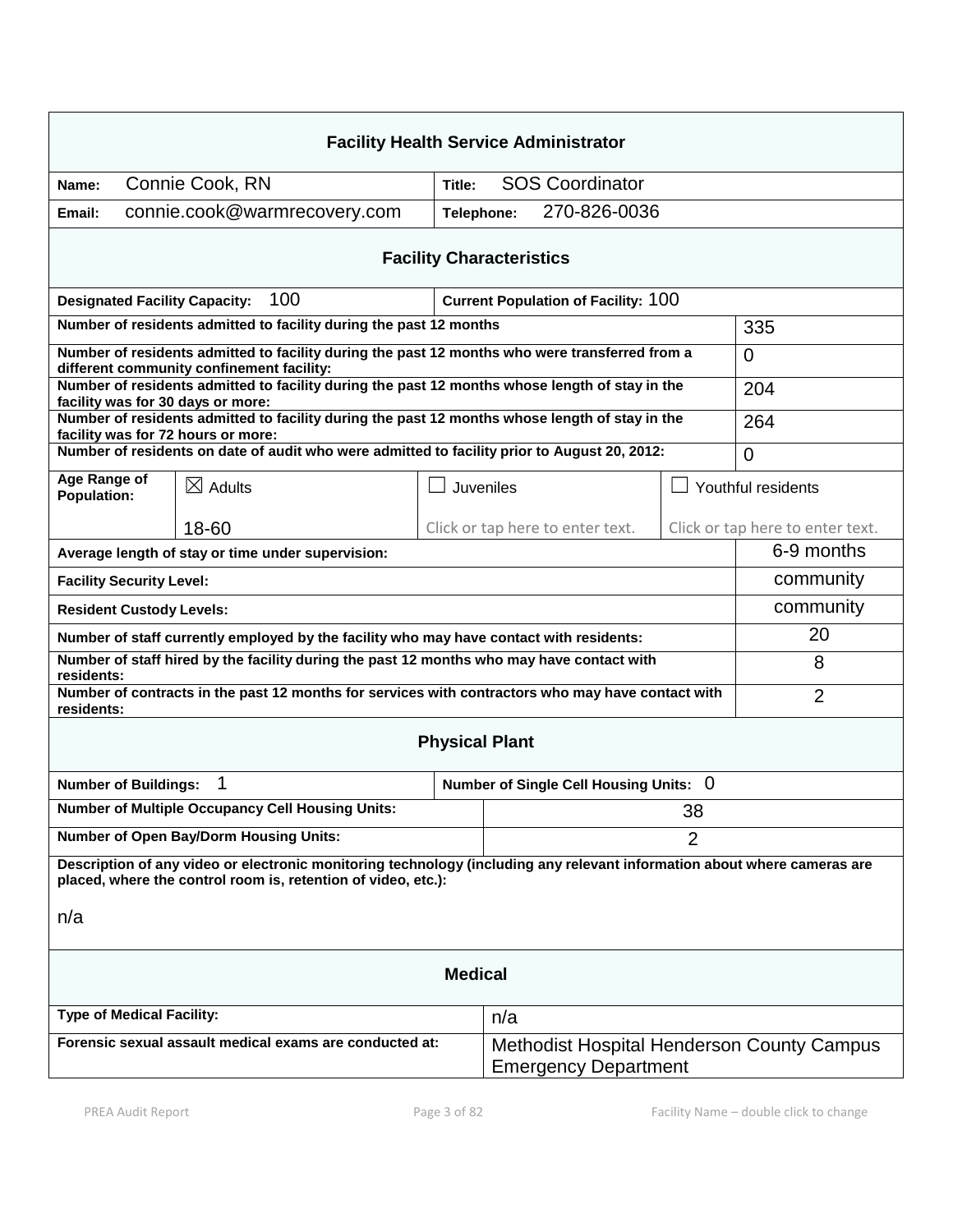| Other                                                                                                                                |  |
|--------------------------------------------------------------------------------------------------------------------------------------|--|
| Number of volunteers and individual contractors, who may have contact with residents, currently<br>authorized to enter the facility: |  |
| Number of investigators the agency currently employs to investigate allegations of sexual abuse:                                     |  |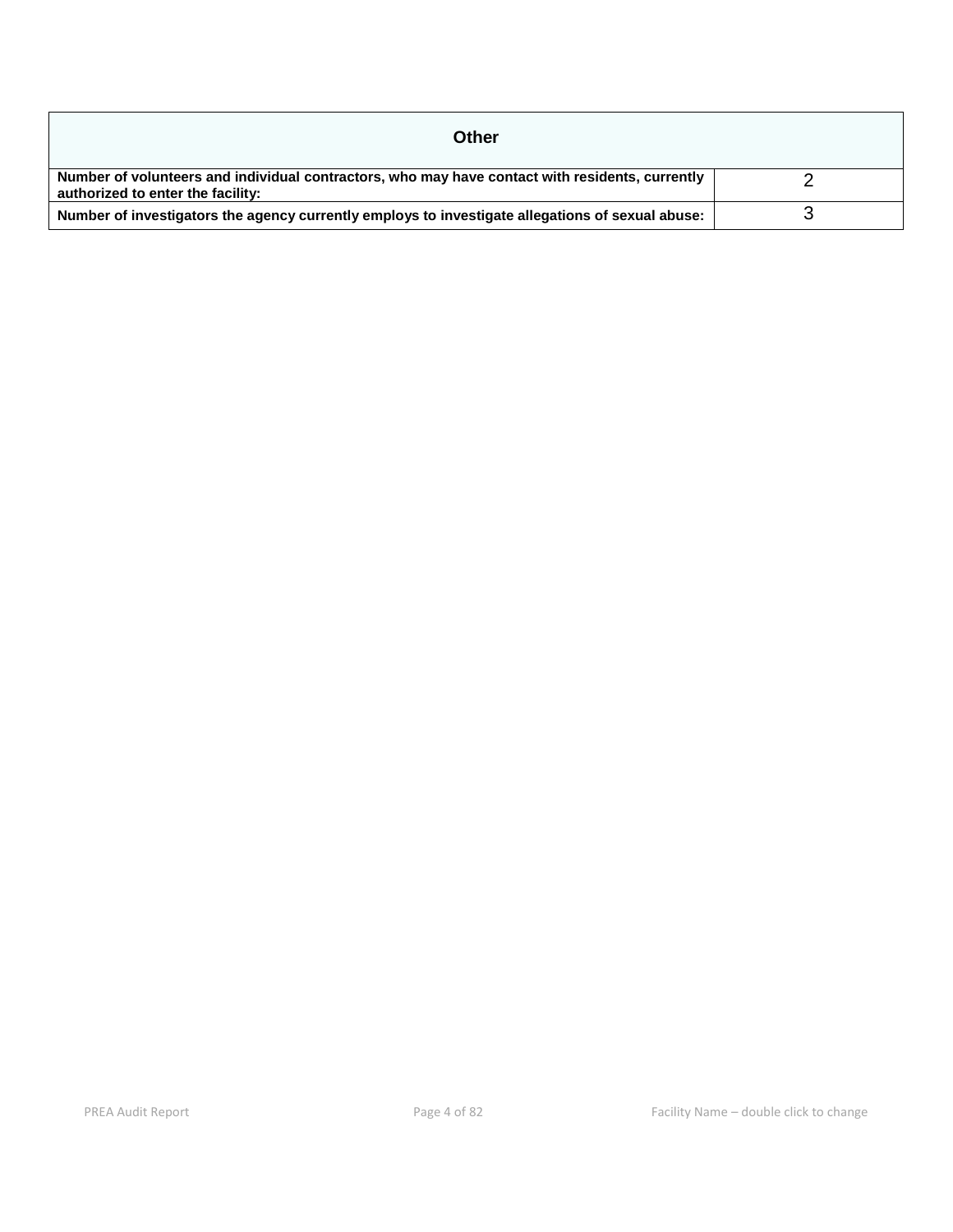# **Audit Findings**

# **Audit Narrative**

*The auditor's description of the audit methodology should include a detailed description of the following processes during the pre-onsite audit, onsite audit, and post-audit phases: documents and files reviewed, discussions and types of interviews conducted, number of days spent on-site, observations made during the site-review, and a detailed description of any follow-up work conducted during the post-audit phase. The narrative should describe the techniques the auditor used to sample documentation and select interviewees, and the auditor's process for the site review.*

Women's Addiction Recovery Manor (WARM), located at 56 N. McKinley Street, Henderson, KY 42420 is a 100-bed long-term inpatient substance abuse recovery program (Alcohol or Drug Rehabilitation Center) for adult women. "The mission of WARM is to provide hope to homeless women suffering from alcoholism and drug addiction. Our program integrates a peer to peer self-help recovery system with the Twelve Steps of Alcoholics Anonymous. Through education and an intense long-term recovery program, we assist people in moving toward personal accountability, self-activation and empowerment for reentry into relationships, work and community." WARM is a non-profit organization/facility and was constructed in 2011 as a part of the Recovery Kentucky Initiative, which helps Kentuckians recover from chronic substance abuse and addictions and move towards a life of sobriety and productivity. Recovery Kentucky was created and designed to reduce Kentucky's drug problem and resolve some of the state's homeless issues. Recovery Kentucky is a joint effort by the Department for Local Government (DLG), the Department of Corrections, (DOC), and Kentucky Housing Corporation (KHC). The WARM facility offers counseling programs and transitional housing for adult women who are homeless, chemical dependent and/or incarcerated for drug related offenses. WARM contracts for 60 of the 100 beds with the KY DOC (Kentucky Department of Corrections) (mission to protect the citizens of the Commonwealth of Kentucky and to provide a safe, secure and humane environment for staff and offenders in carrying out the mandates of the legislative and judicial processes; and, to provide opportunities for offenders to acquire skills which facilitate non-criminal behavior). The Contract Management Branch of the KY DOC is responsible for overseeing community services centers that house state probationers, inmates and parolees. This integration program allows inmates/residents to become reacquainted with their families and the community and give them a head start in seeking employment, enrolling in vocational schools and/or college programs, and having access to community substance abuse, medical, and mental health care/treatment. The KY DOC (Kentucky Department of Corrections) agency policy in compliance with the Prison Rape Elimination Act (PREA) Standards date filed 12/10/2013 and effective on 2/3/2014. (WARM has a KY DOC audit twice a year.) WARM utilizes a social model of recovery and integrates a peer to peer self-help recovery system with the Twelve Steps of Alcoholics Anonymous. The overall length of the program is approximately 6-9 months. WARM programs are Safe off the Streets (SOS); Motivational Track (MT); Phase I (P1); Phase II (PII)/Transitional Phase. All residents are subject to random urine drug screens throughout their stay. Residents transition through levels of care/different phases (SOS through PII/Transitional Phase) based on specific goals and objectives. The facility currently has 100 female residents. The facility currently employs 20 full-time female staff.

PREA Audit Report Page 5 of 82 Facility Name – double click to change This on-site PREA Audit was conducted by DOJ Certified PREA Auditor Tina Sallee. During the Pre-Audit phase beginning on 1/10/2018 the auditor reviewed a variety of documents provided by the facility. These included policies and procedures, plans, protocols, training records, curricula, and other documents related to demonstrating compliance with the PREA Community Confinement Standards. The auditor did not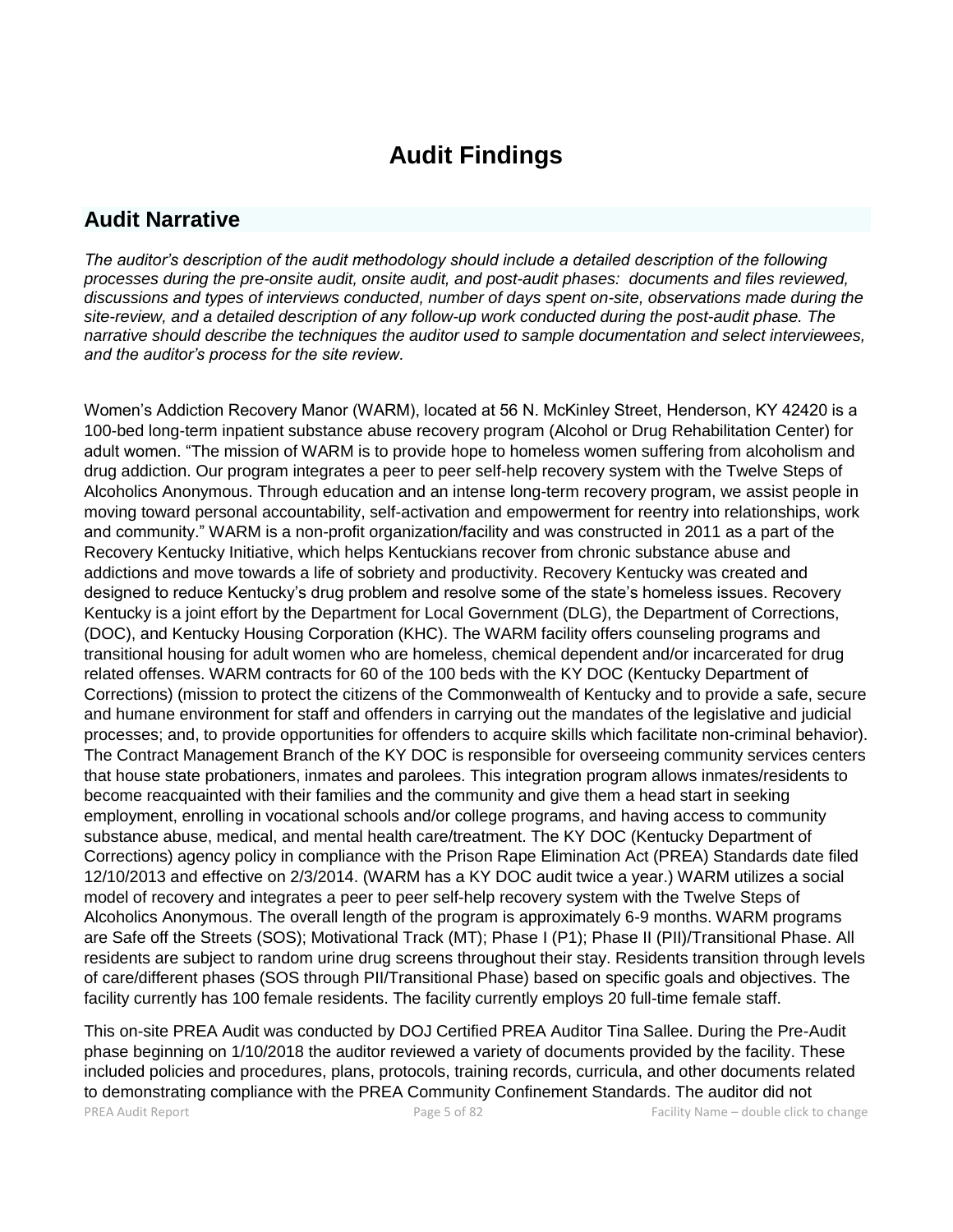receive any correspondence or requests from staff or residents prior to the on-site audit (a notice was posted/observed by auditor, with contact information for the PREA Audit/audit date six weeks prior to the onsite audit).

This is the second PREA Audit for this facility (the first was held on 4/20/2015). An entrance meeting was held with Nicole Frields, Vice-President Recovery Services/Agency-Wide PREA Coordinator/Facility PREA Compliance Manager. The on-site audit schedule of activities was discussed including clarification of documentation that were generated by Pre-Audit Phase for both PREA Auditor and PREA Coordinator/PREA Compliance Manager; samples of female residents and female staff that were required to be interviewed by PREA Auditor were selected; and specialized staff required to be interviewed by PREA Auditor were identified (using resident roster and staff schedule). All areas required to be viewed by the PREA Auditor during the on-site audit were discussed. Also, additional pre-audit information regarding facility PREA Community Confinement Standards compliance was obtained. Following the entrance meeting a tour of the facility was led by Nicole Frields, Vice-President Recovery Services/Agency-Wide PREA Coordinator/Facility PREA Compliance Manager. The tour included 2 open bay/dorm housing units and restrooms, a community kitchen, pantry, dining hall, lounge, meditation chapel, laundry room, peer mentor office, classrooms and meeting rooms, administrative offices, Central Monitoring Office (CMO), 38 efficiency units with a bathroom and kitchenette in each, visitation area/common areas, recreational and outside areas. The DOJ Certified PREA Auditor received unimpeded access to the facility, to facility documents, to staff and to residents. PREA-related informational posters and the PREA audit notice were observed posted. Additionally, informational pamphlets and posters regarding PREA and the Sexual Assault Crisis Services, locally called New Beginnings Sexual Assault Support Services were found in areas where staff and residents had access. Pamphlets and posters are printed in English (but if needed Limited English Proficiency (LEP) and other services are made available as necessary). No SAFE or SANE staff are employed at the facility; however, these professionals are provided at the Methodist Hospital Henderson County Campus Emergency Department where forensic examinations would be conducted at no cost to the resident and/or their families.

Interviews were conducted with Nicole Frields, Vice-President Recovery Services/Agency-Wide PREA Coordinator/Facility PREA Compliance Manager (also interviewed as the Agency Head Designee, as Program Director/Campus Manager, as the designated staff member charged with monitoring retaliation, and as designated staff that monitors volunteers/contractors, as one staff trained as a PREA Investigative Staff, as one staff on the Incident Review Team); Connie Cook, RN Facility Health Service Administrator/SOS Coordinator (also interviewed as one staff trained as a PREA Investigative Staff, as one staff on the Incident Review Team, as a staff trained as a First Responder); Melinda Davis, Phase II Coordinator (also interviewed as one staff trained as a PREA Investigative Staff, as a staff trained as a First Responder, as one staff on the Incident Review Team, as a Random Sample of Staff regarding staff PREA training); three (3) resident monitors (one from each shift)(also interviewed as Random Sample of Staff regarding staff PREA training; as staff that perform screening for risk of victimization and abusiveness, as staff trained as First Responder, as Intake staff, as facility staff responsible for conducting and documenting unannounced rounds); and 20 female residents (including one (1) that identified as being gay). There were no residents to interview that had made a report of a sexual abuse nature; there were no transgender or intersex resident to interview; there were no LEP residents to interview, and there were no residents that identified as being disabled to interview. All interviews were held by DOJ Certified PREA Auditor individually and privately in the conference room.

There have been four (4) allegations/investigations of resident-on-resident sexual harassment/sexual abuse in the previous 12 months. There have been zero (0) criminal allegations/investigations of sexual harassment/abuse at this facility in the previous 12 months. The agency with the authority to conduct administrative and/or criminal investigations would be Kentucky Department of Corrections (KY DOC) and/or Kentucky State Police (KSP). The facility ensures that there are 3 full time, administrative staff that have been trained as PREA Investigative Staff in order to preserve all physical evidence/documentation of all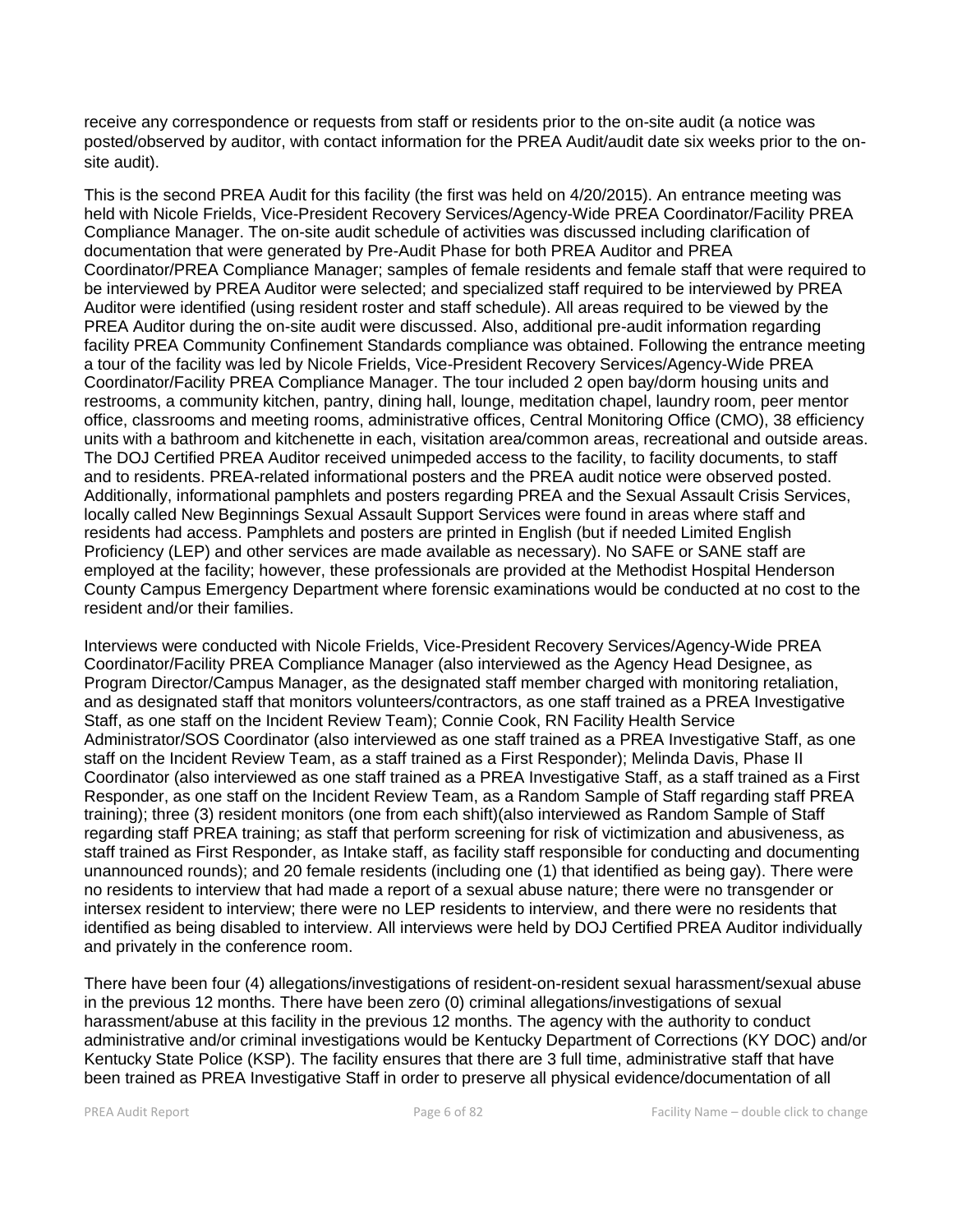reports of sexual harassment and/or sexual abuse (including but not limited to violation of the facilities rules/policies regarding personal relationships between residents and/or staff) for the Kentucky Department of Corrections (KY DOC) Investigators that do conduct all administrative and/or criminal investigations. Documentation and staff interviews confirmed that these four (4) reports were administrative investigations, were thoroughly investigated (as all reports must be), and the findings were as follows: three (3) "substantiated", and one (1) "unsubstantiated". Consequences were and can be determined including but not limited to release/termination of placement of residents involved. Documentation and staff interviews confirmed that all allegations/reports of sexual harassment and/or sexual abuse be referred immediately for investigation.

Documentation and interviews confirmed that all residents do receive information on PREA and their right to not be sexually abused/harassed, how to report sexual abuse/harassment, their right not to be punished for reporting such immediately upon arriving at the facility. Residents are assessed during intake process to ascertain risk of being sexually victimized and/or abusive and the facility uses this information to keep residents safe. Additionally, after residents are admitted into the facility they are provided additional information about sexual abuse/harassment during weekly meetings, pamphlets and posters. Residents who have experienced trauma, abuse, or victimization are provided mental health services, as needed, through a local mental health agency.

This PREA audit consisted of data review, staff and resident interviews and facility tour and observations. Documents were timely and complete and included resident assessment forms, resident education acknowledgement forms completed during intake process, as well as staff PREA training records. Staff and resident interviews occurred efficiently. The entire facility was toured. Overall, the facility was well prepared for the audit and performed well in all areas.

# **Facility Characteristics**

*The auditor's description of the audited facility should include details about the facility type, demographics and size of the inmate, resident or detainee population, numbers and type of staff positions, configuration and layout of the facility, numbers of housing units, description of housing units including any special housing units, a description of programs and services, including food service and recreation. The auditor should describe how these details are relevant to PREA implementation and compliance.*

Women's Addiction Recovery Manor (WARM), located at 56 N. McKinley Street, Henderson, KY 42420, is a 100-bed long-term inpatient substance abuse recovery program (Alcohol or Drug Rehabilitation Center) for adult women. The facility current population is 100 adult women. The facility is housed in one building (the facility is a community facility). A Central Monitoring Office (CMO) is located at the entrance of the facility and monitor individuals coming in or going out of the facility, having visitors/contractors, residents/staff to sign in/out on log sheets that are maintained by the facility. The facility features 38 efficiency units with a bathroom and kitchenette in each and 2 open bay/dorm housing units (one called SOS and one called MT) with restrooms (restrooms had showers–all showers had curtains; and stalls with toilets–all stalls had doors; and sinks). The facility also has a community kitchen, pantry, dining hall, lounge, meditation chapel, laundry room (the doors of the hallway for common areas are windowed for ease of monitoring), peer mentor office, meeting rooms, administrative offices, conference room, and outside areas that were viewed by the DOJ Certified PREA Auditor. There are currently no video monitoring systems in this facility but 20 full time female staff are currently employed by the facility and maintain contact with the residents. The female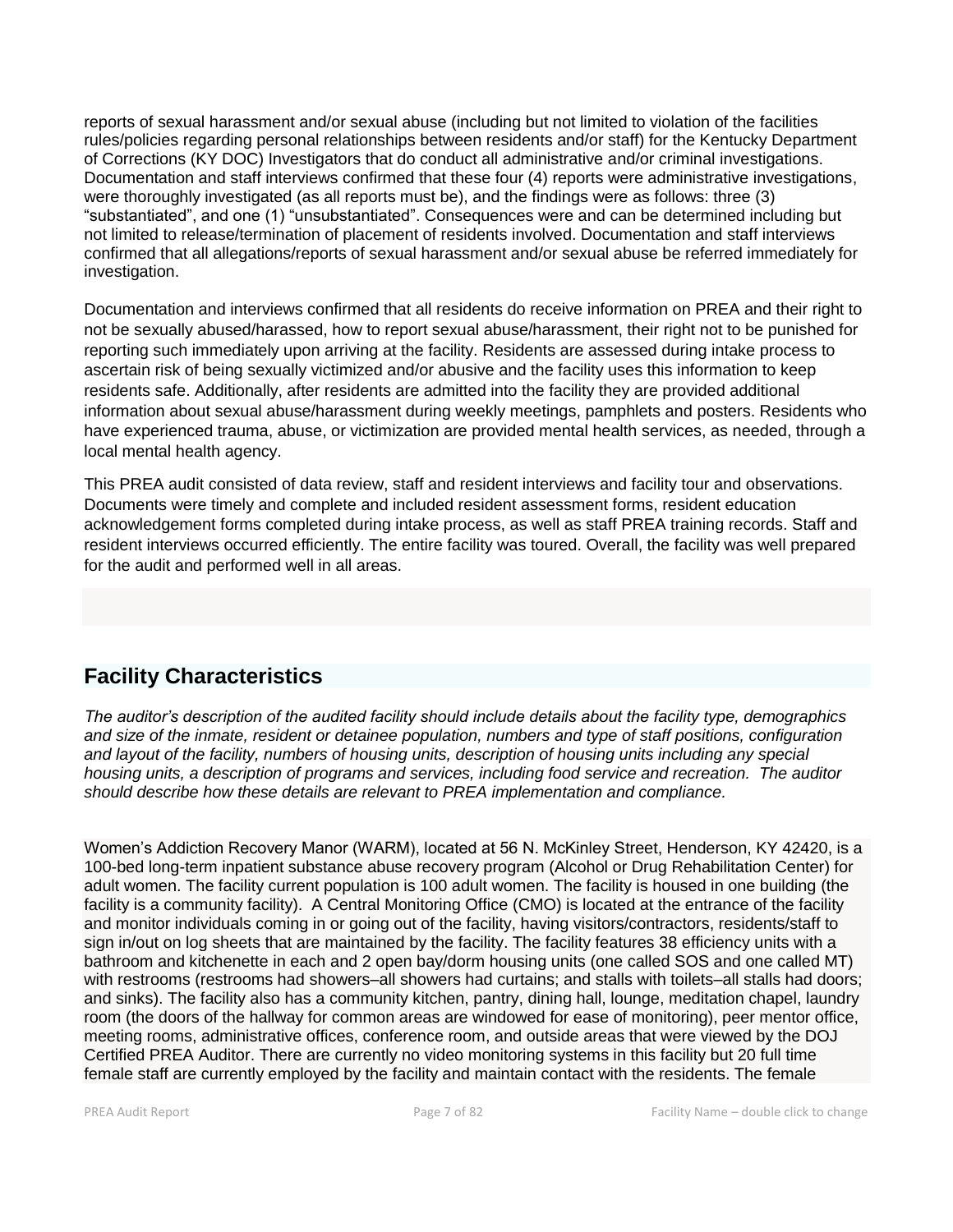resident monitors walk through facility on a routine head-count rounds and during random rounds during all three shifts.

This facility does employ one medical staff, Connie Cooks, RN, the Facility Health Service Administrator/SOS Coordinator (she conducts medical and/or mental health assessments/referrals for local providers as necessary for all female residents). Each female resident upon Intake are placed in Safe Off the Streets (SOS) unit, during this phase they receive in depth orientation to the program and are introduced to the 12 Steps of Alcoholics Anonymous and the classroom curriculum of Recovery Dynamics developed by the Kelly Foundation. The residents are given an intake/orientation to the program and to Kentucky Department of Corrections (DOC) and WARM PREA policy and procedures (including PREA education), then each resident does sign an acknowledgment form that is placed in a hardcopy file that is maintained in the SOS Coordinators office. The resident is screened for risk of sexual victimization and sexual abusive behavior, the screening instrument contains all 9 criteria to assess residents for risk of sexual victimization and/or sexually abusive behavior. Documentation of the screening instrument is maintained in each resident's file and facility reassesses the resident's risk of victimization or abusiveness based upon any additional relevant information received by the facility since the initial screening and/or in 30 days as part of the promotion process. The facility policy strictly controls the dissemination of information gathered from the screening. During SOS phase residents have the opportunity to become acclimated to group living and the overall structure of the recovery program while attending educational classes and 12 step support group meetings with their peers in the program. Residents, at their own individual pace, can be promoted to Motivational Track (MT). During MT phase residents begin trudging (walking in groups with their peers daily) and attending Recovery Dynamics classes off site. Trudging builds a sense of camaraderie and residents begin to trust and lean on one another for support. Residents continue to live at the facility but spend the majority of the class day off site in educational classes and attending 12 step support group meetings. Residents can be promoted to Phase I (PI), during this phase the residents begin to work in depth on the 12 steps of Alcoholics Anonymous and begin to study and understand their addiction. During this phase residents spend a great deal of time in Recovery Dynamics classes and 12 step support group meetings. These residents continue to live at the facility and receive the overall support of the staff. The fourth phase, Phase II (PII)/Transitional Phase are near completion of the 12<sup>th</sup> step of Alcoholic Anonymous and are ready to begin the process of reentry. Reentry means being introduced and coming back into the lives of those most directly affected by their addiction. Residents may become a peer mentor at WARM, obtain outside employment, continue their program of recovery, begin to visit and repair relationships with children and other family members, address court and legal issues, and work diligently to maintain sobriety while still in the protected environment of the facility.

The PREA audit notice and PREA posters containing PREA information are prominently posted for resident and staff access on the Resident Bulletin Boards and in the peer mentor office.

There have been no significant modifications to this facility since first PREA Audit held 4/20/2015. Documentation and staff interviews confirmed the practice that any expansion or modifications to existing facility in future take into consideration the effect of any modification, expansion, and/or instillation of video monitoring systems or other monitoring technology upon the facility's ability to protect residents and staff from sexual harassment/sexual abuse.

# **Summary of Audit Findings**

*The summary should include the number of standards exceeded, number of standards met, and number of standards not met, along with a list of each of the standards in each category. If relevant, provide a summarized description of the corrective action plan, including deficiencies observed, recommendations*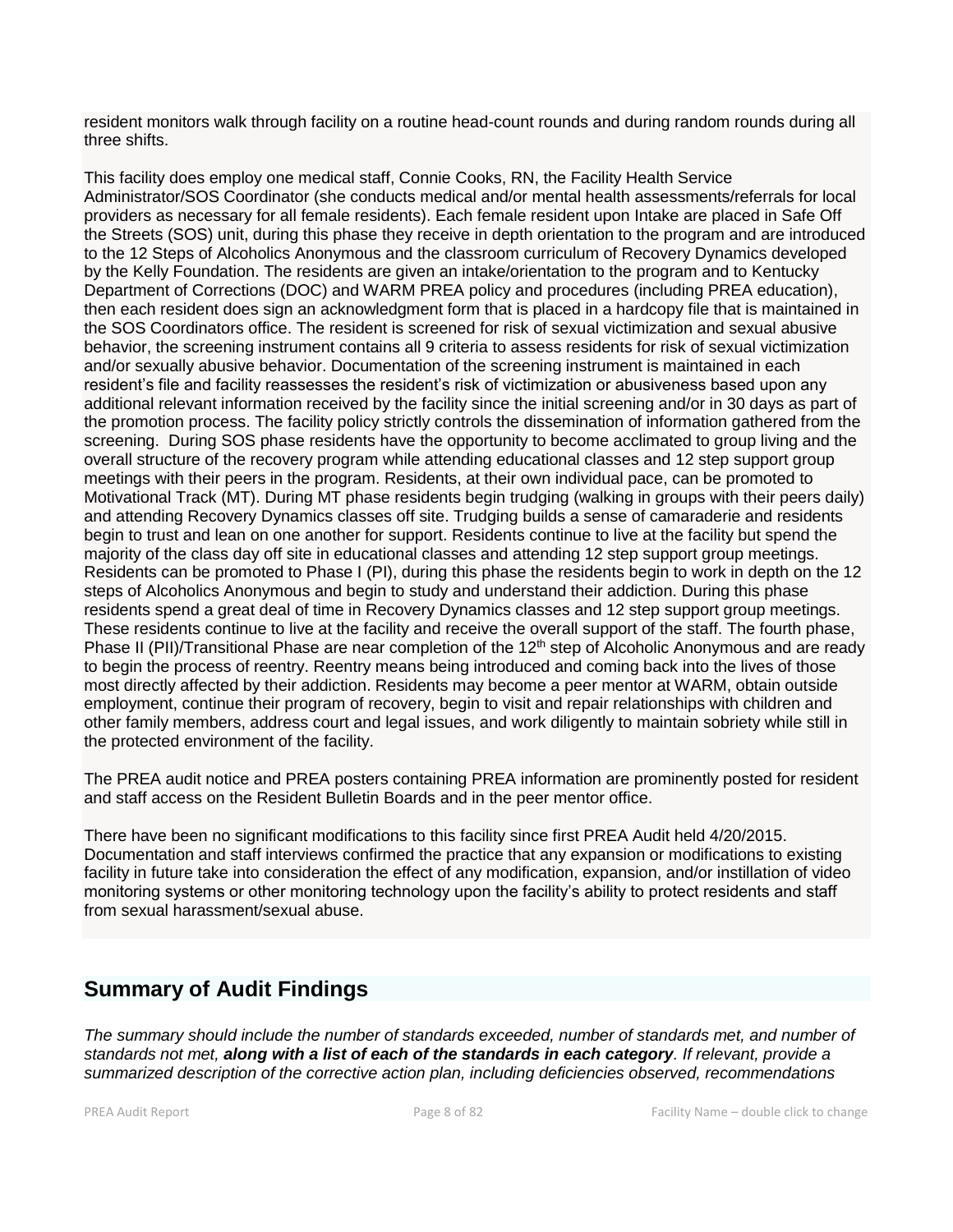*made, actions taken by the agency, relevant timelines, and methods used by the auditor to reassess compliance.*

*Auditor Note: No standard should be found to be "Not Applicable" or "NA". A compliance determination must be made for each standard.*

**Number of Standards Exceeded:** 11 115.211 115.215 115.216 115.231 115.233 115.241 115.242 115.251 115.254 115.261 115.262 **Number of Standards Met:** 30

115.212 115.213 115.217 115.218 115.221 115.222 115.232 115.234 115.235 115.252 115.253 115.263 115.264 115.265 115.266 115.267 115.271 115.272 115.273 115.276 115.277 115.278 115.282 115.283 115.286 115.287 115.288 115.289 115.401 115.403

### **Number of Standards Not Met:** 0

Click or tap here to enter text.

### **Summary of Corrective Action (if any)**

Type text here.

# **PREVENTION PLANNING**

# **Standard 115.211: Zero tolerance of sexual abuse and sexual harassment; PREA coordinator**

### **All Yes/No Questions Must Be Answered by The Auditor to Complete the Report**

**115.211 (a)**

- **•** Does the agency have a written policy mandating zero tolerance toward all forms of sexual abuse and sexual harassment?  $\boxtimes$  Yes  $\Box$  No
- Does the written policy outline the agency's approach to preventing, detecting, and responding to sexual abuse and sexual harassment?  $\boxtimes$  Yes  $\Box$  No

#### **115.211 (b)**

**■** Has the agency employed or designated an agency-wide PREA Coordinator?  $\boxtimes$  Yes  $\Box$  No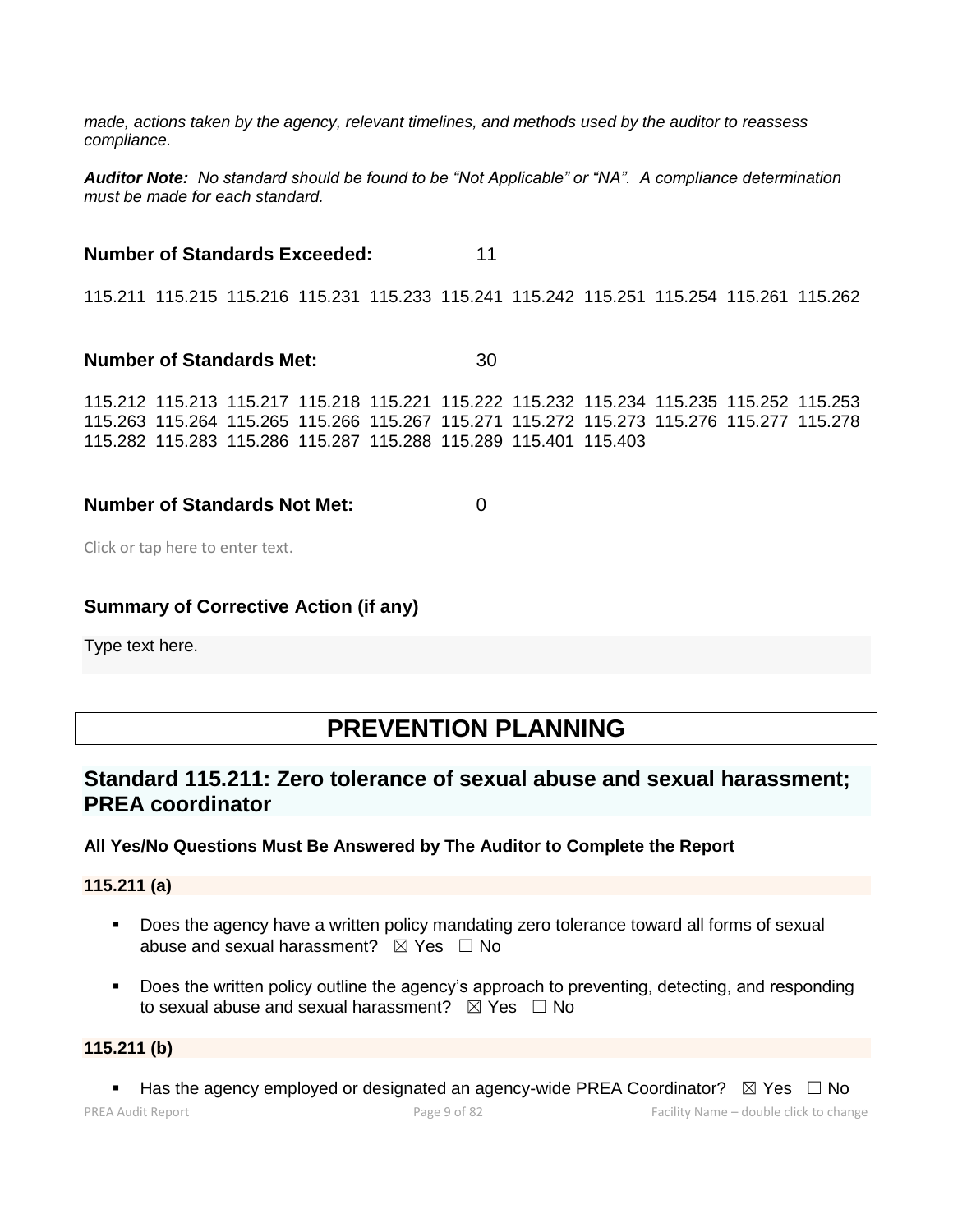- **■** Is the PREA Coordinator position in the upper-level of the agency hierarchy?  $\boxtimes$  Yes  $\Box$  No
- Does the PREA Coordinator have sufficient time and authority to develop, implement, and oversee agency efforts to comply with the PREA standards in all of its facilities?  $\boxtimes$  Yes  $\Box$  No

#### **Auditor Overall Compliance Determination**

- ☒ **Exceeds Standard** (*Substantially exceeds requirement of standards*)
- ☐ **Meets Standard** (*Substantial compliance; complies in all material ways with the standard for the relevant review period*)

☐ **Does Not Meet Standard** (*Requires Corrective Action*)

#### **Instructions for Overall Compliance Determination Narrative**

*The narrative below must include a comprehensive discussion of all the evidence relied upon in making the compliance or non-compliance determination, the auditor's analysis and reasoning, and the auditor's conclusions. This discussion must also include corrective action recommendations where the facility does not meet the standard. These recommendations must be included in the Final Report, accompanied by information on specific corrective actions taken by the facility.*

(a) Women's Addiction Recovery Manor (WARM) has a written policy mandating zero tolerance toward all forms of sexual harassment and/or sexual abuse. The policy details the approaches MARC uses to prevent, detect and respond to sexual harassment and/or sexual abuse in the facility. The definitions of prohibited behaviors are clearly defined, as are the sanctions for those who violate the policy. Policy is thorough and mirrors the PREA Community Confinement Standards. Policy is in use and staff were able to explain it to the auditor when asked.

(b) The agency has designated an Agency-Wide PREA Coordinator, Nicole Frields, Vice-President Recovery Services. She is very knowledgeable of PREA Community Confinement Standards/requirements, devotes sufficient time and effort in assisting agency and facility staff with PREA related topics, and has the authority to implement corrective actions.

POLICY, MATERIALS, INTERVIEWS AND OTHER EVIDENCE REVIEWED -Completed WARM Pre-Audit Questionnaire -WARM Mission Statement -WARM facility floor plan -Recovery Kentucky Centers Policy: Compliance with Prison Rape Elimination Act (PREA) Resident **Programs** -WARM Staff/Volunteer Acknowledgement Sexual Abuse Prevention and Intervention that requires Staff/Volunteer Signature of receipt and understanding -WARM Resident Education Acknowledgement that requires Resident Signature of receipt and understanding -PREA informational Posters and Brochures posted and displayed for resident and staff access in the facility -WARM Staff interviews including Vice-President Recovery Services/Agency-Wide PREA Coordinator/Facility PREA Compliance Manager (also interviewed as the Agency Head Designee, as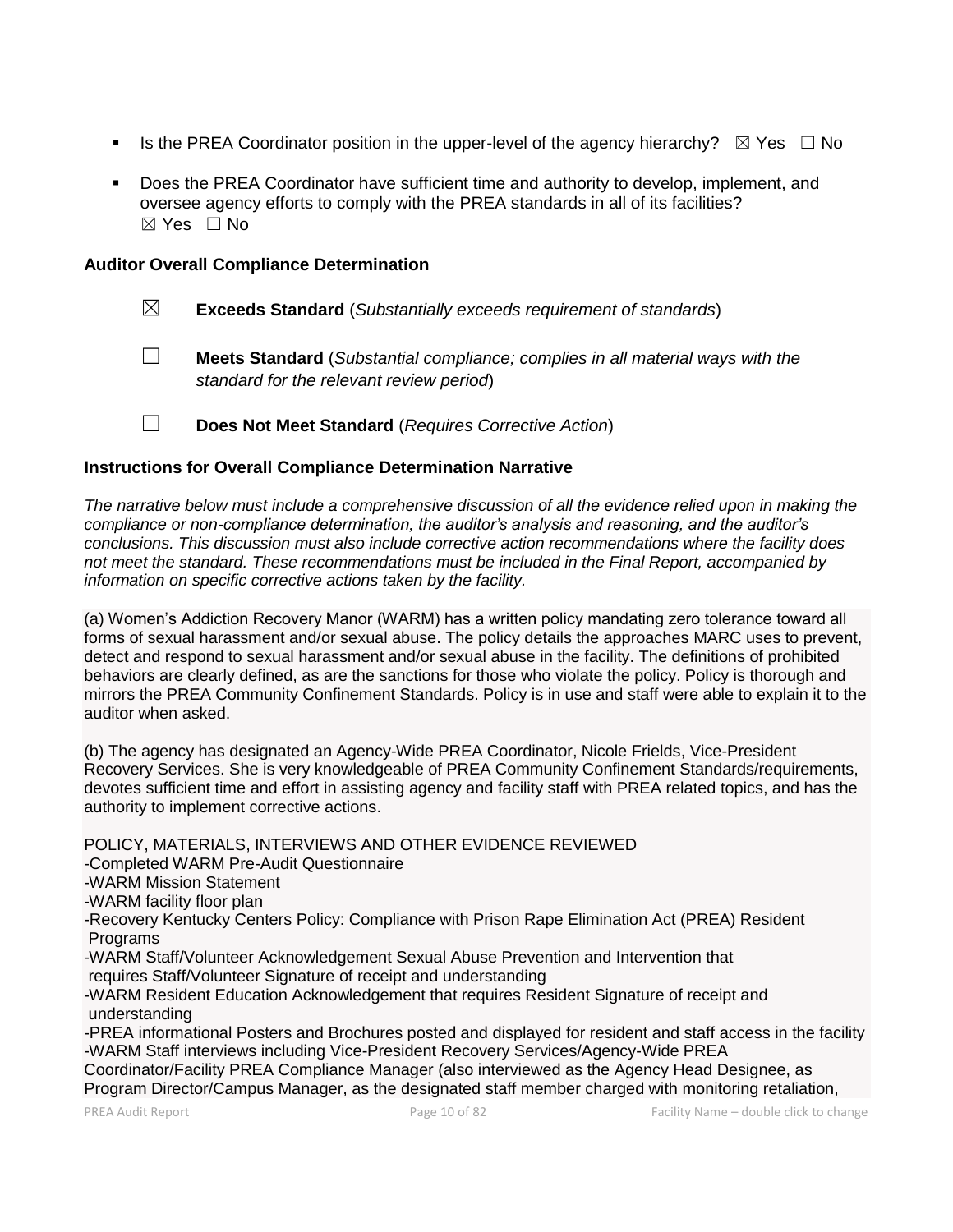and as designated staff that monitors volunteers/contractors, as one staff trained as a PREA Investigative Staff, as one staff on the Incident Review Team); Facility Health Service Administrator/SOS Coordinator (also interviewed as one staff trained as a PREA Investigative Staff, as one staff on the Incident Review Team, as a staff trained as a First Responder); Phase II Coordinator (also interviewed as one staff trained as a PREA Investigative Staff, as a staff trained as a First Responder, as one staff on the Incident Review Team, as a Random Sample of Staff regarding staff PREA training); three (3) resident monitors (one from each shift)(also interviewed as Random Sample of Staff regarding staff PREA training; as staff that perform screening for risk of victimization and abusiveness, staff trained as First Responder, Intake staff, facility staff responsible for conducting and documenting unannounced rounds); and 20 female residents

# **Standard 115.212: Contracting with other entities for the confinement of residents**

# **All Yes/No Questions Must Be Answered by the Auditor to Complete the Report**

# **115.212 (a)**

If this agency is public and it contracts for the confinement of its residents with private agencies or other entities including other government agencies, has the agency included the entity's obligation to comply with the PREA standards in any new contract or contract renewal signed on or after August 20, 2012? (N/A if the agency does not contract with private agencies or other entities for the confinement of residents.)  $\Box$  Yes  $\Box$  No  $\boxtimes$  NA

# **115.212 (b)**

Does any new contract or contract renewal signed on or after August 20, 2012 provide for agency contract monitoring to ensure that the contractor is complying with the PREA standards? (N/A if the agency does not contract with private agencies or other entities for the confinement of residents OR the response to 115.212(a)-1 is "NO".)  $\Box$  Yes  $\Box$  No  $\boxtimes$  NA

# **115.212 (c)**

- **■** If the agency has entered into a contract with an entity that fails to comply with the PREA standards, did the agency do so only in emergency circumstances after making all reasonable attempts to find a PREA compliant private agency or other entity to confine residents? (N/A if the agency has not entered into a contract with an entity that fails to comply with the PREA standards.) □ Yes □ No ⊠ NA
- In such a case, does the agency document its unsuccessful attempts to find an entity in compliance with the standards? (N/A if the agency has not entered into a contract with an entity that fails to comply with the PREA standards.)  $\Box$  Yes  $\Box$  No  $\boxtimes$  NA

# **Auditor Overall Compliance Determination**



- ☐ **Exceeds Standard** (*Substantially exceeds requirement of standards*)
- 
- ☒ **Meets Standard** (*Substantial compliance; complies in all material ways with the standard for the relevant review period*)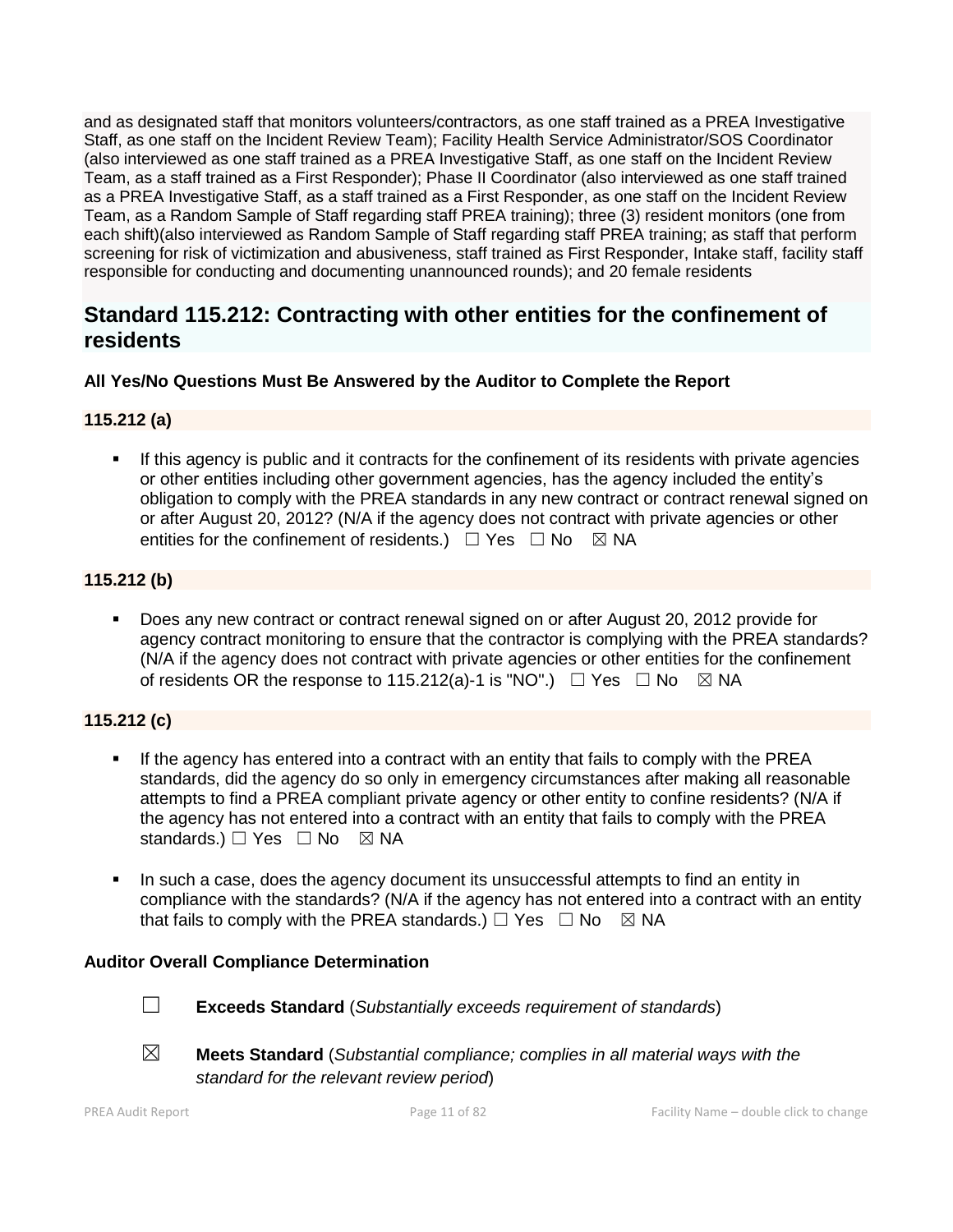☐ **Does Not Meet Standard** (*Requires Corrective Action*)

### **Instructions for Overall Compliance Determination Narrative**

*The narrative below must include a comprehensive discussion of all the evidence relied upon in making the compliance or non-compliance determination, the auditor's analysis and reasoning, and the auditor's conclusions. This discussion must also include corrective action recommendations where the facility does not meet the standard. These recommendations must be included in the Final Report, accompanied by information on specific corrective actions taken by the facility.*

(a)-(c) WARM does not contract out for the confinement of its residents.

POLICY, MATERIALS, INTERVIEWS AND OTHER EVIDENCE REVIEWED

-Completed WARM Pre-Audit Questionnaire

-WARM Staff interviews including Vice-President Recovery Services/Agency-Wide PREA Coordinator/Facility PREA Compliance Manager (also interviewed as the Agency Head Designee, as Program Director/Campus Manager, as the designated staff member charged with monitoring retaliation, and as designated staff that monitors volunteers/contractors, as one staff trained as a PREA Investigative Staff, as one staff on the Incident Review Team)

# **Standard 115.213: Supervision and monitoring**

# **All Yes/No Questions Must Be Answered by the Auditor to Complete the Report**

### **115.213 (a)**

- Does the agency develop for each facility a staffing plan that provides for adequate levels of staffing and, where applicable, video monitoring, to protect residents against sexual abuse?  $\boxtimes$  Yes  $\Box$  No
- Does the agency document for each facility a staffing plan that provides for adequate levels of staffing and, where applicable, video monitoring, to protect residents against sexual abuse?  $\boxtimes$  Yes  $\Box$  No
- Does the agency ensure that each facility's staffing plan takes into consideration the physical layout of each facility in calculating adequate staffing levels and determining the need for video monitoring? ⊠ Yes □ No
- Does the agency ensure that each facility's staffing plan takes into consideration the composition of the resident population in calculating adequate staffing levels and determining the need for video monitoring?  $\boxtimes$  Yes  $\Box$  No
- Does the agency ensure that each facility's staffing plan takes into consideration the prevalence of substantiated and unsubstantiated incidents of sexual abuse in calculating adequate staffing levels and determining the need for video monitoring?  $\boxtimes$  Yes  $\Box$  No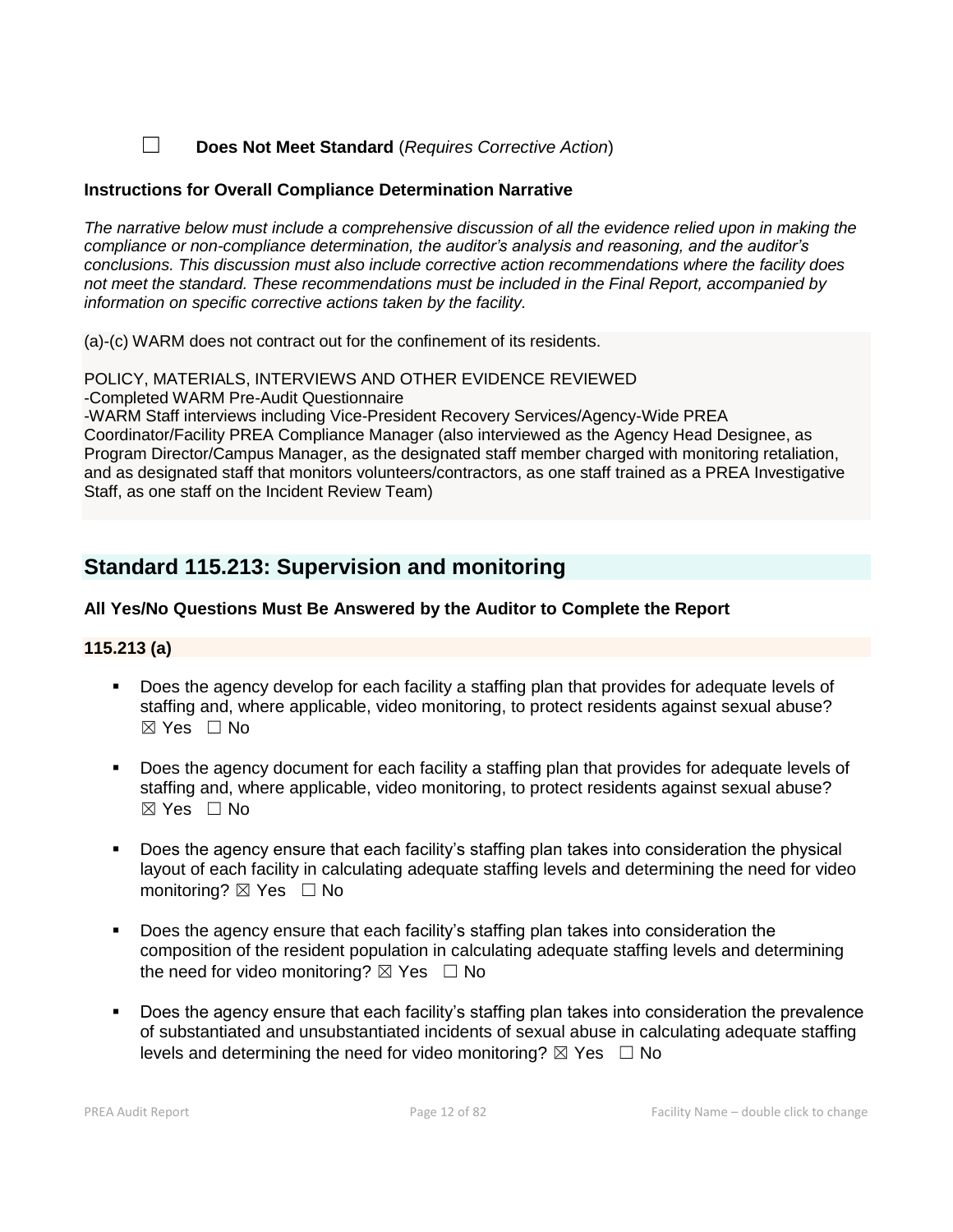■ Does the agency ensure that each facility's staffing plan takes into consideration any other relevant factors in calculating adequate staffing levels and determining the need for video monitoring? ⊠ Yes □ No

## **115.213 (b)**

In circumstances where the staffing plan is not complied with, does the facility document and justify all deviations from the plan? (N/A if no deviations from staffing plan.)  $\boxtimes$  Yes  $\Box$  No  $\Box$  NA

#### **115.213 (c)**

- **.** In the past 12 months, has the facility assessed, determined, and documented whether adjustments are needed to the staffing plan established pursuant to paragraph (a) of this section? **⊠** Yes □ No
- **.** In the past 12 months, has the facility assessed, determined, and documented whether adjustments are needed to prevailing staffing patterns?  $\boxtimes$  Yes  $\Box$  No
- In the past 12 months, has the facility assessed, determined, and documented whether adjustments are needed to the facility's deployment of video monitoring systems and other monitoring technologies?  $\boxtimes$  Yes  $\Box$  No
- In the past 12 months, has the facility assessed, determined, and documented whether adjustments are needed to the resources the facility has available to commit to ensure adequate staffing levels? ⊠ Yes □ No

#### **Auditor Overall Compliance Determination**

- ☐ **Exceeds Standard** (*Substantially exceeds requirement of standards*)
- ☒ **Meets Standard** (*Substantial compliance; complies in all material ways with the standard for the relevant review period*)
- ☐ **Does Not Meet Standard** (*Requires Corrective Action*)

#### **Instructions for Overall Compliance Determination Narrative**

*The narrative below must include a comprehensive discussion of all the evidence relied upon in making the compliance or non-compliance determination, the auditor's analysis and reasoning, and the auditor's conclusions. This discussion must also include corrective action recommendations where the facility does not meet the standard. These recommendations must be included in the Final Report, accompanied by information on specific corrective actions taken by the facility.*

(a)-(c) Documentation and staff interviews confirmed that the physical layout of this facility, the composition of the resident population, and other relevant factors are used to calculate adequate staffing levels on an ongoing basis for the safety of the residents and the staff. The facility policy meets all the elements of the standard. The staffing plan has been completed and meets all the elements of the standard. WARM has not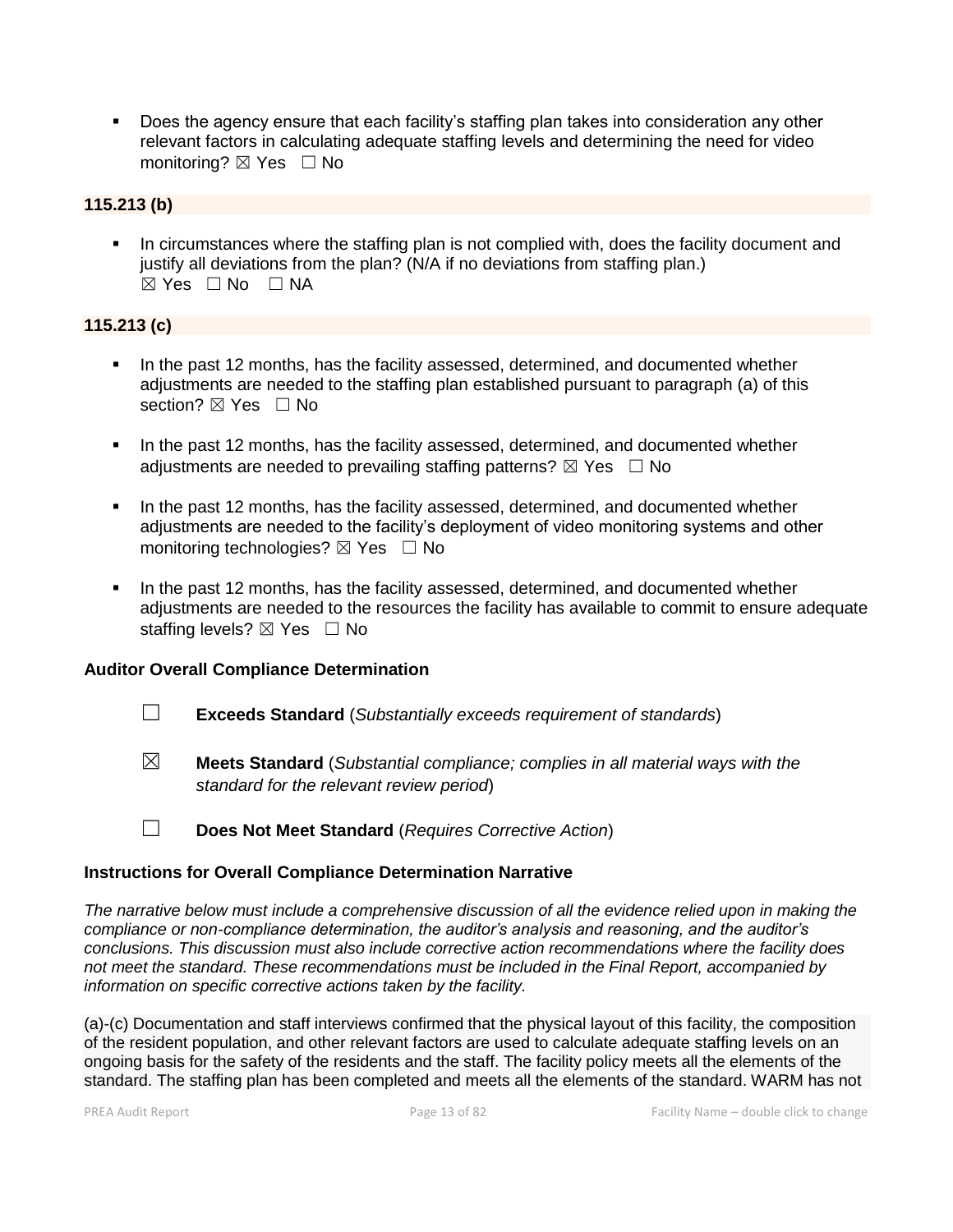installed or updated a video monitoring system, electronic surveillance system, or other monitoring technology but facility continues having on-going discussions regarding adequate levels of staffing and/or future possibility of utilizing video monitoring in order to continue to protect both residents and staff from sexual harassment/sexual abuse and/or allegations of such. Staff interviews, resident interviews, and documentation confirmed the practice of supervision and monitoring.

POLICY, MATERIALS, INTERVIEWS AND OTHER EVIDENCE REVIEWED

-Completed WARM Pre-Audit Questionnaire

-Recovery Kentucky Centers Policy: Compliance with Prison Rape Elimination Act (PREA) Resident Programs

-WARM Staff interviews including Vice-President Recovery Services/Agency-Wide PREA Coordinator/Facility PREA Compliance Manager (also interviewed as the Agency Head Designee, as Program Director/Campus Manager, as the designated staff member charged with monitoring retaliation, and as designated staff that monitors volunteers/contractors, as one staff trained as a PREA Investigative Staff, as one staff on the Incident Review Team)

# **Standard 115.215: Limits to cross-gender viewing and searches**

# **All Yes/No Questions Must Be Answered by the Auditor to Complete the Report**

## **115.215 (a)**

■ Does the facility always refrain from conducting any cross-gender strip or cross-gender visual body cavity searches, except in exigent circumstances or by medical practitioners?  $\boxtimes$  Yes  $\Box$  No

# **115.215 (b)**

- Does the facility always refrain from conducting cross-gender pat-down searches of female residents, except in exigent circumstances? ( $N/A$  if less than 50 residents)  $\Box$ Yes  $\boxtimes$  No  $\Box$  NA
- Does the facility always refrain from restricting female residents' access to regularly available programming or other outside opportunities in order to comply with this provision? (N/A if less than 50 residents)  $\boxtimes$  Yes  $\Box$  No  $\Box$  NA

# **115.215 (c)**

- Does the facility document all cross-gender strip searches and cross-gender visual body cavity searches? □ Yes ⊠ No
- Does the facility document all cross-gender pat-down searches of female residents? ☐ Yes ☒ No

### **115.215 (d)**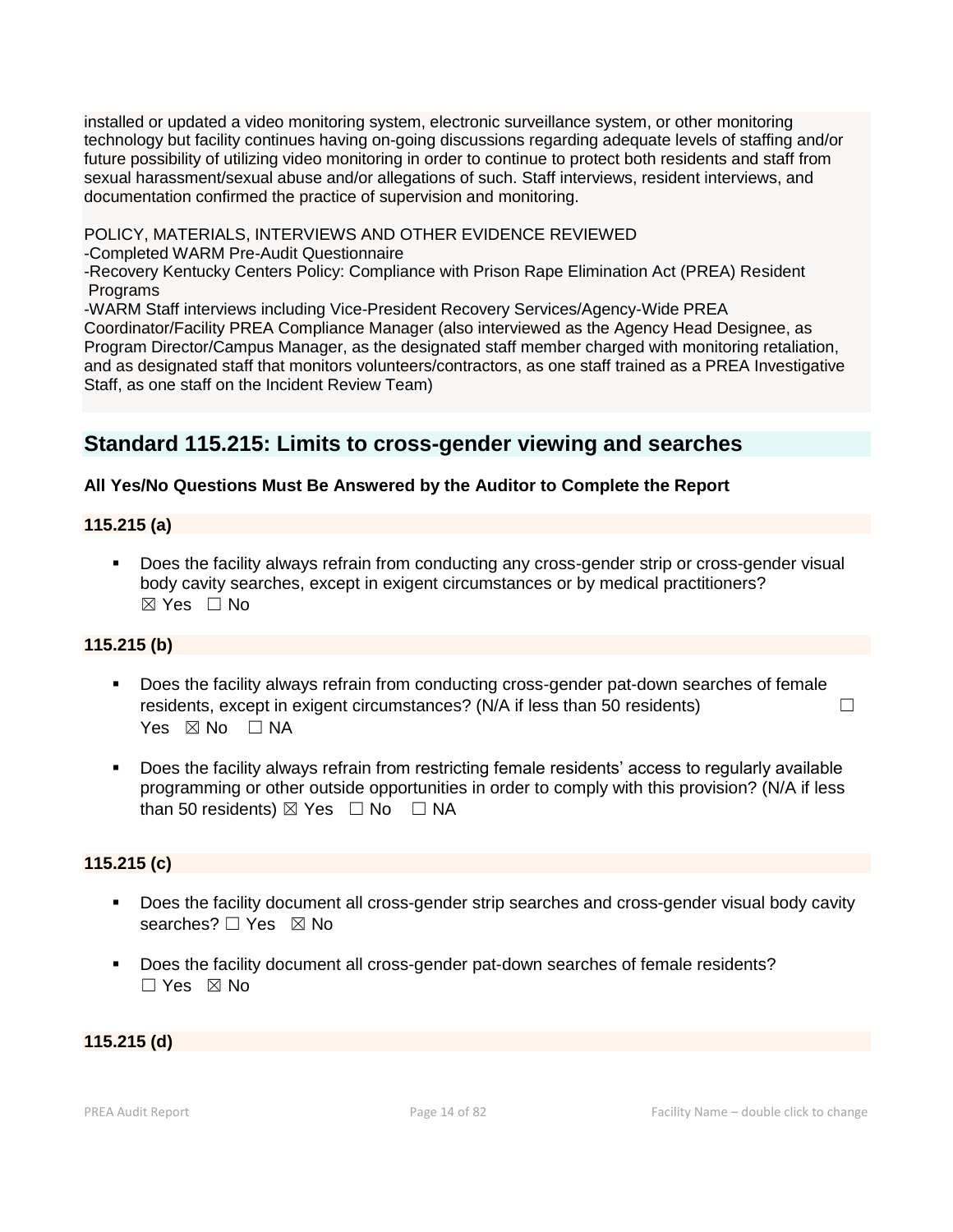- Does the facility implement policies and procedures that enable residents to shower, perform bodily functions, and change clothing without nonmedical staff of the opposite gender viewing their breasts, buttocks, or genitalia, except in exigent circumstances or when such viewing is incidental to routine cell checks?  $\boxtimes$  Yes  $\Box$  No
- Does the facility require staff of the opposite gender to announce their presence when entering an area where residents are likely to be showering, performing bodily functions, or changing clothing?  $\boxtimes$  Yes  $\Box$  No

# **115.215 (e)**

- **•** Does the facility always refrain from searching or physically examining transgender or intersex residents for the sole purpose of determining the resident's genital status?  $\boxtimes$  Yes  $\Box$  No
- **•** If a resident's genital status is unknown, does the facility determine genital status during conversations with the resident, by reviewing medical records, or, if necessary, by learning that information as part of a broader medical examination conducted in private by a medical practitioner?  $\boxtimes$  Yes  $\Box$  No

## **115.215 (f)**

- Does the facility/agency train security staff in how to conduct cross-gender pat down searches in a professional and respectful manner, and in the least intrusive manner possible, consistent with security needs?  $\boxtimes$  Yes  $\Box$  No
- Does the facility/agency train security staff in how to conduct searches of transgender and intersex residents in a professional and respectful manner, and in the least intrusive manner possible, consistent with security needs?  $\boxtimes$  Yes  $\Box$  No

#### **Auditor Overall Compliance Determination**

- ☒ **Exceeds Standard** (*Substantially exceeds requirement of standards*)
- ☐ **Meets Standard** (*Substantial compliance; complies in all material ways with the standard for the relevant review period*)
- ☐ **Does Not Meet Standard** (*Requires Corrective Action*)

#### **Instructions for Overall Compliance Determination Narrative**

*The narrative below must include a comprehensive discussion of all the evidence relied upon in making the compliance or non-compliance determination, the auditor's analysis and reasoning, and the auditor's conclusions. This discussion must also include corrective action recommendations where the facility does not meet the standard. These recommendations must be included in the Final Report, accompanied by information on specific corrective actions taken by the facility.*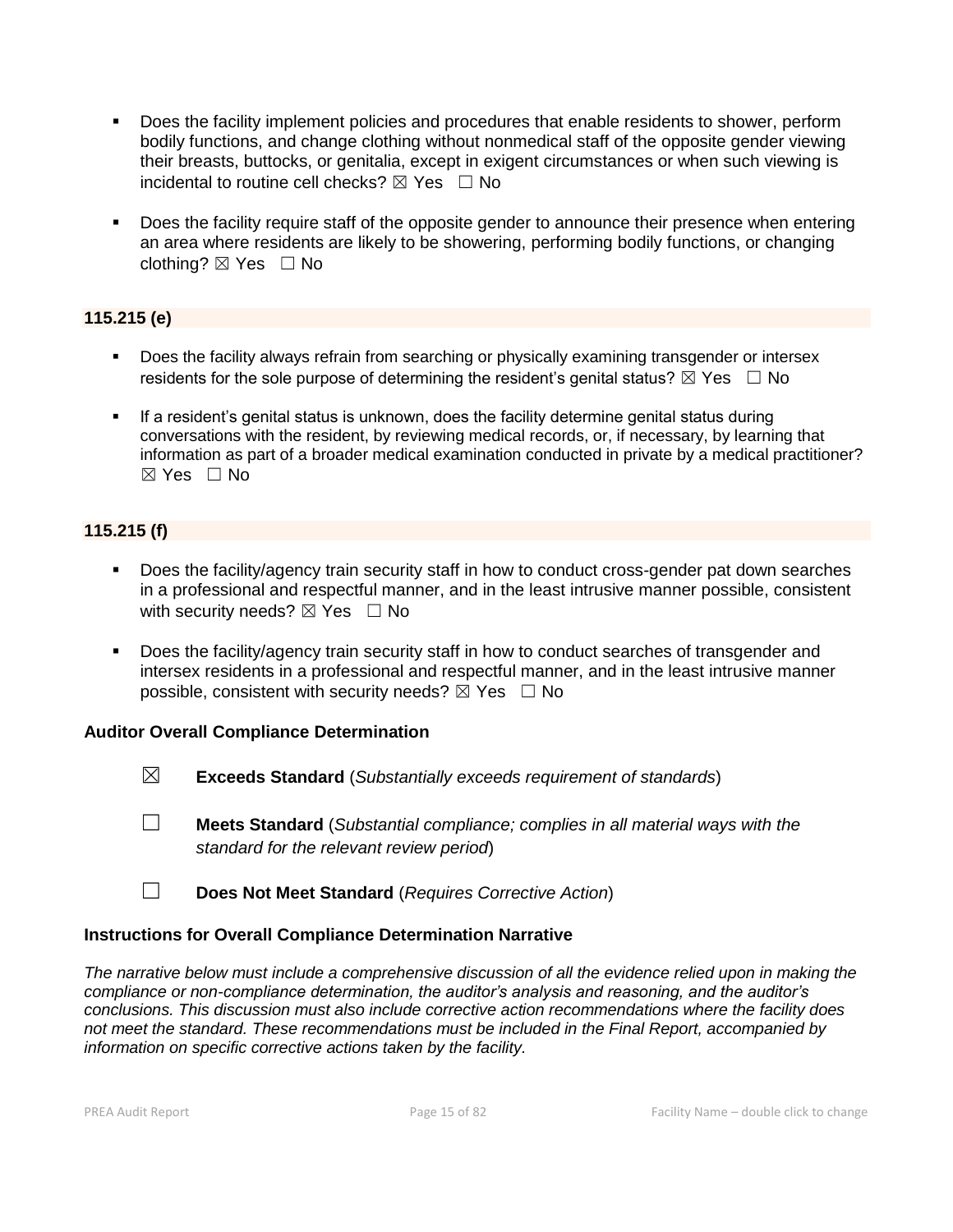(a)-(f) There are NO male residents in this facility. There are NO male staff in this facility. There are NO "opposite sex" pat searches. There are NO "opposite sex" strip searches. There are NO body cavity searches. All staff are female (all residents are female). Staff are trained in the various searches and search techniques but this facility is community level security and only ask the resident to empty their pockets upon intake or reentry into program (they do not conduct pat searches). Facility policy prohibits searching or physically examining a transgender or intersex resident for the sole purpose of determining the resident's genital status. This was confirmed during staff interviews.

All toilets have doors on stalls and all showers have curtains. Both review of policies and interviews with female staff and female residents confirmed that if opposite gender staff were in the facility they would announce their presence when entering into the dorm housing areas and/or restrooms. Female staff and female resident interviews confirmed that this is the policy and would be the practice. All female residents in this facility can use the restroom, take a shower and/or change clothing in complete privacy. There were no transgender and/or intersex residents to interview but confirmed by documentation and staff interviews that staff have received training for future if/when needed.

### POLICY, MATERIALS, INTERVIEWS AND OTHER EVIDENCE REVIEWED

-Completed WARM Pre-Audit Questionnaire

-Recovery Kentucky Centers Policy: Compliance with Prison Rape Elimination Act (PREA) Resident Programs

-WARM Staff interviews including Vice-President Recovery Services/Agency-Wide PREA

Coordinator/Facility PREA Compliance Manager (also interviewed as the Agency Head Designee, as Program Director/Campus Manager, as the designated staff member charged with monitoring retaliation, and as designated staff that monitors volunteers/contractors, as one staff trained as a PREA Investigative Staff, as one staff on the Incident Review Team); Facility Health Service Administrator/SOS Coordinator (also interviewed as one staff trained as a PREA Investigative Staff, as one staff on the Incident Review Team, as a staff trained as a First Responder); Phase II Coordinator (also interviewed as one staff trained as a PREA Investigative Staff, as a staff trained as a First Responder, as one staff on the Incident Review Team, as a Random Sample of Staff regarding staff PREA training); three (3) resident monitors (one from each shift)(also interviewed as Random Sample of Staff regarding staff PREA training; as staff that perform screening for risk of victimization and abusiveness, staff trained as First Responder, Intake staff, facility staff responsible for conducting and documenting unannounced rounds); and 20 female residents

# **Standard 115.216: Residents with disabilities and residents who are limited English proficient**

# **All Yes/No Questions Must Be Answered by the Auditor to Complete the Report**

### **115.216 (a)**

- Does the agency take appropriate steps to ensure that residents with disabilities have an equal opportunity to participate in or benefit from all aspects of the agency's efforts to prevent, detect, and respond to sexual abuse and sexual harassment, including: Residents who are deaf or hard of hearing? ⊠ Yes □ No
- Does the agency take appropriate steps to ensure that residents with disabilities have an equal opportunity to participate in or benefit from all aspects of the agency's efforts to prevent, detect, and respond to sexual abuse and sexual harassment, including: Residents who are blind or have low vision?  $\boxtimes$  Yes  $\Box$  No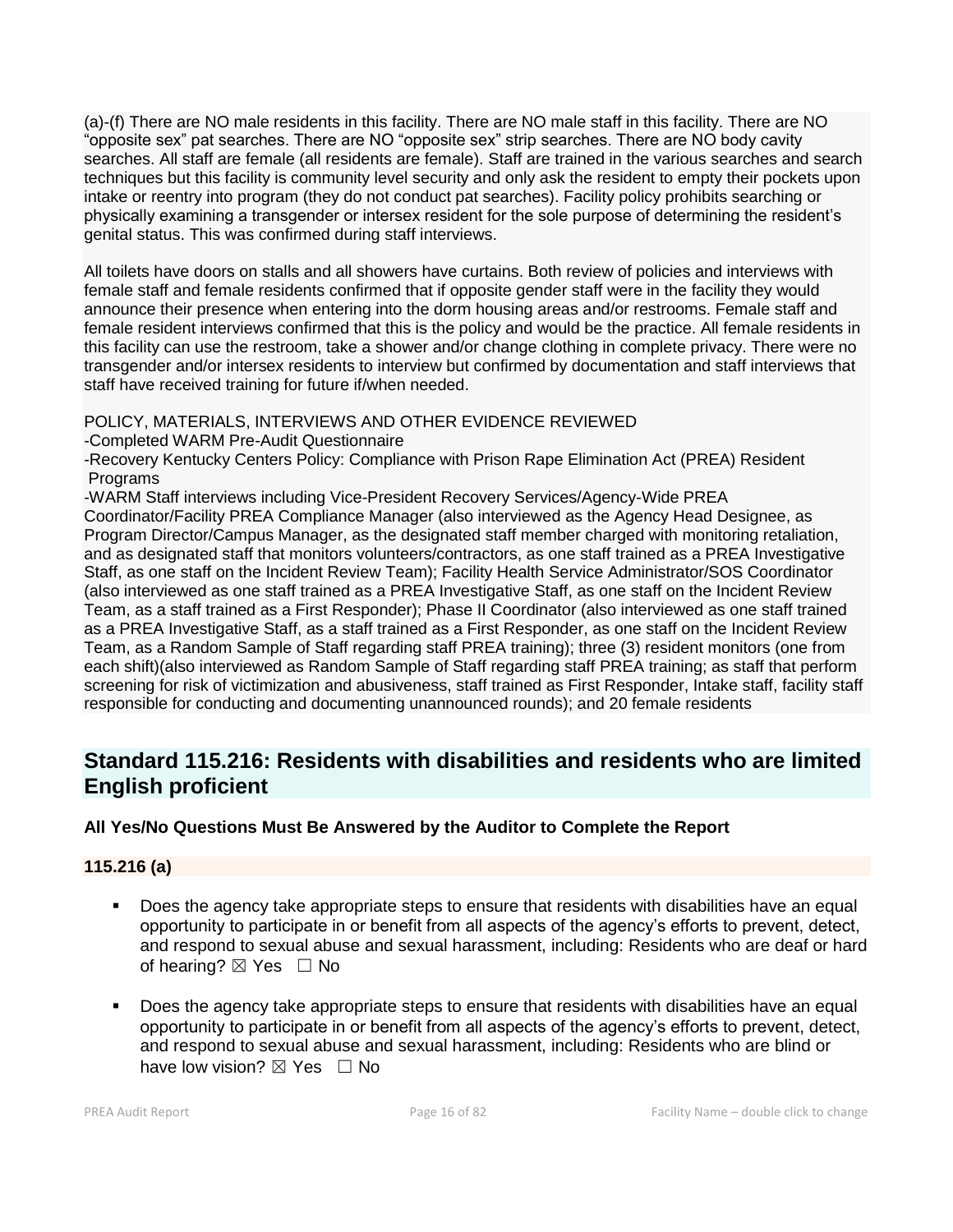- Does the agency take appropriate steps to ensure that residents with disabilities have an equal opportunity to participate in or benefit from all aspects of the agency's efforts to prevent, detect, and respond to sexual abuse and sexual harassment, including: Residents who have intellectual disabilities? ⊠ Yes □ No
- Does the agency take appropriate steps to ensure that residents with disabilities have an equal opportunity to participate in or benefit from all aspects of the agency's efforts to prevent, detect, and respond to sexual abuse and sexual harassment, including: Residents who have psychiatric disabilities? ⊠ Yes □ No
- Does the agency take appropriate steps to ensure that residents with disabilities have an equal opportunity to participate in or benefit from all aspects of the agency's efforts to prevent, detect, and respond to sexual abuse and sexual harassment, including: Residents who have speech disabilities? ⊠ Yes □ No
- Does the agency take appropriate steps to ensure that residents with disabilities have an equal opportunity to participate in or benefit from all aspects of the agency's efforts to prevent, detect, and respond to sexual abuse and sexual harassment, including: Other? (if "other," please explain in overall determination notes.)  $\boxtimes$  Yes  $\Box$  No
- Do such steps include, when necessary, ensuring effective communication with residents who are deaf or hard of hearing?  $\boxtimes$  Yes  $\Box$  No
- Do such steps include, when necessary, providing access to interpreters who can interpret effectively, accurately, and impartially, both receptively and expressively, using any necessary specialized vocabulary?  $\boxtimes$  Yes  $\Box$  No
- **•** Does the agency ensure that written materials are provided in formats or through methods that ensure effective communication with residents with disabilities including residents who: Have intellectual disabilities?  $\boxtimes$  Yes  $\Box$  No
- **•** Does the agency ensure that written materials are provided in formats or through methods that ensure effective communication with residents with disabilities including residents who: Have limited reading skills?  $\boxtimes$  Yes  $\Box$  No
- Does the agency ensure that written materials are provided in formats or through methods that ensure effective communication with residents with disabilities including residents who: Are blind or have low vision?  $\boxtimes$  Yes  $\Box$  No

### **115.216 (b)**

- Does the agency take reasonable steps to ensure meaningful access to all aspects of the agency's efforts to prevent, detect, and respond to sexual abuse and sexual harassment to residents who are limited English proficient?  $\boxtimes$  Yes  $\Box$  No
- Do these steps include providing interpreters who can interpret effectively, accurately, and impartially, both receptively and expressively, using any necessary specialized vocabulary?  $\boxtimes$  Yes  $\Box$  No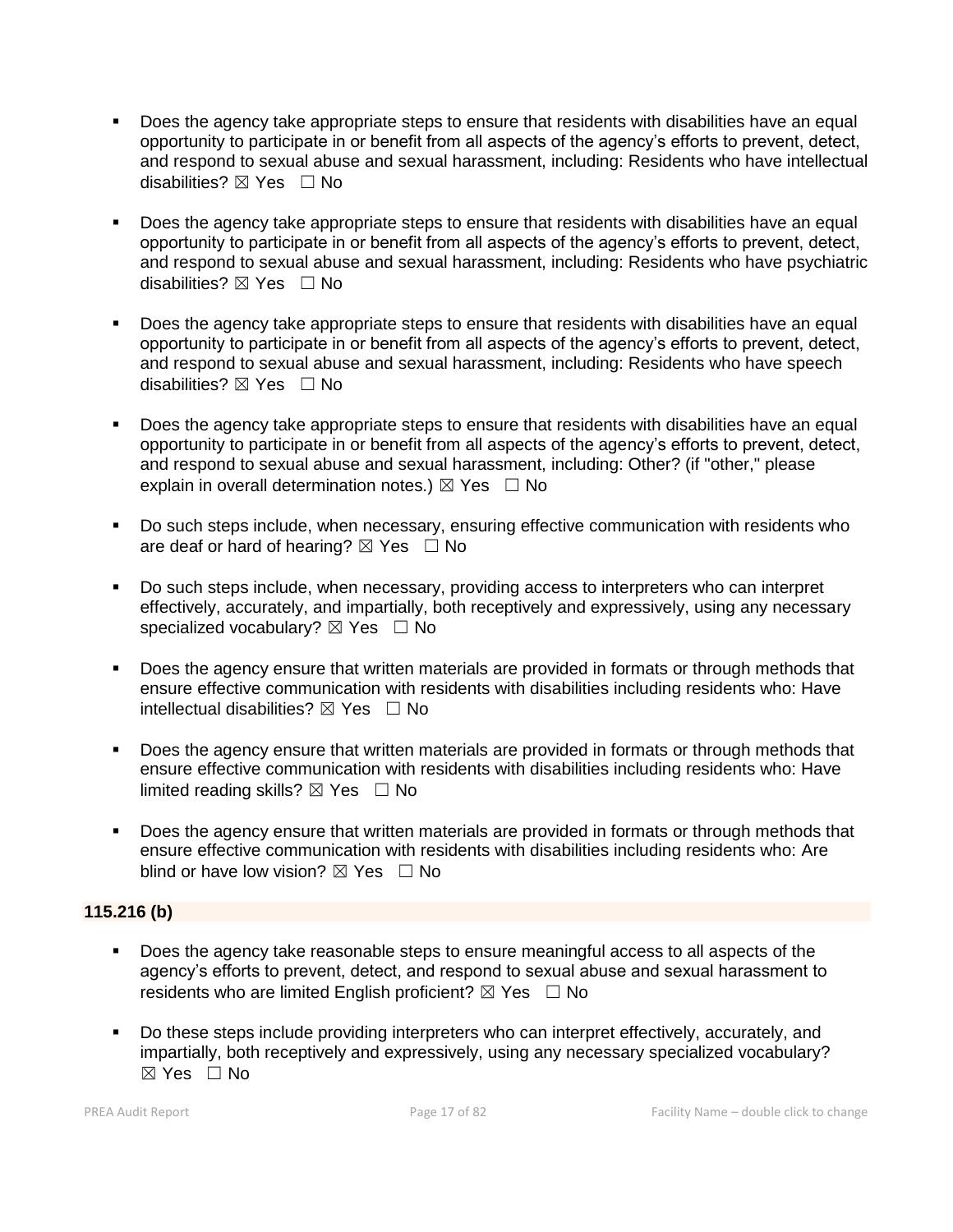### **115.216 (c)**

Does the agency always refrain from relying on resident interpreters, resident readers, or other types of resident assistants except in limited circumstances where an extended delay in obtaining an effective interpreter could compromise the resident's safety, the performance of first-response duties under §115.264, or the investigation of the resident's allegations?  $\boxtimes$  Yes  $\Box$  No

#### **Auditor Overall Compliance Determination**

- ☒ **Exceeds Standard** (*Substantially exceeds requirement of standards*)
- ☐ **Meets Standard** (*Substantial compliance; complies in all material ways with the standard for the relevant review period*)
- ☐ **Does Not Meet Standard** (*Requires Corrective Action*)

#### **Instructions for Overall Compliance Determination Narrative**

*The narrative below must include a comprehensive discussion of all the evidence relied upon in making the compliance or non-compliance determination, the auditor's analysis and reasoning, and the auditor's conclusions. This discussion must also include corrective action recommendations where the facility does not meet the standard. These recommendations must be included in the Final Report, accompanied by information on specific corrective actions taken by the facility.*

(a)-(c) Facility policy has established procedures to provide residents with any disability and residents who are limited English proficient equal opportunity to participate in or benefit from all aspects of the facility's efforts to prevent, detect, and respond to sexual harassment/sexual abuse.

POLICY, MATERIALS, INTERVIEWS AND OTHER EVIDENCE REVIEWED

-Completed WARM Pre-Audit Questionnaire

-Recovery Kentucky Centers Policy: Compliance with Prison Rape Elimination Act (PREA) Resident Programs

-PREA informational Posters and Brochures posted and displayed for resident and staff access in the facility -WARM Staff interviews including Vice-President Recovery Services/Agency-Wide PREA

Coordinator/Facility PREA Compliance Manager (also interviewed as the Agency Head Designee, as Program Director/Campus Manager, as the designated staff member charged with monitoring retaliation, and as designated staff that monitors volunteers/contractors, as one staff trained as a PREA Investigative Staff, as one staff on the Incident Review Team); Facility Health Service Administrator/SOS Coordinator (also interviewed as one staff trained as a PREA Investigative Staff, as one staff on the Incident Review Team, as a staff trained as a First Responder); Phase II Coordinator (also interviewed as one staff trained as a PREA Investigative Staff, as a staff trained as a First Responder, as one staff on the Incident Review Team, as a Random Sample of Staff regarding staff PREA training); three (3) resident monitors (one from each shift)(also interviewed as Random Sample of Staff regarding staff PREA training; as staff that perform screening for risk of victimization and abusiveness, staff trained as First Responder, Intake staff, facility staff responsible for conducting and documenting unannounced rounds); and 20 female residents

# **Standard 115.217: Hiring and promotion decisions**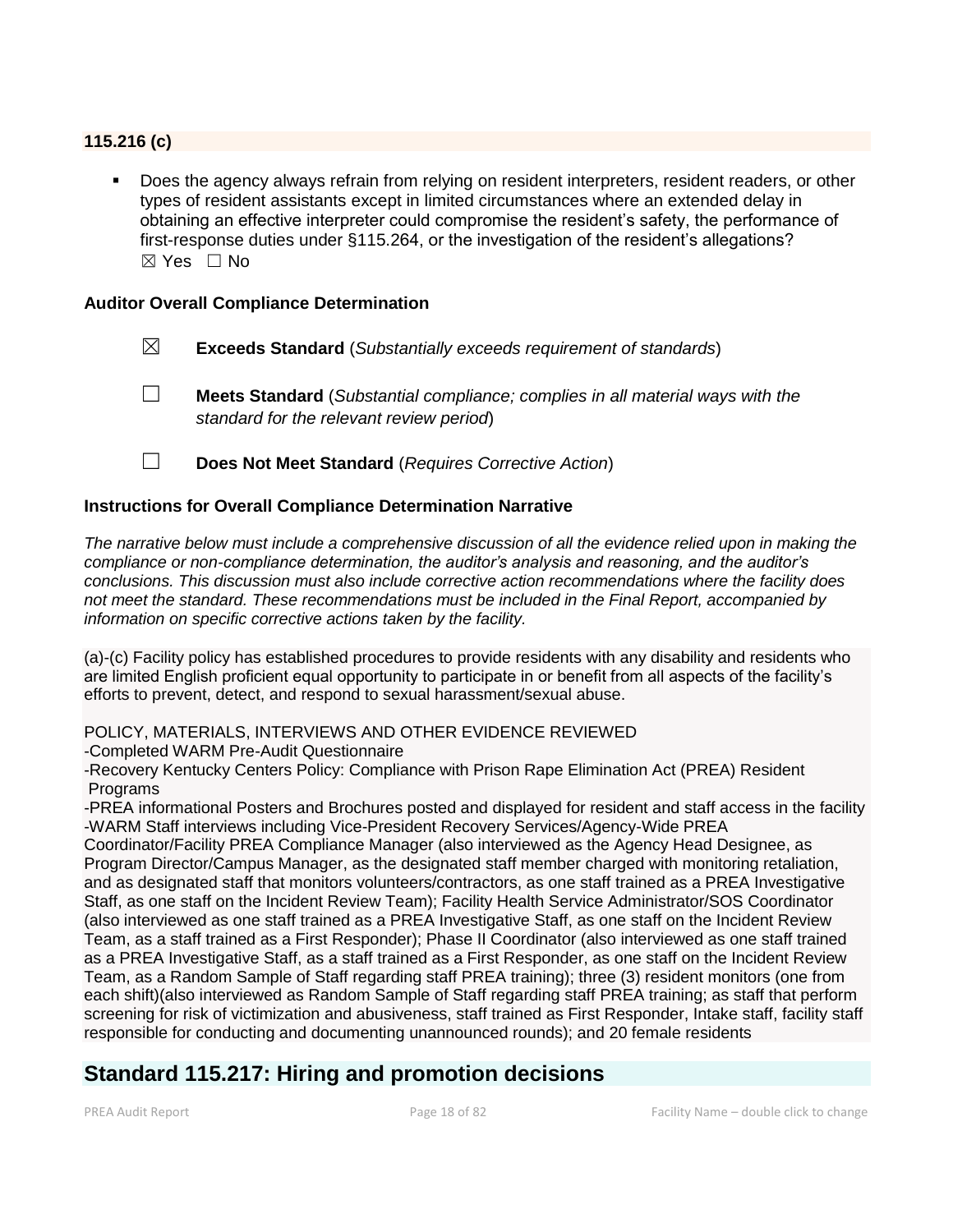## **All Yes/No Questions Must Be Answered by the Auditor to Complete the Report**

### **115.217 (a)**

- **•** Does the agency prohibit the hiring or promotion of anyone who may have contact with residents who: Has engaged in sexual abuse in a prison, jail, lockup, community confinement facility, juvenile facility, or other institution (as defined in 42 U.S.C. 1997)?  $\boxtimes$  Yes  $\Box$  No
- Does the agency prohibit the hiring or promotion of anyone who may have contact with residents who: Has been convicted of engaging or attempting to engage in sexual activity in the community facilitated by force, overt or implied threats of force, or coercion, or if the victim did not consent or was unable to consent or refuse?  $\boxtimes$  Yes  $\Box$  No
- Does the agency prohibit the hiring or promotion of anyone who may have contact with residents who: Has been civilly or administratively adjudicated to have engaged in the activity described in the question immediately above?  $\boxtimes$  Yes  $\Box$  No
- Does the agency prohibit the enlistment of services of any contractor who may have contact with residents who: Has engaged in sexual abuse in a prison, jail, lockup, community confinement facility, juvenile facility, or other institution (as defined in 42 U.S.C. 1997)?  $\boxtimes$  Yes  $\Box$  No
- Does the agency prohibit the enlistment of services of any contractor who may have contact with residents who: Has been convicted of engaging or attempting to engage in sexual activity in the community facilitated by force, overt or implied threats of force, or coercion, or if the victim did not consent or was unable to consent or refuse?  $\boxtimes$  Yes  $\Box$  No
- Does the agency prohibit the enlistment of services of any contractor who may have contact with residents who: Has been civilly or administratively adjudicated to have engaged in the activity described in the question immediately above?  $\boxtimes$  Yes  $\Box$  No

### **115.217 (b)**

▪ Does the agency consider any incidents of sexual harassment in determining whether to hire or promote anyone, or to enlist the services of any contractor, who may have contact with residents? **⊠ Yes** □ No

### **115.217 (c)**

- **EXEL Before hiring new employees, who may have contact with residents, does the agency: Perform** a criminal background records check?  $\boxtimes$  Yes  $\Box$  No
- **EXEL Before hiring new employees, who may have contact with residents, does the agency:** Consistent with Federal, State, and local law, make its best efforts to contact all prior institutional employers for information on substantiated allegations of sexual abuse or any resignation during a pending investigation of an allegation of sexual abuse?  $\boxtimes$  Yes  $\Box$  No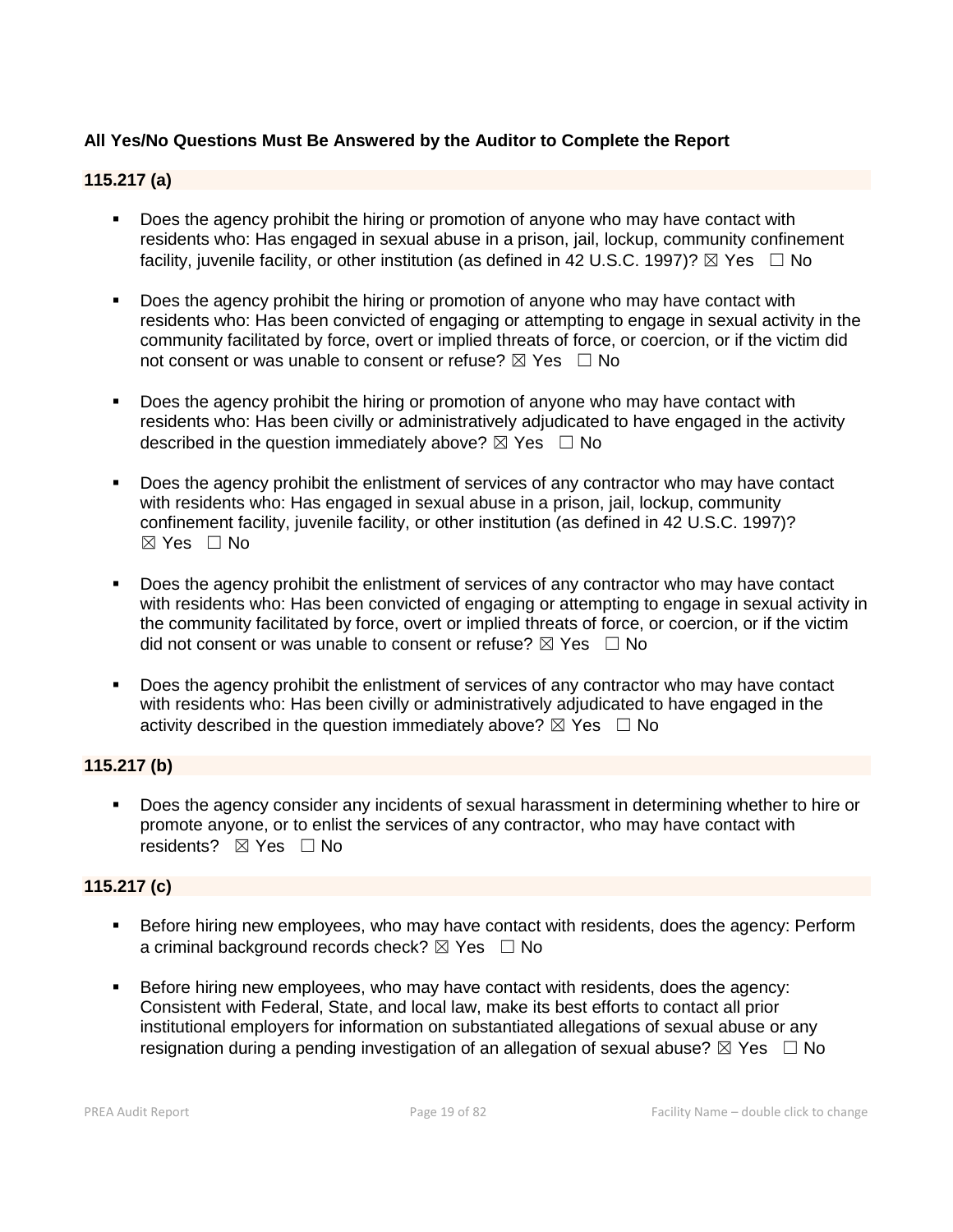#### **115.217 (d)**

■ Does the agency perform a criminal background records check before enlisting the services of any contractor who may have contact with residents?  $\boxtimes$  Yes  $\Box$  No

#### **115.217 (e)**

▪ Does the agency either conduct criminal background records checks at least every five years of current employees and contractors who may have contact with residents or have in place a system for otherwise capturing such information for current employees?  $\boxtimes$  Yes  $\Box$  No

#### **115.217 (f)**

- Does the agency ask all applicants and employees who may have contact with residents directly about previous misconduct described in paragraph (a) of this section in written applications or interviews for hiring or promotions?  $\boxtimes$  Yes  $\Box$  No
- Does the agency ask all applicants and employees who may have contact with residents directly about previous misconduct described in paragraph (a) of this section in any interviews or written self-evaluations conducted as part of reviews of current employees?  $\boxtimes$  Yes  $\Box$  No
- Does the agency impose upon employees a continuing affirmative duty to disclose any such misconduct?  $\boxtimes$  Yes  $\Box$  No

#### **115.217 (g)**

**•** Does the agency consider material omissions regarding such misconduct, or the provision of materially false information, grounds for termination?  $\boxtimes$  Yes  $\Box$  No

#### **115.217 (h)**

▪ Unless prohibited by law, does the agency provide information on substantiated allegations of sexual abuse or sexual harassment involving a former employee upon receiving a request from an institutional employer for whom such employee has applied to work? (N/A if providing information on substantiated allegations of sexual abuse or sexual harassment involving a former employee is prohibited by law.)  $\boxtimes$  Yes  $\Box$  No  $\Box$  NA

#### **Auditor Overall Compliance Determination**

- ☐ **Exceeds Standard** (*Substantially exceeds requirement of standards*)
- ☒ **Meets Standard** (*Substantial compliance; complies in all material ways with the standard for the relevant review period*)
- ☐ **Does Not Meet Standard** (*Requires Corrective Action*)

#### **Instructions for Overall Compliance Determination Narrative**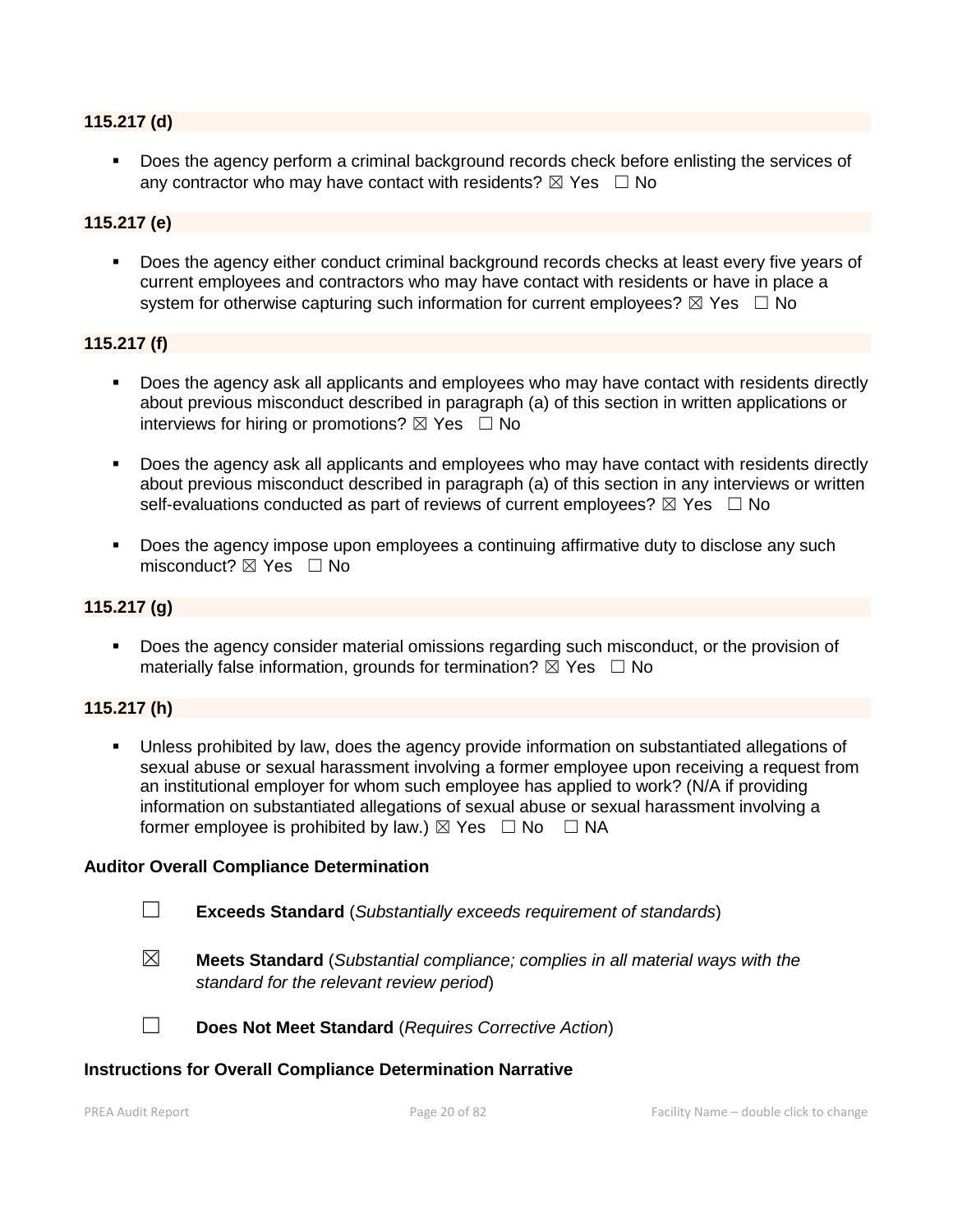*The narrative below must include a comprehensive discussion of all the evidence relied upon in making the compliance or non-compliance determination, the auditor's analysis and reasoning, and the auditor's conclusions. This discussion must also include corrective action recommendations where the facility does not meet the standard. These recommendations must be included in the Final Report, accompanied by information on specific corrective actions taken by the facility.*

(a)-(h) The facility conducts extensive background and reference checks. There is a facility policy to conduct routine criminal background checks verified through documentation and staff interviews. The check is conducted using NCIC data and used to screen for prior convictions for sex offenses. The facility policy addresses all the elements of this standard.

POLICY, MATERIALS, INTERVIEWS AND OTHER EVIDENCE REVIEWED

-Completed WARM Pre-Audit Questionnaire

-Recovery Kentucky Centers Policy: Compliance with Prison Rape Elimination Act (PREA) Resident Programs

-WARM Staff/Volunteer Acknowledgement Sexual Abuse Prevention and Intervention that requires Staff/Volunteer Signature of receipt and understanding

-WARM Staff interviews including Vice-President Recovery Services/Agency-Wide PREA Coordinator/Facility PREA Compliance Manager (also interviewed as the Agency Head Designee, as Program Director/Campus Manager, as the designated staff member charged with monitoring retaliation, and as designated staff that monitors volunteers/contractors, as one staff trained as a PREA Investigative Staff, as one staff on the Incident Review Team)

# **Standard 115.218: Upgrades to facilities and technologies**

# **All Yes/No Questions Must Be Answered by the Auditor to Complete the Report**

# **115.218 (a)**

**■** If the agency designed or acquired any new facility or planned any substantial expansion or modification of existing facilities, did the agency consider the effect of the design, acquisition, expansion, or modification upon the agency's ability to protect residents from sexual abuse? (N/A if agency/facility has not acquired a new facility or made a substantial expansion to existing facilities since August 20, 2012, or since the last PREA audit, whichever is later.)  $\square$  Yes  $\square$  No  $\square$  NA

# **115.218 (b)**

If the agency installed or updated a video monitoring system, electronic surveillance system, or other monitoring technology, did the agency consider how such technology may enhance the agency's ability to protect residents from sexual abuse? (N/A if agency/facility has not installed or updated a video monitoring system, electronic surveillance system, or other monitoring technology since August 20, 2012, or since the last PREA audit, whichever is later.)  $\square$  Yes  $\square$  No  $\square$  NA

# **Auditor Overall Compliance Determination**



☐ **Exceeds Standard** (*Substantially exceeds requirement of standards*)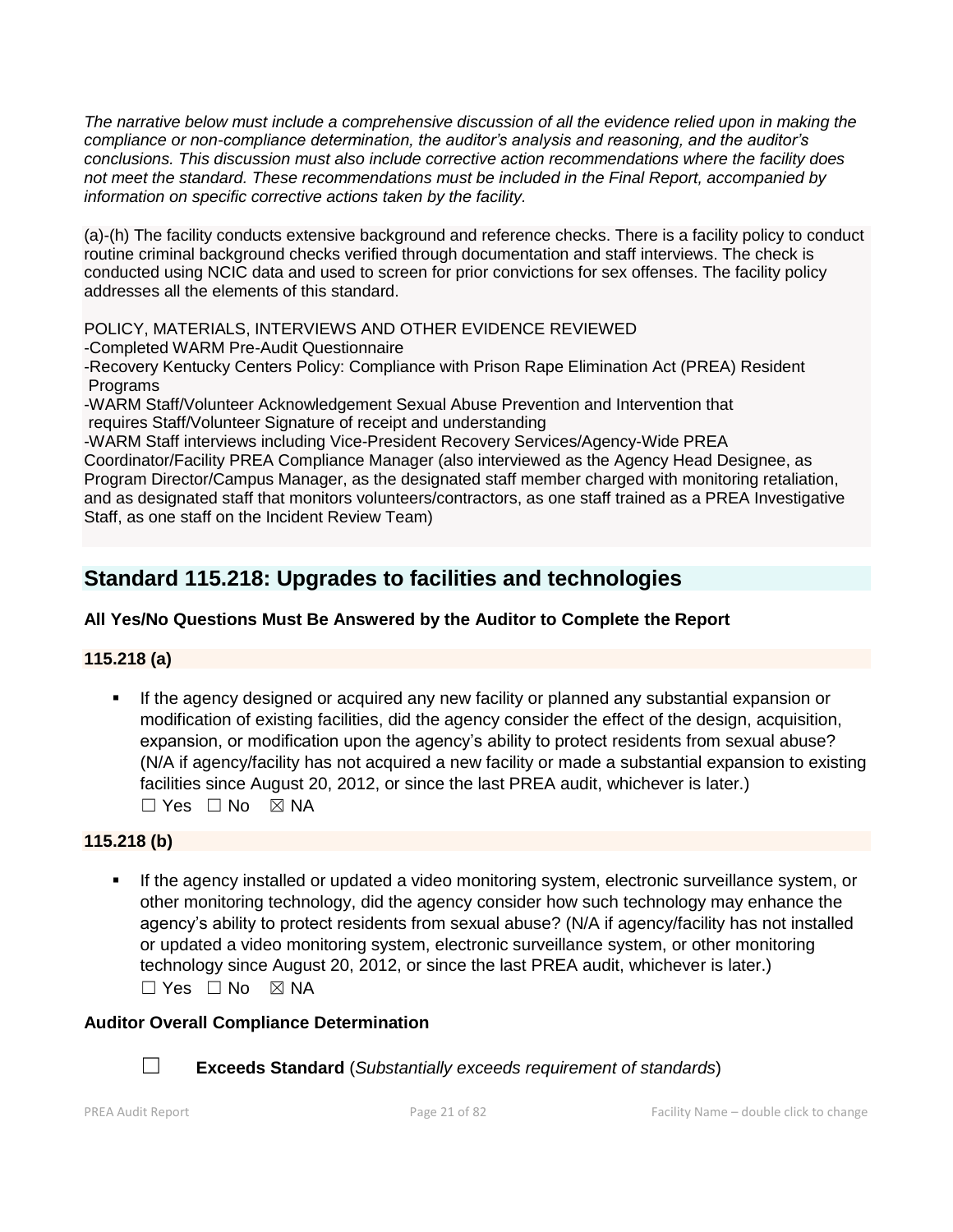☒ **Meets Standard** (*Substantial compliance; complies in all material ways with the standard for the relevant review period*)

☐ **Does Not Meet Standard** (*Requires Corrective Action*)

#### **Instructions for Overall Compliance Determination Narrative**

*The narrative below must include a comprehensive discussion of all the evidence relied upon in making the compliance or non-compliance determination, the auditor's analysis and reasoning, and the auditor's conclusions. This discussion must also include corrective action recommendations where the facility does not meet the standard. These recommendations must be included in the Final Report, accompanied by information on specific corrective actions taken by the facility.*

(a)-(b) There have been no modifications made to this facility since last PREA audit 4/20/2015. Facility documentation and interviews confirmed than any and all modifications/updating to this facility is based on the practice of considering the effect upon the facility's ability to protect residents and staff from sexual harassment/sexual abuse and/or allegations of sexual harassment/sexual abuse.

POLICY, MATERIALS, INTERVIEWS AND OTHER EVIDENCE REVIEWED

-Completed WARM Pre-Audit Questionnaire

-Recovery Kentucky Centers Policy: Compliance with Prison Rape Elimination Act (PREA) Resident **Programs** 

-WARM Staff interviews including Vice-President Recovery Services/Agency-Wide PREA

Coordinator/Facility PREA Compliance Manager (also interviewed as the Agency Head Designee, as Program Director/Campus Manager, as the designated staff member charged with monitoring retaliation, and as designated staff that monitors volunteers/contractors, as one staff trained as a PREA Investigative Staff, as one staff on the Incident Review Team)

# **RESPONSIVE PLANNING**

# **Standard 115.221: Evidence protocol and forensic medical examinations**

### **All Yes/No Questions Must Be Answered by the Auditor to Complete the Report**

#### **115.221 (a)**

**.** If the agency is responsible for investigating allegations of sexual abuse, does the agency follow a uniform evidence protocol that maximizes the potential for obtaining usable physical evidence for administrative proceedings and criminal prosecutions? (N/A if the agency/facility is not responsible for conducting any form of criminal OR administrative sexual abuse investigations.) ☐ Yes ☐ No ☒ NA

#### **115.221 (b)**

Is this protocol developmentally appropriate for youth where applicable? (N/A if the agency/facility is not responsible for conducting any form of criminal OR administrative sexual abuse investigations.)  $\Box$  Yes  $\Box$  No  $\boxtimes$  NA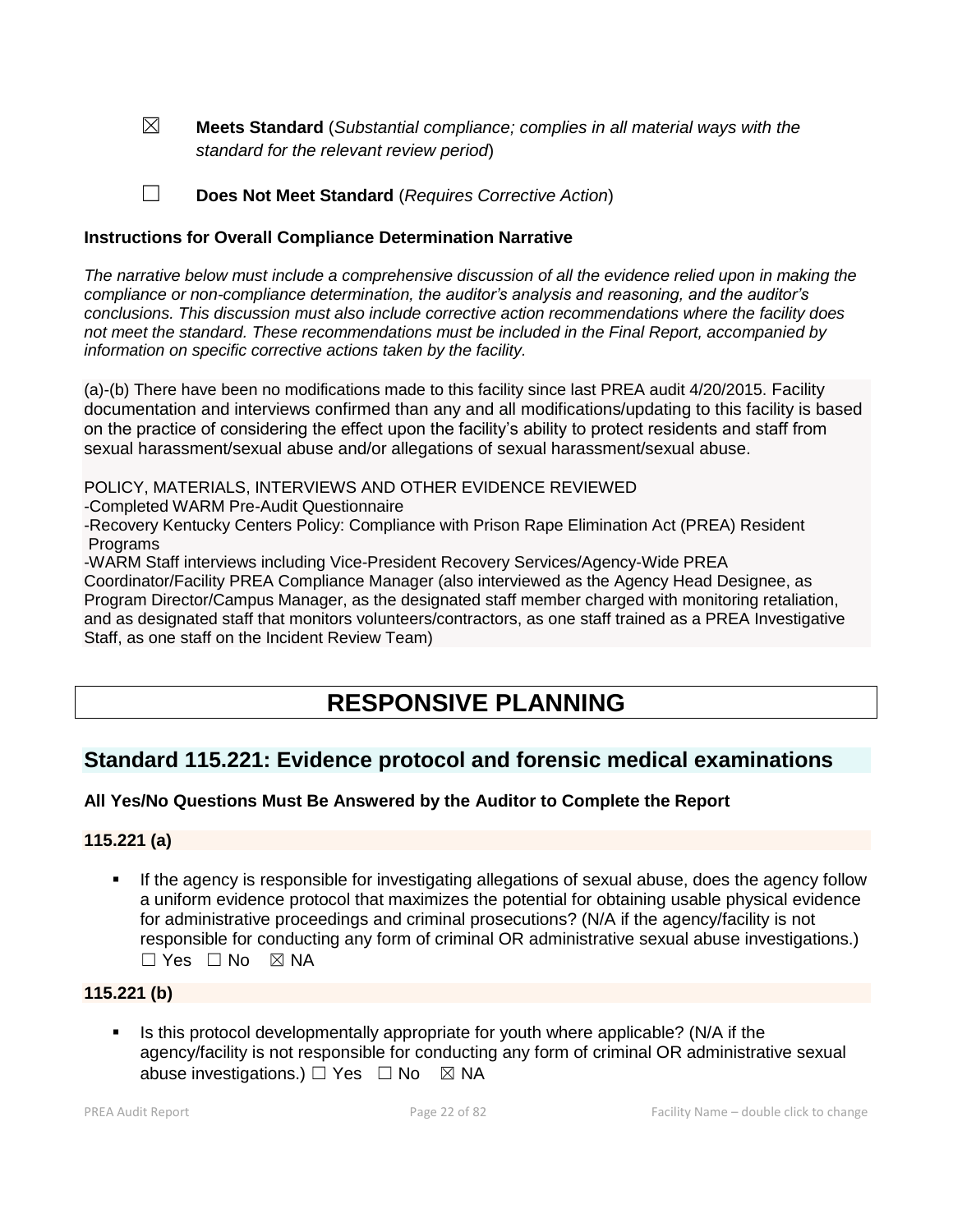Is this protocol, as appropriate, adapted from or otherwise based on the most recent edition of the U.S. Department of Justice's Office on Violence Against Women publication, "A National Protocol for Sexual Assault Medical Forensic Examinations, Adults/Adolescents," or similarly comprehensive and authoritative protocols developed after 2011? (N/A if the agency/facility is not responsible for conducting any form of criminal OR administrative sexual abuse investigations.) ☐ Yes ☐ No ☒ NA

# **115.221 (c)**

- Does the agency offer all residents who experience sexual abuse access to forensic medical examinations, whether on-site or at an outside facility, without financial cost, where evidentiarily or medically appropriate?  $\boxtimes$  Yes  $\Box$  No
- **EXT** Are such examinations performed by Sexual Assault Forensic Examiners (SAFEs) or Sexual Assault Nurse Examiners (SANEs) where possible?  $\boxtimes$  Yes  $\Box$  No
- **.** If SAFEs or SANEs cannot be made available, is the examination performed by other qualified medical practitioners (they must have been specifically trained to conduct sexual assault forensic exams)?  $\boxtimes$  Yes  $\Box$  No
- **■** Has the agency documented its efforts to provide SAFEs or SANEs?  $\boxtimes$  Yes  $\Box$  No

## **115.221 (d)**

- Does the agency attempt to make available to the victim a victim advocate from a rape crisis center?  $\boxtimes$  Yes  $\Box$  No
- **.** If a rape crisis center is not available to provide victim advocate services, does the agency make available to provide these services a qualified staff member from a community-based organization, or a qualified agency staff member?  $\boxtimes$  Yes  $\Box$  No
- Has the agency documented its efforts to secure services from rape crisis centers? ☒ Yes ☐ No

### **115.221 (e)**

- As requested by the victim, does the victim advocate, qualified agency staff member, or qualified community-based organization staff member accompany and support the victim through the forensic medical examination process and investigatory interviews?  $\boxtimes$  Yes  $\Box$  No
- **EXECT** As requested by the victim, does this person provide emotional support, crisis intervention, information, and referrals?  $\boxtimes$  Yes  $\Box$  No

### **115.221 (f)**

If the agency itself is not responsible for investigating allegations of sexual abuse, has the agency requested that the investigating entity follow the requirements of paragraphs (a) through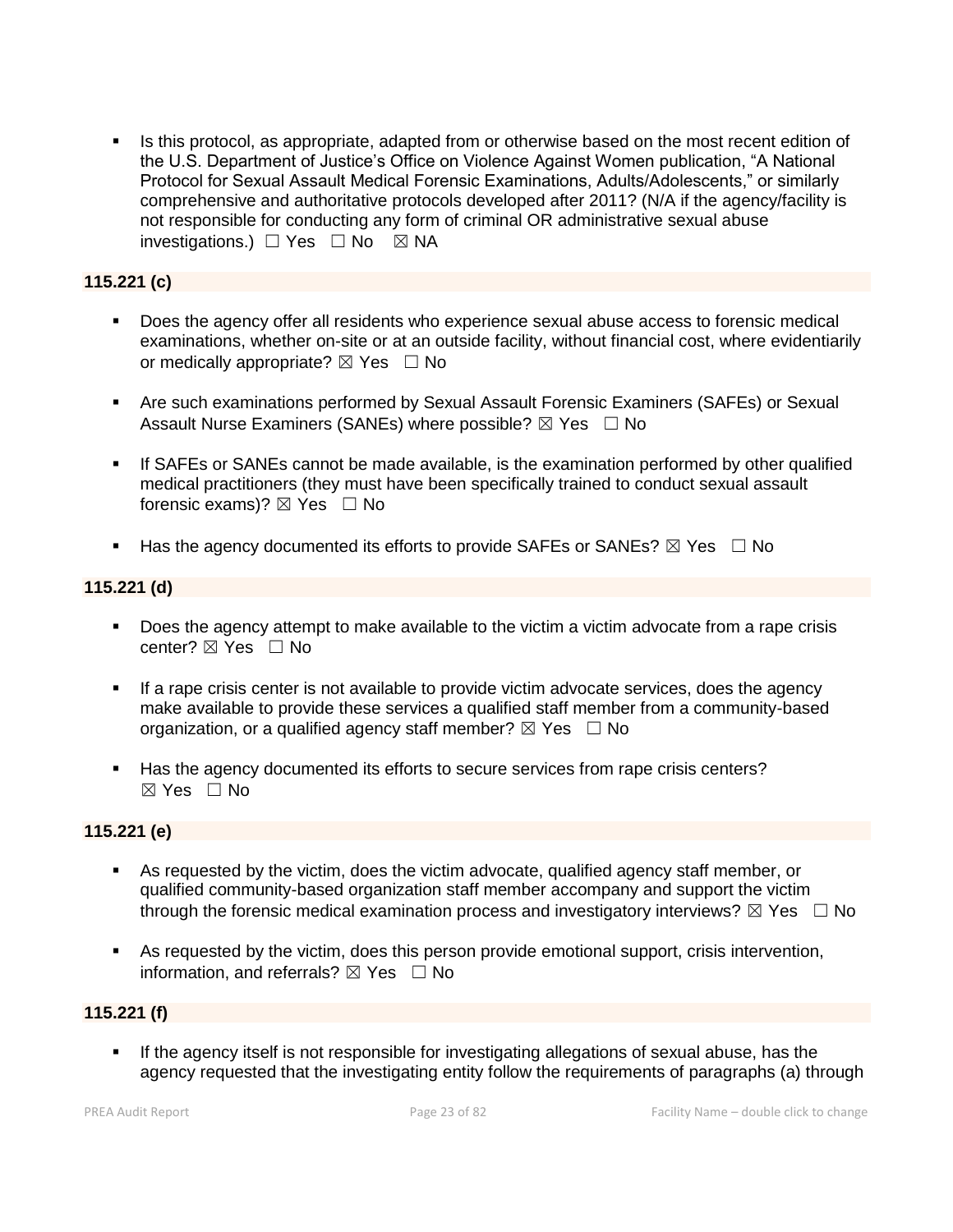(e) of this section? (N/A if the agency/facility is responsible for conducting criminal AND administrative sexual abuse investigations.)  $\boxtimes$  Yes  $\Box$  No  $\Box$  NA

### **115.221 (g)**

■ Auditor is not required to audit this provision.

#### **115.221 (h)**

**■** If the agency uses a qualified agency staff member or a qualified community-based staff member for the purposes of this section, has the individual been screened for appropriateness to serve in this role and received education concerning sexual assault and forensic examination issues in general? (Check N/A if agency attempts to make a victim advocate from a rape crisis center available to victims per 115.221(d) above.)  $\Box$  Yes  $\Box$  No  $\boxtimes$  NA

#### **Auditor Overall Compliance Determination**

- ☐ **Exceeds Standard** (*Substantially exceeds requirement of standards*)
- ☒ **Meets Standard** (*Substantial compliance; complies in all material ways with the standard for the relevant review period*)
- ☐ **Does Not Meet Standard** (*Requires Corrective Action*)

#### **Instructions for Overall Compliance Determination Narrative**

*The narrative below must include a comprehensive discussion of all the evidence relied upon in making the compliance or non-compliance determination, the auditor's analysis and reasoning, and the auditor's conclusions. This discussion must also include corrective action recommendations where the facility does not meet the standard. These recommendations must be included in the Final Report, accompanied by information on specific corrective actions taken by the facility.*

(a)-(b) The agency with the authority to conduct administrative and/or criminal investigations would be Kentucky Department of Corrections and/or Kentucky State Police. (The facility insures that there are 3 full time, administrative staff that have been trained as PREA Investigative Staff in order to preserve all physical evidence/documentation of all reports of sexual harassment and/or sexual abuse (including but not limited to violation of the facilities rules/policies regarding personal relationships between residents and/or staff) for the Kentucky Department of Corrections (KY DOC) Investigators that do conduct all administrative and/or criminal investigations.) (c)-(g) The facility offers contact information for mental health services provided locally at New Beginnings Sexual Assault Support Services if/when needed but forensic medical exams, when needed, would be conducted at the Methodist Hospital Henderson County Campus Emergency Department where forensic examinations would be conducted at no cost to the resident and/or to their family.

POLICY, MATERIALS, INTERVIEWS AND OTHER EVIDENCE REVIEWED -Completed WARM Pre-Audit Questionnaire -Recovery Kentucky Centers Policy: Compliance with Prison Rape Elimination Act (PREA) Resident Programs -WARM Staff/Volunteer Acknowledgement Sexual Abuse Prevention and Intervention that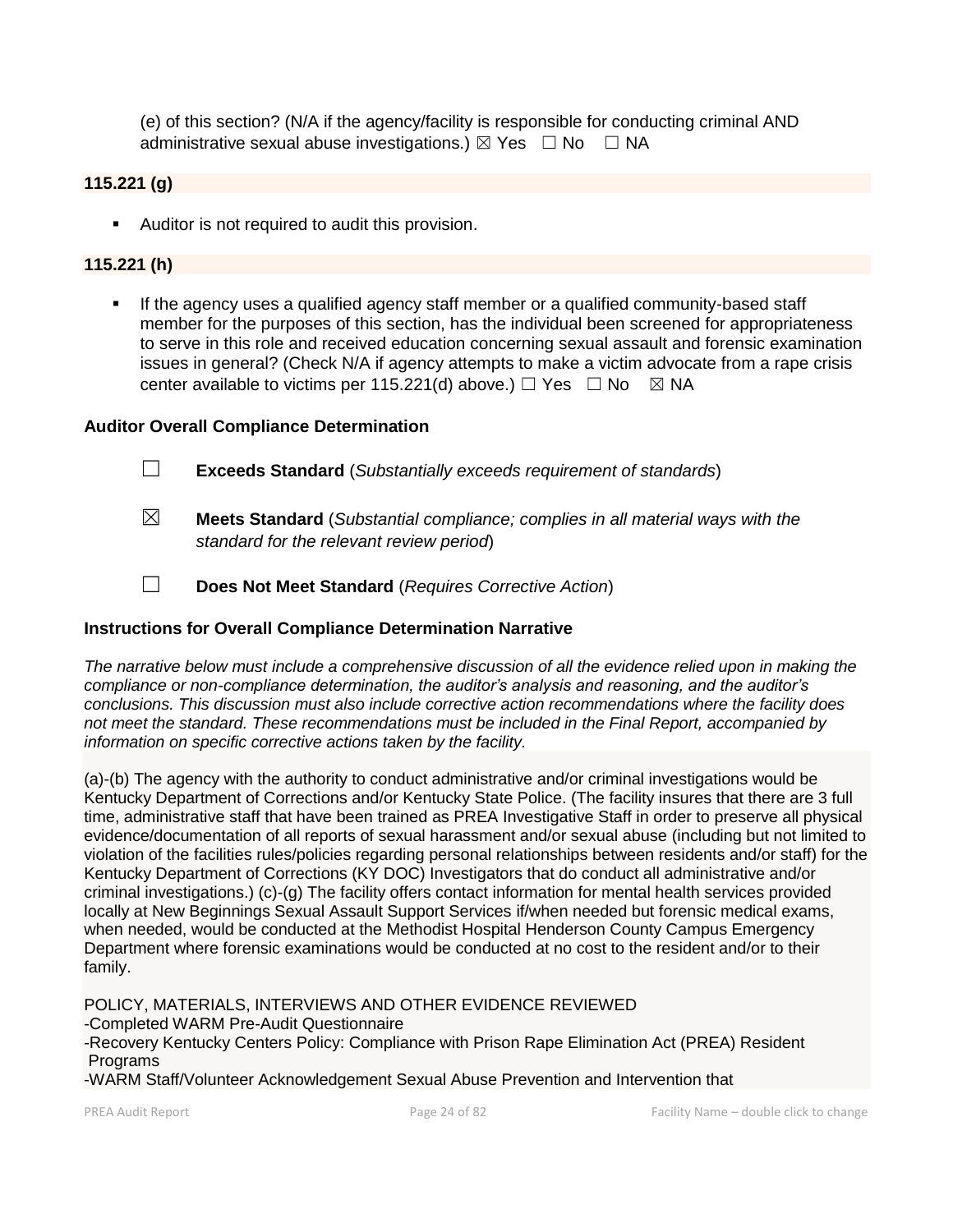requires Staff/Volunteer Signature of receipt and understanding

-WARM Resident Education Acknowledgement that requires Resident Signature of receipt and understanding

-WARM Staff interviews including Vice-President Recovery Services/Agency-Wide PREA Coordinator/Facility PREA Compliance Manager (also interviewed as the Agency Head Designee, as Program Director/Campus Manager, as the designated staff member charged with monitoring retaliation, and as designated staff that monitors volunteers/contractors, as one staff trained as a PREA Investigative Staff, as one staff on the Incident Review Team); Facility Health Service Administrator/SOS Coordinator (also interviewed as one staff trained as a PREA Investigative Staff, as one staff on the Incident Review Team, as a staff trained as a First Responder); Phase II Coordinator (also interviewed as one staff trained as a PREA Investigative Staff, as a staff trained as a First Responder, as one staff on the Incident Review Team, as a Random Sample of Staff regarding staff PREA training); three (3) resident monitors (one from each shift)(also interviewed as Random Sample of Staff regarding staff PREA training; as staff that perform screening for risk of victimization and abusiveness, staff trained as First Responder, Intake staff, facility staff responsible for conducting and documenting unannounced rounds); and 20 female residents

# **Standard 115.222: Policies to ensure referrals of allegations for investigations**

# **All Yes/No Questions Must Be Answered by the Auditor to Complete the Report**

# **115.222 (a)**

- Does the agency ensure an administrative or criminal investigation is completed for all allegations of sexual abuse?  $\boxtimes$  Yes  $\Box$  No
- Does the agency ensure an administrative or criminal investigation is completed for all allegations of sexual harassment?  $\boxtimes$  Yes  $\Box$  No

# **115.222 (b)**

- Does the agency have a policy and practice in place to ensure that allegations of sexual abuse or sexual harassment are referred for investigation to an agency with the legal authority to conduct criminal investigations, unless the allegation does not involve potentially criminal behavior? **⊠** Yes □ No
- Has the agency published such policy on its website or, if it does not have one, made the policy available through other means?  $\boxtimes$  Yes  $\Box$  No
- Does the agency document all such referrals?  $\boxtimes$  Yes  $\Box$  No

### **115.222 (c)**

**•** If a separate entity is responsible for conducting criminal investigations, does such publication describe the responsibilities of both the agency and the investigating entity? [N/A if the agency/facility is responsible for conducting criminal investigations. See 115.221(a).]  $\boxtimes$  Yes  $\Box$  No  $\Box$  NA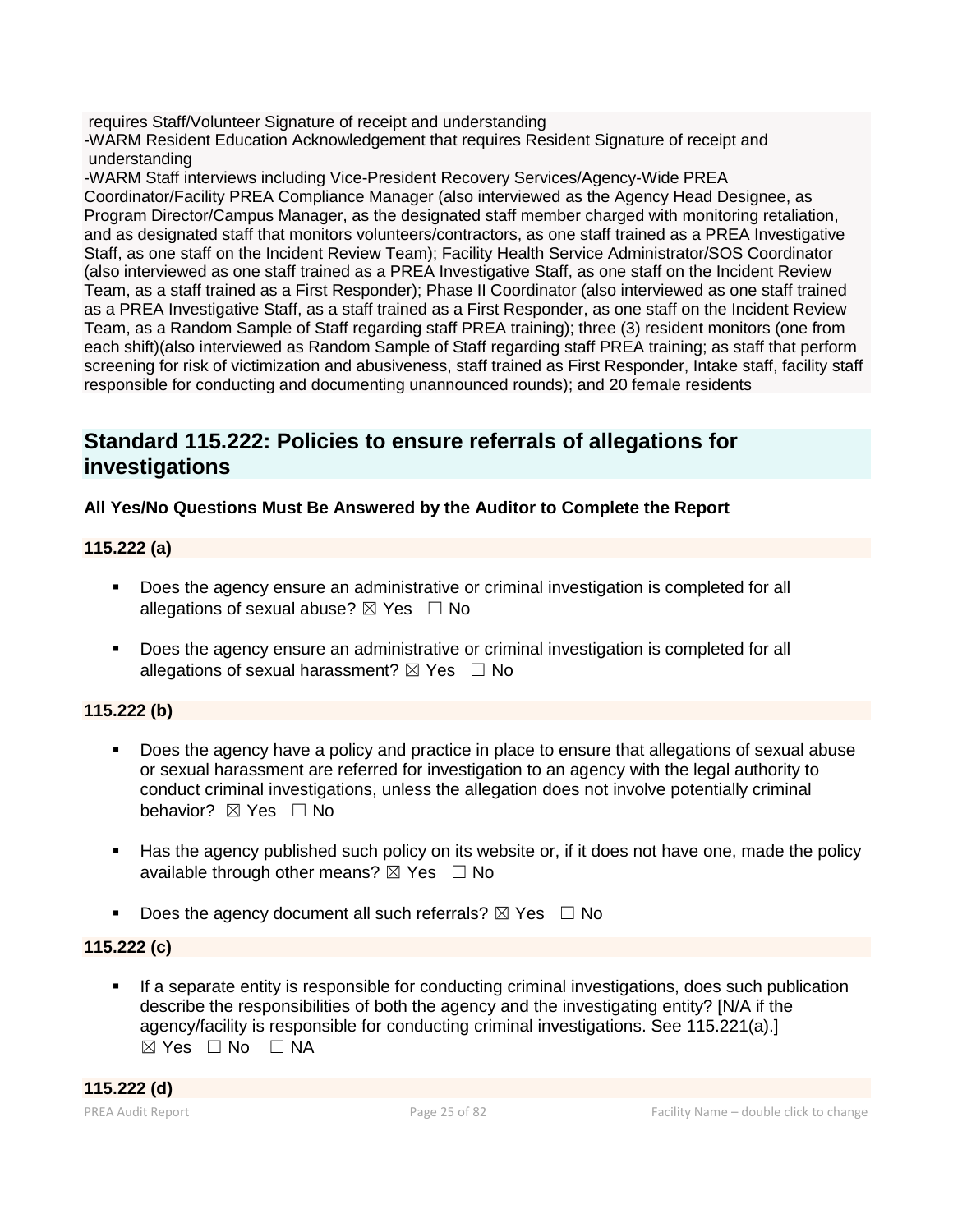■ Auditor is not required to audit this provision.

### **115.222 (e)**

■ Auditor is not required to audit this provision.

#### **Auditor Overall Compliance Determination**

- ☐ **Exceeds Standard** (*Substantially exceeds requirement of standards*)
- ☒ **Meets Standard** (*Substantial compliance; complies in all material ways with the standard for the relevant review period*)
- ☐ **Does Not Meet Standard** (*Requires Corrective Action*)

#### **Instructions for Overall Compliance Determination Narrative**

*The narrative below must include a comprehensive discussion of all the evidence relied upon in making the compliance or non-compliance determination, the auditor's analysis and reasoning, and the auditor's conclusions. This discussion must also include corrective action recommendations where the facility does not meet the standard. These recommendations must be included in the Final Report, accompanied by information on specific corrective actions taken by the facility.*

(a)-(c) The facility policy ensures that an administrative and/or criminal investigation is completed on all allegations of sexual harassment/sexual abuse. The facility policy requires that all allegations that are administrative in nature and/or criminal in nature are reported to agencies with the legal authority to conduct investigations which would be Kentucky Department of Corrections (KY DOC) and/or Kentucky State Police. (The facility insures that there are 3 full time, administrative staff that have been trained as PREA Investigative Staff in order to preserve all physical evidence/documentation of all reports of sexual harassment and/or sexual abuse (including but not limited to violation of the facilities rules/policies regarding personal relationships between residents and/or staff) for the Kentucky Department of Corrections (KY DOC) Investigators that do conduct all administrative and/or criminal investigations for this facility.)

POLICY, MATERIALS, INTERVIEWS AND OTHER EVIDENCE REVIEWED

-Completed WARM Pre-Audit Questionnaire

-Recovery Kentucky Centers Policy: Compliance with Prison Rape Elimination Act (PREA) Resident Programs

-WARM Staff/Volunteer Acknowledgement Sexual Abuse Prevention and Intervention that requires Staff/Volunteer Signature of receipt and understanding

-WARM Staff interviews including Vice-President Recovery Services/Agency-Wide PREA

Coordinator/Facility PREA Compliance Manager (also interviewed as the Agency Head Designee, as Program Director/Campus Manager, as the designated staff member charged with monitoring retaliation, and as designated staff that monitors volunteers/contractors, as one staff trained as a PREA Investigative Staff, as one staff on the Incident Review Team); Facility Health Service Administrator/SOS Coordinator (also interviewed as one staff trained as a PREA Investigative Staff, as one staff on the Incident Review Team, as a staff trained as a First Responder); Phase II Coordinator (also interviewed as one staff trained as a PREA Investigative Staff, as a staff trained as a First Responder, as one staff on the Incident Review Team, as a Random Sample of Staff regarding staff PREA training); three (3) resident monitors (one from each shift)(also interviewed as Random Sample of Staff regarding staff PREA training; as staff that perform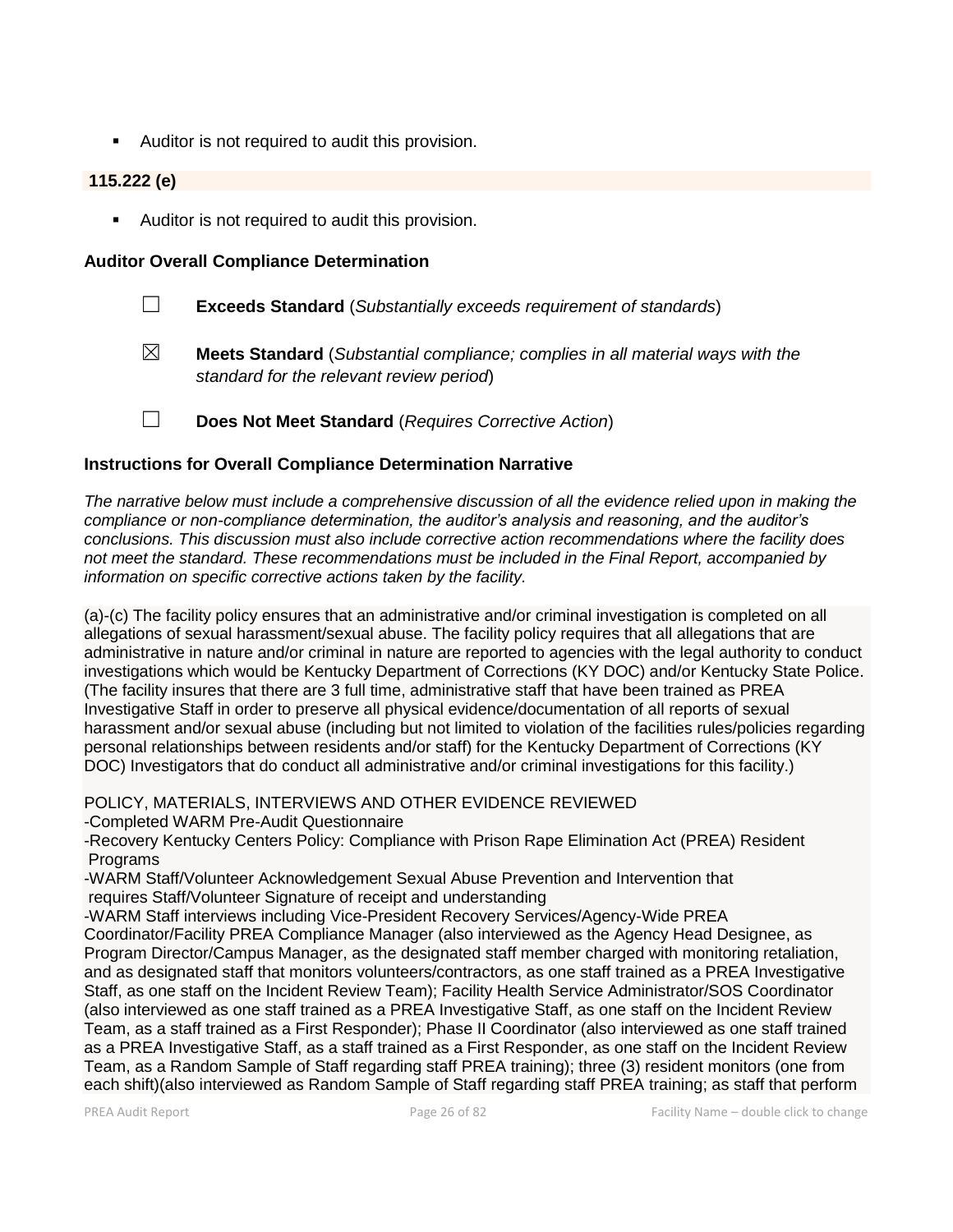screening for risk of victimization and abusiveness, staff trained as First Responder, Intake staff, facility staff responsible for conducting and documenting unannounced rounds)

# **TRAINING AND EDUCATION**

# **Standard 115.231: Employee training**

## **All Yes/No Questions Must Be Answered by the Auditor to Complete the Report**

## **115.231 (a)**

- Does the agency train all employees who may have contact with residents on: Its zero-tolerance policy for sexual abuse and sexual harassment?  $\boxtimes$  Yes  $\Box$  No
- Does the agency train all employees who may have contact with residents on: How to fulfill their responsibilities under agency sexual abuse and sexual harassment prevention, detection, reporting, and response policies and procedures?  $\boxtimes$  Yes  $\Box$  No
- Does the agency train all employees who may have contact with residents on: Residents' right to be free from sexual abuse and sexual harassment  $\boxtimes$  Yes  $\Box$  No
- Does the agency train all employees who may have contact with residents on: The right of residents and employees to be free from retaliation for reporting sexual abuse and sexual harassment? ⊠ Yes □ No
- Does the agency train all employees who may have contact with residents on: The dynamics of sexual abuse and sexual harassment in juvenile facilities?  $\boxtimes$  Yes  $\Box$  No
- Does the agency train all employees who may have contact with residents on: The common reactions of juvenile victims of sexual abuse and sexual harassment?  $\boxtimes$  Yes  $\Box$  No
- Does the agency train all employees who may have contact with residents on: How to detect and respond to signs of threatened and actual sexual abuse?  $\boxtimes$  Yes  $\Box$  No
- Does the agency train all employees who may have contact with residents on: How to avoid inappropriate relationships with residents?  $\boxtimes$  Yes  $\Box$  No
- Does the agency train all employees who may have contact with residents on: How to communicate effectively and professionally with residents, including lesbian, gay, bisexual, transgender, intersex, or gender nonconforming residents?  $\boxtimes$  Yes  $\Box$  No
- Does the agency train all employees who may have contact with residents on: How to comply with relevant laws related to mandatory reporting of sexual abuse to outside authorities?  $\boxtimes$  Yes  $\Box$  No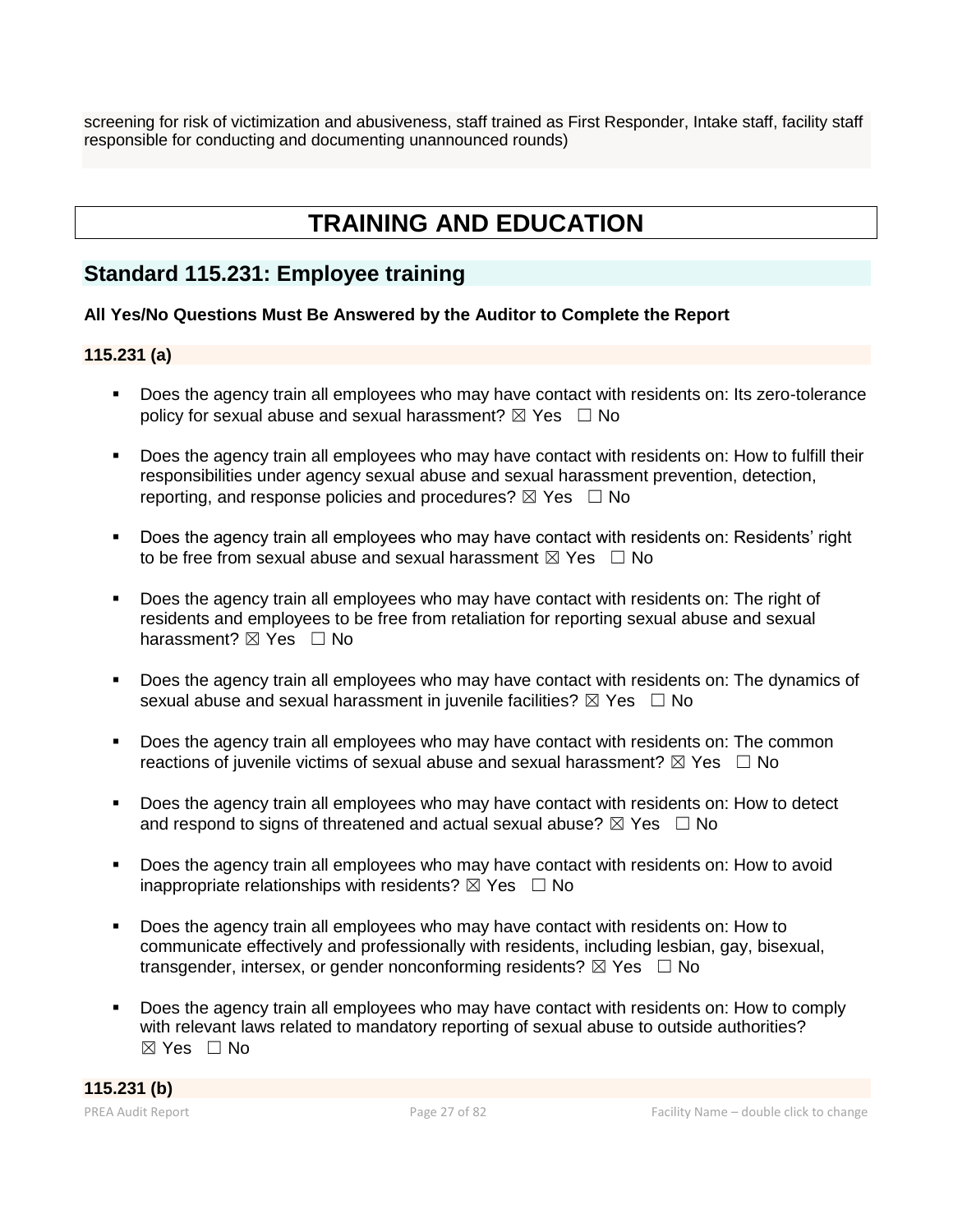- **■** Is such training tailored to the gender of the residents at the employee's facility?  $\boxtimes$  Yes  $\Box$  No
- Have employees received additional training if reassigned from a facility that houses only male residents to a facility that houses only female residents, or vice versa?  $\boxtimes$  Yes  $\Box$  No

# **115.231 (c)**

- Have all current employees who may have contact with residents received such training?  $\boxtimes$  Yes  $\Box$  No
- **•** Does the agency provide each employee with refresher training every two years to ensure that all employees know the agency's current sexual abuse and sexual harassment policies and procedures?  $\boxtimes$  Yes  $\Box$  No
- In years in which an employee does not receive refresher training, does the agency provide refresher information on current sexual abuse and sexual harassment policies?  $\boxtimes$  Yes  $\Box$  No

### **115.231 (d)**

▪ Does the agency document, through employee signature or electronic verification, that employees understand the training they have received?  $\boxtimes$  Yes  $\Box$  No

#### **Auditor Overall Compliance Determination**

- ☒ **Exceeds Standard** (*Substantially exceeds requirement of standards*)
- ☐ **Meets Standard** (*Substantial compliance; complies in all material ways with the standard for the relevant review period*)
- ☐ **Does Not Meet Standard** (*Requires Corrective Action*)

#### **Instructions for Overall Compliance Determination Narrative**

*The narrative below must include a comprehensive discussion of all the evidence relied upon in making the compliance or non-compliance determination, the auditor's analysis and reasoning, and the auditor's conclusions. This discussion must also include corrective action recommendations where the facility does not meet the standard. These recommendations must be included in the Final Report, accompanied by information on specific corrective actions taken by the facility.*

(a)-(d) Documentation and staff interviews confirmed that all current staff have completed PREA training (training included all 10 elements of the subsection) and staff have signed acknowledgement forms (documentation through employee signature that employees received the training). That training is tailored to the gender of the residents and that staff can receive additional training if needed, that all employees are made aware of the facility's zero-tolerance for sexual harassment/abuse policies and procedures.

POLICY, MATERIALS, INTERVIEWS AND OTHER EVIDENCE REVIEWED -Completed WARM Pre-Audit Questionnaire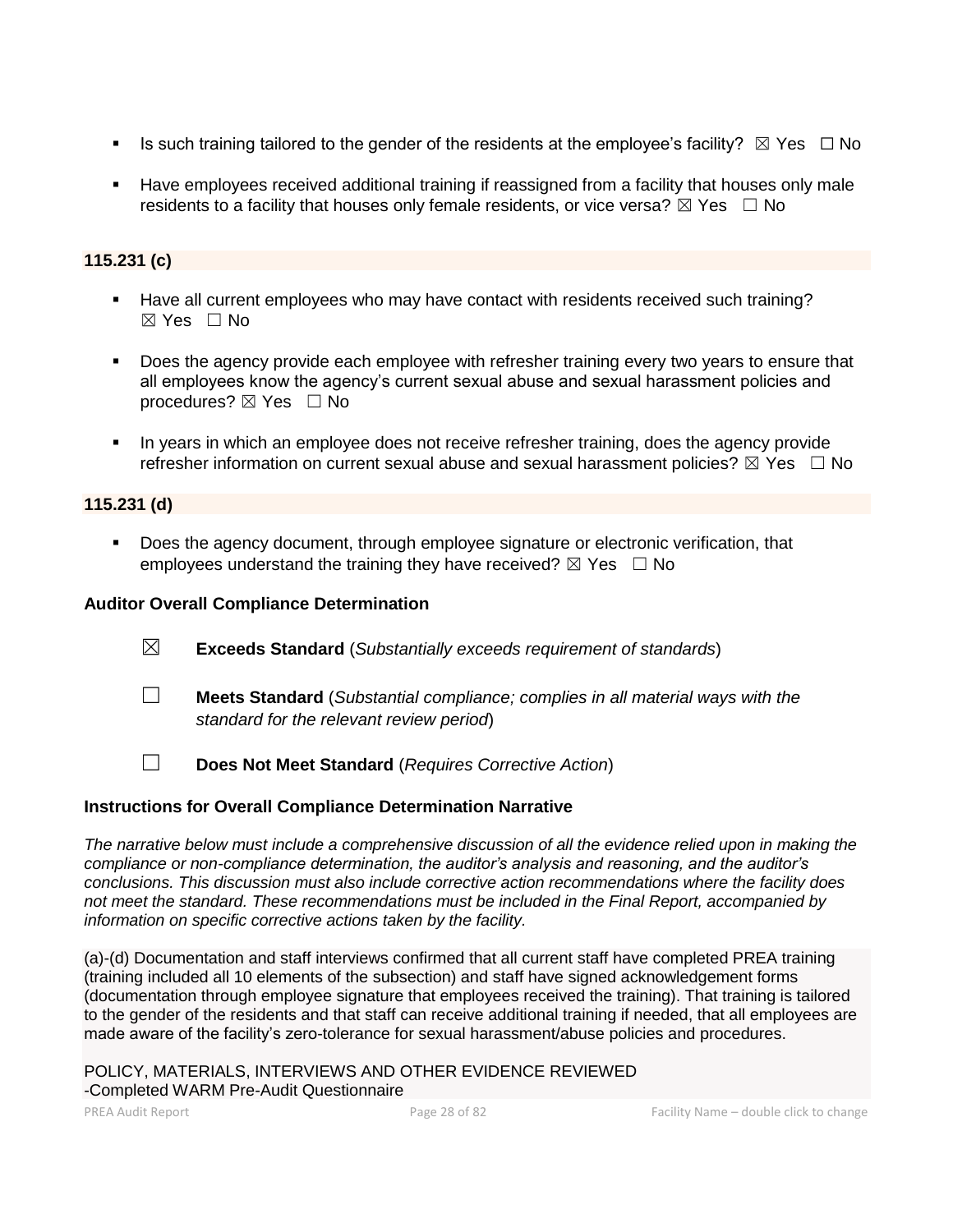-Recovery Kentucky Centers Policy: Compliance with Prison Rape Elimination Act (PREA) Resident **Programs** 

-WARM Staff/Volunteer Acknowledgement Sexual Abuse Prevention and Intervention that requires Staff/Volunteer Signature of receipt and understanding

-WARM Staff interviews including Vice-President Recovery Services/Agency-Wide PREA Coordinator/Facility PREA Compliance Manager (also interviewed as the Agency Head Designee, as Program Director/Campus Manager, as the designated staff member charged with monitoring retaliation, and as designated staff that monitors volunteers/contractors, as one staff trained as a PREA Investigative Staff, as one staff on the Incident Review Team); Facility Health Service Administrator/SOS Coordinator (also interviewed as one staff trained as a PREA Investigative Staff, as one staff on the Incident Review Team, as a staff trained as a First Responder); Phase II Coordinator (also interviewed as one staff trained as a PREA Investigative Staff, as a staff trained as a First Responder, as one staff on the Incident Review Team, as a Random Sample of Staff regarding staff PREA training); three (3) resident monitors (one from each shift)(also interviewed as Random Sample of Staff regarding staff PREA training; as staff that perform screening for risk of victimization and abusiveness, staff trained as First Responder, Intake staff, facility staff responsible for conducting and documenting unannounced rounds)

# **Standard 115.232: Volunteer and contractor training**

# **All Yes/No Questions Must Be Answered by the Auditor to Complete the Report**

### **115.232 (a)**

■ Has the agency ensured that all volunteers and contractors who have contact with residents have been trained on their responsibilities under the agency's sexual abuse and sexual harassment prevention, detection, and response policies and procedures?  $\boxtimes$  Yes  $\Box$  No

### **115.232 (b)**

Have all volunteers and contractors who have contact with residents been notified of the agency's zero-tolerance policy regarding sexual abuse and sexual harassment and informed how to report such incidents (the level and type of training provided to volunteers and contractors shall be based on the services they provide and level of contact they have with residents)?  $\boxtimes$  Yes  $\Box$  No

#### **115.232 (c)**

■ Does the agency maintain documentation confirming that volunteers and contractors understand the training they have received?  $\boxtimes$  Yes  $\Box$  No

### **Auditor Overall Compliance Determination**

- 
- ☐ **Exceeds Standard** (*Substantially exceeds requirement of standards*)
- ☒ **Meets Standard** (*Substantial compliance; complies in all material ways with the standard for the relevant review period*)
	- ☐ **Does Not Meet Standard** (*Requires Corrective Action*)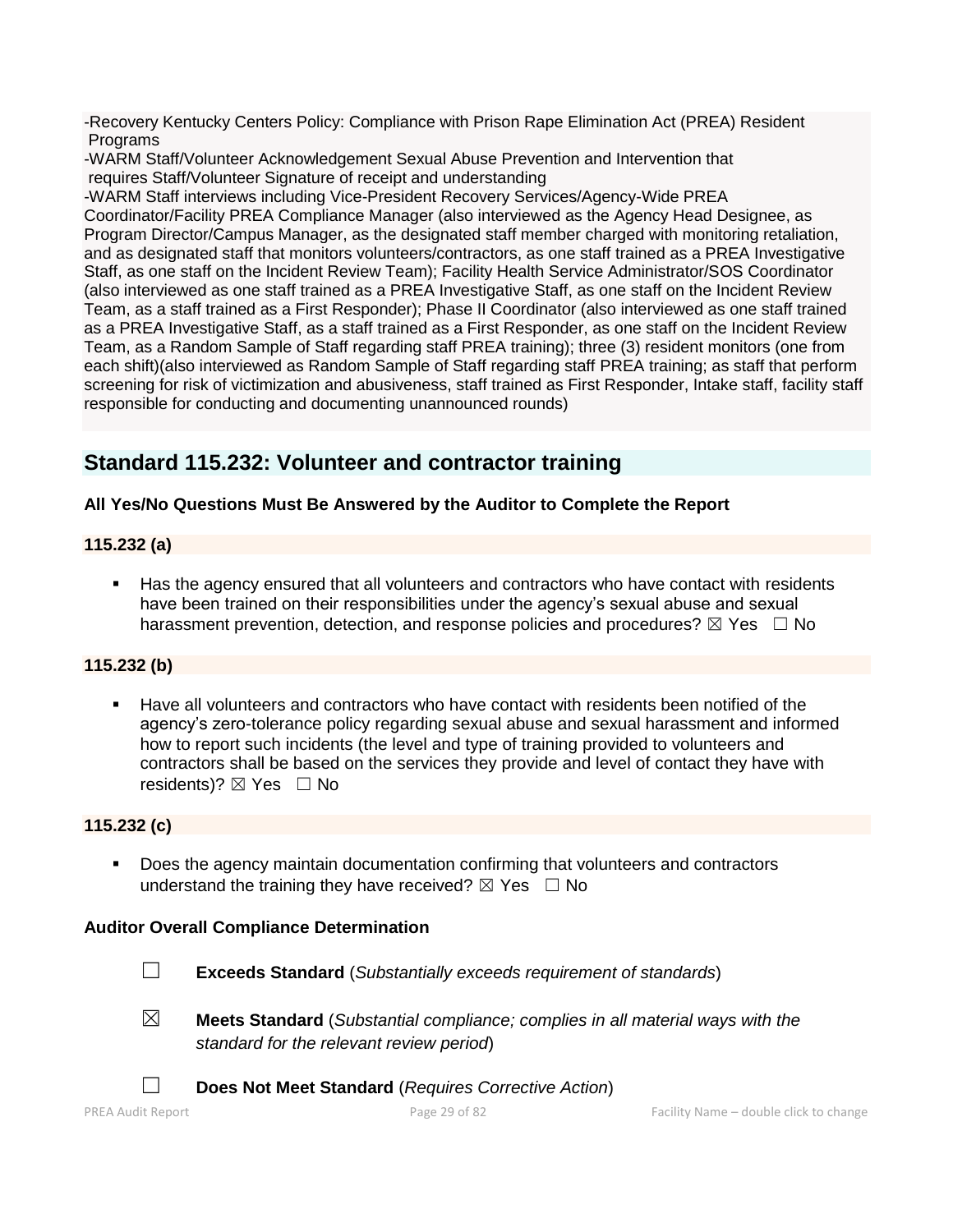### **Instructions for Overall Compliance Determination Narrative**

*The narrative below must include a comprehensive discussion of all the evidence relied upon in making the compliance or non-compliance determination, the auditor's analysis and reasoning, and the auditor's conclusions. This discussion must also include corrective action recommendations where the facility does not meet the standard. These recommendations must be included in the Final Report, accompanied by information on specific corrective actions taken by the facility.*

(a)-(c) Facility policy meets the requirements of the standard. The facility does utilize volunteers, vendors, and contractors, and they are all required to complete the PREA training. The facility maintains documentation/acknowledgement forms confirming that volunteers, vendors and contractors sign stating that they understand the PREA training that they have received on their responsibilities under the facility's sexual harassment/sexual abuse prevention, detection, and response policies and procedures.

POLICY, MATERIALS, INTERVIEWS AND OTHER EVIDENCE REVIEWED

-Completed WARM Pre-Audit Questionnaire

-Recovery Kentucky Centers Policy: Compliance with Prison Rape Elimination Act (PREA) Resident Programs

-WARM Staff interviews including Vice-President Recovery Services/Agency-Wide PREA Coordinator/Facility PREA Compliance Manager (also interviewed as the Agency Head Designee, as Program Director/Campus Manager, as the designated staff member charged with monitoring retaliation, and as designated staff that monitors volunteers/contractors, as one staff trained as a PREA Investigative Staff, as one staff on the Incident Review Team); Facility Health Service Administrator/SOS Coordinator (also interviewed as one staff trained as a PREA Investigative Staff, as one staff on the Incident Review Team, as a staff trained as a First Responder); Phase II Coordinator (also interviewed as one staff trained as a PREA Investigative Staff, as a staff trained as a First Responder, as one staff on the Incident Review Team, as a Random Sample of Staff regarding staff PREA training); three (3) resident monitors (one from each shift)(also interviewed as Random Sample of Staff regarding staff PREA training; as staff that perform screening for risk of victimization and abusiveness, staff trained as First Responder, Intake staff, facility staff responsible for conducting and documenting unannounced rounds)

# **Standard 115.233: Resident education**

### **All Yes/No Questions Must Be Answered by the Auditor to Complete the Report**

### **115.233 (a)**

- During intake, do residents receive information explaining: The agency's zero-tolerance policy regarding sexual abuse and sexual harassment?  $\boxtimes$  Yes  $\Box$  No
- During intake, do residents receive information explaining: How to report incidents or suspicions of sexual abuse or sexual harassment?  $\boxtimes$  Yes  $\Box$  No
- During intake, do residents receive information explaining: Their rights to be free from sexual abuse and sexual harassment?  $\boxtimes$  Yes  $\Box$  No
- During intake, do residents receive information explaining: Their rights to be free from retaliation for reporting such incidents?  $\boxtimes$  Yes  $\Box$  No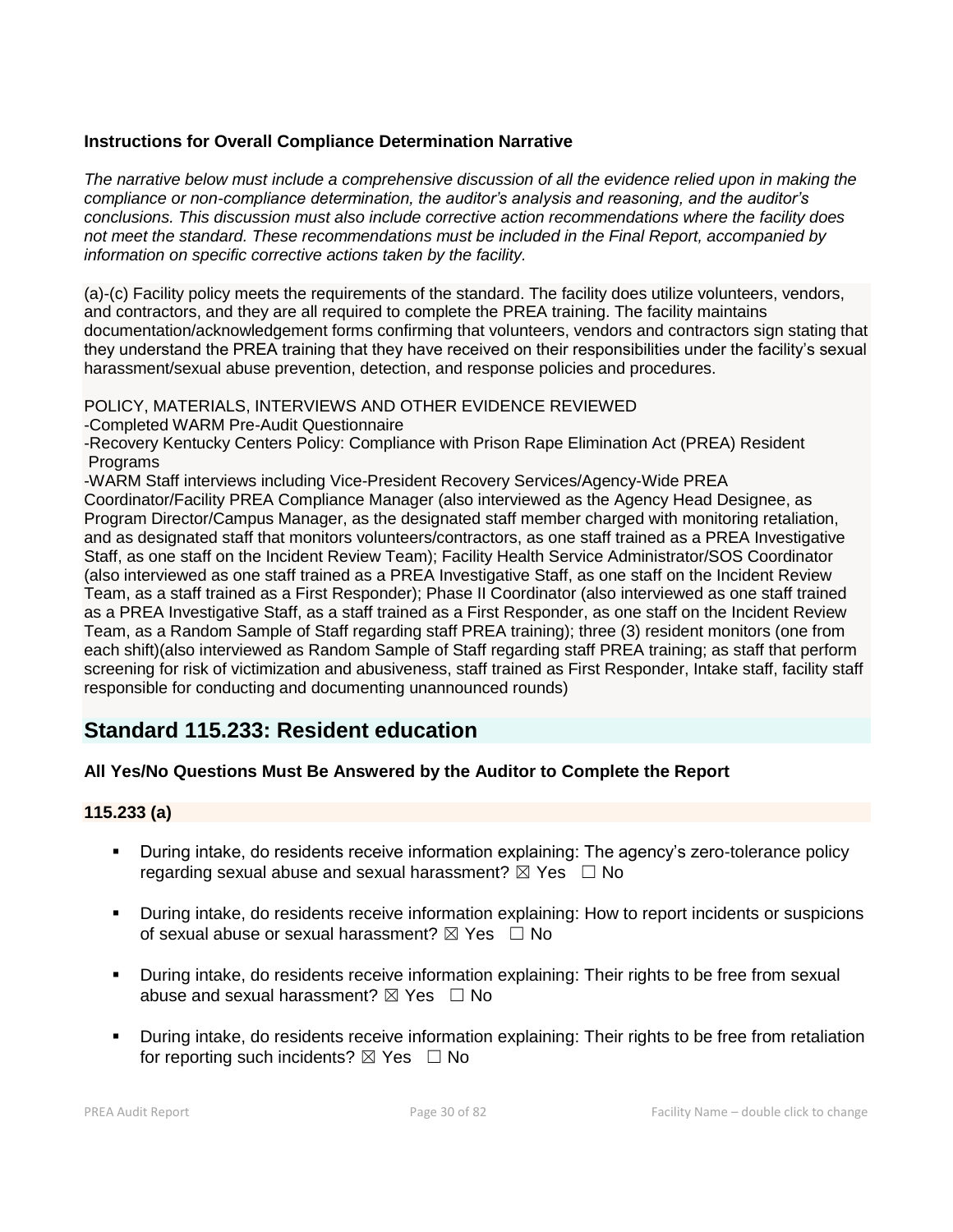▪ During intake, do residents receive information regarding agency policies and procedures for responding to such incidents?  $\boxtimes$  Yes  $\Box$  No

#### **115.233 (b)**

■ Does the agency provide refresher information whenever a resident is transferred to a different facility? ⊠ Yes □ No

### **115.233 (c)**

- Does the agency provide resident education in formats accessible to all residents, including those who: Are limited English proficient?  $\boxtimes$  Yes  $\Box$  No
- Does the agency provide resident education in formats accessible to all residents, including those who: Are deaf?  $\boxtimes$  Yes  $\Box$  No
- Does the agency provide resident education in formats accessible to all residents, including those who: Are visually impaired?  $\boxtimes$  Yes  $\Box$  No
- Does the agency provide resident education in formats accessible to all residents, including those who: Are otherwise disabled?  $\boxtimes$  Yes  $\Box$  No
- Does the agency provide resident education in formats accessible to all residents, including those who: Have limited reading skills?  $\boxtimes$  Yes  $\Box$  No

### **115.233 (d)**

■ Does the agency maintain documentation of resident participation in these education sessions? ☒ Yes ☐ No

### **115.233 (e)**

**•** In addition to providing such education, does the agency ensure that key information is continuously and readily available or visible to residents through posters, resident handbooks, or other written formats?  $\boxtimes$  Yes  $\Box$  No

#### **Auditor Overall Compliance Determination**

- ☒ **Exceeds Standard** (*Substantially exceeds requirement of standards*)
- ☐ **Meets Standard** (*Substantial compliance; complies in all material ways with the standard for the relevant review period*)
- ☐ **Does Not Meet Standard** (*Requires Corrective Action*)

#### **Instructions for Overall Compliance Determination Narrative**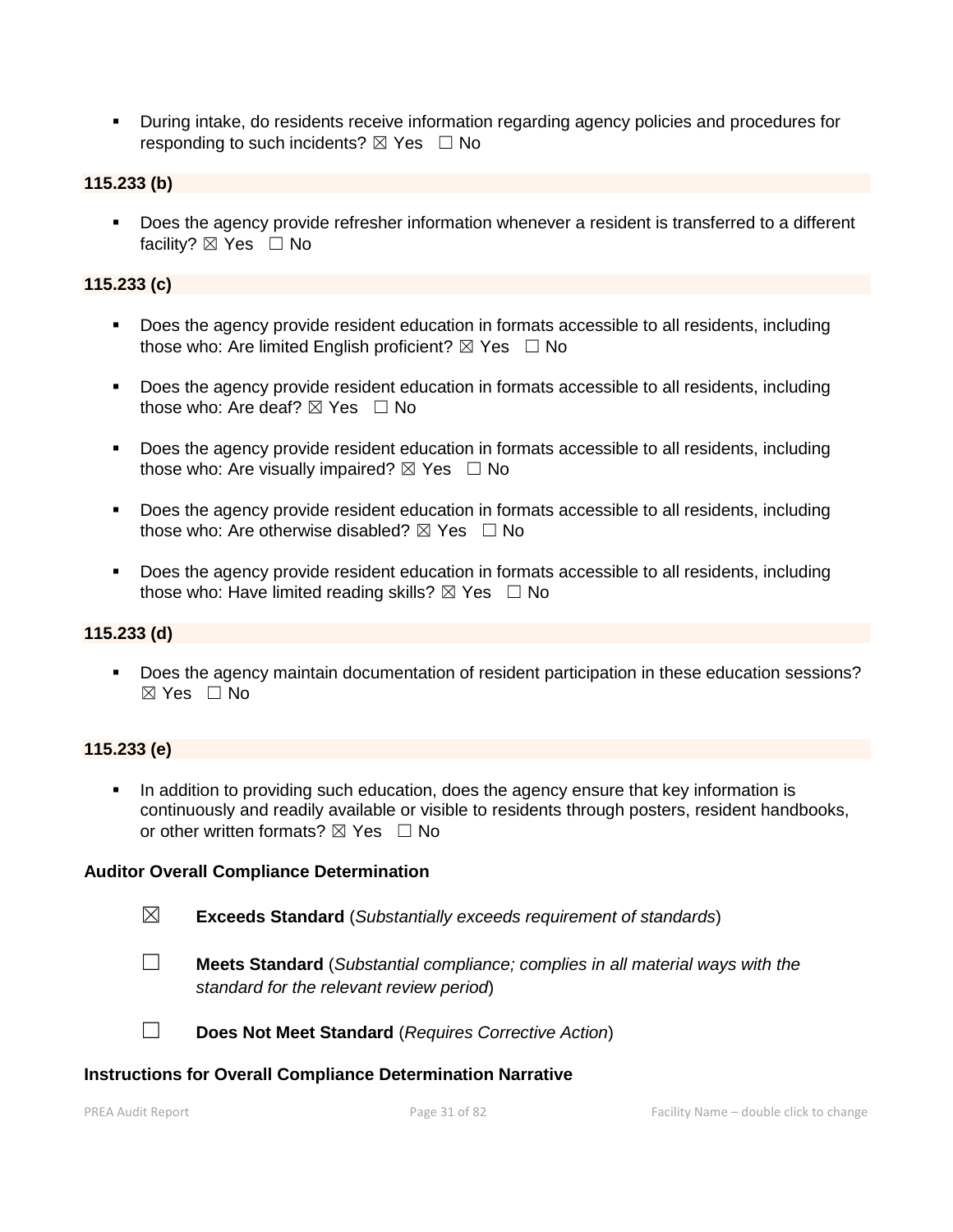*The narrative below must include a comprehensive discussion of all the evidence relied upon in making the compliance or non-compliance determination, the auditor's analysis and reasoning, and the auditor's conclusions. This discussion must also include corrective action recommendations where the facility does not meet the standard. These recommendations must be included in the Final Report, accompanied by information on specific corrective actions taken by the facility.*

(a)-(e) PREA education is conducted immediately during intake/orientation process with pamphlets, posters on bulletin boards, and documentation of the resident's participation in PREA education sessions with resident signatures verifying they understand the facility's zero-tolerance policy regarding sexual harassment/sexual abuse. Residents acknowledged during interviews they do receive the PREA education immediately upon entering the facility, that they understood their rights to be free from sexual harassment/sexual abuse and their right to be free from retaliation for reporting such incidents. Residents were able to discuss various ways they can report an allegation and/or receive services if needed. The facility does provide residents education in formats accessible to all, including those who are limited English proficient or handicapped.

POLICY, MATERIALS, INTERVIEWS AND OTHER EVIDENCE REVIEWED

-Completed WARM Pre-Audit Questionnaire

-Recovery Kentucky Centers Policy: Compliance with Prison Rape Elimination Act (PREA) Resident Programs

-WARM Staff/Volunteer Acknowledgement Sexual Abuse Prevention and Intervention that requires Staff/Volunteer Signature of receipt and understanding

-WARM Resident Education Acknowledgement that requires Resident Signature of receipt and understanding

-PREA informational Posters and Brochures posted and displayed for resident and staff access in the facility -WARM Staff interviews including Vice-President Recovery Services/Agency-Wide PREA

Coordinator/Facility PREA Compliance Manager (also interviewed as the Agency Head Designee, as Program Director/Campus Manager, as the designated staff member charged with monitoring retaliation, and as designated staff that monitors volunteers/contractors, as one staff trained as a PREA Investigative Staff, as one staff on the Incident Review Team); Facility Health Service Administrator/SOS Coordinator (also interviewed as one staff trained as a PREA Investigative Staff, as one staff on the Incident Review Team, as a staff trained as a First Responder); Phase II Coordinator (also interviewed as one staff trained as a PREA Investigative Staff, as a staff trained as a First Responder, as one staff on the Incident Review Team, as a Random Sample of Staff regarding staff PREA training); three (3) resident monitors (one from each shift)(also interviewed as Random Sample of Staff regarding staff PREA training; as staff that perform screening for risk of victimization and abusiveness, staff trained as First Responder, Intake staff, facility staff responsible for conducting and documenting unannounced rounds); and 20 female residents

# **Standard 115.234: Specialized training: Investigations**

# **All Yes/No Questions Must Be Answered by the Auditor to Complete the Report**

# **115.234 (a)**

■ In addition to the general training provided to all employees pursuant to §115.231, does the agency ensure that, to the extent the agency itself conducts sexual abuse investigations, its investigators have received training in conducting such investigations in confinement settings? [N/A if the agency does not conduct any form of administrative or criminal sexual abuse investigations. See 115.221(a).]  $\boxtimes$  Yes  $\Box$  No  $\Box$  NA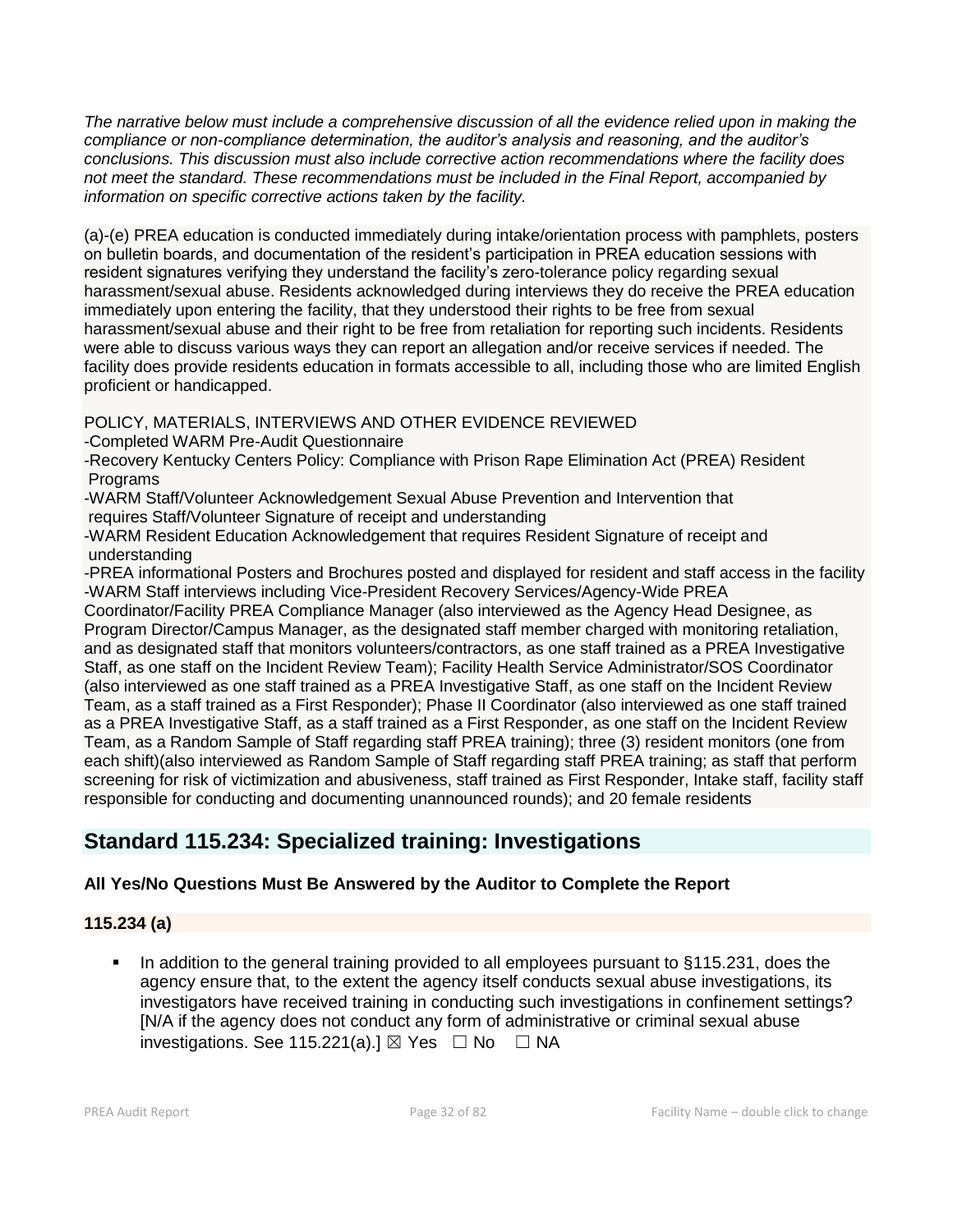#### **115.234 (b)**

- Does this specialized training include: Techniques for interviewing sexual abuse victims? [N/A if the agency does not conduct any form of administrative or criminal sexual abuse investigations. See 115.221(a).] ⊠ Yes □ No □ NA
- Does this specialized training include: Proper use of Miranda and Garrity warnings? [N/A if the agency does not conduct any form of administrative or criminal sexual abuse investigations. See 115.221(a).] ⊠ Yes □ No □ NA
- Does this specialized training include: Sexual abuse evidence collection in confinement settings? [N/A if the agency does not conduct any form of administrative or criminal sexual abuse investigations. See 115.221(a).]  $\boxtimes$  Yes  $\Box$  No  $\Box$  NA
- Does this specialized training include: The criteria and evidence required to substantiate a case for administrative action or prosecution referral? [N/A if the agency does not conduct any form of administrative or criminal sexual abuse investigations. See 115.221(a).]  $\boxtimes$  Yes  $\Box$  No  $\Box$  NA

#### **115.234 (c)**

■ Does the agency maintain documentation that agency investigators have completed the required specialized training in conducting sexual abuse investigations? [N/A if the agency does not conduct any form of administrative or criminal sexual abuse investigations. See 115.221(a).]  $\boxtimes$  Yes  $\Box$  No  $\Box$  NA

#### **115.234 (d)**

■ Auditor is not required to audit this provision.

#### **Auditor Overall Compliance Determination**

- ☐ **Exceeds Standard** (*Substantially exceeds requirement of standards*)
- ☒ **Meets Standard** (*Substantial compliance; complies in all material ways with the standard for the relevant review period*)
- ☐ **Does Not Meet Standard** (*Requires Corrective Action*)

#### **Instructions for Overall Compliance Determination Narrative**

*The narrative below must include a comprehensive discussion of all the evidence relied upon in making the compliance or non-compliance determination, the auditor's analysis and reasoning, and the auditor's conclusions. This discussion must also include corrective action recommendations where the facility does not meet the standard. These recommendations must be included in the Final Report, accompanied by information on specific corrective actions taken by the facility.*

PREA Audit Report Page 33 of 82 Facility Name – double click to change (a)-(c) The agency with the authority to conduct administrative and/or criminal investigations would be Kentucky Department of Corrections (KY DOC) and/or Kentucky State Police. (The facility insures that there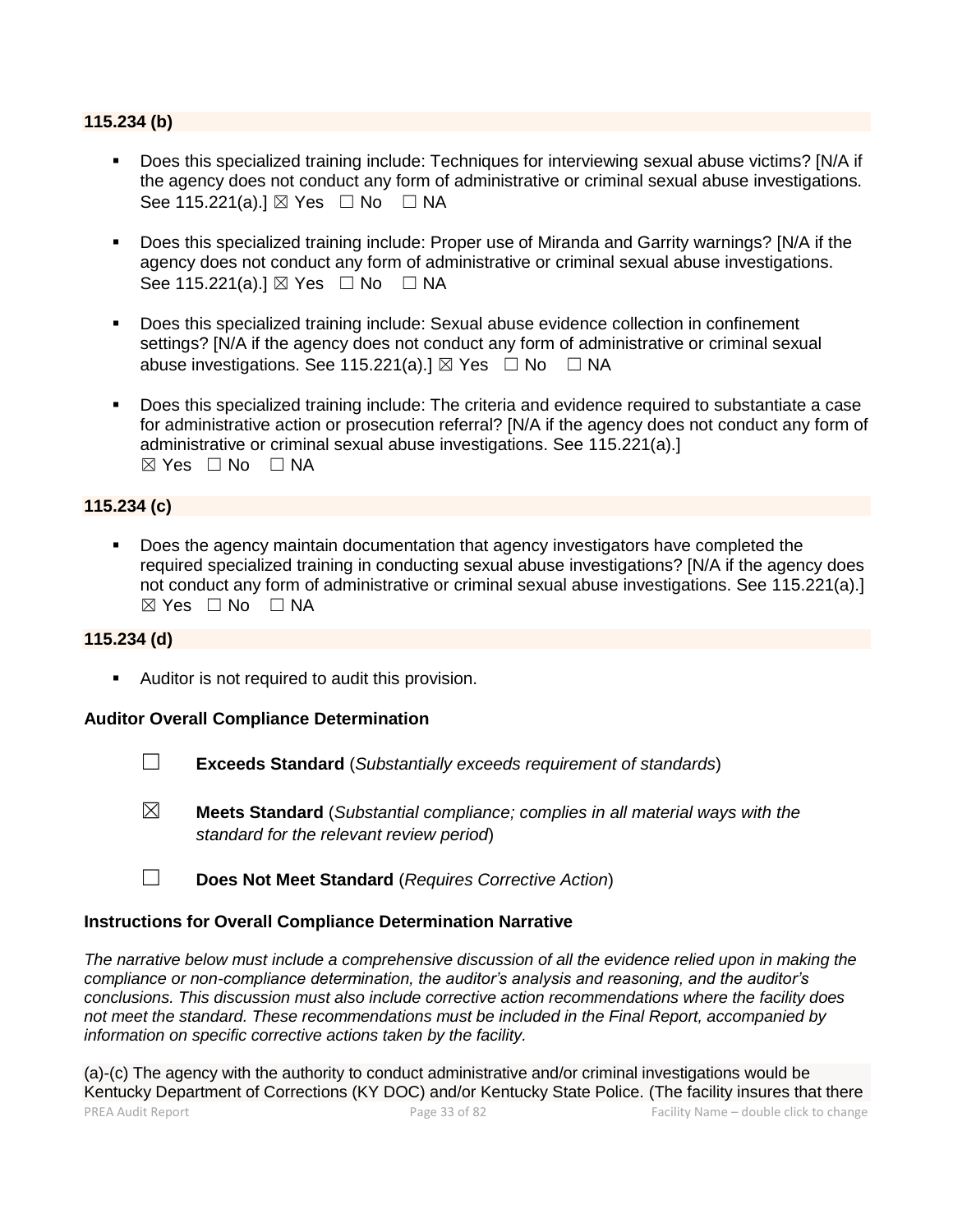are 3 full time, administrative staff that have been trained as PREA Investigative Staff in order to preserve all physical evidence/documentation of all reports of sexual harassment and/or sexual abuse (including but not limited to violation of the facilities rules/policies regarding personal relationships between residents and/or staff) for the Kentucky Department of Corrections (KY DOC) Investigators that do conduct all administrative and/or criminal investigations in this facility.) The facility insures that the Agency-Wide PREA Coordinator, the SOS Coordinator, and the Phase II Coordinator has completed training on investigations of allegations of sexual harassment/sexual abuse and that the training included: techniques for interviewing sexual abuse victims, proper use of Miranda and Garrity warnings, sexual abuse evidence collection in confinement settings, and the criteria and evidence required to substantiate a case for administrative or prosecution referral but this facility does NOT conduct its own administrative investigations and/or criminal investigations.

### POLICY, MATERIALS, INTERVIEWS AND OTHER EVIDENCE REVIEWED

-Completed WARM Pre-Audit Questionnaire

-Recovery Kentucky Centers Policy: Compliance with Prison Rape Elimination Act (PREA) Resident Programs

-WARM Staff/Volunteer Acknowledgement Sexual Abuse Prevention and Intervention that requires Staff/Volunteer Signature of receipt and understanding

-WARM Resident Education Acknowledgement that requires Resident Signature of receipt and understanding

-WARM Staff interviews including Vice-President Recovery Services/Agency-Wide PREA Coordinator/Facility PREA Compliance Manager (also interviewed as the Agency Head Designee, as Program Director/Campus Manager, as the designated staff member charged with monitoring retaliation, and as designated staff that monitors volunteers/contractors, as one staff trained as a PREA Investigative Staff, as one staff on the Incident Review Team); Facility Health Service Administrator/SOS Coordinator (also interviewed as one staff trained as a PREA Investigative Staff, as one staff on the Incident Review Team, as a staff trained as a First Responder); Phase II Coordinator (also interviewed as one staff trained as a PREA Investigative Staff, as a staff trained as a First Responder, as one staff on the Incident Review Team, as a Random Sample of Staff regarding staff PREA training)

# **Standard 115.235: Specialized training: Medical and mental health care**

# **All Yes/No Questions Must Be Answered by the Auditor to Complete the Report**

# **115.235 (a)**

- Does the agency ensure that all full- and part-time medical and mental health care practitioners who work regularly in its facilities have been trained in: How to detect and assess signs of sexual abuse and sexual harassment?  $\boxtimes$  Yes  $\Box$  No
- Does the agency ensure that all full- and part-time medical and mental health care practitioners who work regularly in its facilities have been trained in: How to preserve physical evidence of sexual abuse? ⊠ Yes □ No
- Does the agency ensure that all full- and part-time medical and mental health care practitioners who work regularly in its facilities have been trained in: How to respond effectively and professionally to victims of sexual abuse and sexual harassment?  $\boxtimes$  Yes  $\Box$  No
- Does the agency ensure that all full- and part-time medical and mental health care practitioners who work regularly in its facilities have been trained in: How and to whom to report allegations or suspicions of sexual abuse and sexual harassment?  $\boxtimes$  Yes  $\Box$  No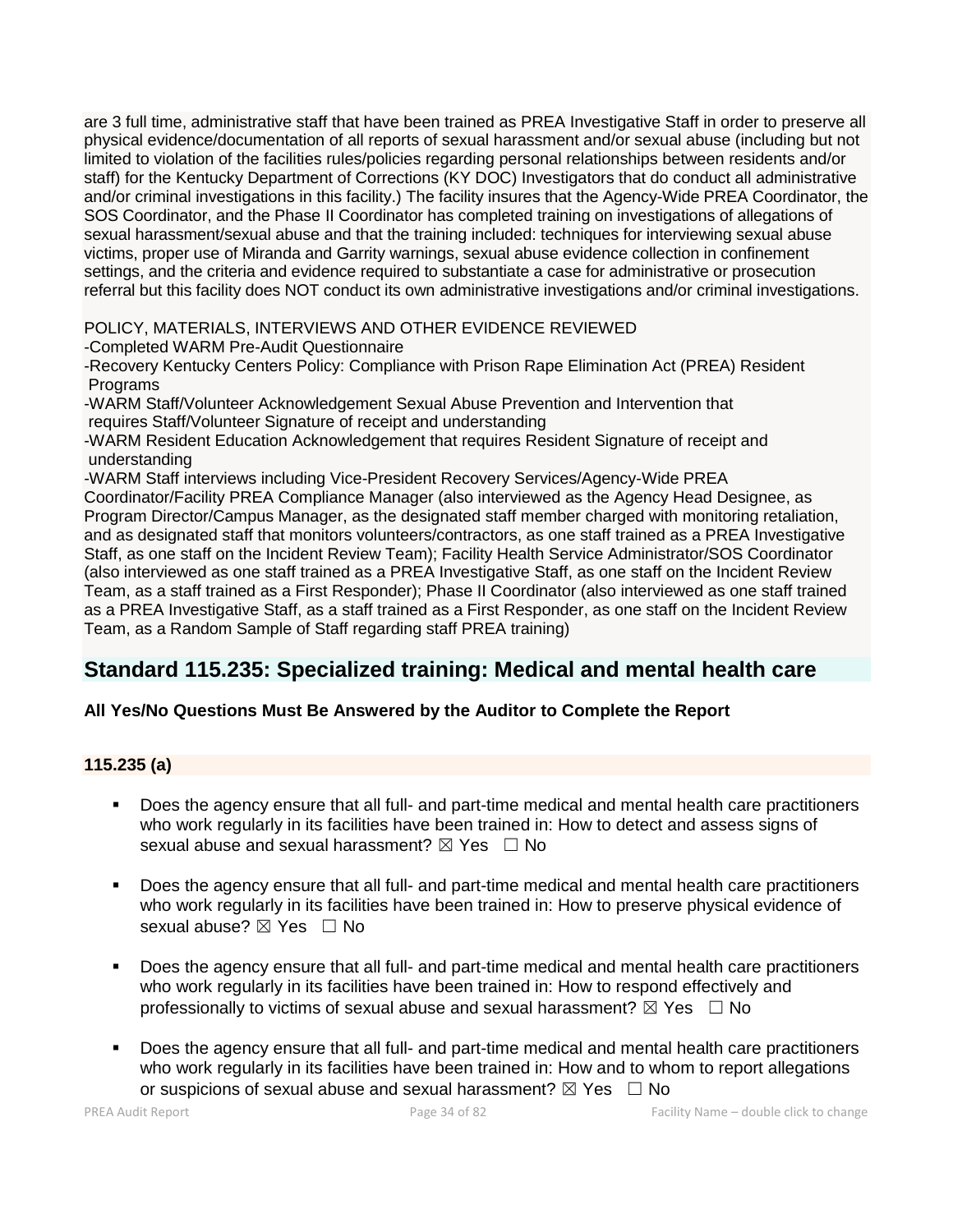#### **115.235 (b)**

**■** If medical staff employed by the agency conduct forensic examinations, do such medical staff receive appropriate training to conduct such examinations? N/A if agency medical staff at the facility do not conduct forensic exams.)  $\Box$  Yes  $\Box$  No  $\boxtimes$  NA

#### **115.235 (c)**

▪ Does the agency maintain documentation that medical and mental health practitioners have received the training referenced in this standard either from the agency or elsewhere? ☒ Yes ☐ No

#### **115.235 (d)**

- Do medical and mental health care practitioners employed by the agency also receive training mandated for employees by §115.231?  $\boxtimes$  Yes  $\Box$  No
- Do medical and mental health care practitioners contracted by and volunteering for the agency also receive training mandated for contractors and volunteers by §115.232? [N/A for circumstances in which a particular status (employee or contractor/volunteer) does not apply.]  $\boxtimes$  Yes  $\Box$  No  $\Box$  NA

#### **Auditor Overall Compliance Determination**

- ☐ **Exceeds Standard** (*Substantially exceeds requirement of standards*)
- ☒ **Meets Standard** (*Substantial compliance; complies in all material ways with the standard for the relevant review period*)
- ☐ **Does Not Meet Standard** (*Requires Corrective Action*)

#### **Instructions for Overall Compliance Determination Narrative**

*The narrative below must include a comprehensive discussion of all the evidence relied upon in making the compliance or non-compliance determination, the auditor's analysis and reasoning, and the auditor's conclusions. This discussion must also include corrective action recommendations where the facility does not meet the standard. These recommendations must be included in the Final Report, accompanied by information on specific corrective actions taken by the facility.*

(a)-(d) WARM does NOT employ full- or part-time medical or mental health practitioners. The Facility Health Service Administrator/SOS Coordinator is a registered nurse (RN) and does conduct assessments/referrals when necessary for all female residents to local community medical and/or mental health agencies/facilities.

PREA Audit Report Page 35 of 82 Facility Name – double click to change POLICY, MATERIALS, INTERVIEWS AND OTHER EVIDENCE REVIEWED -Completed WARM Pre-Audit Questionnaire -WARM Staff interviews including Vice-President Recovery Services/Agency-Wide PREA Coordinator/Facility PREA Compliance Manager (also interviewed as the Agency Head Designee, as Program Director/Campus Manager, as the designated staff member charged with monitoring retaliation,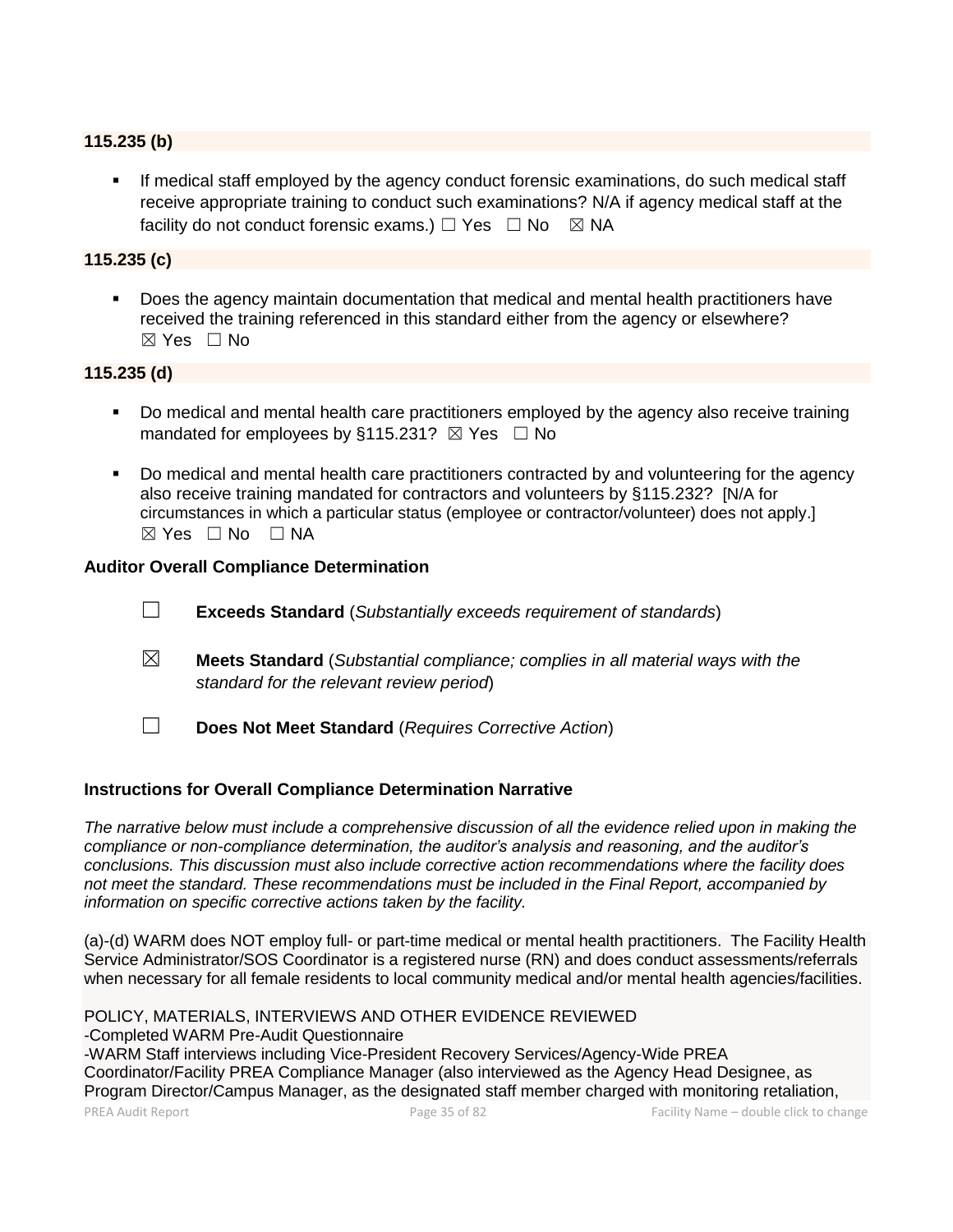and as designated staff that monitors volunteers/contractors, as one staff trained as a PREA Investigative Staff, as one staff on the Incident Review Team); Facility Health Service Administrator/SOS Coordinator (also interviewed as one staff trained as a PREA Investigative Staff, as one staff on the Incident Review Team, as a staff trained as a First Responder)

# **SCREENING FOR RISK OF SEXUAL VICTIMIZATION AND ABUSIVENESS**

# **Standard 115.241: Screening for risk of victimization and abusiveness**

# **All Yes/No Questions Must Be Answered by the Auditor to Complete the Report**

### **115.241 (a)**

- Are all residents assessed during an intake screening for their risk of being sexually abused by other residents or sexually abusive toward other residents?  $\boxtimes$  Yes  $\Box$  No
- Are all residents assessed upon transfer to another facility for their risk of being sexually abused by other residents or sexually abusive toward other residents?  $\boxtimes$  Yes  $\Box$  No

#### **115.241 (b)**

▪ Do intake screenings ordinarily take place within 72 hours of arrival at the facility?  $\boxtimes$  Yes  $\Box$  No

### **115.241 (c)**

■ Are all PREA screening assessments conducted using an objective screening instrument? ☒ Yes ☐ No

#### **115.241 (d)**

- Does the intake screening consider, at a minimum, the following criteria to assess residents for risk of sexual victimization: Whether the resident has a mental, physical, or developmental disability?  $\boxtimes$  Yes  $\Box$  No
- Does the intake screening consider, at a minimum, the following criteria to assess residents for risk of sexual victimization: The age of the resident?  $\boxtimes$  Yes  $\Box$  No
- Does the intake screening consider, at a minimum, the following criteria to assess residents for risk of sexual victimization: The physical build of the resident?  $\boxtimes$  Yes  $\Box$  No
- Does the intake screening consider, at a minimum, the following criteria to assess residents for risk of sexual victimization: Whether the resident has previously been incarcerated? ☒ Yes ☐ No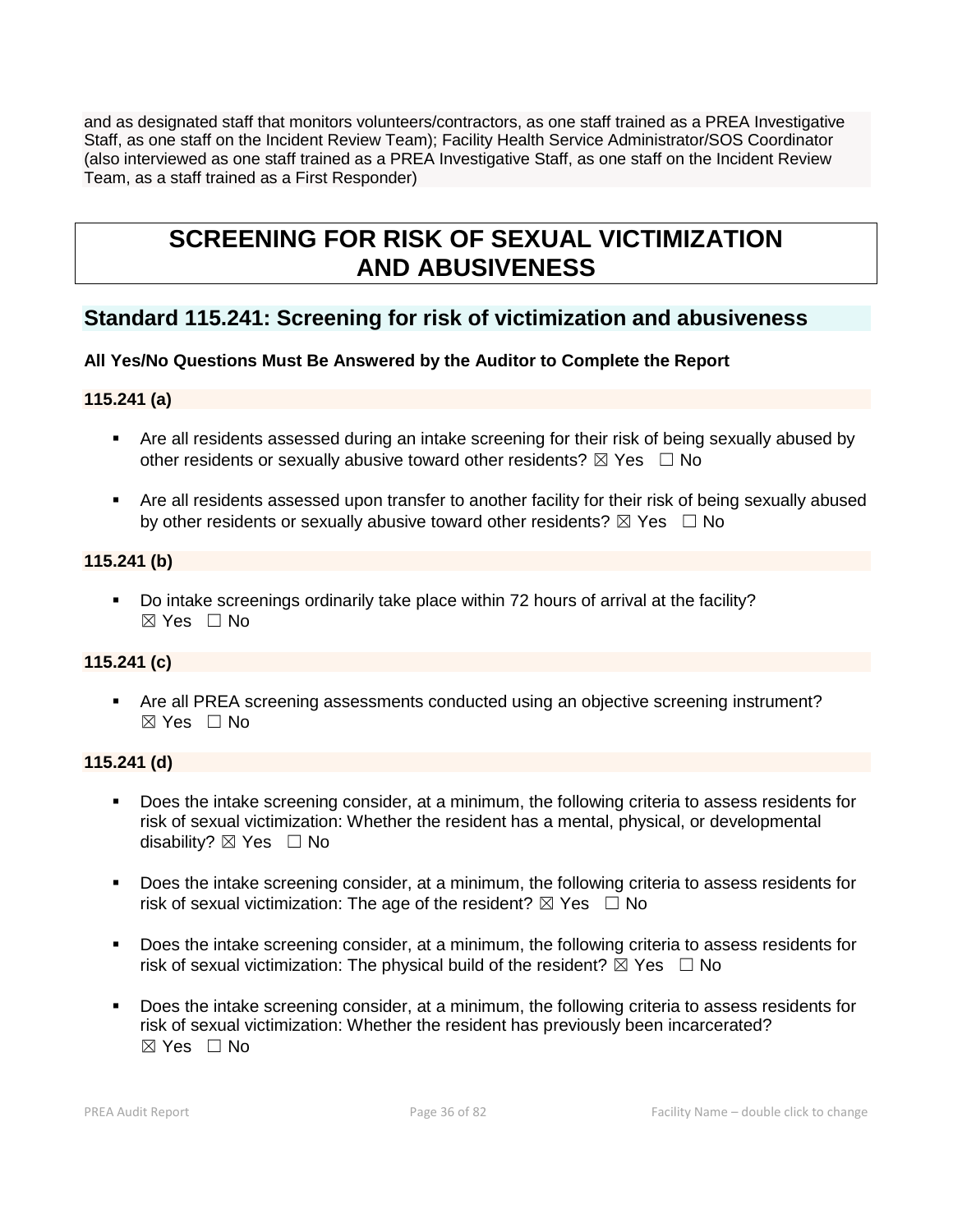- Does the intake screening consider, at a minimum, the following criteria to assess residents for risk of sexual victimization: Whether the resident's criminal history is exclusively nonviolent? ☒ Yes ☐ No
- Does the intake screening consider, at a minimum, the following criteria to assess residents for risk of sexual victimization: Whether the resident has prior convictions for sex offenses against an adult or child?  $\boxtimes$  Yes  $\Box$  No
- Does the intake screening consider, at a minimum, the following criteria to assess residents for risk of sexual victimization: Whether the resident is or is perceived to be gay, lesbian, bisexual, transgender, intersex, or gender nonconforming (the facility affirmatively asks the resident about his/her sexual orientation and gender identity AND makes a subjective determination based on the screener's perception whether the resident is gender non-conforming or otherwise may be perceived to be LGBTI)?  $\boxtimes$  Yes  $\Box$  No
- Does the intake screening consider, at a minimum, the following criteria to assess residents for risk of sexual victimization: Whether the resident has previously experienced sexual victimization?  $\nabla$  Yes  $\Box$  No
- Does the intake screening consider, at a minimum, the following criteria to assess residents for risk of sexual victimization: The resident's own perception of vulnerability?  $\boxtimes$  Yes  $\Box$  No

# **115.241 (e)**

- **•** In assessing residents for risk of being sexually abusive, does the initial PREA risk screening consider, when known to the agency: prior acts of sexual abuse?  $\boxtimes$  Yes  $\Box$  No
- **•** In assessing residents for risk of being sexually abusive, does the initial PREA risk screening consider, when known to the agency: prior convictions for violent offenses?  $\boxtimes$  Yes  $\Box$  No
- **•** In assessing residents for risk of being sexually abusive, does the initial PREA risk screening consider, when known to the agency: history of prior institutional violence or sexual abuse?  $\boxtimes$  Yes  $\Box$  No

# **115.241 (f)**

▪ Within a set time period not more than 30 days from the resident's arrival at the facility, does the facility reassess the resident's risk of victimization or abusiveness based upon any additional, relevant information received by the facility since the intake screening?  $\boxtimes$  Yes  $\Box$  No

# **115.241 (g)**

- Does the facility reassess a resident's risk level when warranted due to a: Referral?  $\boxtimes$  Yes  $\Box$  No
- Does the facility reassess a resident's risk level when warranted due to a: Request?  $\boxtimes$  Yes  $\Box$  No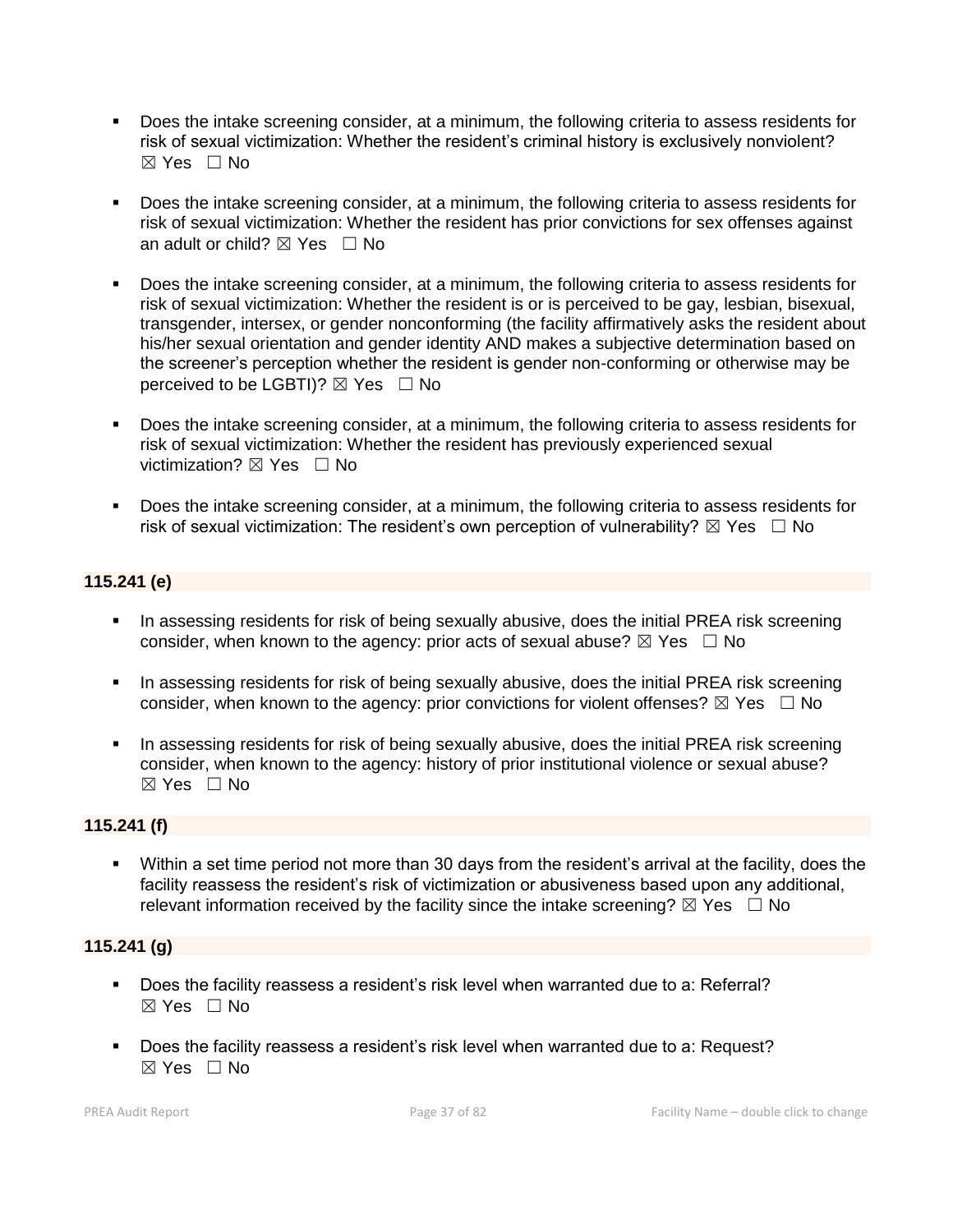- Does the facility reassess a resident's risk level when warranted due to a: Incident of sexual abuse? ⊠ Yes □ No
- Does the facility reassess a resident's risk level when warranted due to a: Receipt of additional information that bears on the resident's risk of sexual victimization or abusiveness?  $\boxtimes$  Yes  $\Box$  No

# **115.241 (h)**

**EXECT** Is it the case that residents are not ever disciplined for refusing to answer, or for not disclosing complete information in response to, questions asked pursuant to paragraphs (d)(1), (d)(7), (d)(8), or (d)(9) of this section?  $\boxtimes$  Yes  $\Box$  No

# **115.241 (i)**

Has the agency implemented appropriate controls on the dissemination within the facility of responses to questions asked pursuant to this standard in order to ensure that sensitive information is not exploited to the resident's detriment by staff or other residents?  $\boxtimes$  Yes  $\Box$  No

#### **Auditor Overall Compliance Determination**

- ☒ **Exceeds Standard** (*Substantially exceeds requirement of standards*)
- ☐ **Meets Standard** (*Substantial compliance; complies in all material ways with the standard for the relevant review period*)
- ☐ **Does Not Meet Standard** (*Requires Corrective Action*)

# **Instructions for Overall Compliance Determination Narrative**

*The narrative below must include a comprehensive discussion of all the evidence relied upon in making the compliance or non-compliance determination, the auditor's analysis and reasoning, and the auditor's conclusions. This discussion must also include corrective action recommendations where the facility does not meet the standard. These recommendations must be included in the Final Report, accompanied by information on specific corrective actions taken by the facility.*

(a)-(i) Documentation, staff interviews and resident interviews confirmed that all residents are screened for risk of sexual victimization and sexual abusive behavior. The screening instrument contains all 9 criteria to assess residents for risk of sexual victimization and/or sexually abusive behavior. Documentation of the screening instrument is maintained in each resident's file and facility reassesses the resident's risk of victimization or abusiveness based upon any additional relevant information received by the facility since the initial screening. No resident reported to the auditor that their personal information was used in any exploitative or inappropriate way. The facility policy strictly controls the dissemination of information gathered from the screening.

POLICY, MATERIALS, INTERVIEWS AND OTHER EVIDENCE REVIEWED -Completed WARM Pre-Audit Questionnaire -Recovery Kentucky Centers Policy: Compliance with Prison Rape Elimination Act (PREA) Resident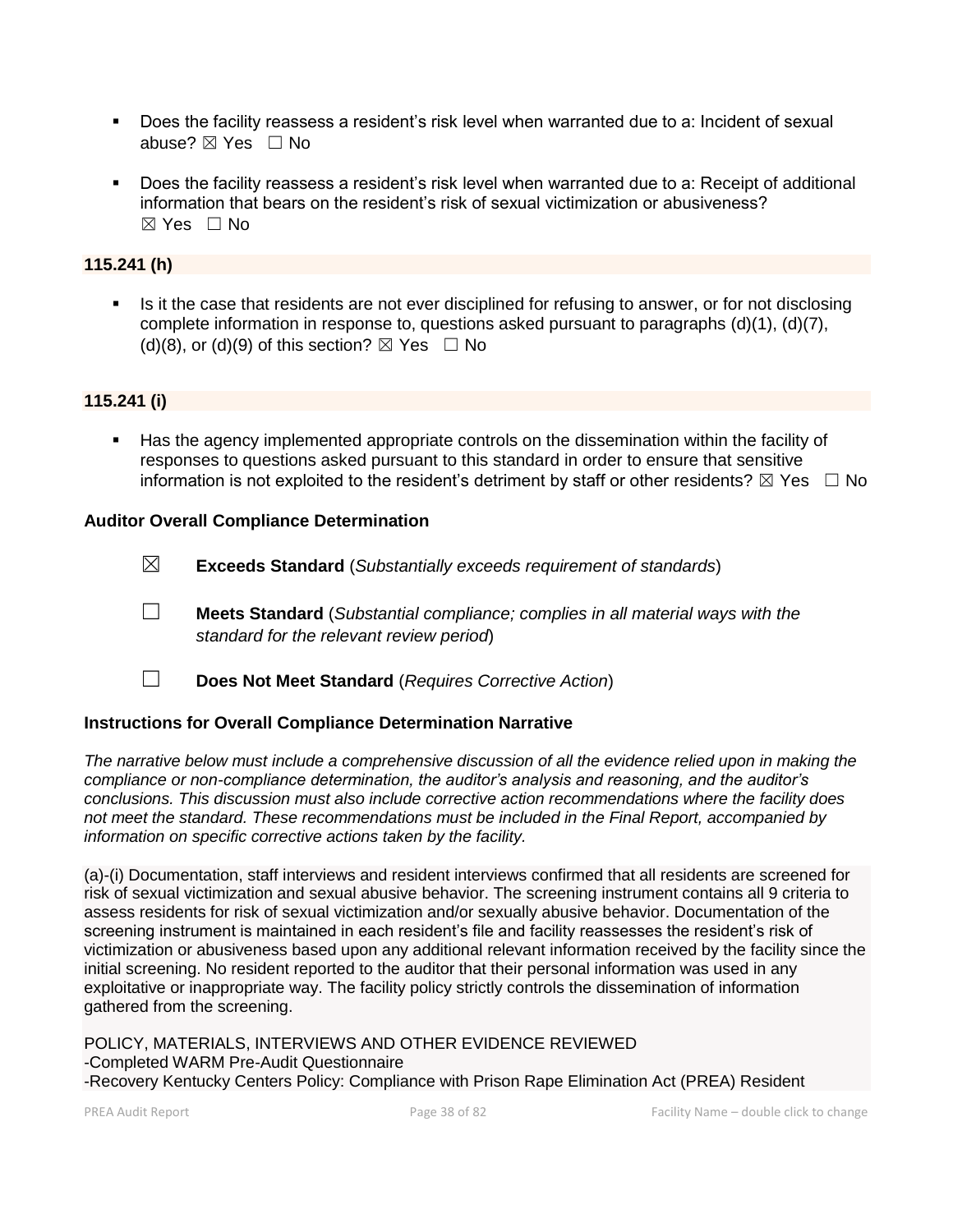#### Programs

-WARM Staff interviews including Vice-President Recovery Services/Agency-Wide PREA Coordinator/Facility PREA Compliance Manager (also interviewed as the Agency Head Designee, as Program Director/Campus Manager, as the designated staff member charged with monitoring retaliation, and as designated staff that monitors volunteers/contractors, as one staff trained as a PREA Investigative Staff, as one staff on the Incident Review Team); Facility Health Service Administrator/SOS Coordinator (also interviewed as one staff trained as a PREA Investigative Staff, as one staff on the Incident Review Team, as a staff trained as a First Responder); Phase II Coordinator (also interviewed as one staff trained as a PREA Investigative Staff, as a staff trained as a First Responder, as one staff on the Incident Review Team, as a Random Sample of Staff regarding staff PREA training); three (3) resident monitors (one from each shift)(also interviewed as Random Sample of Staff regarding staff PREA training; as staff that perform screening for risk of victimization and abusiveness, staff trained as First Responder, Intake staff, facility staff responsible for conducting and documenting unannounced rounds); and 20 female residents

# **Standard 115.242: Use of screening information**

# **All Yes/No Questions Must Be Answered by the Auditor to Complete the Report**

# **115.242 (a)**

- Does the agency use information from the risk screening required by § 115.241, with the goal of keeping separate those residents at high risk of being sexually victimized from those at high risk of being sexually abusive, to inform: Housing Assignments?  $\boxtimes$  Yes  $\Box$  No
- Does the agency use information from the risk screening required by  $\S$  115.241, with the goal of keeping separate those residents at high risk of being sexually victimized from those at high risk of being sexually abusive, to inform: Bed assignments?  $\boxtimes$  Yes  $\Box$  No
- Does the agency use information from the risk screening required by  $\S$  115.241, with the goal of keeping separate those residents at high risk of being sexually victimized from those at high risk of being sexually abusive, to inform: Work Assignments?  $\boxtimes$  Yes  $\Box$  No
- Does the agency use information from the risk screening required by  $\S$  115.241, with the goal of keeping separate those residents at high risk of being sexually victimized from those at high risk of being sexually abusive, to inform: Education Assignments?  $\boxtimes$  Yes  $\Box$  No
- Does the agency use information from the risk screening required by  $\S$  115.241, with the goal of keeping separate those residents at high risk of being sexually victimized from those at high risk of being sexually abusive, to inform: Program Assignments?  $\boxtimes$  Yes  $\Box$  No

#### **115.242 (b)**

Does the agency make individualized determinations about how to ensure the safety of each resident? **⊠** Yes □ No

#### **115.242 (c)**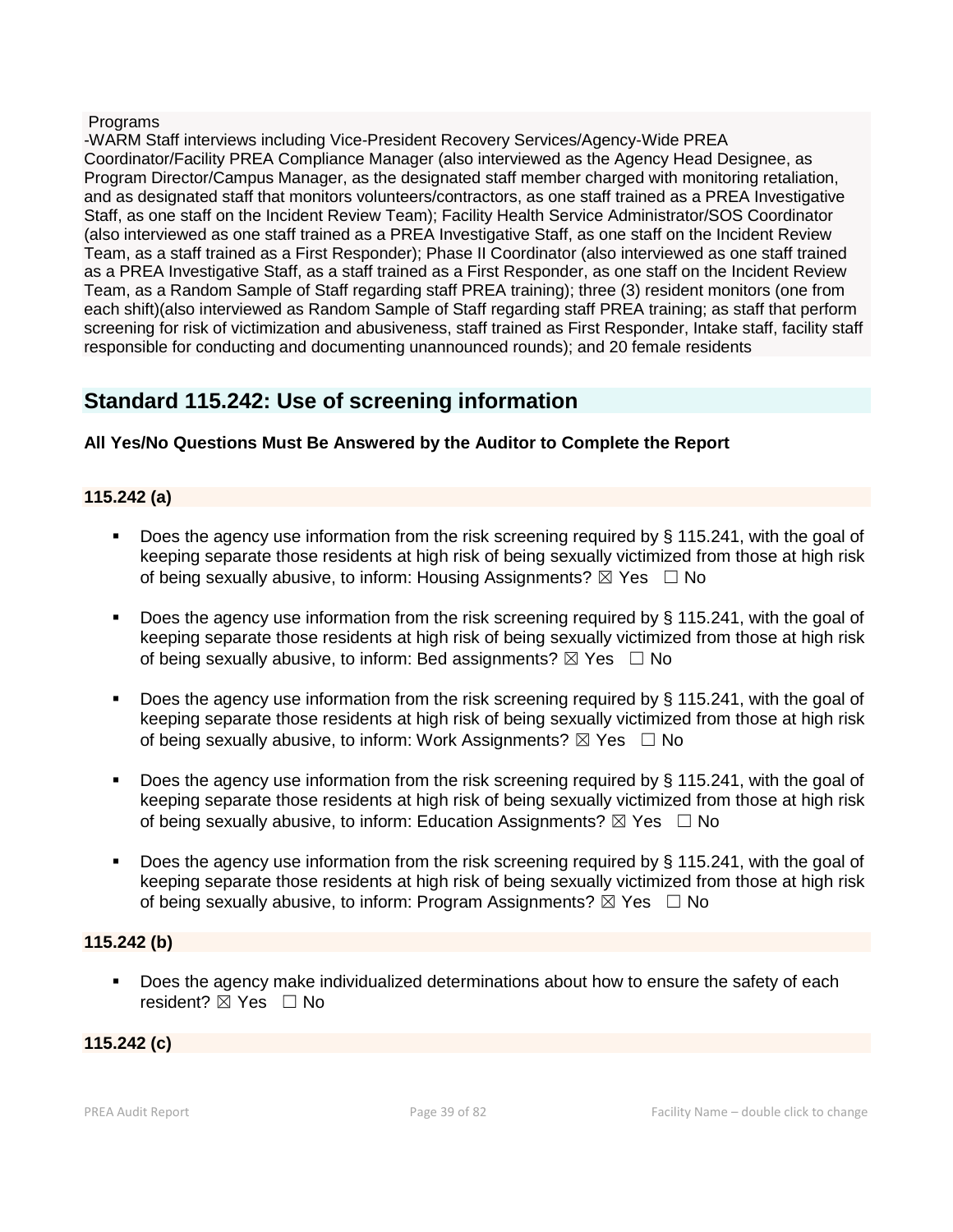- **•** When deciding whether to assign a transgender or intersex resident to a facility for male or female residents, does the agency consider on a case-by-case basis whether a placement would ensure the resident's health and safety, and whether a placement would present management or security problems (NOTE: if an agency by policy or practice assigns residents to a male or female facility on the basis of anatomy alone, that agency is not in compliance with this standard)?  $\boxtimes$  Yes  $\Box$  No
- **When making housing or other program assignments for transgender or intersex residents,** does the agency consider on a case-by-case basis whether a placement would ensure the resident's health and safety, and whether a placement would present management or security problems? ⊠ Yes □ No

# **115.242 (d)**

■ Are each transgender or intersex resident's own views with respect to his or her own safety given serious consideration when making facility and housing placement decisions and programming assignments?  $\boxtimes$  Yes  $\Box$  No

#### **115.242 (e)**

**•** Are transgender and intersex residents given the opportunity to shower separately from other residents? ⊠ Yes □ No

#### **115.242 (f)**

- Unless placement is in a dedicated facility, unit, or wing established in connection with a consent decree, legal settlement, or legal judgment for the purpose of protecting lesbian, gay, bisexual, transgender, or intersex residents, does the agency always refrain from placing: lesbian, gay, and bisexual residents in dedicated facilities, units, or wings solely on the basis of such identification or status?  $\boxtimes$  Yes  $\Box$  No
- Unless placement is in a dedicated facility, unit, or wing established in connection with a consent decree, legal settlement, or legal judgment for the purpose of protecting lesbian, gay, bisexual, transgender, or intersex residents, does the agency always refrain from placing: transgender residents in dedicated facilities, units, or wings solely on the basis of such identification or status?  $\boxtimes$  Yes  $\Box$  No
- Unless placement is in a dedicated facility, unit, or wing established in connection with a consent decree, legal settlement, or legal judgment for the purpose of protecting lesbian, gay, bisexual, transgender, or intersex residents, does the agency always refrain from placing: intersex residents in dedicated facilities, units, or wings solely on the basis of such identification or status? ⊠ Yes □ No

#### **Auditor Overall Compliance Determination**



☒ **Exceeds Standard** (*Substantially exceeds requirement of standards*)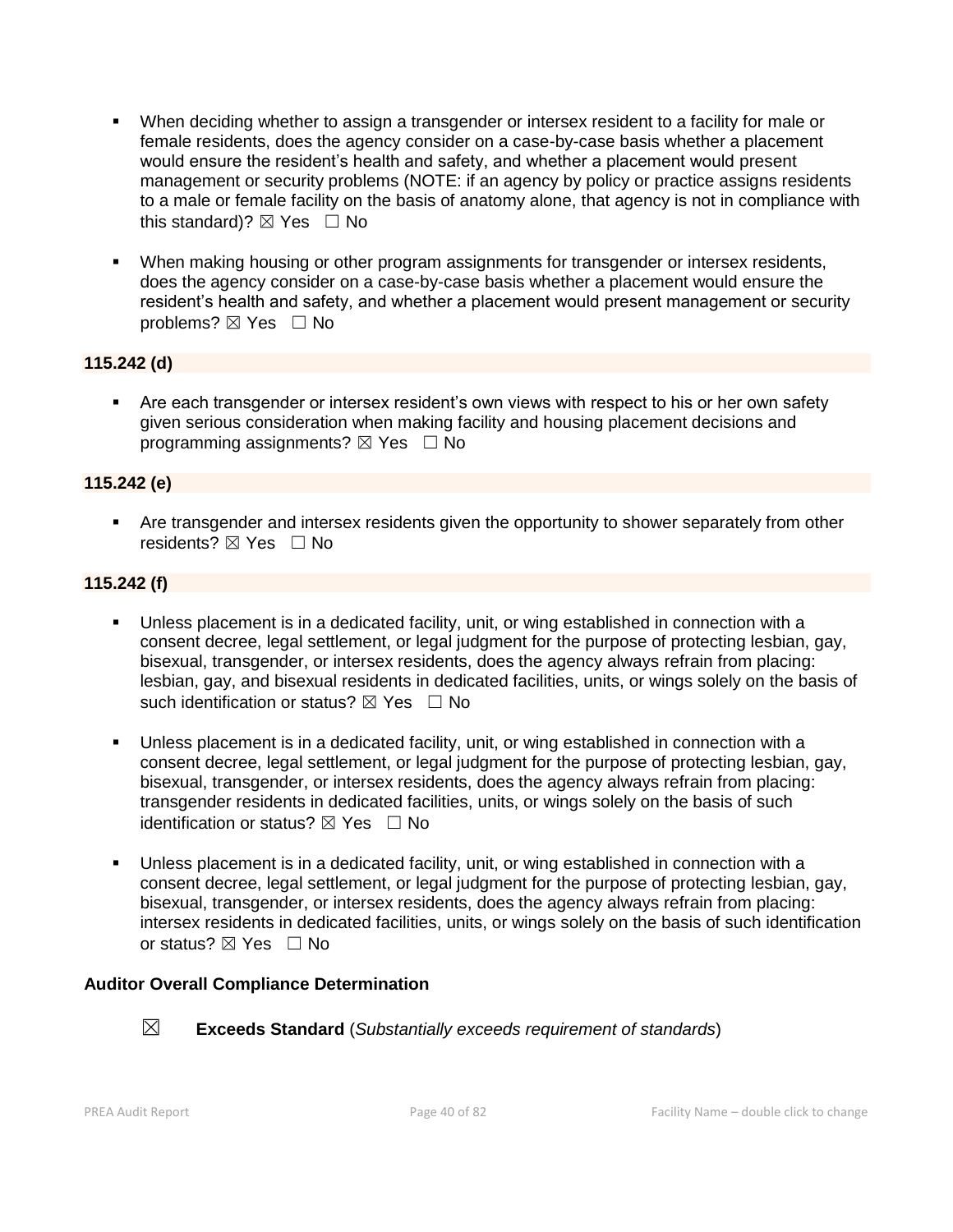☐ **Meets Standard** (*Substantial compliance; complies in all material ways with the standard for the relevant review period*)

☐ **Does Not Meet Standard** (*Requires Corrective Action*)

### **Instructions for Overall Compliance Determination Narrative**

*The narrative below must include a comprehensive discussion of all the evidence relied upon in making the compliance or non-compliance determination, the auditor's analysis and reasoning, and the auditor's conclusions. This discussion must also include corrective action recommendations where the facility does not meet the standard. These recommendations must be included in the Final Report, accompanied by information on specific corrective actions taken by the facility.*

(a)-(f) Documentation and staff interviews confirm that the facility policy reflects PREA language. The facility does use information from the risk screening required by PREA Standard Number 115.241 to decide housing and program assignments with the goal of keeping all resident's safe. To date there have been no transgender or intersex residents admitted to the facility but staff have received training for the possibility in future if the need should arise regarding separate shower/housing/programming assignments.

POLICY, MATERIALS, INTERVIEWS AND OTHER EVIDENCE REVIEWED

-Completed WARM Pre-Audit Questionnaire

-Recovery Kentucky Centers Policy: Compliance with Prison Rape Elimination Act (PREA) Resident **Programs** 

-WARM Staff interviews including Vice-President Recovery Services/Agency-Wide PREA

Coordinator/Facility PREA Compliance Manager (also interviewed as the Agency Head Designee, as Program Director/Campus Manager, as the designated staff member charged with monitoring retaliation, and as designated staff that monitors volunteers/contractors, as one staff trained as a PREA Investigative Staff, as one staff on the Incident Review Team); Facility Health Service Administrator/SOS Coordinator (also interviewed as one staff trained as a PREA Investigative Staff, as one staff on the Incident Review Team, as a staff trained as a First Responder); Phase II Coordinator (also interviewed as one staff trained as a PREA Investigative Staff, as a staff trained as a First Responder, as one staff on the Incident Review Team, as a Random Sample of Staff regarding staff PREA training); three (3) resident monitors (one from each shift)(also interviewed as Random Sample of Staff regarding staff PREA training; as staff that perform screening for risk of victimization and abusiveness, staff trained as First Responder, Intake staff, facility staff responsible for conducting and documenting unannounced rounds)

# **REPORTING**

# **Standard 115.251: Resident reporting**

# **All Yes/No Questions Must Be Answered by the Auditor to Complete the Report**

#### **115.251 (a)**

▪ Does the agency provide multiple internal ways for residents to privately report: Sexual abuse and sexual harassment?  $\boxtimes$  Yes  $\Box$  No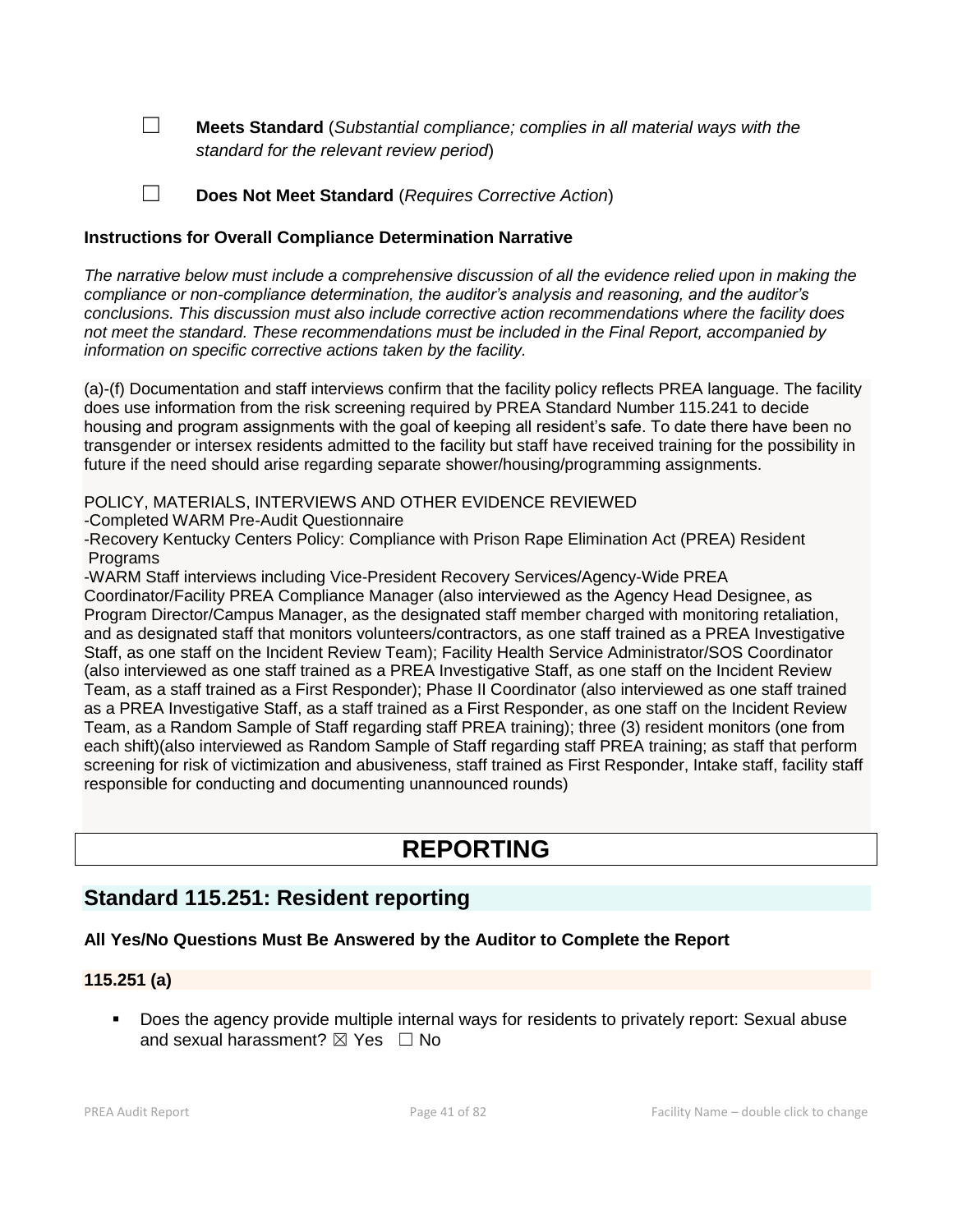- Does the agency provide multiple internal ways for residents to privately report: Retaliation by other residents or staff for reporting sexual abuse and sexual harassment?  $\boxtimes$  Yes  $\Box$  No
- Does the agency provide multiple internal ways for residents to privately report: Staff neglect or violation of responsibilities that may have contributed to such incidents?  $\boxtimes$  Yes  $\Box$  No

# **115.251 (b)**

- Does the agency also provide at least one way for residents to report sexual abuse or sexual harassment to a public or private entity or office that is not part of the agency?  $\boxtimes$  Yes  $\Box$  No
- **.** Is that private entity or office able to receive and immediately forward resident reports of sexual abuse and sexual harassment to agency officials?  $\boxtimes$  Yes  $\Box$  No
- Does that private entity or office allow the resident to remain anonymous upon request? ☒ Yes ☐ No

# **115.251 (c)**

- Do staff members accept reports of sexual abuse and sexual harassment made verbally, in writing, anonymously, and from third parties?  $\boxtimes$  Yes  $\Box$  No
- Do staff members promptly document any verbal reports of sexual abuse and sexual harassment? **⊠** Yes □ No

# **115.251 (d)**

Does the agency provide a method for staff to privately report sexual abuse and sexual harassment of residents?  $\boxtimes$  Yes  $\Box$  No

# **Auditor Overall Compliance Determination**

- ☒ **Exceeds Standard** (*Substantially exceeds requirement of standards*)
- ☐ **Meets Standard** (*Substantial compliance; complies in all material ways with the standard for the relevant review period*)
- ☐ **Does Not Meet Standard** (*Requires Corrective Action*)

# **Instructions for Overall Compliance Determination Narrative**

*The narrative below must include a comprehensive discussion of all the evidence relied upon in making the compliance or non-compliance determination, the auditor's analysis and reasoning, and the auditor's conclusions. This discussion must also include corrective action recommendations where the facility does not meet the standard. These recommendations must be included in the Final Report, accompanied by information on specific corrective actions taken by the facility.*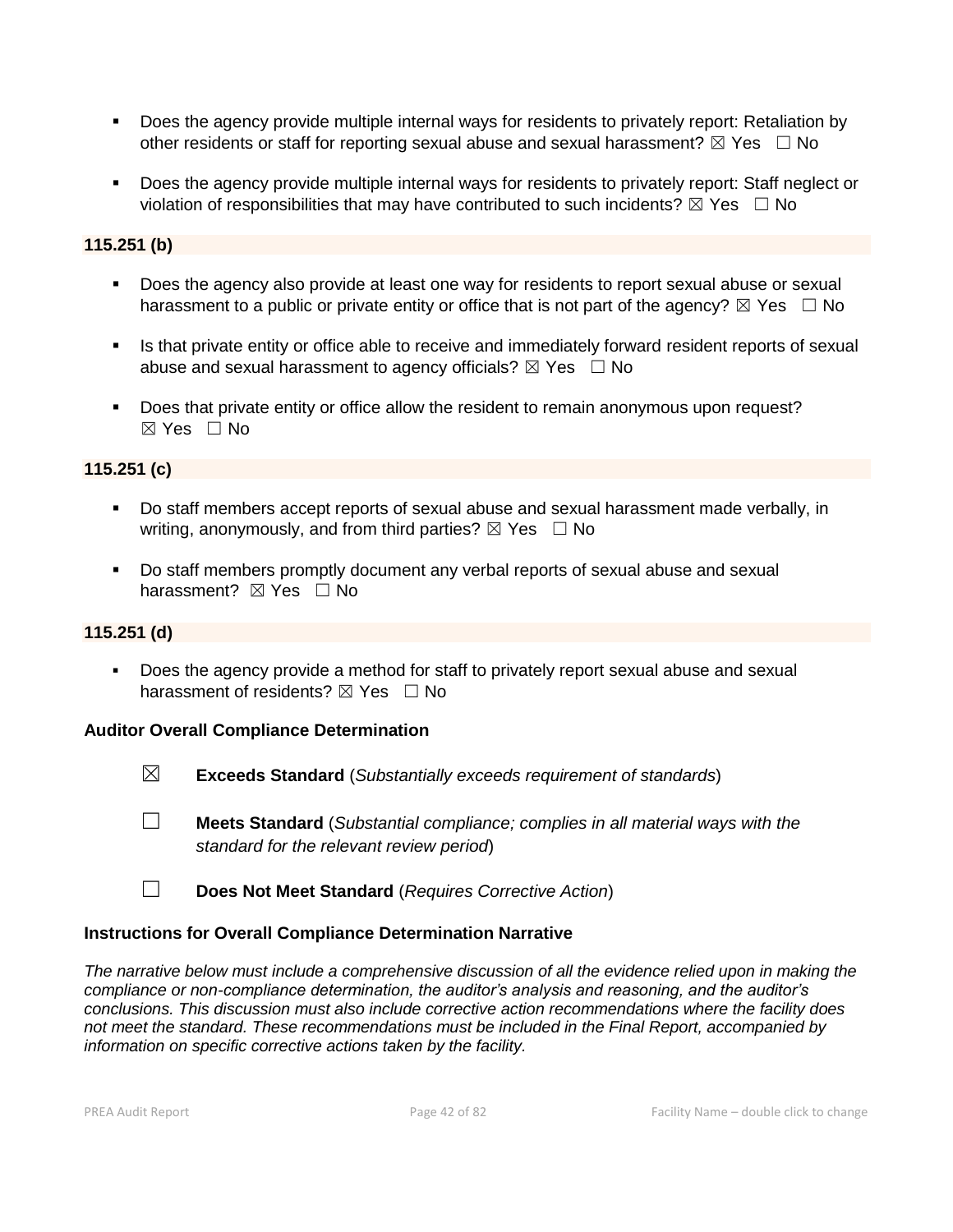(a)-(d) Documentation, staff interviews and resident interviews confirms that the facility policy mirrors PREA language. Residents have multiple internal and external ways to privately report sexual harassment/sexual abuse, retaliation by other residents or staff for reporting sexual harassment/sexual abuse and/or staff neglect or violation of responsibilities that may have contributed to such reports. Staff interviews confirmed that staff can privately report sexual harassment/sexual abuse of residents also. The facility policy is that all staff will accept reports made verbally, in writing, anonymously, and from third parties and promptly document any/all reports.

POLICY, MATERIALS, INTERVIEWS AND OTHER EVIDENCE REVIEWED

-Completed WARM Pre-Audit Questionnaire

-Recovery Kentucky Centers Policy: Compliance with Prison Rape Elimination Act (PREA) Resident **Programs** 

-WARM Staff/Volunteer Acknowledgement Sexual Abuse Prevention and Intervention that requires Staff/Volunteer Signature of receipt and understanding

-WARM Resident Education Acknowledgement that requires Resident Signature of receipt and understanding

-PREA informational Posters and Brochures posted and displayed for resident and staff access in the facility -WARM Staff interviews including Vice-President Recovery Services/Agency-Wide PREA

Coordinator/Facility PREA Compliance Manager (also interviewed as the Agency Head Designee, as Program Director/Campus Manager, as the designated staff member charged with monitoring retaliation, and as designated staff that monitors volunteers/contractors, as one staff trained as a PREA Investigative Staff, as one staff on the Incident Review Team); Facility Health Service Administrator/SOS Coordinator (also interviewed as one staff trained as a PREA Investigative Staff, as one staff on the Incident Review Team, as a staff trained as a First Responder); Phase II Coordinator (also interviewed as one staff trained as a PREA Investigative Staff, as a staff trained as a First Responder, as one staff on the Incident Review Team, as a Random Sample of Staff regarding staff PREA training); three (3) resident monitors (one from each shift)(also interviewed as Random Sample of Staff regarding staff PREA training; as staff that perform screening for risk of victimization and abusiveness, staff trained as First Responder, Intake staff, facility staff responsible for conducting and documenting unannounced rounds); and 20 female residents

# **Standard 115.252: Exhaustion of administrative remedies**

# **All Yes/No Questions Must Be Answered by the Auditor to Complete the Report**

# **115.252 (a)**

▪ Is the agency exempt from this standard? NOTE: The agency is exempt ONLY if it does not have administrative procedures to address resident grievances regarding sexual abuse. This does not mean the agency is exempt simply because a resident does not have to or is not ordinarily expected to submit a grievance to report sexual abuse. This means that as a matter of explicit policy, the agency does not have an administrative remedies process to address sexual abuse. □ Yes ⊠ No □ NA

# **115.252 (b)**

Does the agency permit residents to submit a grievance regarding an allegation of sexual abuse without any type of time limits? (The agency may apply otherwise-applicable time limits to any portion of a grievance that does not allege an incident of sexual abuse.) (N/A if agency is exempt from this standard.)  $\boxtimes$  Yes  $\Box$  No  $\Box$  NA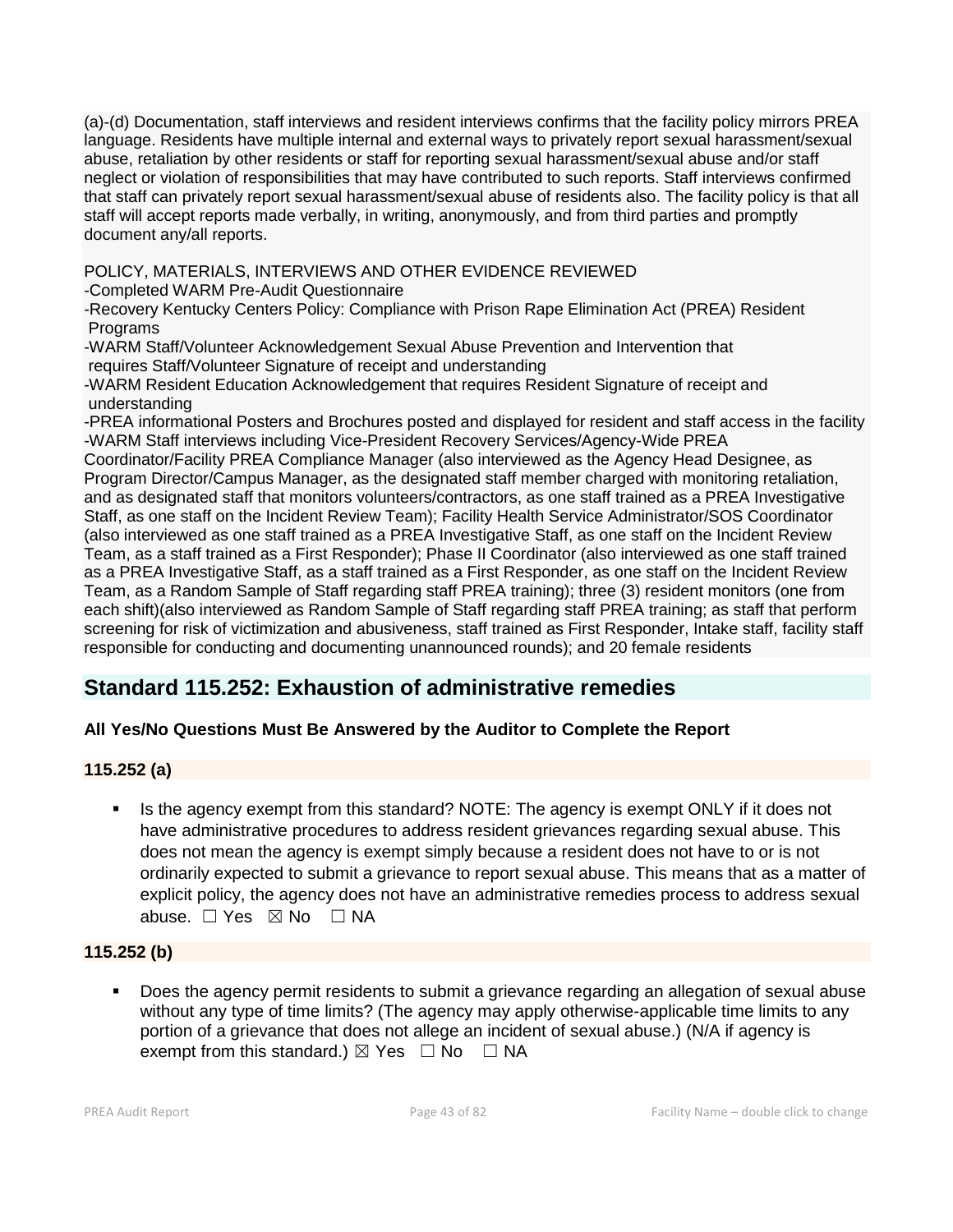▪ Does the agency always refrain from requiring a resident to use any informal grievance process, or to otherwise attempt to resolve with staff, an alleged incident of sexual abuse? (N/A if agency is exempt from this standard.)  $\boxtimes$  Yes  $\Box$  No  $\Box$  NA

# **115.252 (c)**

- Does the agency ensure that: A resident who alleges sexual abuse may submit a grievance without submitting it to a staff member who is the subject of the complaint? (N/A if agency is exempt from this standard.)  $\boxtimes$  Yes  $\Box$  No  $\Box$  NA
- Does the agency ensure that: Such grievance is not referred to a staff member who is the subject of the complaint? (N/A if agency is exempt from this standard.)  $\boxtimes$  Yes  $\Box$  No  $\Box$  NA

# **115.252 (d)**

- Does the agency issue a final agency decision on the merits of any portion of a grievance alleging sexual abuse within 90 days of the initial filing of the grievance? (Computation of the 90-day time period does not include time consumed by residents in preparing any administrative appeal.) (N/A if agency is exempt from this standard.)  $\boxtimes$  Yes  $\Box$  No  $\Box$  NA
- If the agency determines that the 90-day timeframe is insufficient to make an appropriate decision and claims an extension of time [the maximum allowable extension of time to respond is 70 days per 115.252(d)(3)] , does the agency notify the resident in writing of any such extension and provide a date by which a decision will be made? (N/A if agency is exempt from this standard.)  $\boxtimes$  Yes  $\Box$  No  $\Box$  NA
- At any level of the administrative process, including the final level, if the resident does not receive a response within the time allotted for reply, including any properly noticed extension, may a resident consider the absence of a response to be a denial at that level? (N/A if agency is exempt from this standard.)  $\boxtimes$  Yes  $\Box$  No  $\Box$  NA

# **115.252 (e)**

- Are third parties, including fellow residents, staff members, family members, attorneys, and outside advocates, permitted to assist residents in filing requests for administrative remedies relating to allegations of sexual abuse? (N/A if agency is exempt from this standard.) ☒ Yes ☐ No ☐ NA
- Are those third parties also permitted to file such requests on behalf of residents? (If a thirdparty files such a request on behalf of a resident, the facility may require as a condition of processing the request that the alleged victim agree to have the request filed on his or her behalf, and may also require the alleged victim to personally pursue any subsequent steps in the administrative remedy process.) (N/A if agency is exempt from this standard.)  $\boxtimes$  Yes  $\Box$  No  $\Box$  NA
- **.** If the resident declines to have the request processed on his or her behalf, does the agency document the resident's decision? (N/A if agency is exempt from this standard.)  $\boxtimes$  Yes  $\Box$  No  $\Box$  NA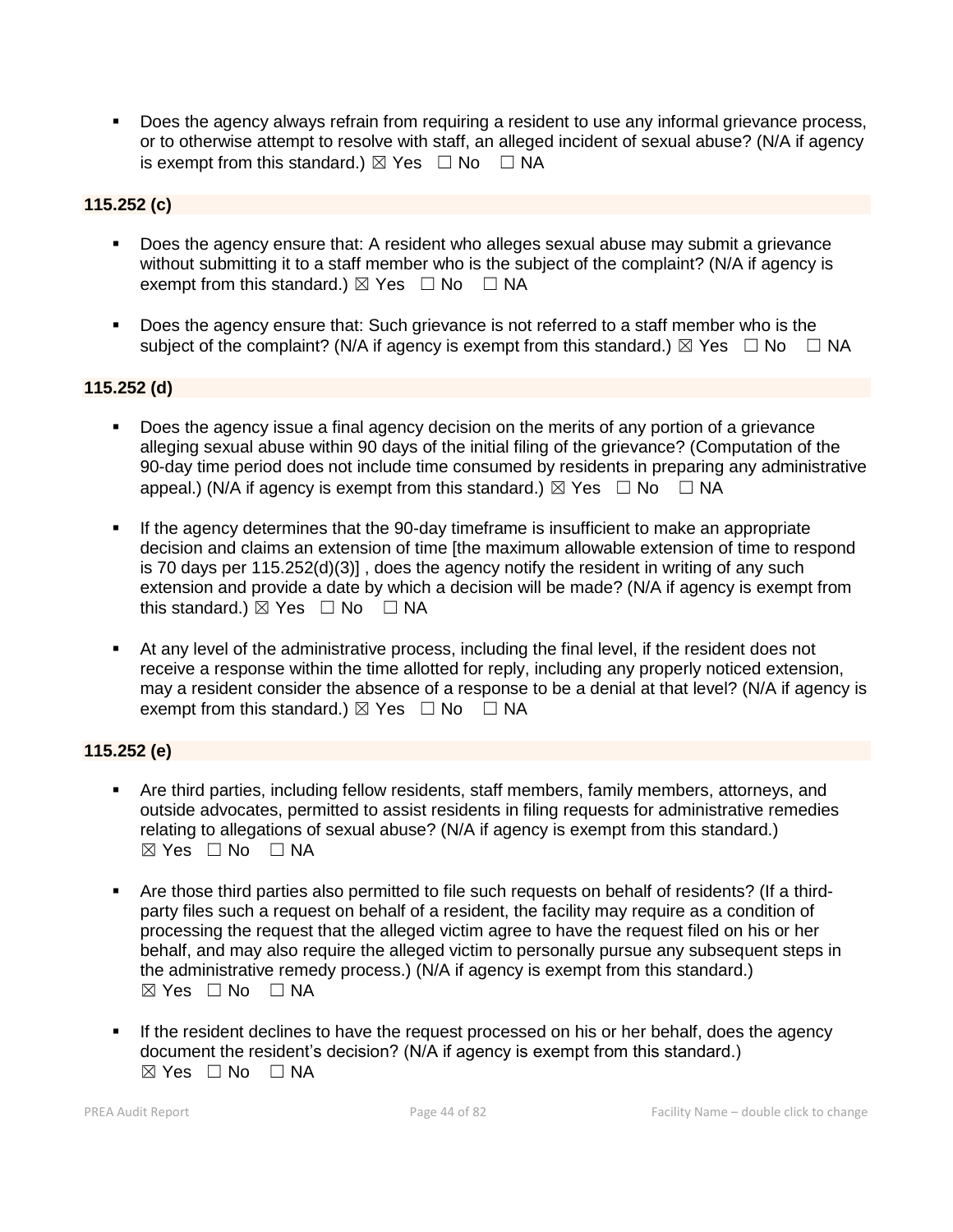#### **115.252 (f)**

- Has the agency established procedures for the filing of an emergency grievance alleging that a resident is subject to a substantial risk of imminent sexual abuse? (N/A if agency is exempt from this standard.)  $\boxtimes$  Yes  $\Box$  No  $\Box$  NA
- **EXECT** After receiving an emergency grievance alleging a resident is subject to a substantial risk of imminent sexual abuse, does the agency immediately forward the grievance (or any portion thereof that alleges the substantial risk of imminent sexual abuse) to a level of review at which immediate corrective action may be taken? (N/A if agency is exempt from this standard.).  $\boxtimes$  Yes  $\Box$  No  $\Box$  NA
- **EXECT** After receiving an emergency grievance described above, does the agency provide an initial response within 48 hours? (N/A if agency is exempt from this standard.)  $\boxtimes$  Yes  $\Box$  No  $\Box$  NA
- **EXECT** After receiving an emergency grievance described above, does the agency issue a final agency decision within 5 calendar days? (N/A if agency is exempt from this standard.)  $\boxtimes$  Yes  $\Box$  No  $\Box$  NA
- Does the initial response and final agency decision document the agency's determination whether the resident is in substantial risk of imminent sexual abuse? (N/A if agency is exempt from this standard.)  $\boxtimes$  Yes  $\Box$  No  $\Box$  NA
- Does the initial response document the agency's action(s) taken in response to the emergency grievance? (N/A if agency is exempt from this standard.)  $\boxtimes$  Yes  $\Box$  No  $\Box$  NA
- Does the agency's final decision document the agency's action(s) taken in response to the emergency grievance? (N/A if agency is exempt from this standard.)  $\boxtimes$  Yes  $\Box$  No  $\Box$  NA

# **115.252 (g)**

**.** If the agency disciplines a resident for filing a grievance related to alleged sexual abuse, does it do so ONLY where the agency demonstrates that the resident filed the grievance in bad faith? (N/A if agency is exempt from this standard.)  $\boxtimes$  Yes  $\Box$  No  $\Box$  NA

#### **Auditor Overall Compliance Determination**

- ☐ **Exceeds Standard** (*Substantially exceeds requirement of standards*)
- ☒ **Meets Standard** (*Substantial compliance; complies in all material ways with the standard for the relevant review period*)

☐ **Does Not Meet Standard** (*Requires Corrective Action*)

#### **Instructions for Overall Compliance Determination Narrative**

*The narrative below must include a comprehensive discussion of all the evidence relied upon in making the compliance or non-compliance determination, the auditor's analysis and reasoning, and the auditor's*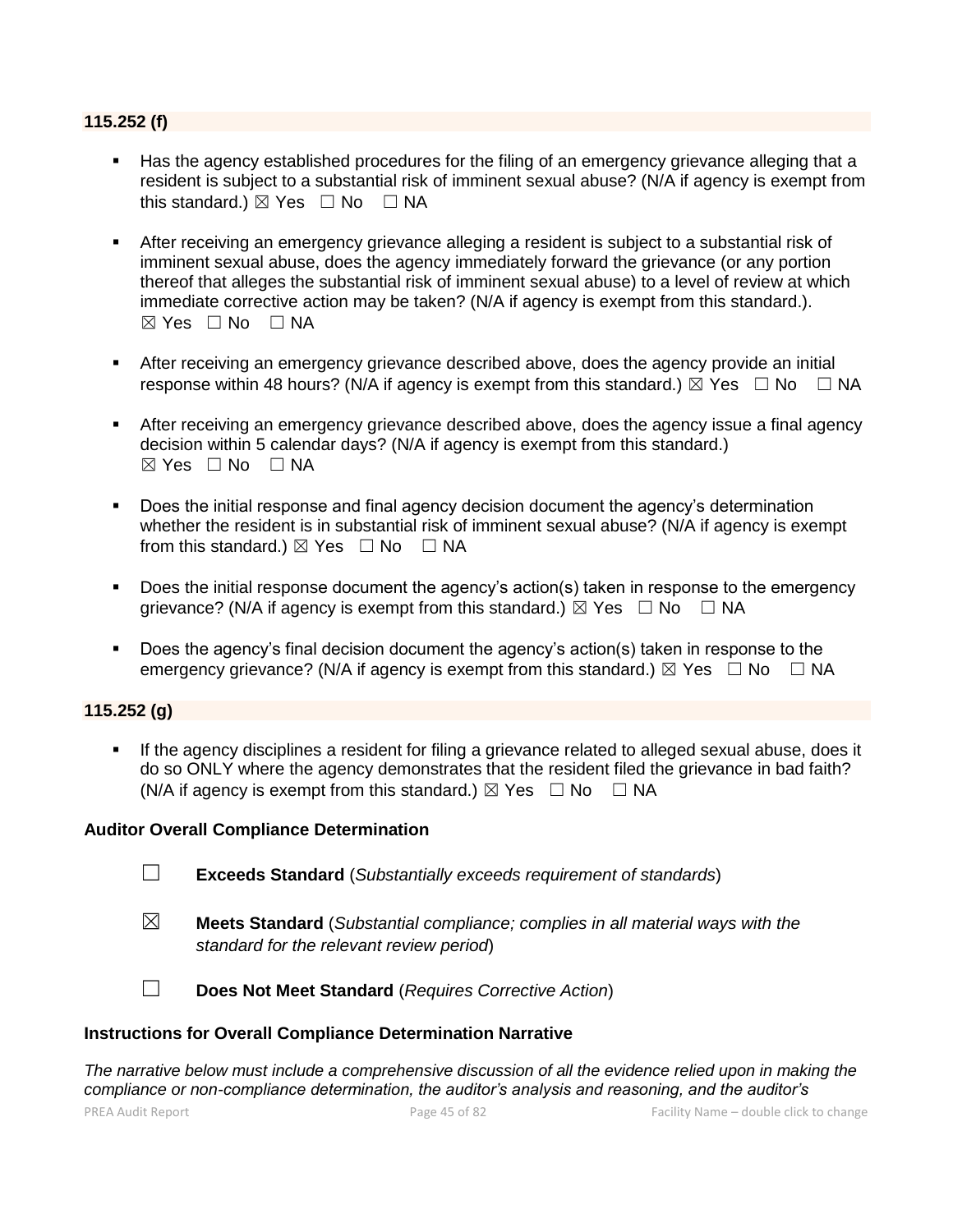*conclusions. This discussion must also include corrective action recommendations where the facility does not meet the standard. These recommendations must be included in the Final Report, accompanied by information on specific corrective actions taken by the facility.*

(a)-(g) The facility has an administrative procedure for dealing with resident grievances regarding sexual harassment/sexual abuse. Documentation and staff interviews confirm the facility policy is in line with expectations in subsections: the facility does not impose a time limit on when a resident may submit a grievance regarding an allegation of sexual harassment/sexual abuse; the facility does not require a resident to use informal grievance processes with the staff of an alleged incident of sexual abuse; the facility ensures that all residents may submit grievance/grievance processes; the facility allows third parties, including family members, probation/parole officers, and outside advocates to assist residents in filing requests for administrative remedies relating to allegations of sexual harassment/sexual abuse; the facility policy states that the facility may discipline a resident for filing a grievance related to alleged sexual harassment/sexual abuse only where the agency demonstrates that the resident filed the grievance in bad faith.

POLICY, MATERIALS, INTERVIEWS AND OTHER EVIDENCE REVIEWED

-Completed WARM Pre-Audit Questionnaire

-Recovery Kentucky Centers Policy: Compliance with Prison Rape Elimination Act (PREA) Resident Programs

-WARM Staff interviews including Vice-President Recovery Services/Agency-Wide PREA Coordinator/Facility PREA Compliance Manager (also interviewed as the Agency Head Designee, as Program Director/Campus Manager, as the designated staff member charged with monitoring retaliation, and as designated staff that monitors volunteers/contractors, as one staff trained as a PREA Investigative Staff, as one staff on the Incident Review Team)

# **Standard 115.253: Resident access to outside confidential support services**

# **All Yes/No Questions Must Be Answered by the Auditor to Complete the Report**

# **115.253 (a)**

- Does the facility provide residents with access to outside victim advocates for emotional support services related to sexual abuse by giving residents mailing addresses and telephone numbers, including toll-free hotline numbers where available, of local, State, or national victim advocacy or rape crisis organizations?  $\boxtimes$  Yes  $\Box$  No
- **•** Does the facility enable reasonable communication between residents and these organizations and agencies, in as confidential a manner as possible?  $\boxtimes$  Yes  $\Box$  No

# **115.253 (b)**

**•** Does the facility inform residents, prior to giving them access, of the extent to which such communications will be monitored and the extent to which reports of abuse will be forwarded to authorities in accordance with mandatory reporting laws?  $\boxtimes$  Yes  $\Box$  No

# **115.253 (c)**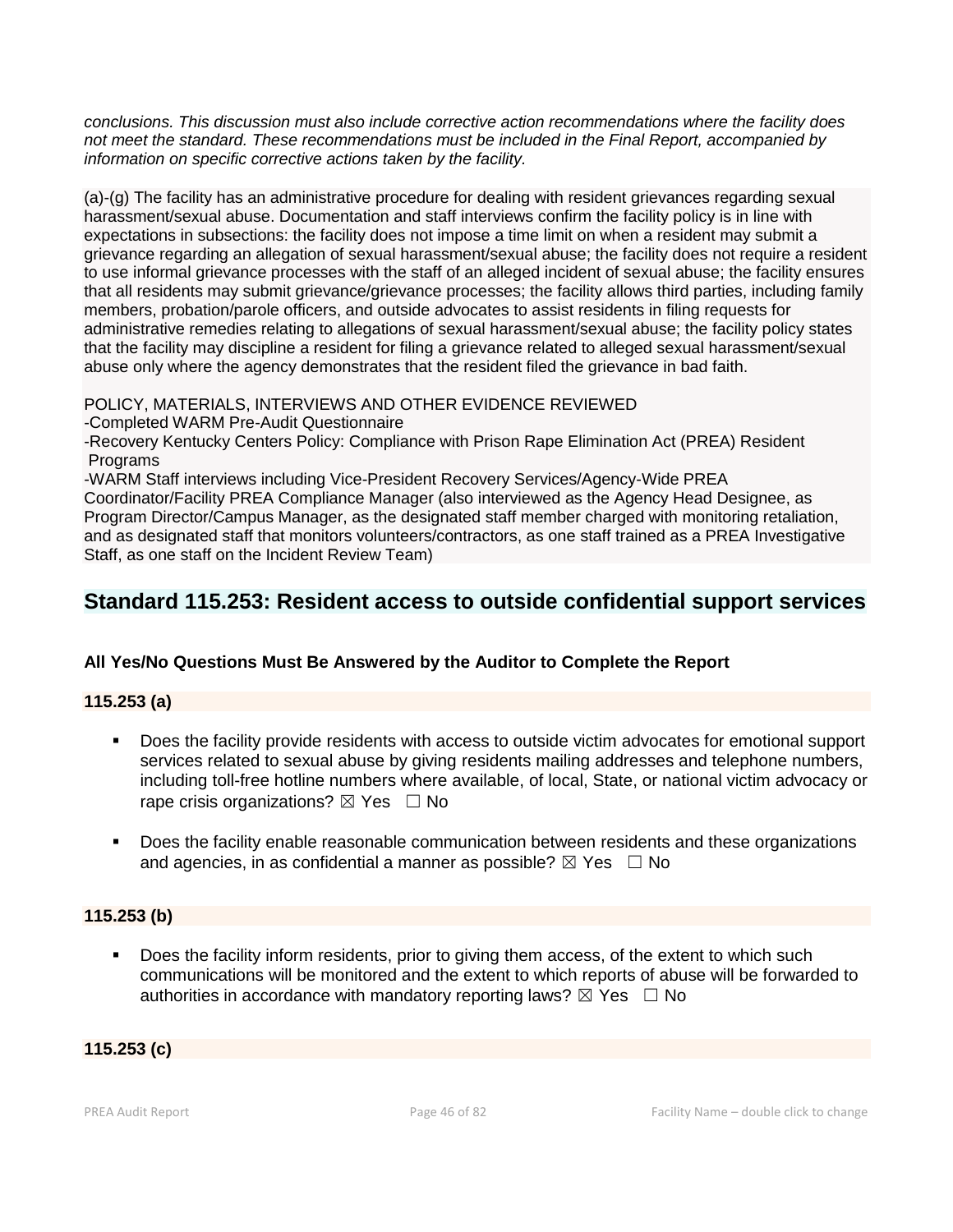- **•** Does the agency maintain or attempt to enter into memoranda of understanding or other agreements with community service providers that are able to provide residents with confidential emotional support services related to sexual abuse?  $\boxtimes$  Yes  $\Box$  No
- Does the agency maintain copies of agreements or documentation showing attempts to enter into such agreements?  $\boxtimes$  Yes  $\Box$  No

### **Auditor Overall Compliance Determination**

- ☐ **Exceeds Standard** (*Substantially exceeds requirement of standards*)
- ☒ **Meets Standard** (*Substantial compliance; complies in all material ways with the standard for the relevant review period*)

☐ **Does Not Meet Standard** (*Requires Corrective Action*)

#### **Instructions for Overall Compliance Determination Narrative**

*The narrative below must include a comprehensive discussion of all the evidence relied upon in making the compliance or non-compliance determination, the auditor's analysis and reasoning, and the auditor's conclusions. This discussion must also include corrective action recommendations where the facility does not meet the standard. These recommendations must be included in the Final Report, accompanied by information on specific corrective actions taken by the facility.*

(a)-(c) The facility would utilize community services to provide confidential emotional support including mental health assessment and counseling services for those residents that fall under PREA and/or as needed at local programs to provide victim advocate and supportive services to residents as required and/or upon request. Contact information is posted throughout the facility for resident and staff information/utilization. Resident interviews confirmed that residents are aware of these available services and their right to make contact for services. Residents also have access to family members and probation/parole officers.

POLICY, MATERIALS, INTERVIEWS AND OTHER EVIDENCE REVIEWED

-Completed WARM Pre-Audit Questionnaire

-Recovery Kentucky Centers Policy: Compliance with Prison Rape Elimination Act (PREA) Resident Programs

-WARM Staff/Volunteer Acknowledgement Sexual Abuse Prevention and Intervention that requires Staff/Volunteer Signature of receipt and understanding

-WARM Resident Education Acknowledgement that requires Resident Signature of receipt and understanding

-PREA informational Posters and Brochures posted and displayed for resident and staff access in the facility -WARM Staff interviews including Vice-President Recovery Services/Agency-Wide PREA

Coordinator/Facility PREA Compliance Manager (also interviewed as the Agency Head Designee, as Program Director/Campus Manager, as the designated staff member charged with monitoring retaliation, and as designated staff that monitors volunteers/contractors, as one staff trained as a PREA Investigative Staff, as one staff on the Incident Review Team); Facility Health Service Administrator/SOS Coordinator (also interviewed as one staff trained as a PREA Investigative Staff, as one staff on the Incident Review Team, as a staff trained as a First Responder); Phase II Coordinator (also interviewed as one staff trained as a PREA Investigative Staff, as a staff trained as a First Responder, as one staff on the Incident Review Team, as a Random Sample of Staff regarding staff PREA training); three (3) resident monitors (one from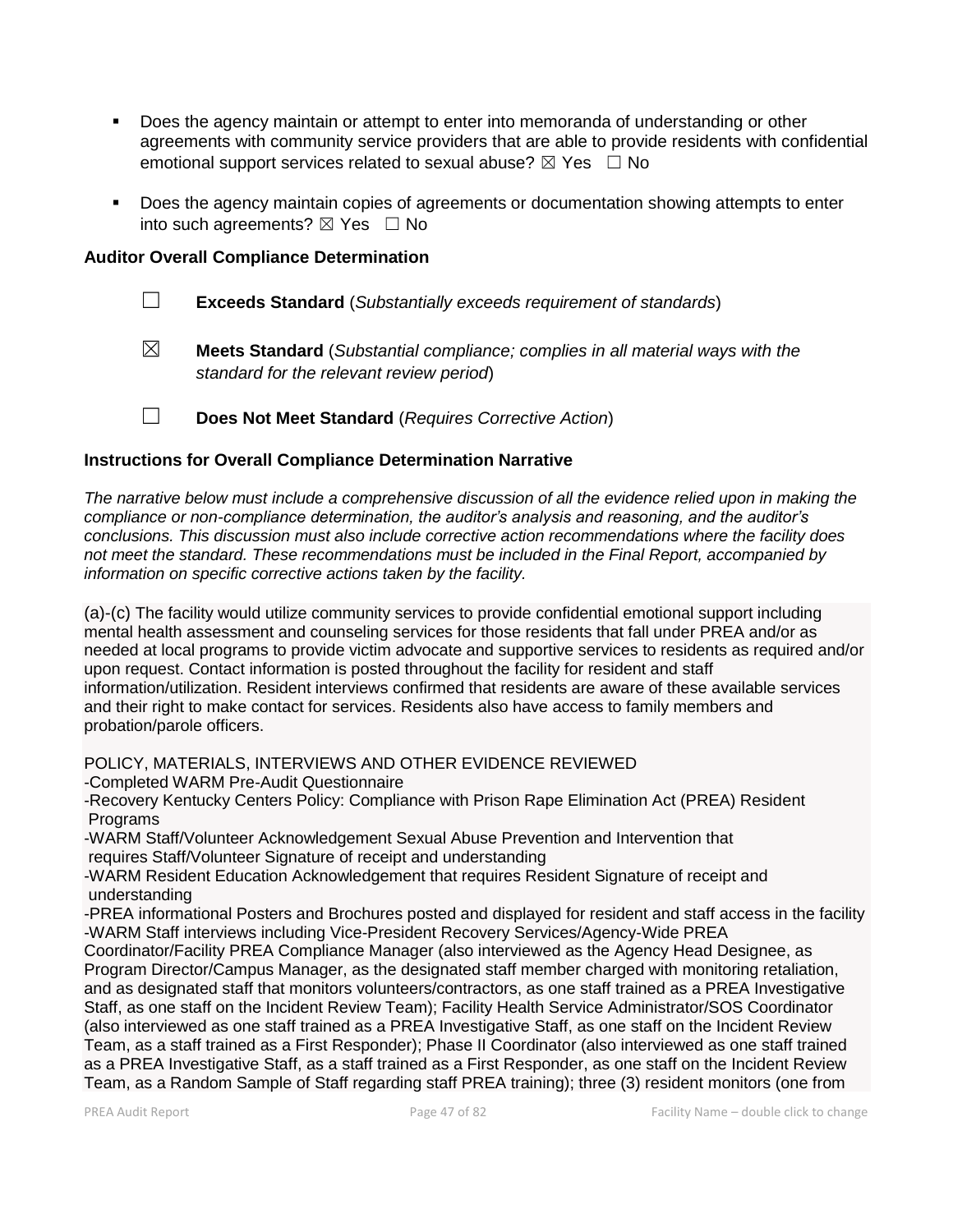each shift)(also interviewed as Random Sample of Staff regarding staff PREA training; as staff that perform screening for risk of victimization and abusiveness, staff trained as First Responder, Intake staff, facility staff responsible for conducting and documenting unannounced rounds); and 20 female residents

# **Standard 115.254: Third-party reporting**

# **All Yes/No Questions Must Be Answered by the Auditor to Complete the Report**

# **115.254 (a)**

- Has the agency established a method to receive third-party reports of sexual abuse and sexual harassment?  $\boxtimes$  Yes  $\Box$  No
- Has the agency distributed publicly information on how to report sexual abuse and sexual harassment on behalf of a resident?  $\boxtimes$  Yes  $\Box$  No

# **Auditor Overall Compliance Determination**

- 
- ☒ **Exceeds Standard** (*Substantially exceeds requirement of standards*)
- ☐ **Meets Standard** (*Substantial compliance; complies in all material ways with the standard for the relevant review period*)
- ☐ **Does Not Meet Standard** (*Requires Corrective Action*)

# **Instructions for Overall Compliance Determination Narrative**

*The narrative below must include a comprehensive discussion of all the evidence relied upon in making the compliance or non-compliance determination, the auditor's analysis and reasoning, and the auditor's conclusions. This discussion must also include corrective action recommendations where the facility does not meet the standard. These recommendations must be included in the Final Report, accompanied by information on specific corrective actions taken by the facility.*

(a) Documentation, staff interviews, and resident interviews confirmed that the facility provides methods to receive third-party reports of any resident sexual harassment/sexual abuse and publicly distributes the information on how to report sexual harassment/sexual abuse on behalf of others. PREA posters are posted throughout the facility for residents and staff information. Residents have access to family members and probation/parole officers.

POLICY, MATERIALS, INTERVIEWS AND OTHER EVIDENCE REVIEWED

-Completed WARM Pre-Audit Questionnaire

-Recovery Kentucky Centers Policy: Compliance with Prison Rape Elimination Act (PREA) Resident **Programs** 

-WARM Staff/Volunteer Acknowledgement Sexual Abuse Prevention and Intervention that requires Staff/Volunteer Signature of receipt and understanding

-WARM Resident Education Acknowledgement that requires Resident Signature of receipt and understanding

-PREA informational Posters and Brochures posted and displayed for resident and staff access in the facility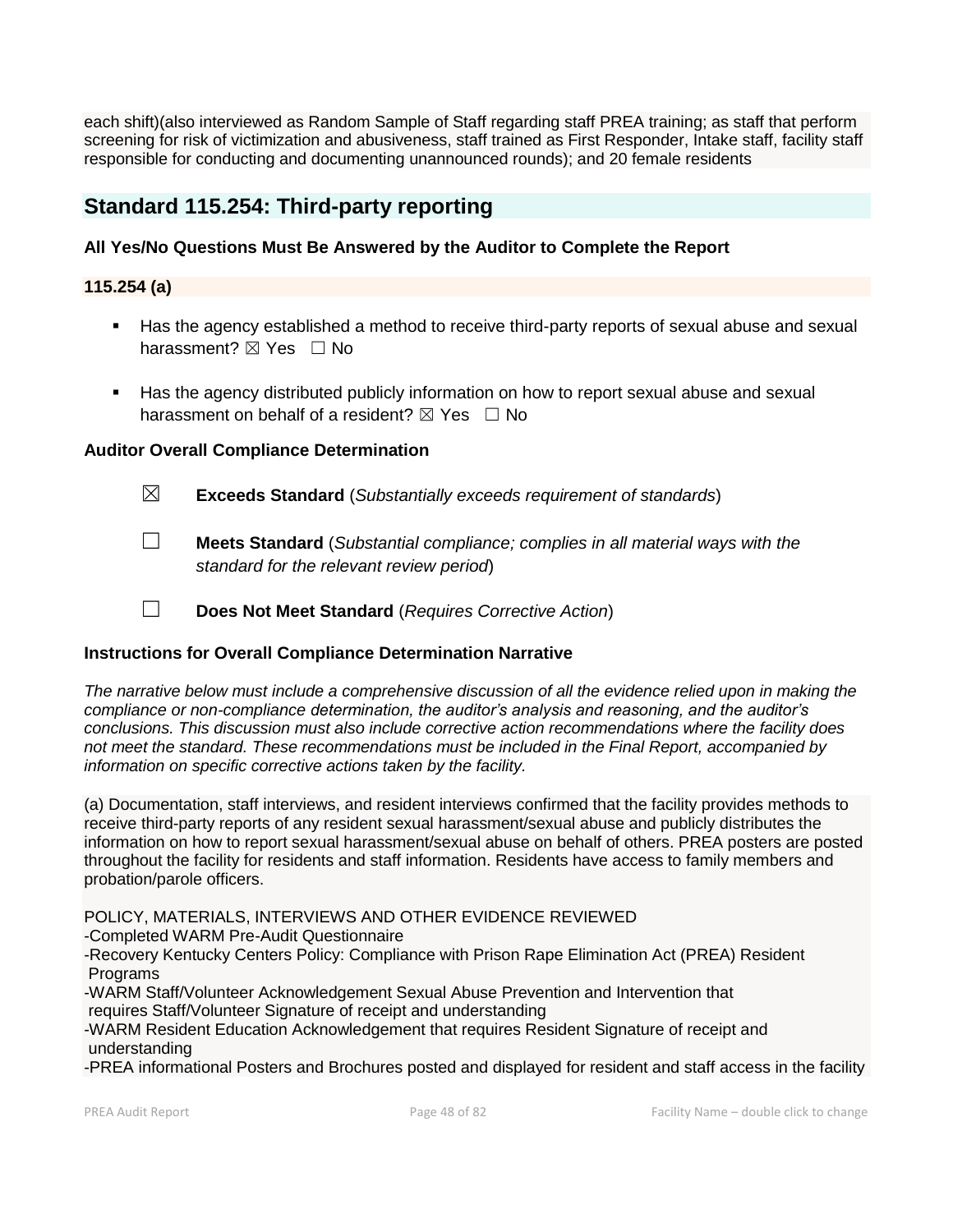-WARM Staff interviews including Vice-President Recovery Services/Agency-Wide PREA Coordinator/Facility PREA Compliance Manager (also interviewed as the Agency Head Designee, as Program Director/Campus Manager, as the designated staff member charged with monitoring retaliation, and as designated staff that monitors volunteers/contractors, as one staff trained as a PREA Investigative Staff, as one staff on the Incident Review Team); Facility Health Service Administrator/SOS Coordinator (also interviewed as one staff trained as a PREA Investigative Staff, as one staff on the Incident Review Team, as a staff trained as a First Responder); Phase II Coordinator (also interviewed as one staff trained as a PREA Investigative Staff, as a staff trained as a First Responder, as one staff on the Incident Review Team, as a Random Sample of Staff regarding staff PREA training); three (3) resident monitors (one from each shift)(also interviewed as Random Sample of Staff regarding staff PREA training; as staff that perform screening for risk of victimization and abusiveness, staff trained as First Responder, Intake staff, facility staff responsible for conducting and documenting unannounced rounds); and 20 female residents

# **OFFICIAL RESPONSE FOLLOWING A RESIDENT REPORT**

# **Standard 115.261: Staff and agency reporting duties**

# **All Yes/No Questions Must Be Answered by the Auditor to Complete the Report**

# **115.261 (a)**

- Does the agency require all staff to report immediately and according to agency policy any knowledge, suspicion, or information regarding an incident of sexual abuse or sexual harassment that occurred in a facility, whether or not it is part of the agency?  $\boxtimes$  Yes  $\Box$  No
- Does the agency require all staff to report immediately and according to agency policy any knowledge, suspicion, or information regarding retaliation against residents or staff who reported an incident of sexual abuse or sexual harassment?  $\boxtimes$  Yes  $\Box$  No
- Does the agency require all staff to report immediately and according to agency policy any knowledge, suspicion, or information regarding any staff neglect or violation of responsibilities that may have contributed to an incident of sexual abuse or sexual harassment or retaliation? ☒ Yes ☐ No

# **115.261 (b)**

**•** Apart from reporting to designated supervisors or officials, do staff always refrain from revealing any information related to a sexual abuse report to anyone other than to the extent necessary, as specified in agency policy, to make treatment, investigation, and other security and management decisions?  $\boxtimes$  Yes  $\Box$  No

# **115.261 (c)**

Unless otherwise precluded by Federal, State, or local law, are medical and mental health practitioners required to report sexual abuse pursuant to paragraph (a) of this section?  $\boxtimes$  Yes  $\Box$  No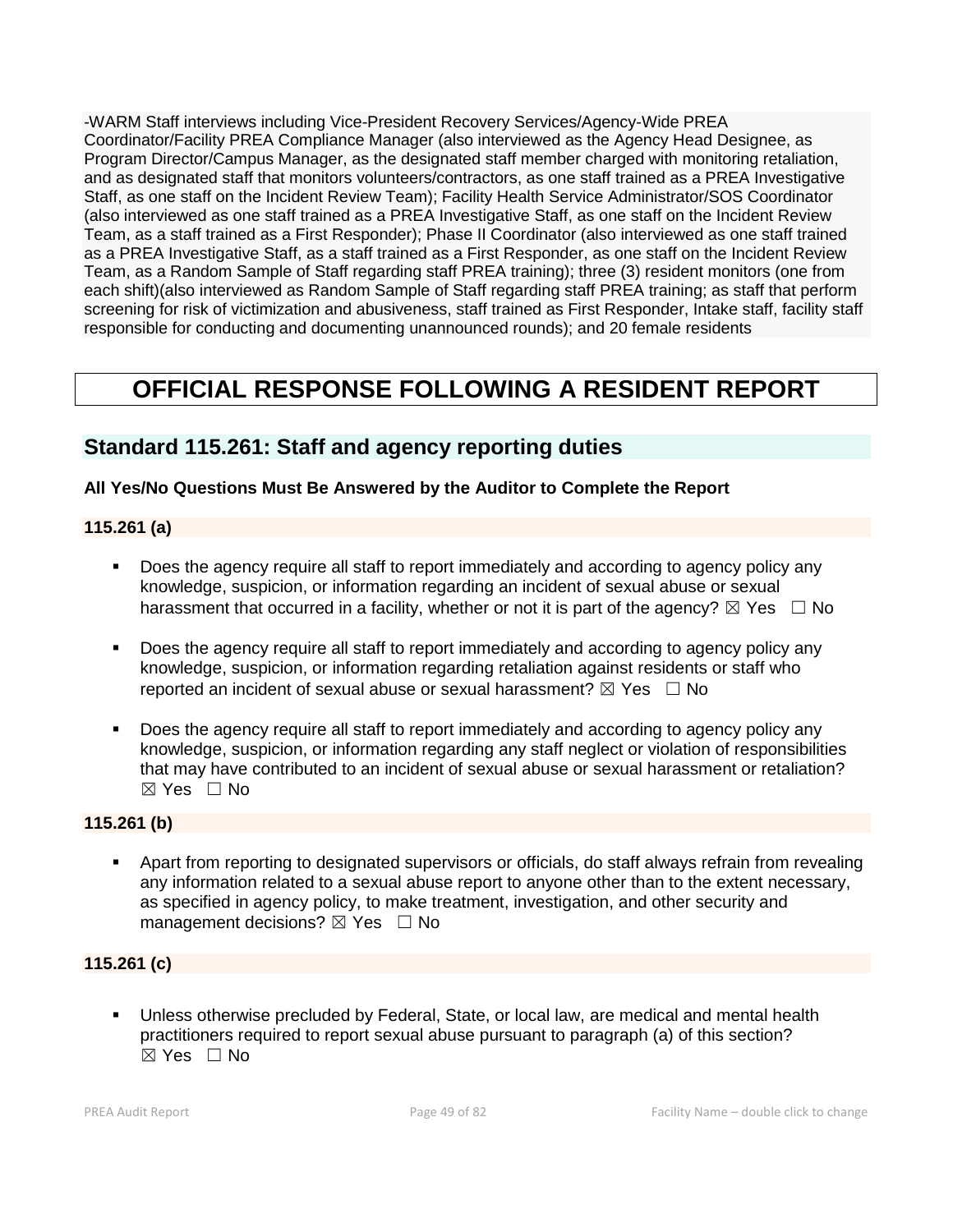▪ Are medical and mental health practitioners required to inform residents of the practitioner's duty to report, and the limitations of confidentiality, at the initiation of services?  $\boxtimes$  Yes  $\Box$  No

# **115.261 (d)**

**.** If the alleged victim is under the age of 18 or considered a vulnerable adult under a State or local vulnerable persons statute, does the agency report the allegation to the designated State or local services agency under applicable mandatory reporting laws?  $\boxtimes$  Yes  $\Box$  No

# **115.261 (e)**

▪ Does the facility report all allegations of sexual abuse and sexual harassment, including thirdparty and anonymous reports, to the facility's designated investigators?  $\boxtimes$  Yes  $\Box$  No

#### **Auditor Overall Compliance Determination**

- ☒ **Exceeds Standard** (*Substantially exceeds requirement of standards*)
- ☐ **Meets Standard** (*Substantial compliance; complies in all material ways with the standard for the relevant review period*)
- ☐ **Does Not Meet Standard** (*Requires Corrective Action*)

# **Instructions for Overall Compliance Determination Narrative**

*The narrative below must include a comprehensive discussion of all the evidence relied upon in making the compliance or non-compliance determination, the auditor's analysis and reasoning, and the auditor's conclusions. This discussion must also include corrective action recommendations where the facility does not meet the standard. These recommendations must be included in the Final Report, accompanied by information on specific corrective actions taken by the facility.*

(a)-(e) The facility policy requires that all staff are to report/document immediately any knowledge, suspicion, or information regarding an incident of sexual harassment/sexual abuse that occurred in the facility; to report any retaliation against residents or staff for reporting such an incident, and any staff neglect or violation of responsibilities that may have contributed to an incident and/or retaliation regarding PREA.

POLICY, MATERIALS, INTERVIEWS AND OTHER EVIDENCE REVIEWED

-Completed WARM Pre-Audit Questionnaire

-Recovery Kentucky Centers Policy: Compliance with Prison Rape Elimination Act (PREA) Resident **Programs** 

-WARM Staff/Volunteer Acknowledgement Sexual Abuse Prevention and Intervention that

requires Staff/Volunteer Signature of receipt and understanding

-WARM Resident Education Acknowledgement that requires Resident Signature of receipt and understanding

-PREA informational Posters and Brochures posted and displayed for resident and staff access in the facility -WARM Staff interviews including Vice-President Recovery Services/Agency-Wide PREA

Coordinator/Facility PREA Compliance Manager (also interviewed as the Agency Head Designee, as Program Director/Campus Manager, as the designated staff member charged with monitoring retaliation,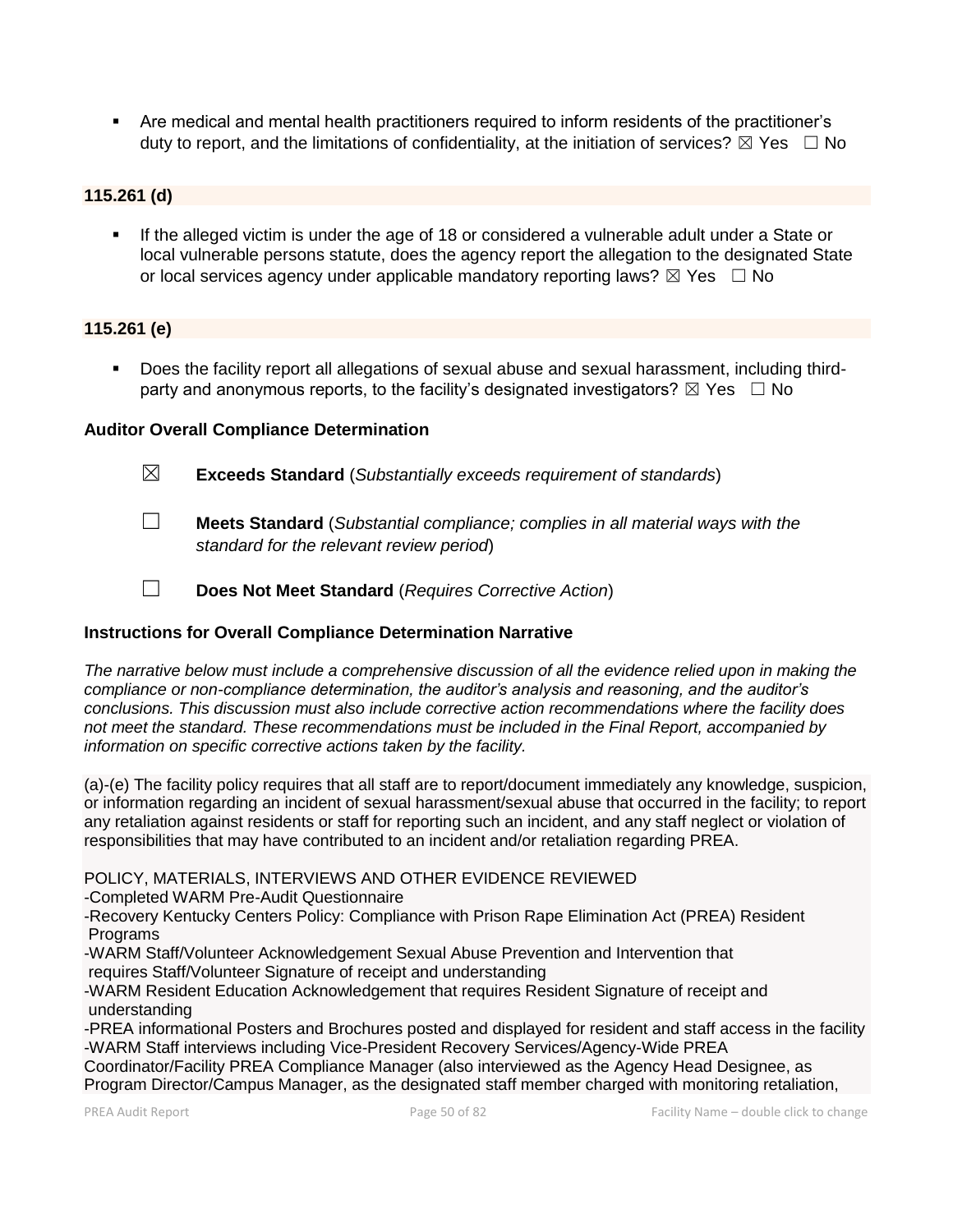and as designated staff that monitors volunteers/contractors, as one staff trained as a PREA Investigative Staff, as one staff on the Incident Review Team); Facility Health Service Administrator/SOS Coordinator (also interviewed as one staff trained as a PREA Investigative Staff, as one staff on the Incident Review Team, as a staff trained as a First Responder); Phase II Coordinator (also interviewed as one staff trained as a PREA Investigative Staff, as a staff trained as a First Responder, as one staff on the Incident Review Team, as a Random Sample of Staff regarding staff PREA training); three (3) resident monitors (one from each shift)(also interviewed as Random Sample of Staff regarding staff PREA training; as staff that perform screening for risk of victimization and abusiveness, staff trained as First Responder, Intake staff, facility staff responsible for conducting and documenting unannounced rounds); and 20 female residents

# **Standard 115.262: Agency protection duties**

# **All Yes/No Questions Must Be Answered by the Auditor to Complete the Report**

# **115.262 (a)**

▪ When the agency learns that a resident is subject to a substantial risk of imminent sexual abuse, does it take immediate action to protect the resident?  $\boxtimes$  Yes  $\Box$  No

# **Auditor Overall Compliance Determination**

- ☒ **Exceeds Standard** (*Substantially exceeds requirement of standards*)
- ☐ **Meets Standard** (*Substantial compliance; complies in all material ways with the standard for the relevant review period*)
- ☐ **Does Not Meet Standard** (*Requires Corrective Action*)

# **Instructions for Overall Compliance Determination Narrative**

*The narrative below must include a comprehensive discussion of all the evidence relied upon in making the compliance or non-compliance determination, the auditor's analysis and reasoning, and the auditor's conclusions. This discussion must also include corrective action recommendations where the facility does not meet the standard. These recommendations must be included in the Final Report, accompanied by information on specific corrective actions taken by the facility.*

(a) Documentation and staff interviews confirm that when the facility learns that a resident is subject to a substantial risk of imminent sexual abuse, the staff have been trained to take immediate action to protect the resident, including but not limited to separating the resident from potential abuser; notifying their supervisor; and completing documentation. Documentation and staff interviews confirmed the primary responsibility at all times is the safety of all residents and staff in the agency/facility.

POLICY, MATERIALS, INTERVIEWS AND OTHER EVIDENCE REVIEWED -Completed WARM Pre-Audit Questionnaire -Recovery Kentucky Centers Policy: Compliance with Prison Rape Elimination Act (PREA) Resident Programs

-WARM Staff interviews including Vice-President Recovery Services/Agency-Wide PREA Coordinator/Facility PREA Compliance Manager (also interviewed as the Agency Head Designee, as Program Director/Campus Manager, as the designated staff member charged with monitoring retaliation,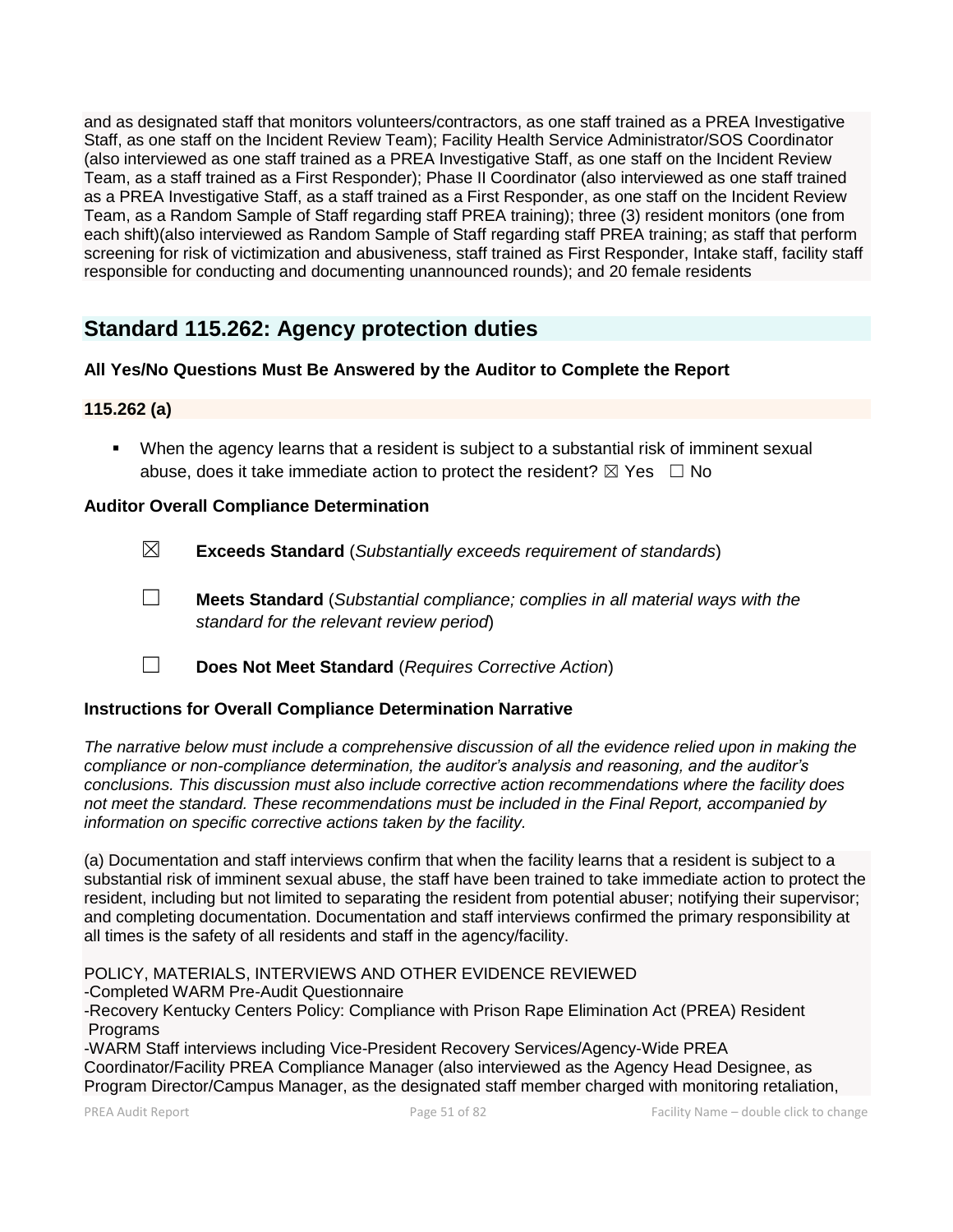and as designated staff that monitors volunteers/contractors, as one staff trained as a PREA Investigative Staff, as one staff on the Incident Review Team); Facility Health Service Administrator/SOS Coordinator (also interviewed as one staff trained as a PREA Investigative Staff, as one staff on the Incident Review Team, as a staff trained as a First Responder); Phase II Coordinator (also interviewed as one staff trained as a PREA Investigative Staff, as a staff trained as a First Responder, as one staff on the Incident Review Team, as a Random Sample of Staff regarding staff PREA training); three (3) resident monitors (one from each shift)(also interviewed as Random Sample of Staff regarding staff PREA training; as staff that perform screening for risk of victimization and abusiveness, staff trained as First Responder, Intake staff, facility staff responsible for conducting and documenting unannounced rounds)

# **Standard 115.263: Reporting to other confinement facilities**

# **All Yes/No Questions Must Be Answered by the Auditor to Complete the Report**

# **115.263 (a)**

▪ Upon receiving an allegation that a resident was sexually abused while confined at another facility, does the head of the facility that received the allegation notify the head of the facility or appropriate office of the agency where the alleged abuse occurred?  $\boxtimes$  Yes  $\Box$  No

# **115.263 (b)**

Is such notification provided as soon as possible, but no later than 72 hours after receiving the allegation?  $\boxtimes$  Yes  $\Box$  No

# **115.263 (c)**

**•** Does the agency document that it has provided such notification?  $\boxtimes$  Yes  $\Box$  No

# **115.263 (d)**

■ Does the facility head or agency office that receives such notification ensure that the allegation is investigated in accordance with these standards?  $\boxtimes$  Yes  $\Box$  No

# **Auditor Overall Compliance Determination**

- ☐ **Exceeds Standard** (*Substantially exceeds requirement of standards*)
- ☒ **Meets Standard** (*Substantial compliance; complies in all material ways with the standard for the relevant review period*)
- ☐ **Does Not Meet Standard** (*Requires Corrective Action*)

# **Instructions for Overall Compliance Determination Narrative**

*The narrative below must include a comprehensive discussion of all the evidence relied upon in making the compliance or non-compliance determination, the auditor's analysis and reasoning, and the auditor's conclusions. This discussion must also include corrective action recommendations where the facility does*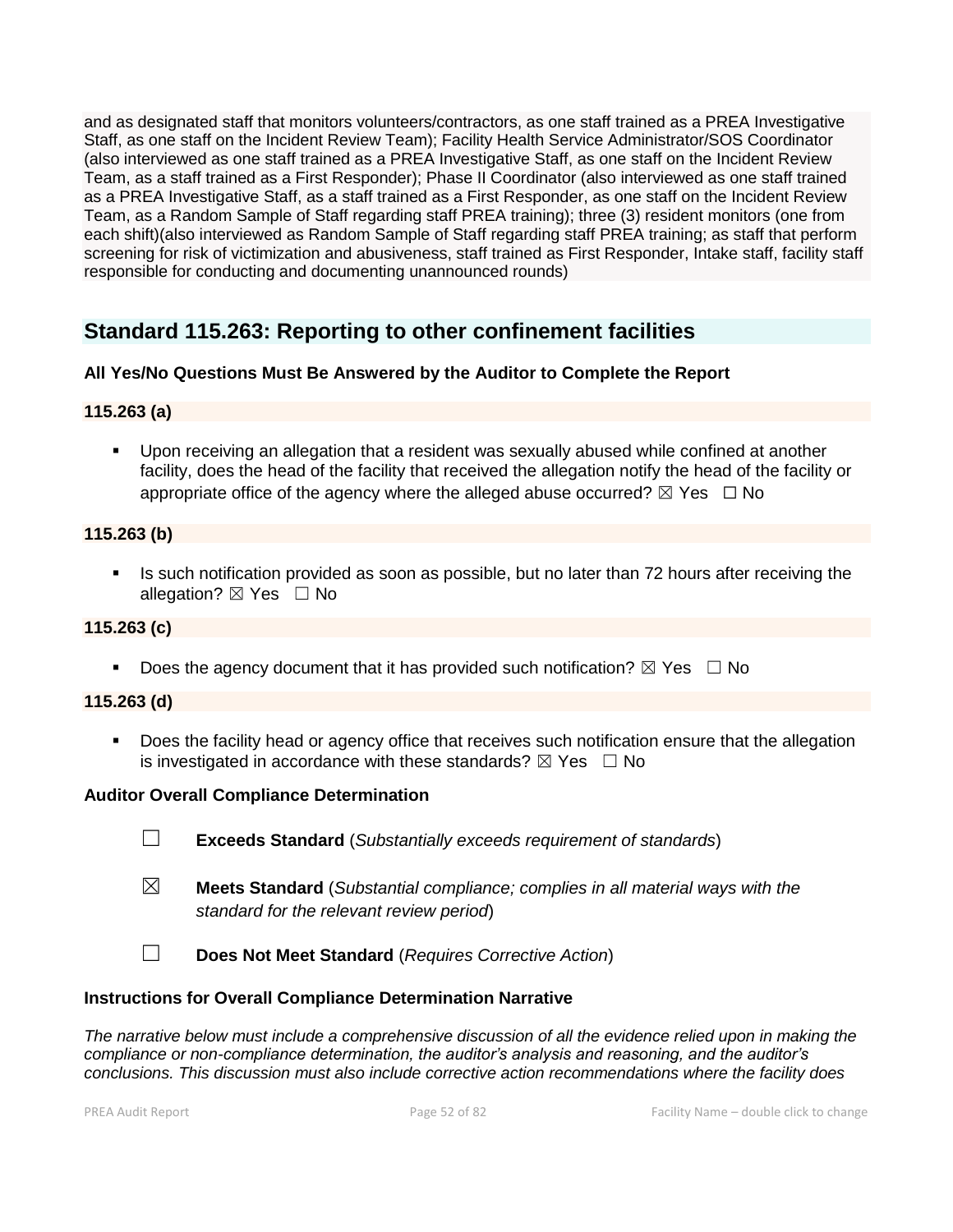*not meet the standard. These recommendations must be included in the Final Report, accompanied by information on specific corrective actions taken by the facility.*

(a)-(d) The facility policy and staff interviews confirm that upon receiving an allegation that a resident was sexually harassed and/or sexually abused while confined at another facility, the PREA Coordinator/Facility PREA Compliance Manager must notify the head of the facility/appropriate office at the agency where the alleged harassment/abuse reportedly occurred and requires notifying the appropriate investigative agency immediately.

POLICY, MATERIALS, INTERVIEWS AND OTHER EVIDENCE REVIEWED

-Completed WARM Pre-Audit Questionnaire

-Recovery Kentucky Centers Policy: Compliance with Prison Rape Elimination Act (PREA) Resident **Programs** 

-WARM Staff interviews including Vice-President Recovery Services/Agency-Wide PREA

Coordinator/Facility PREA Compliance Manager (also interviewed as the Agency Head Designee, as Program Director/Campus Manager, as the designated staff member charged with monitoring retaliation, and as designated staff that monitors volunteers/contractors, as one staff trained as a PREA Investigative Staff, as one staff on the Incident Review Team); Facility Health Service Administrator/SOS Coordinator (also interviewed as one staff trained as a PREA Investigative Staff, as one staff on the Incident Review Team, as a staff trained as a First Responder)

# **Standard 115.264: Staff first responder duties**

# **All Yes/No Questions Must Be Answered by the Auditor to Complete the Report**

# **115.264 (a)**

- Upon learning of an allegation that a resident was sexually abused, is the first security staff member to respond to the report required to: Separate the alleged victim and abuser?  $\boxtimes$  Yes  $\Box$  No
- Upon learning of an allegation that a resident was sexually abused, is the first security staff member to respond to the report required to: Preserve and protect any crime scene until appropriate steps can be taken to collect any evidence?  $\boxtimes$  Yes  $\Box$  No
- Upon learning of an allegation that a resident was sexually abused, is the first security staff member to respond to the report required to: Request that the alleged victim not take any actions that could destroy physical evidence, including, as appropriate, washing, brushing teeth, changing clothes, urinating, defecating, smoking, drinking, or eating, if the abuse occurred within a time period that still allows for the collection of physical evidence?  $\boxtimes$  Yes  $\Box$  No
- Upon learning of an allegation that a resident was sexually abused, is the first security staff member to respond to the report required to: Ensure that the alleged abuser does not take any actions that could destroy physical evidence, including, as appropriate, washing, brushing teeth, changing clothes, urinating, defecating, smoking, drinking, or eating, if the abuse occurred within a time period that still allows for the collection of physical evidence?  $\boxtimes$  Yes  $\Box$  No

#### **115.264 (b)**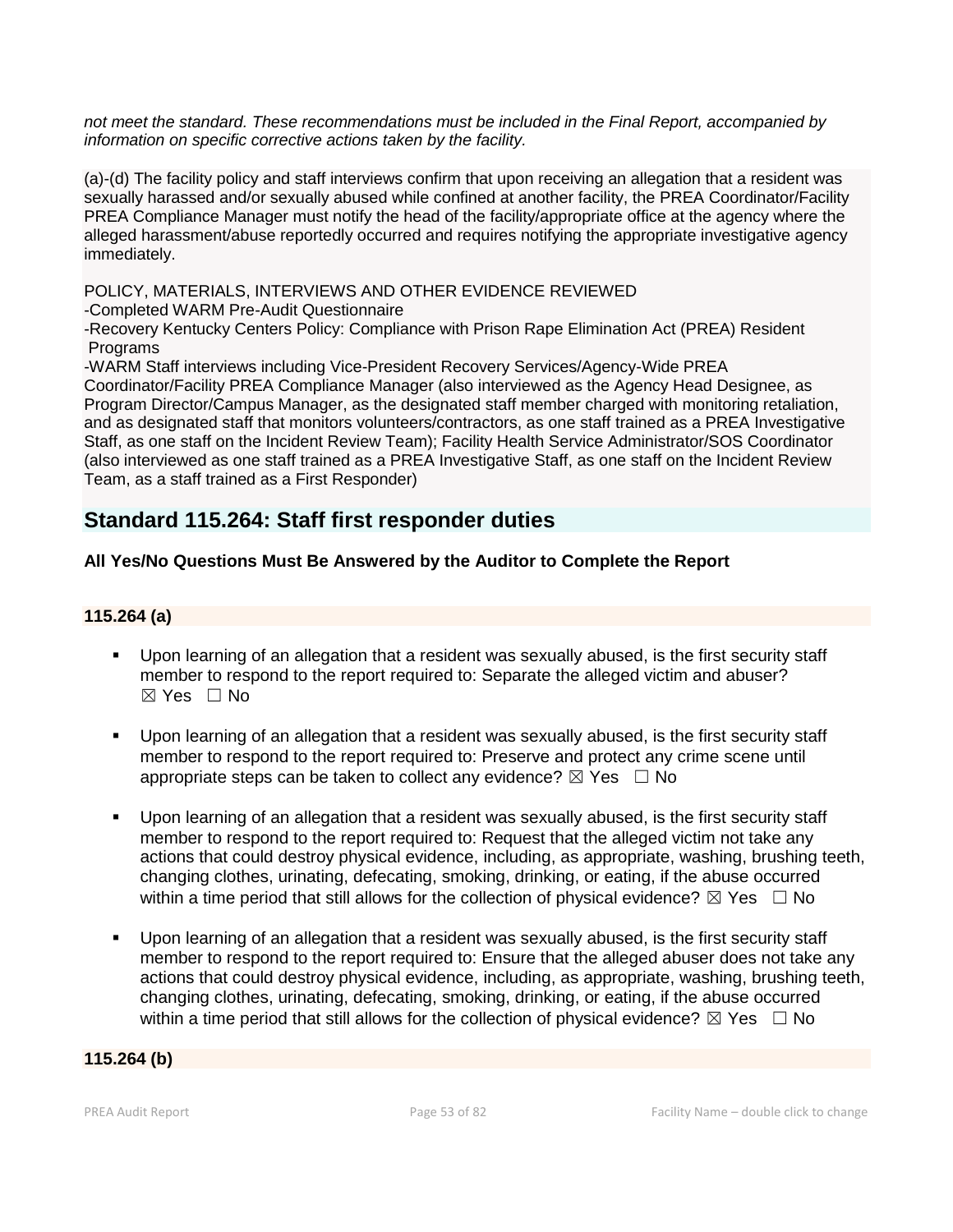**.** If the first staff responder is not a security staff member, is the responder required to request that the alleged victim not take any actions that could destroy physical evidence, and then notify security staff?  $\boxtimes$  Yes  $\Box$  No

# **Auditor Overall Compliance Determination**

- ☐ **Exceeds Standard** (*Substantially exceeds requirement of standards*)
- ☒ **Meets Standard** (*Substantial compliance; complies in all material ways with the standard for the relevant review period*)
- ☐ **Does Not Meet Standard** (*Requires Corrective Action*)

# **Instructions for Overall Compliance Determination Narrative**

*The narrative below must include a comprehensive discussion of all the evidence relied upon in making the compliance or non-compliance determination, the auditor's analysis and reasoning, and the auditor's conclusions. This discussion must also include corrective action recommendations where the facility does not meet the standard. These recommendations must be included in the Final Report, accompanied by information on specific corrective actions taken by the facility.*

(a)-(b) The facility policy and staff interviews confirm that policy does cover all required elements of staff first responder duties/training and staff could articulate the steps that they take if/when responding to an incident of sexual abuse.

POLICY, MATERIALS, INTERVIEWS AND OTHER EVIDENCE REVIEWED

-Completed WARM Pre-Audit Questionnaire

-Recovery Kentucky Centers Policy: Compliance with Prison Rape Elimination Act (PREA) Resident **Programs** 

-WARM Staff interviews including Vice-President Recovery Services/Agency-Wide PREA

Coordinator/Facility PREA Compliance Manager (also interviewed as the Agency Head Designee, as Program Director/Campus Manager, as the designated staff member charged with monitoring retaliation, and as designated staff that monitors volunteers/contractors, as one staff trained as a PREA Investigative Staff, as one staff on the Incident Review Team); Facility Health Service Administrator/SOS Coordinator (also interviewed as one staff trained as a PREA Investigative Staff, as one staff on the Incident Review Team, as a staff trained as a First Responder); Phase II Coordinator (also interviewed as one staff trained as a PREA Investigative Staff, as a staff trained as a First Responder, as one staff on the Incident Review Team, as a Random Sample of Staff regarding staff PREA training); three (3) resident monitors (one from each shift)(also interviewed as Random Sample of Staff regarding staff PREA training; as staff that perform screening for risk of victimization and abusiveness, staff trained as First Responder, Intake staff, facility staff responsible for conducting and documenting unannounced rounds)

# **Standard 115.265: Coordinated response**

# **All Yes/No Questions Must Be Answered by the Auditor to Complete the Report**

# **115.265 (a)**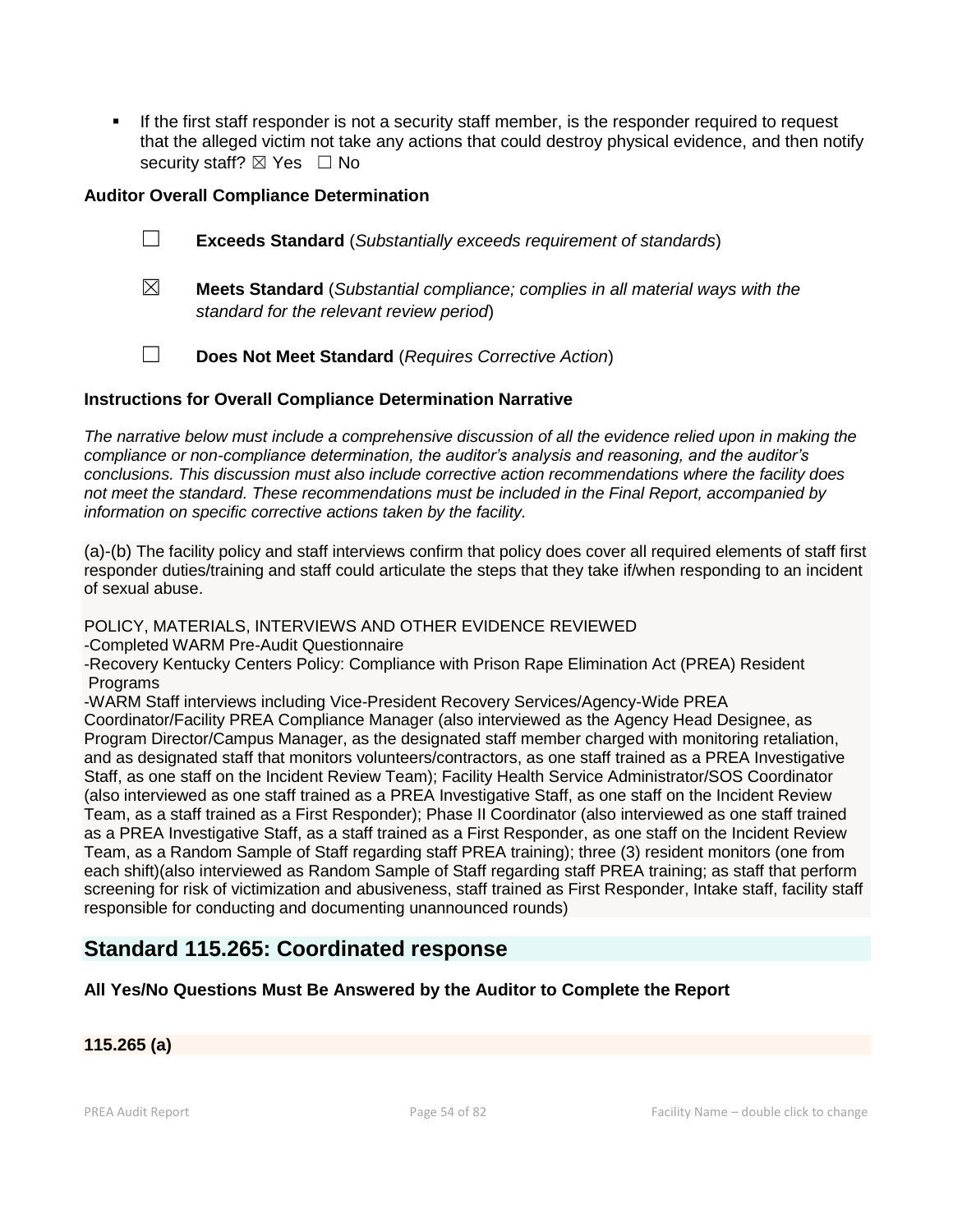■ Has the facility developed a written institutional plan to coordinate actions among staff first responders, medical and mental health practitioners, investigators, and facility leadership taken in response to an incident of sexual abuse?  $\boxtimes$  Yes  $\Box$  No

# **Auditor Overall Compliance Determination**

- ☐ **Exceeds Standard** (*Substantially exceeds requirement of standards*)
- ☒ **Meets Standard** (*Substantial compliance; complies in all material ways with the standard for the relevant review period*)
- ☐ **Does Not Meet Standard** (*Requires Corrective Action*)

# **Instructions for Overall Compliance Determination Narrative**

*The narrative below must include a comprehensive discussion of all the evidence relied upon in making the compliance or non-compliance determination, the auditor's analysis and reasoning, and the auditor's conclusions. This discussion must also include corrective action recommendations where the facility does not meet the standard. These recommendations must be included in the Final Report, accompanied by information on specific corrective actions taken by the facility.*

(a) The facility has a detailed coordinated response plan. Documentation and staff interviews confirm facility policy/training for actions required in response to an incident of sexual abuse among staff first responders, investigators, and facility/agency leadership.

# POLICY, MATERIALS, INTERVIEWS AND OTHER EVIDENCE REVIEWED

-Completed WARM Pre-Audit Questionnaire

-Recovery Kentucky Centers Policy: Compliance with Prison Rape Elimination Act (PREA) Resident Programs

-WARM Staff interviews including Vice-President Recovery Services/Agency-Wide PREA

Coordinator/Facility PREA Compliance Manager (also interviewed as the Agency Head Designee, as Program Director/Campus Manager, as the designated staff member charged with monitoring retaliation, and as designated staff that monitors volunteers/contractors, as one staff trained as a PREA Investigative Staff, as one staff on the Incident Review Team); Facility Health Service Administrator/SOS Coordinator (also interviewed as one staff trained as a PREA Investigative Staff, as one staff on the Incident Review Team, as a staff trained as a First Responder); Phase II Coordinator (also interviewed as one staff trained as a PREA Investigative Staff, as a staff trained as a First Responder, as one staff on the Incident Review Team, as a Random Sample of Staff regarding staff PREA training)

# **Standard 115.266: Preservation of ability to protect residents from contact with abusers**

# **All Yes/No Questions Must Be Answered by the Auditor to Complete the Report**

# **115.266 (a)**

■ Are both the agency and any other governmental entities responsible for collective bargaining on the agency's behalf prohibited from entering into or renewing any collective bargaining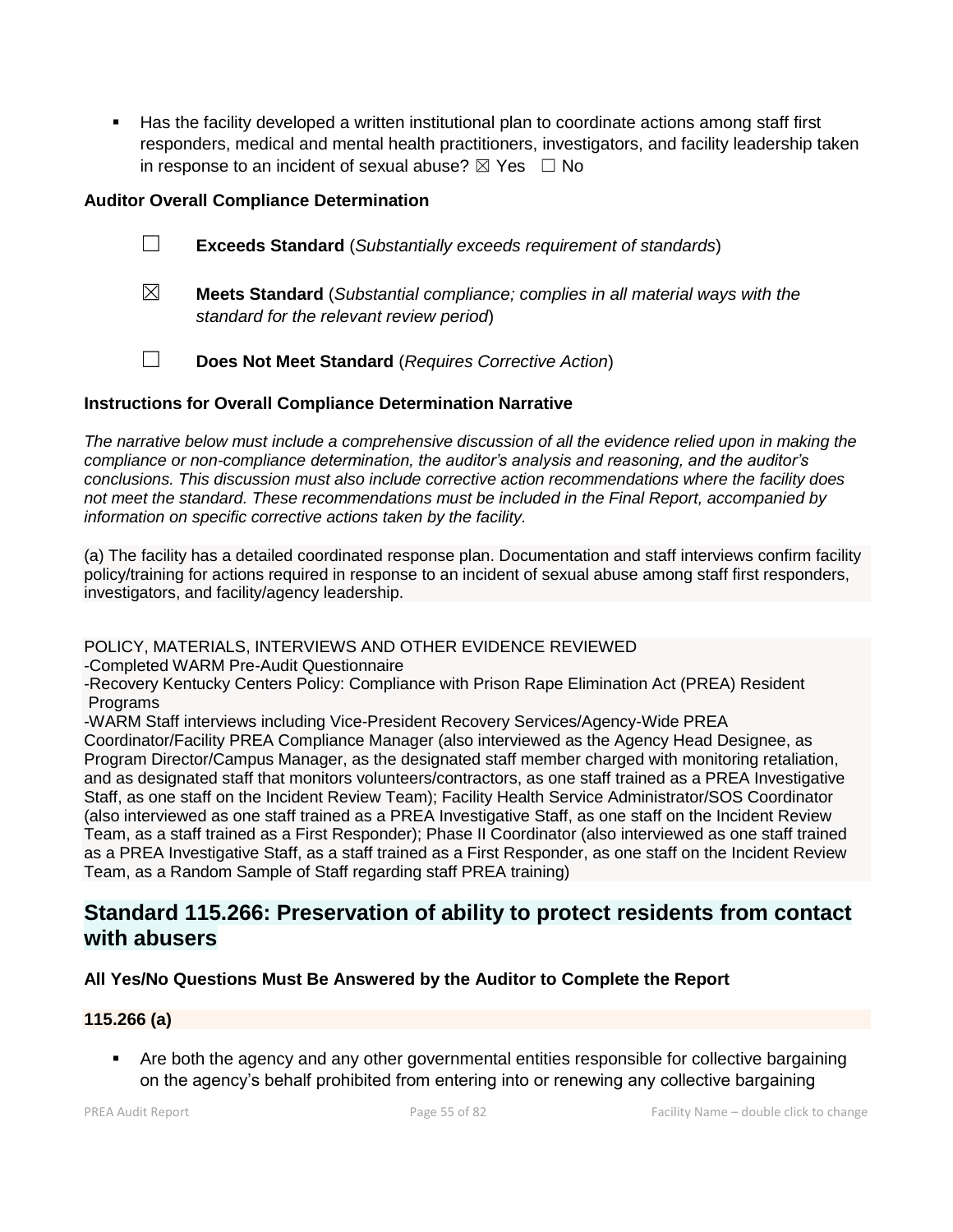agreement or other agreement that limits the agency's ability to remove alleged staff sexual abusers from contact with any residents pending the outcome of an investigation or of a determination of whether and to what extent discipline is warranted?  $\boxtimes$  Yes  $\Box$  No

#### **115.266 (b)**

■ Auditor is not required to audit this provision.

#### **Auditor Overall Compliance Determination**

- ☐ **Exceeds Standard** (*Substantially exceeds requirement of standards*)
- ☒ **Meets Standard** (*Substantial compliance; complies in all material ways with the standard for the relevant review period*)
- ☐ **Does Not Meet Standard** (*Requires Corrective Action*)

#### **Instructions for Overall Compliance Determination Narrative**

*The narrative below must include a comprehensive discussion of all the evidence relied upon in making the compliance or non-compliance determination, the auditor's analysis and reasoning, and the auditor's conclusions. This discussion must also include corrective action recommendations where the facility does not meet the standard. These recommendations must be included in the Final Report, accompanied by information on specific corrective actions taken by the facility.*

(a) WARM is a private not for profit Alcohol or Drug Rehabilitation Center and does not participate in any collective bargaining agreements. The facility has the ability to remove alleged staff sexual abusers from contact with residents pending the outcome of an investigation (or of a determination of whether and to what extent discipline is warranted) and has the ability to remove alleged resident sexual abusers.

#### POLICY, MATERIALS, INTERVIEWS AND OTHER EVIDENCE REVIEWED

-Completed WARM Pre-Audit Questionnaire

-WARM Staff interviews including Vice-President Recovery Services/Agency-Wide PREA Coordinator/Facility PREA Compliance Manager (also interviewed as the Agency Head Designee, as Program Director/Campus Manager, as the designated staff member charged with monitoring retaliation, and as designated staff that monitors volunteers/contractors, as one staff trained as a PREA Investigative Staff, as one staff on the Incident Review Team)

# **Standard 115.267: Agency protection against retaliation**

#### **All Yes/No Questions Must Be Answered by the Auditor to Complete the Report**

**115.267 (a)**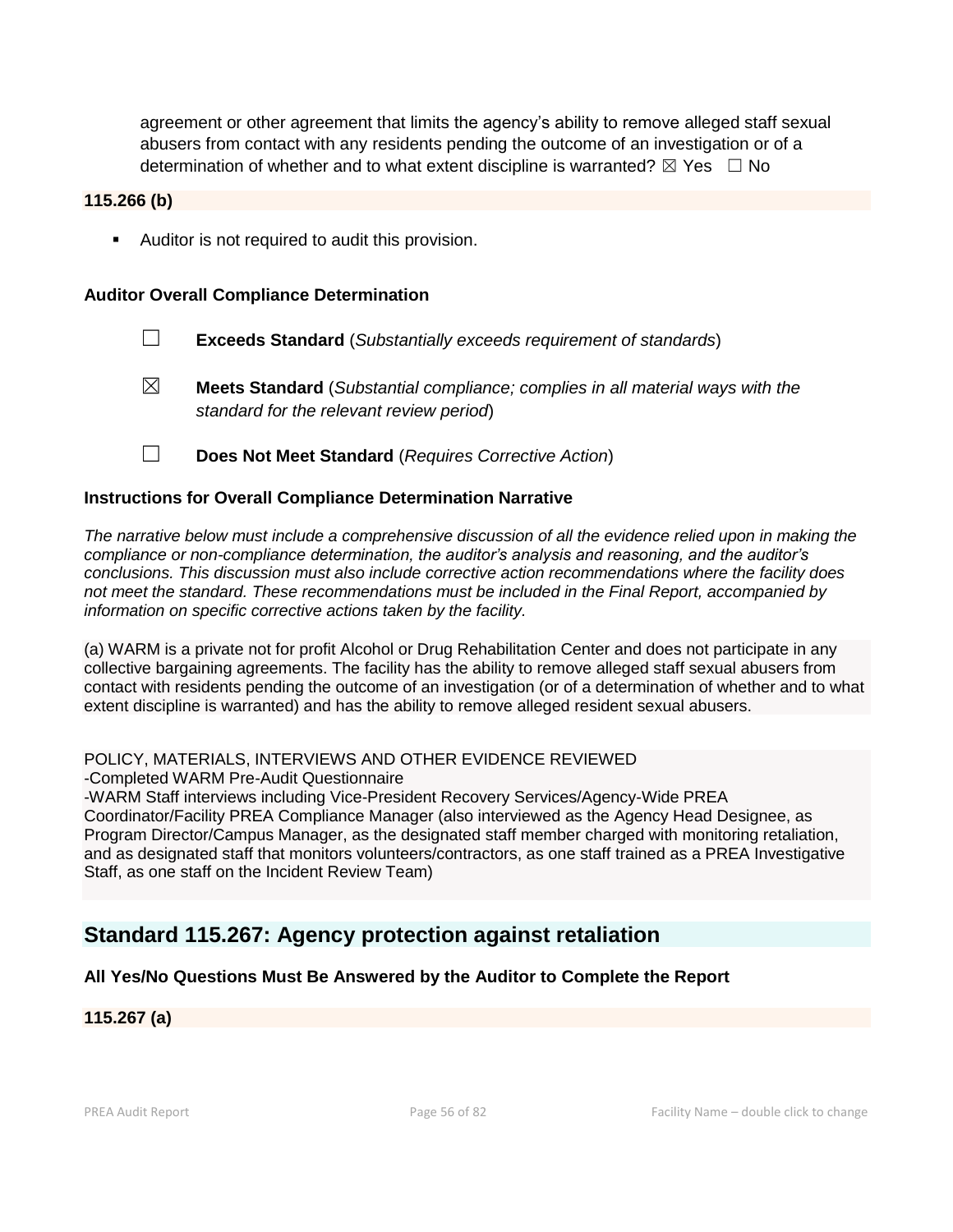- Has the agency established a policy to protect all residents and staff who report sexual abuse or sexual harassment or cooperate with sexual abuse or sexual harassment investigations from retaliation by other residents or staff?  $\boxtimes$  Yes  $\Box$  No
- Has the agency designated which staff members or departments are charged with monitoring retaliation?  $\boxtimes$  Yes  $\Box$  No

# **115.267 (b)**

■ Does the agency employ multiple protection measures, such as housing changes or transfers for resident victims or abusers, removal of alleged staff or resident abusers from contact with victims, and emotional support services for residents or staff who fear retaliation for reporting sexual abuse or sexual harassment or for cooperating with investigations?  $\boxtimes$  Yes  $\Box$  No

#### **115.267 (c)**

- Except in instances where the agency determines that a report of sexual abuse is unfounded, for at least 90 days following a report of sexual abuse, does the agency: Monitor the conduct and treatment of residents or staff who reported the sexual abuse to see if there are changes that may suggest possible retaliation by residents or staff?  $\boxtimes$  Yes  $\Box$  No
- Except in instances where the agency determines that a report of sexual abuse is unfounded, for at least 90 days following a report of sexual abuse, does the agency: Monitor the conduct and treatment of residents who were reported to have suffered sexual abuse to see if there are changes that may suggest possible retaliation by residents or staff?  $\boxtimes$  Yes  $\Box$  No
- Except in instances where the agency determines that a report of sexual abuse is unfounded, for at least 90 days following a report of sexual abuse, does the agency: Act promptly to remedy any such retaliation?  $\boxtimes$  Yes  $\Box$  No
- Except in instances where the agency determines that a report of sexual abuse is unfounded, for at least 90 days following a report of sexual abuse, does the agency: Monitor any resident disciplinary reports? ⊠ Yes □ No
- Except in instances where the agency determines that a report of sexual abuse is unfounded, for at least 90 days following a report of sexual abuse, does the agency: Monitor resident housing changes?  $\boxtimes$  Yes  $\Box$  No
- Except in instances where the agency determines that a report of sexual abuse is unfounded, for at least 90 days following a report of sexual abuse, does the agency: Monitor resident program changes?  $\boxtimes$  Yes  $\Box$  No
- **Except in instances where the agency determines that a report of sexual abuse is unfounded,** for at least 90 days following a report of sexual abuse, does the agency: Monitor negative performance reviews of staff?  $\boxtimes$  Yes  $\Box$  No
- Except in instances where the agency determines that a report of sexual abuse is unfounded, for at least 90 days following a report of sexual abuse, does the agency: Monitor reassignments of staff? ⊠ Yes □ No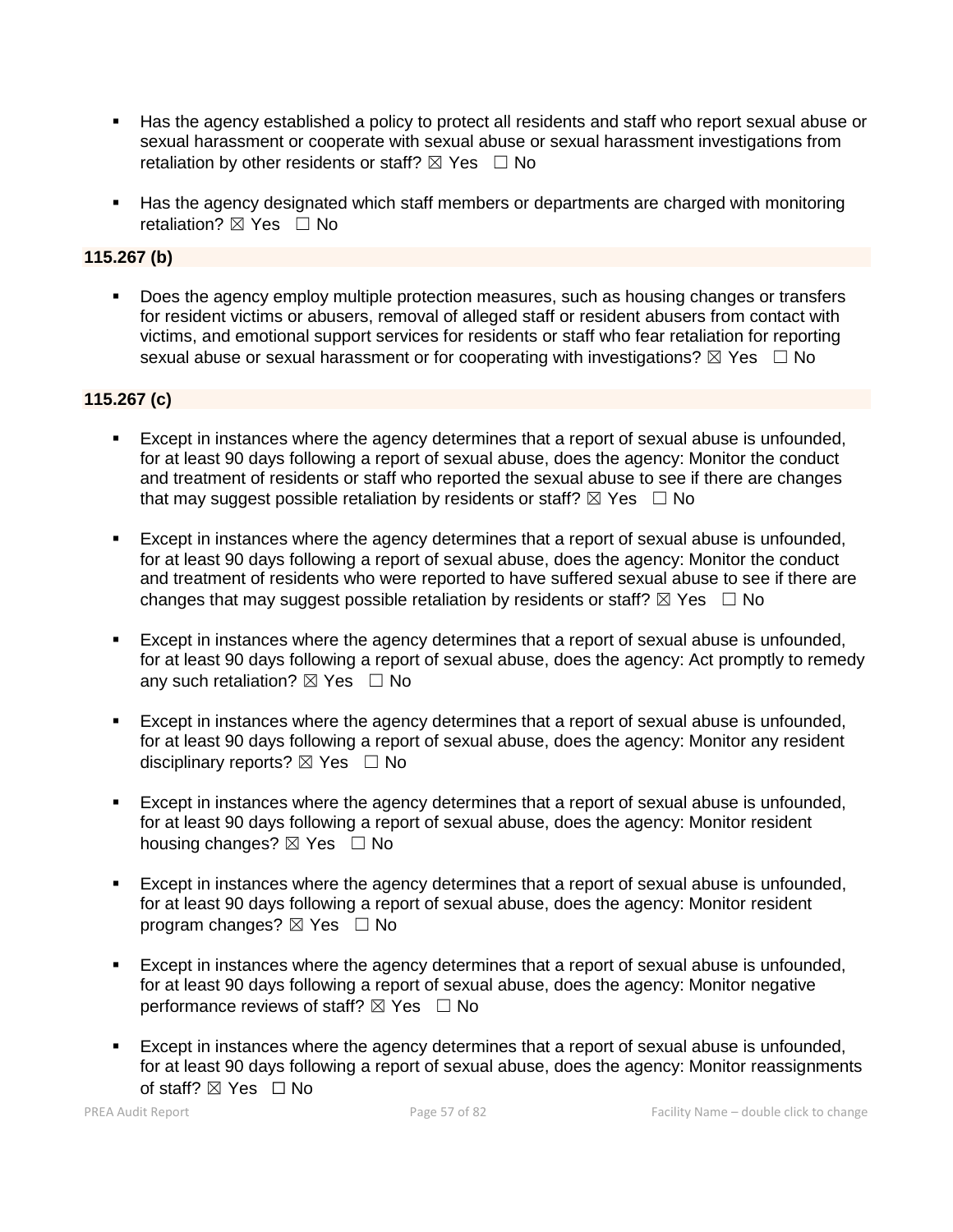■ Does the agency continue such monitoring beyond 90 days if the initial monitoring indicates a continuing need?  $\boxtimes$  Yes  $\Box$  No

#### **115.267 (d)**

**.** In the case of residents, does such monitoring also include periodic status checks? ☒ Yes ☐ No

# **115.267 (e)**

**.** If any other individual who cooperates with an investigation expresses a fear of retaliation, does the agency take appropriate measures to protect that individual against retaliation?  $\boxtimes$  Yes  $\Box$  No

### **115.267 (f)**

**E** Auditor is not required to audit this provision.

#### **Auditor Overall Compliance Determination**

- ☐ **Exceeds Standard** (*Substantially exceeds requirement of standards*)
- ☒ **Meets Standard** (*Substantial compliance; complies in all material ways with the standard for the relevant review period*)
- ☐ **Does Not Meet Standard** (*Requires Corrective Action*)

#### **Instructions for Overall Compliance Determination Narrative**

*The narrative below must include a comprehensive discussion of all the evidence relied upon in making the compliance or non-compliance determination, the auditor's analysis and reasoning, and the auditor's conclusions. This discussion must also include corrective action recommendations where the facility does not meet the standard. These recommendations must be included in the Final Report, accompanied by information on specific corrective actions taken by the facility.*

(a)-(e) The facility has detailed policy to confirm protection against retaliation and zero-tolerance for retaliation. Documentation and staff interviews confirmed facility protection against retaliation and zerotolerance for retaliation.

POLICY, MATERIALS, INTERVIEWS AND OTHER EVIDENCE REVIEWED

-Completed WARM Pre-Audit Questionnaire

-Recovery Kentucky Centers Policy: Compliance with Prison Rape Elimination Act (PREA) Resident **Programs** 

-WARM Staff/Volunteer Acknowledgement Sexual Abuse Prevention and Intervention that requires Staff/Volunteer Signature of receipt and understanding

-WARM Resident Education Acknowledgement that requires Resident Signature of receipt and understanding

-WARM Staff interviews including Vice-President Recovery Services/Agency-Wide PREA Coordinator/Facility PREA Compliance Manager (also interviewed as the Agency Head Designee, as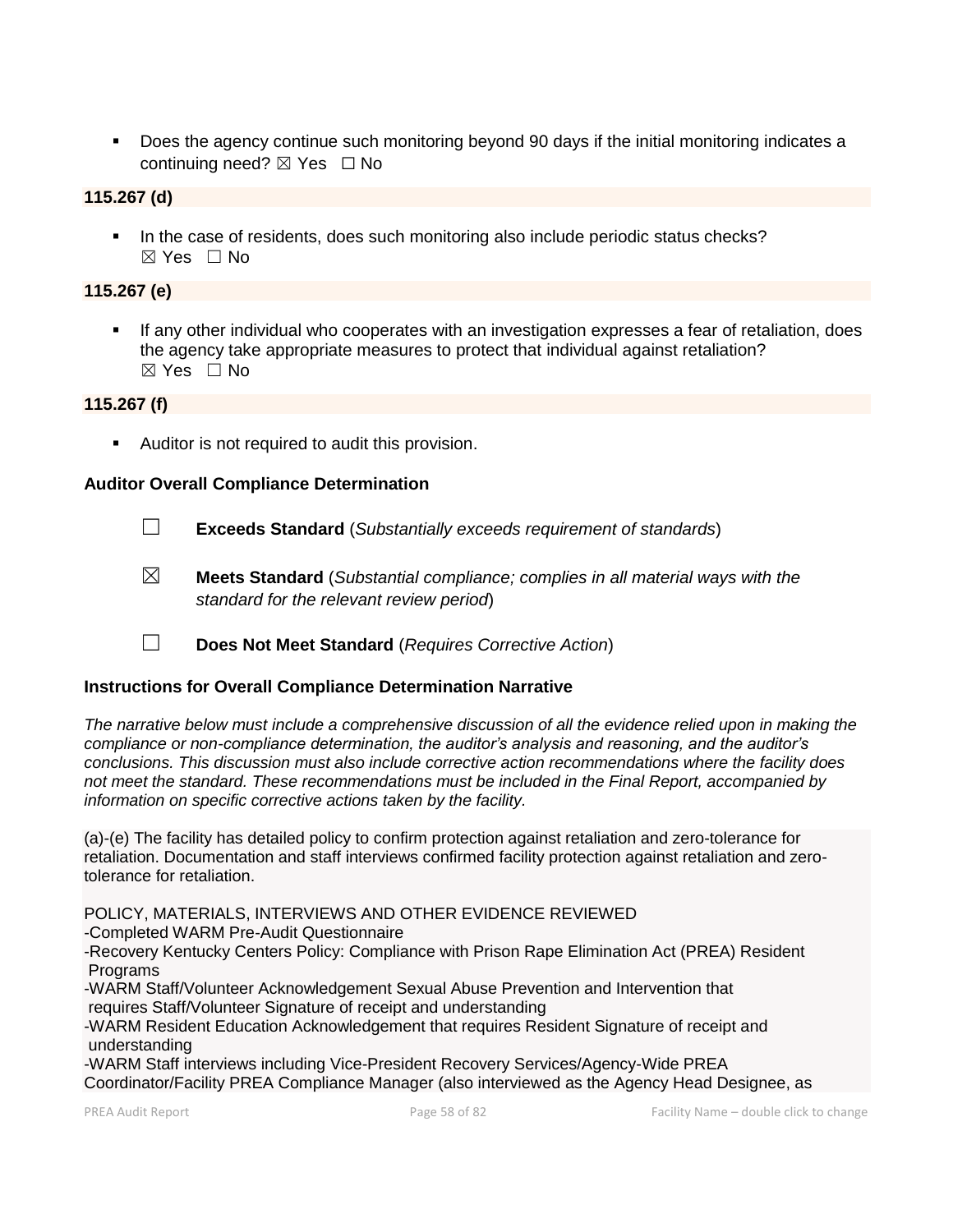Program Director/Campus Manager, as the designated staff member charged with monitoring retaliation, and as designated staff that monitors volunteers/contractors, as one staff trained as a PREA Investigative Staff, as one staff on the Incident Review Team)

# **INVESTIGATIONS**

# **Standard 115.271: Criminal and administrative agency investigations**

# **All Yes/No Questions Must Be Answered by the Auditor to Complete the Report**

# **115.271 (a)**

- When the agency conducts its own investigations into allegations of sexual abuse and sexual harassment, does it do so promptly, thoroughly, and objectively? [N/A if the agency/facility is not responsible for conducting any form of criminal OR administrative sexual abuse investigations. See 115.221(a).]  $\boxtimes$  Yes  $\Box$  No  $\Box$  NA
- Does the agency conduct such investigations for all allegations, including third party and anonymous reports? [N/A if the agency/facility is not responsible for conducting any form of criminal OR administrative sexual abuse investigations. See 115.221(a).]  $⊠ Yes ⊡ No ⊡ NA$

#### **115.271 (b)**

**EXECT** Where sexual abuse is alleged, does the agency use investigators who have received specialized training in sexual abuse investigations as required by 115.234?  $\boxtimes$  Yes  $\Box$  No

# **115.271 (c)**

- Do investigators gather and preserve direct and circumstantial evidence, including any available physical and DNA evidence and any available electronic monitoring data?  $\boxtimes$  Yes  $\Box$  No
- Do investigators interview alleged victims, suspected perpetrators, and witnesses?  $\boxtimes$  Yes  $\Box$  No
- Do investigators review prior reports and complaints of sexual abuse involving the suspected perpetrator? ⊠ Yes □ No

#### **115.271 (d)**

**•** When the quality of evidence appears to support criminal prosecution, does the agency conduct compelled interviews only after consulting with prosecutors as to whether compelled interviews may be an obstacle for subsequent criminal prosecution?  $\Box$  Yes  $\boxtimes$  No

# **115.271 (e)**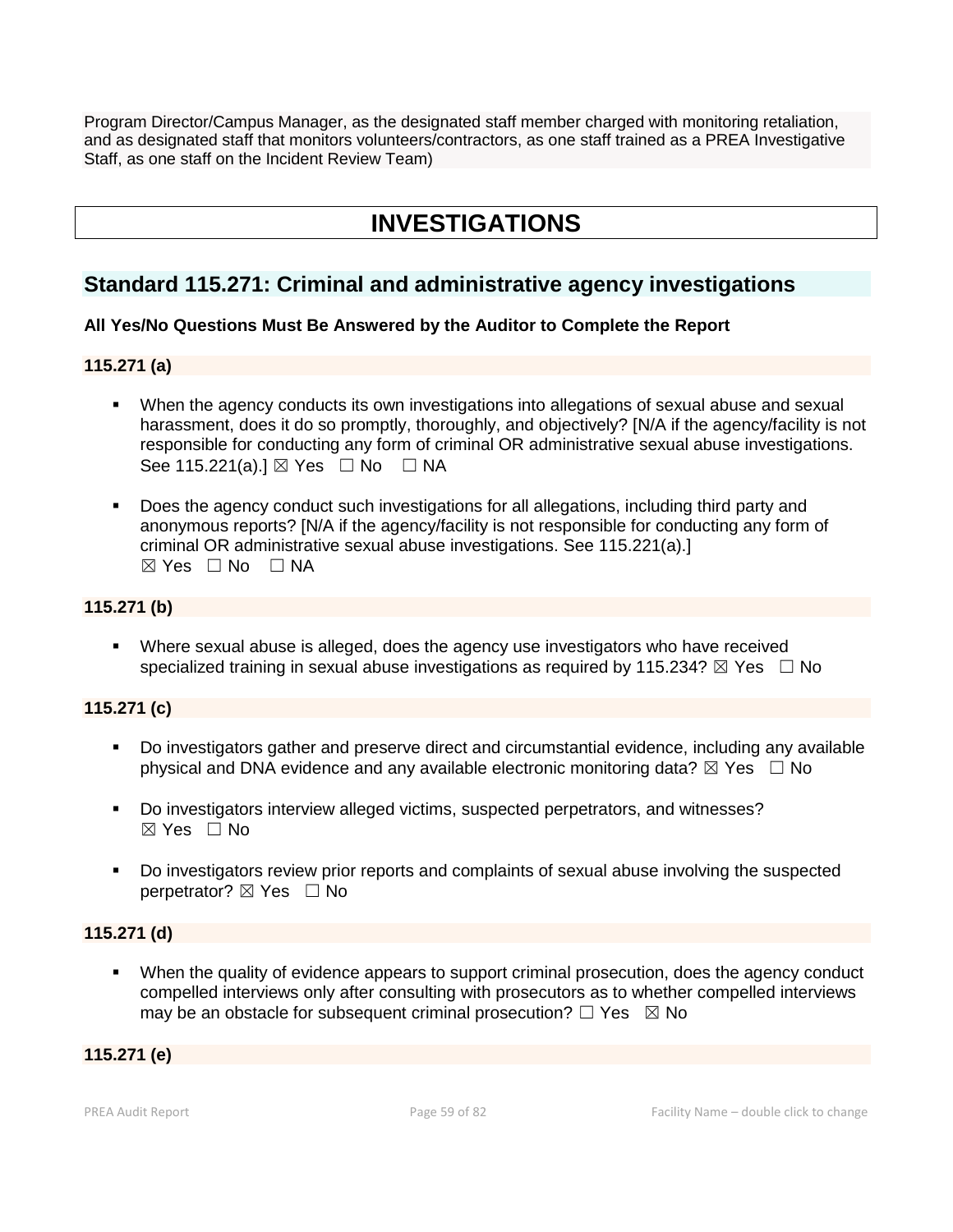- Do agency investigators assess the credibility of an alleged victim, suspect, or witness on an individual basis and not on the basis of that individual's status as resident or staff? ☒ Yes ☐ No
- Does the agency investigate allegations of sexual abuse without requiring a resident who alleges sexual abuse to submit to a polygraph examination or other truth-telling device as a condition for proceeding?  $\boxtimes$  Yes  $\Box$  No

# **115.271 (f)**

- Do administrative investigations include an effort to determine whether staff actions or failures to act contributed to the abuse?  $\boxtimes$  Yes  $\Box$  No
- Are administrative investigations documented in written reports that include a description of the physical evidence and testimonial evidence, the reasoning behind credibility assessments, and investigative facts and findings?  $\boxtimes$  Yes  $\Box$  No

# **115.271 (g)**

**EXT** Are criminal investigations documented in a written report that contains a thorough description of the physical, testimonial, and documentary evidence and attaches copies of all documentary evidence where feasible?  $\boxtimes$  Yes  $\Box$  No

# **115.271 (h)**

▪ Are all substantiated allegations of conduct that appears to be criminal referred for prosecution? ☒ Yes ☐ No

# **115.271 (i)**

**•** Does the agency retain all written reports referenced in 115.271(f) and (g) for as long as the alleged abuser is incarcerated or employed by the agency, plus five years?  $\boxtimes$  Yes  $\Box$  No

# **115.271 (j)**

Does the agency ensure that the departure of an alleged abuser or victim from the employment or control of the agency does not provide a basis for terminating an investigation? ☒ Yes ☐ No

# **115.271 (k)**

■ Auditor is not required to audit this provision.

# **115.271 (l)**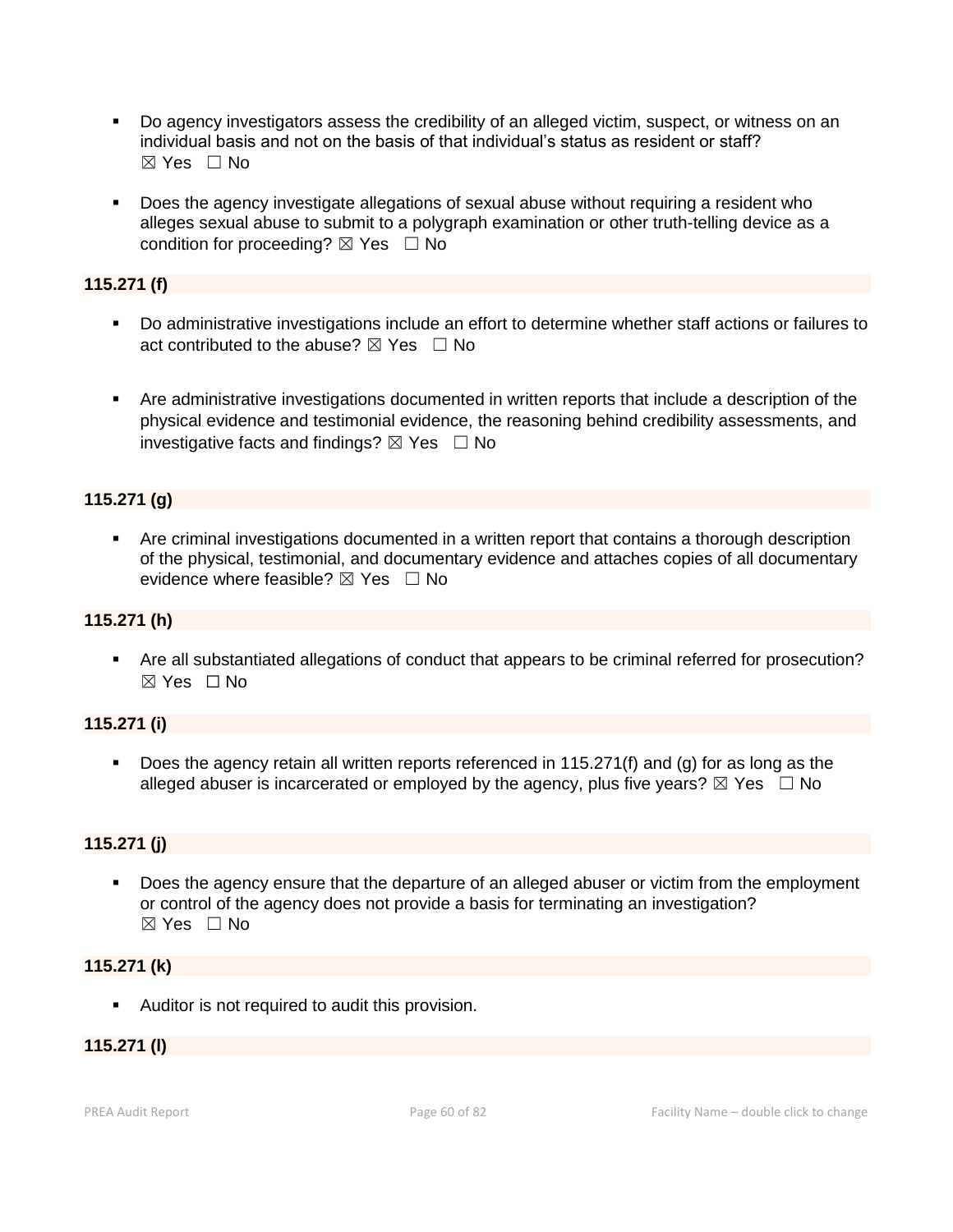▪ When an outside entity investigates sexual abuse, does the facility cooperate with outside investigators and endeavor to remain informed about the progress of the investigation? [N/A if an outside agency does not conduct administrative or criminal sexual abuse investigations. See 115.221(a).] ⊠ Yes □ No □ NA

# **Auditor Overall Compliance Determination**

- ☐ **Exceeds Standard** (*Substantially exceeds requirement of standards*)
- ☒ **Meets Standard** (*Substantial compliance; complies in all material ways with the standard for the relevant review period*)
- ☐ **Does Not Meet Standard** (*Requires Corrective Action*)

#### **Instructions for Overall Compliance Determination Narrative**

*The narrative below must include a comprehensive discussion of all the evidence relied upon in making the compliance or non-compliance determination, the auditor's analysis and reasoning, and the auditor's conclusions. This discussion must also include corrective action recommendations where the facility does not meet the standard. These recommendations must be included in the Final Report, accompanied by information on specific corrective actions taken by the facility.*

(a)-(l) Documentation and staff interviews confirm facility policy is in line with the PREA standard subsection language. The facility policy requires that all allegations of sexual harassment/sexual abuse be referred immediately for investigation to an agency with the legal authority to conduct administrative and/or criminal investigations. The agency with the authority to conduct administrative and/or criminal investigations would be Kentucky Department of Corrections (KY DOC) and/or Kentucky State Police (KSP). (The facility insures that there are 3 full time, administrative staff that have been trained as PREA Investigative Staff in order to preserve all physical evidence/documentation of all reports of sexual harassment and/or sexual abuse (including but not limited to violation of the facilities rules/policies regarding personal relationships between residents and/or staff) for the Kentucky Department of Corrections (KY DOC) Investigators that do conduct all administrative and/or criminal investigations.) Documentation and staff interviews confirmed that all allegations/reports of sexual harassment and/or sexual abuse be referred immediately for investigation.

POLICY, MATERIALS, INTERVIEWS AND OTHER EVIDENCE REVIEWED -Completed WARM Pre-Audit Questionnaire

-Recovery Kentucky Centers Policy: Compliance with Prison Rape Elimination Act (PREA) Resident **Programs** 

-PREA informational Posters and Brochures posted and displayed for resident and staff access in the facility -WARM Staff interviews including Vice-President Recovery Services/Agency-Wide PREA

Coordinator/Facility PREA Compliance Manager (also interviewed as the Agency Head Designee, as Program Director/Campus Manager, as the designated staff member charged with monitoring retaliation, and as designated staff that monitors volunteers/contractors, as one staff trained as a PREA Investigative Staff, as one staff on the Incident Review Team)

# **Standard 115.272: Evidentiary standard for administrative investigations**

# **All Yes/No Questions Must Be Answered by the Auditor to Complete the Report**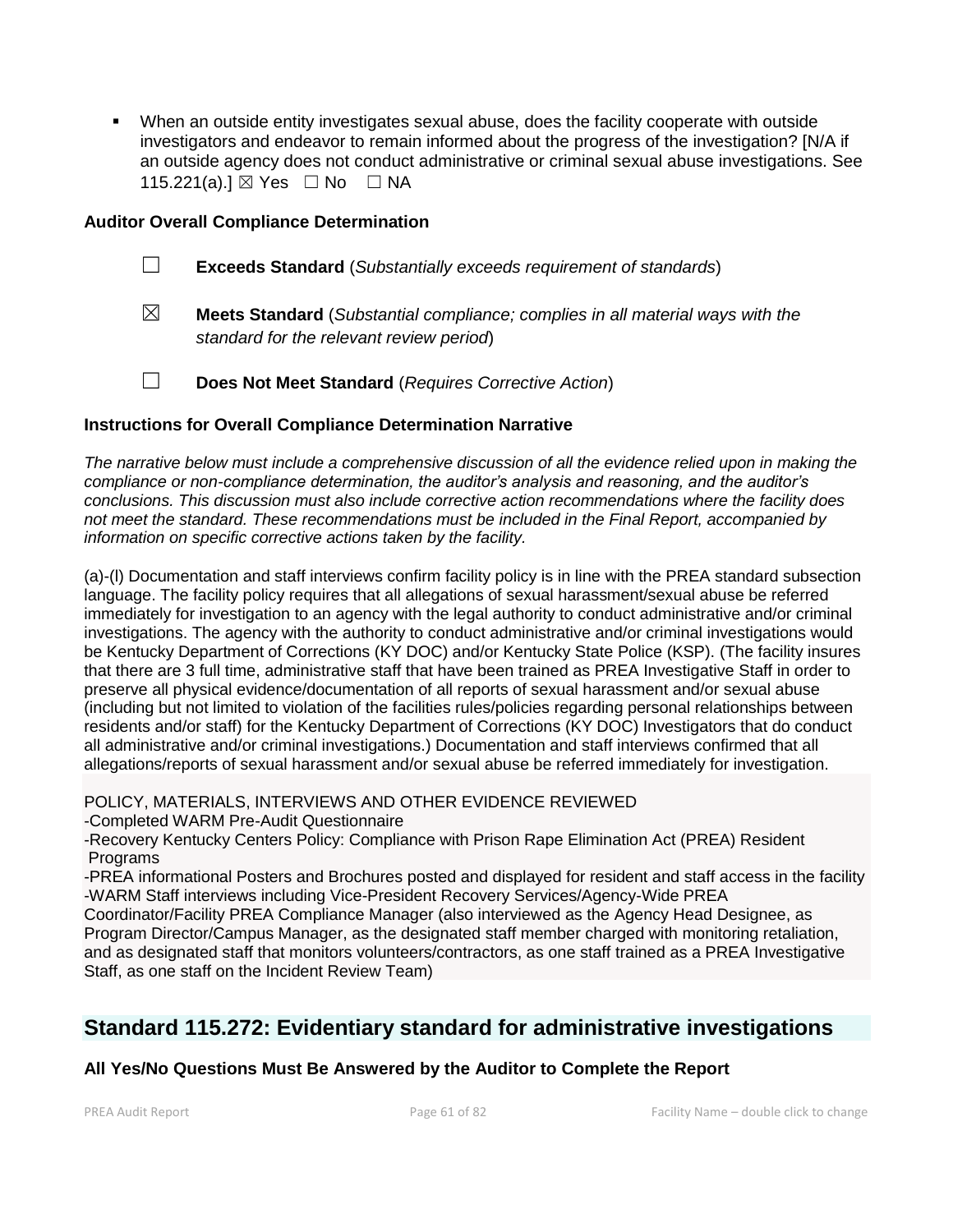#### **115.272 (a)**

Is it true that the agency does not impose a standard higher than a preponderance of the evidence in determining whether allegations of sexual abuse or sexual harassment are substantiated? ⊠ Yes □ No

#### **Auditor Overall Compliance Determination**

- ☐ **Exceeds Standard** (*Substantially exceeds requirement of standards*)
- ☒ **Meets Standard** (*Substantial compliance; complies in all material ways with the standard for the relevant review period*)

☐ **Does Not Meet Standard** (*Requires Corrective Action*)

#### **Instructions for Overall Compliance Determination Narrative**

*The narrative below must include a comprehensive discussion of all the evidence relied upon in making the compliance or non-compliance determination, the auditor's analysis and reasoning, and the auditor's conclusions. This discussion must also include corrective action recommendations where the facility does not meet the standard. These recommendations must be included in the Final Report, accompanied by information on specific corrective actions taken by the facility.*

(a) Documentation and staff interviews confirm facility policy is in line with the PREA standard language. The facility shall impose no standard higher than a preponderance of the evidence in determining whether allegations of sexual harassment or sexual abuse are substantiated for administrative investigations. The facility policy requires that all allegations of sexual harassment/sexual abuse be referred immediately for investigation to an agency with the legal authority to conduct administrative and/or criminal investigations. The agency with the authority to conduct administrative and/or criminal investigations would be Kentucky Department of Corrections (KY DOC) and/or Kentucky State Police (KSP). (The facility insures that there are 3 full time, administrative staff that have been trained as PREA Investigative Staff in order to preserve all physical evidence/documentation of all reports of sexual harassment and/or sexual abuse (including but not limited to violation of the facilities rules/policies regarding personal relationships between residents and/or staff) for the Kentucky Department of Corrections (KY DOC) Investigators that do conduct all administrative and/or criminal investigations.)

#### POLICY, MATERIALS, INTERVIEWS AND OTHER EVIDENCE REVIEWED

-Completed WARM Pre-Audit Questionnaire

-WARM Staff interviews including Vice-President Recovery Services/Agency-Wide PREA Coordinator/Facility PREA Compliance Manager (also interviewed as the Agency Head Designee, as Program Director/Campus Manager, as the designated staff member charged with monitoring retaliation, and as designated staff that monitors volunteers/contractors, as one staff trained as a PREA Investigative Staff, as one staff on the Incident Review Team)

# **Standard 115.273: Reporting to residents**

#### **All Yes/No Questions Must Be Answered by the Auditor to Complete the Report**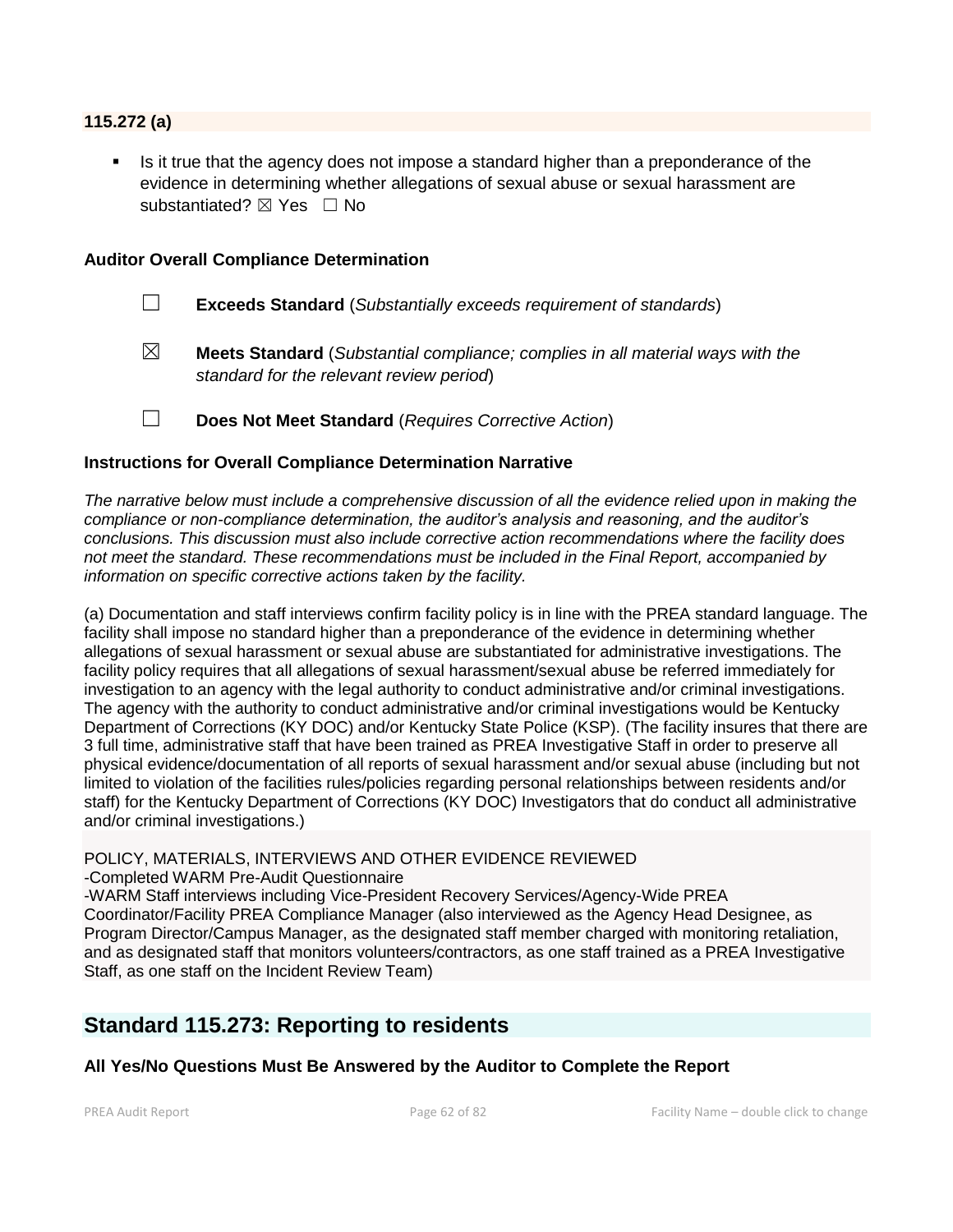#### **115.273 (a)**

Following an investigation into a resident's allegation that he or she suffered sexual abuse in an agency facility, does the agency inform the resident as to whether the allegation has been determined to be substantiated, unsubstantiated, or unfounded?  $\boxtimes$  Yes  $\Box$  No

# **115.273 (b)**

**.** If the agency did not conduct the investigation into a resident's allegation of sexual abuse in an agency facility, does the agency request the relevant information from the investigative agency in order to inform the resident? (N/A if the agency/facility is responsible for conducting administrative and criminal investigations.)  $\boxtimes$  Yes  $\Box$  No  $\Box$  NA

# **115.273 (c)**

- Following a resident's allegation that a staff member has committed sexual abuse against the resident, unless the agency has determined that the allegation is unfounded, or unless the resident has been released from custody, does the agency subsequently inform the resident whenever: The staff member is no longer posted within the resident's unit?  $\boxtimes$  Yes  $\Box$  No
- Following a resident's allegation that a staff member has committed sexual abuse against the resident, unless the agency has determined that the allegation is unfounded, or unless the resident has been released from custody, does the agency subsequently inform the resident whenever: The staff member is no longer employed at the facility?  $\boxtimes$  Yes  $\Box$  No
- Following a resident's allegation that a staff member has committed sexual abuse against the resident, unless the agency has determined that the allegation is unfounded, or unless the resident has been released from custody, does the agency subsequently inform the resident whenever: The agency learns that the staff member has been indicted on a charge related to sexual abuse in the facility?  $\boxtimes$  Yes  $\Box$  No
- Following a resident's allegation that a staff member has committed sexual abuse against the resident, unless the agency has determined that the allegation is unfounded, or unless the resident has been released from custody, does the agency subsequently inform the resident whenever: The agency learns that the staff member has been convicted on a charge related to sexual abuse within the facility?  $\boxtimes$  Yes  $\Box$  No

# **115.273 (d)**

- Following a resident's allegation that he or she has been sexually abused by another resident, does the agency subsequently inform the alleged victim whenever: The agency learns that the alleged abuser has been indicted on a charge related to sexual abuse within the facility? ☒ Yes ☐ No
- **•** Following a resident's allegation that he or she has been sexually abused by another resident, does the agency subsequently inform the alleged victim whenever: The agency learns that the alleged abuser has been convicted on a charge related to sexual abuse within the facility?  $\boxtimes$  Yes  $\Box$  No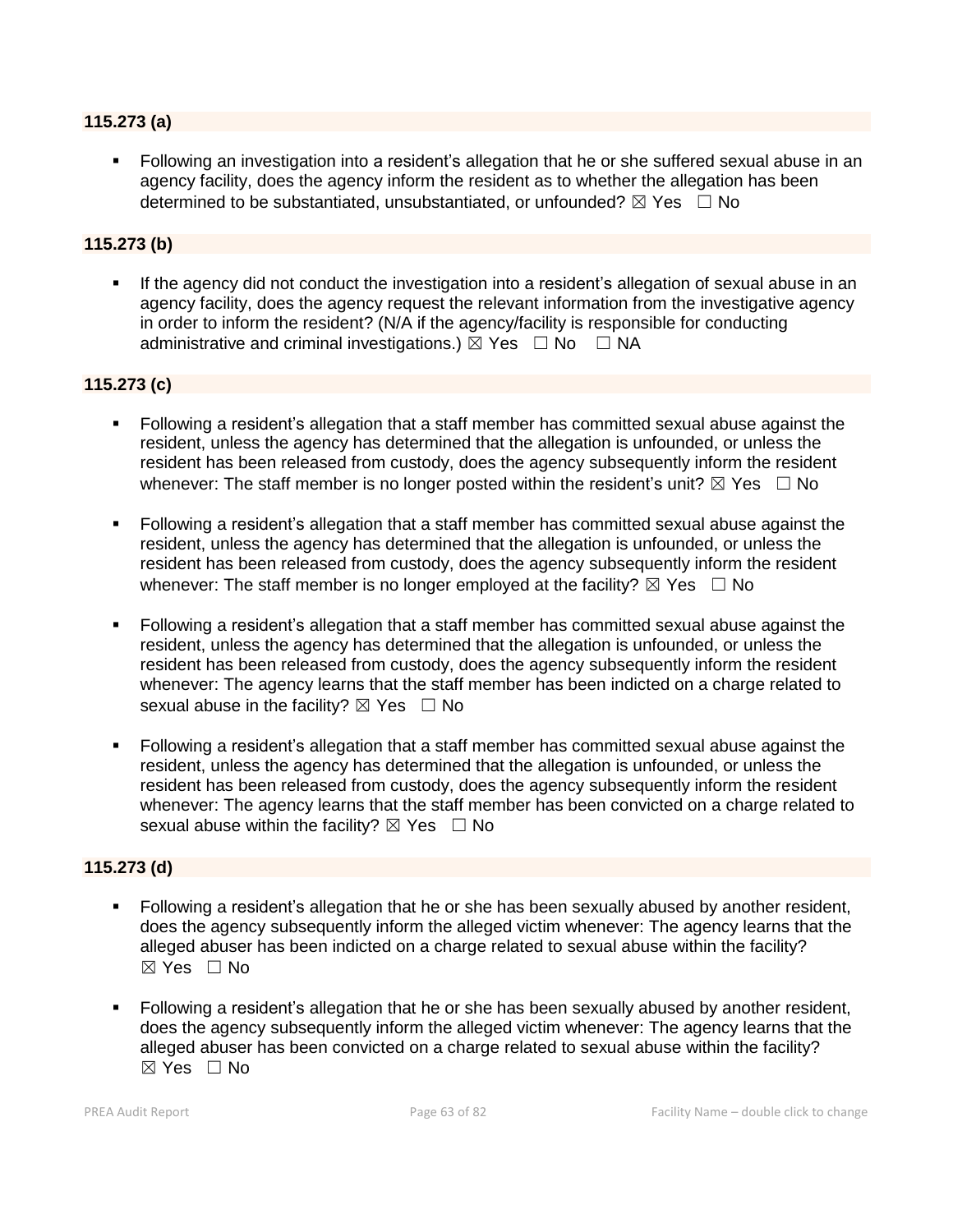#### **115.273 (e)**

**•** Does the agency document all such notifications or attempted notifications?  $\boxtimes$  Yes  $\Box$  No

#### **115.273 (f)**

■ Auditor is not required to audit this provision.

#### **Auditor Overall Compliance Determination**

- ☐ **Exceeds Standard** (*Substantially exceeds requirement of standards*)
- ☒ **Meets Standard** (*Substantial compliance; complies in all material ways with the standard for the relevant review period*)
- ☐ **Does Not Meet Standard** (*Requires Corrective Action*)

#### **Instructions for Overall Compliance Determination Narrative**

*The narrative below must include a comprehensive discussion of all the evidence relied upon in making the compliance or non-compliance determination, the auditor's analysis and reasoning, and the auditor's conclusions. This discussion must also include corrective action recommendations where the facility does not meet the standard. These recommendations must be included in the Final Report, accompanied by information on specific corrective actions taken by the facility.*

(a)-(e) Documentation and staff interviews confirm facility policy is in line with the PREA standard language. Including but not limited to, the facility, following an investigation into a resident's allegation of sexual harassment/abuse suffered in the facility, shall inform the resident as to whether the allegation has been determined to be "substantiated", "unsubstantiated", or "unfounded". The facility shall request the relevant information from the investigative agency in order to inform the resident, all such notifications and/or attempted notifications are documented in the resident's file.

# POLICY, MATERIALS, INTERVIEWS AND OTHER EVIDENCE REVIEWED

-Completed WARM Pre-Audit Questionnaire

-WARM Staff interviews including Vice-President Recovery Services/Agency-Wide PREA Coordinator/Facility PREA Compliance Manager (also interviewed as the Agency Head Designee, as Program Director/Campus Manager, as the designated staff member charged with monitoring retaliation, and as designated staff that monitors volunteers/contractors, as one staff trained as a PREA Investigative Staff, as one staff on the Incident Review Team); Facility Health Service Administrator/SOS Coordinator (also interviewed as one staff trained as a PREA Investigative Staff, as one staff on the Incident Review Team, as a staff trained as a First Responder)

# **DISCIPLINE**

# **Standard 115.276: Disciplinary sanctions for staff**

#### **All Yes/No Questions Must Be Answered by the Auditor to Complete the Report**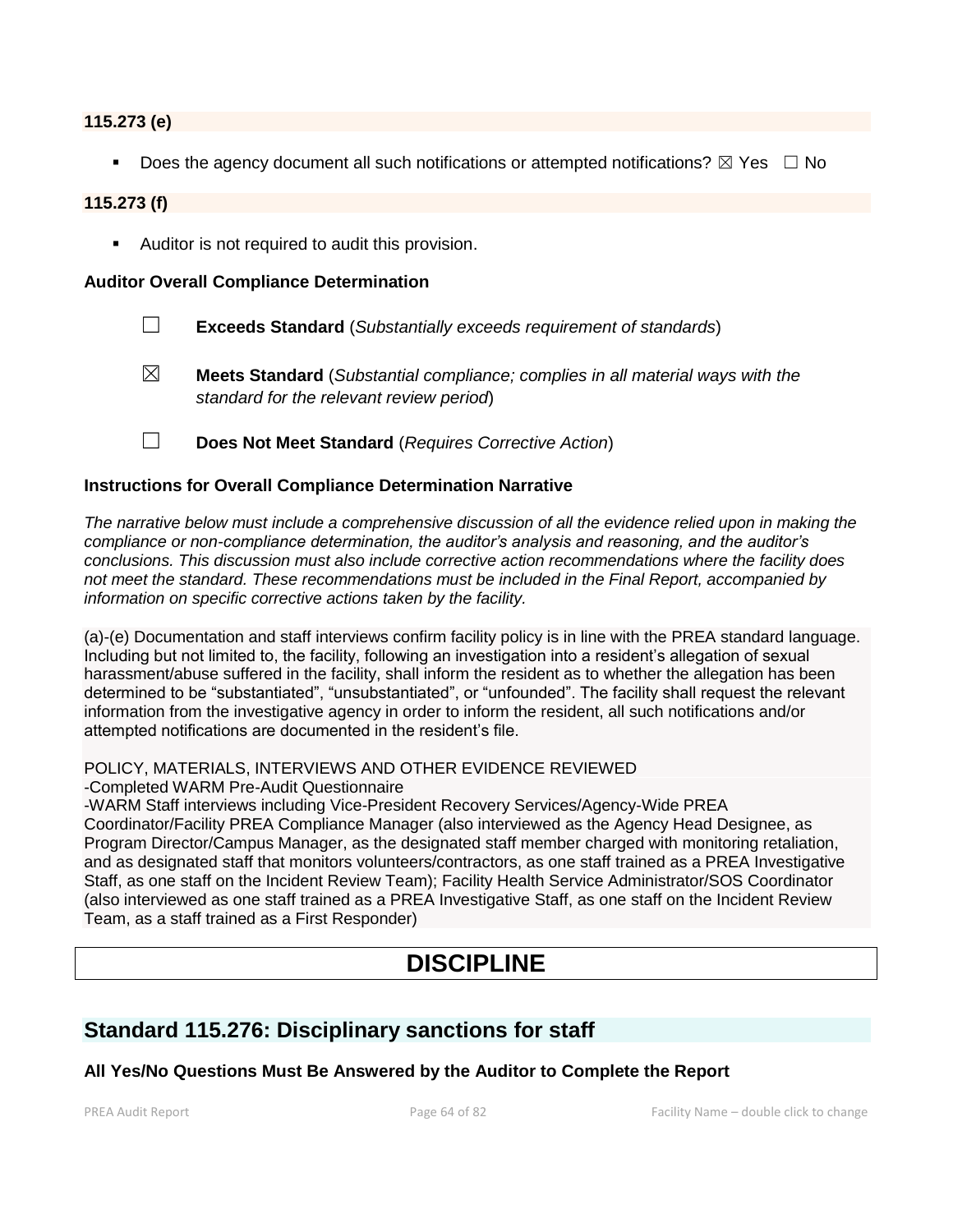#### **115.276 (a)**

Are staff subject to disciplinary sanctions up to and including termination for violating agency sexual abuse or sexual harassment policies?  $\boxtimes$  Yes  $\Box$  No

#### **115.276 (b)**

**•** Is termination the presumptive disciplinary sanction for staff who have engaged in sexual abuse? ☒ Yes ☐ No

#### **115.276 (c)**

Are disciplinary sanctions for violations of agency policies relating to sexual abuse or sexual harassment (other than actually engaging in sexual abuse) commensurate with the nature and circumstances of the acts committed, the staff member's disciplinary history, and the sanctions imposed for comparable offenses by other staff with similar histories?  $\boxtimes$  Yes  $\Box$  No

#### **115.276 (d)**

- Are all terminations for violations of agency sexual abuse or sexual harassment policies, or resignations by staff who would have been terminated if not for their resignation, reported to: Law enforcement agencies unless the activity was clearly not criminal?  $\boxtimes$  Yes  $\Box$  No
- Are all terminations for violations of agency sexual abuse or sexual harassment policies, or resignations by staff who would have been terminated if not for their resignation, reported to: Relevant licensing bodies?  $\boxtimes$  Yes  $\Box$  No

#### **Auditor Overall Compliance Determination**

- ☐ **Exceeds Standard** (*Substantially exceeds requirement of standards*)
- ☒ **Meets Standard** (*Substantial compliance; complies in all material ways with the standard for the relevant review period*)
- ☐ **Does Not Meet Standard** (*Requires Corrective Action*)

#### **Instructions for Overall Compliance Determination Narrative**

*The narrative below must include a comprehensive discussion of all the evidence relied upon in making the compliance or non-compliance determination, the auditor's analysis and reasoning, and the auditor's conclusions. This discussion must also include corrective action recommendations where the facility does not meet the standard. These recommendations must be included in the Final Report, accompanied by information on specific corrective actions taken by the facility.*

(a)-(d) Documentation and staff interviews confirms facility policy that a staff who violates facility zerotolerance sexual harassment/sexual abuse policies are subject to disciplinary action. Disciplinary actions include but are not limited to a variety of sanctions, including termination. The facility requires all allegations of sexual abuse to be reported to law enforcement immediately regardless of whether the staff resigns or is terminated.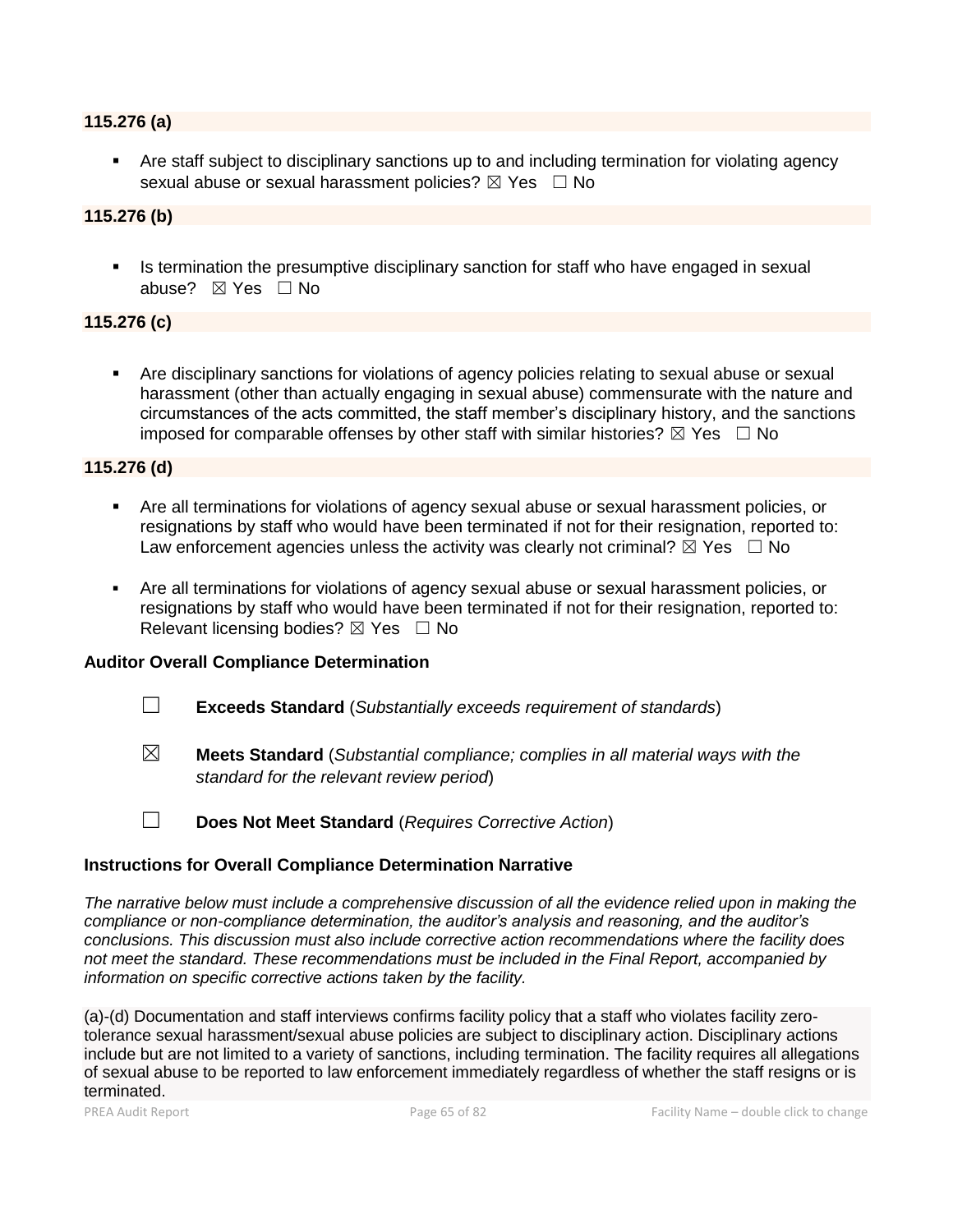POLICY, MATERIALS, INTERVIEWS AND OTHER EVIDENCE REVIEWED

-Completed WARM Pre-Audit Questionnaire

-Recovery Kentucky Centers Policy: Compliance with Prison Rape Elimination Act (PREA) Resident Programs

-WARM Staff/Volunteer Acknowledgement Sexual Abuse Prevention and Intervention that requires Staff/Volunteer Signature of receipt and understanding

-WARM Staff interviews including Vice-President Recovery Services/Agency-Wide PREA

Coordinator/Facility PREA Compliance Manager (also interviewed as the Agency Head Designee, as Program Director/Campus Manager, as the designated staff member charged with monitoring retaliation, and as designated staff that monitors volunteers/contractors, as one staff trained as a PREA Investigative Staff, as one staff on the Incident Review Team)

# **Standard 115.277: Corrective action for contractors and volunteers**

# **All Yes/No Questions Must Be Answered by the Auditor to Complete the Report**

# **115.277 (a)**

- **EXECT** Is any contractor or volunteer who engages in sexual abuse prohibited from contact with residents?  $\boxtimes$  Yes  $\Box$  No
- Is any contractor or volunteer who engages in sexual abuse reported to: Law enforcement agencies unless the activity was clearly not criminal?  $\boxtimes$  Yes  $\Box$  No
- Is any contractor or volunteer who engages in sexual abuse reported to: Relevant licensing bodies? ⊠ Yes □ No

# **115.277 (b)**

**■** In the case of any other violation of agency sexual abuse or sexual harassment policies by a contractor or volunteer, does the facility take appropriate remedial measures, and consider whether to prohibit further contact with residents?  $\boxtimes$  Yes  $\Box$  No

# **Auditor Overall Compliance Determination**

- ☐ **Exceeds Standard** (*Substantially exceeds requirement of standards*)
- ☒ **Meets Standard** (*Substantial compliance; complies in all material ways with the standard for the relevant review period*)
- ☐ **Does Not Meet Standard** (*Requires Corrective Action*)

# **Instructions for Overall Compliance Determination Narrative**

*The narrative below must include a comprehensive discussion of all the evidence relied upon in making the compliance or non-compliance determination, the auditor's analysis and reasoning, and the auditor's conclusions. This discussion must also include corrective action recommendations where the facility does*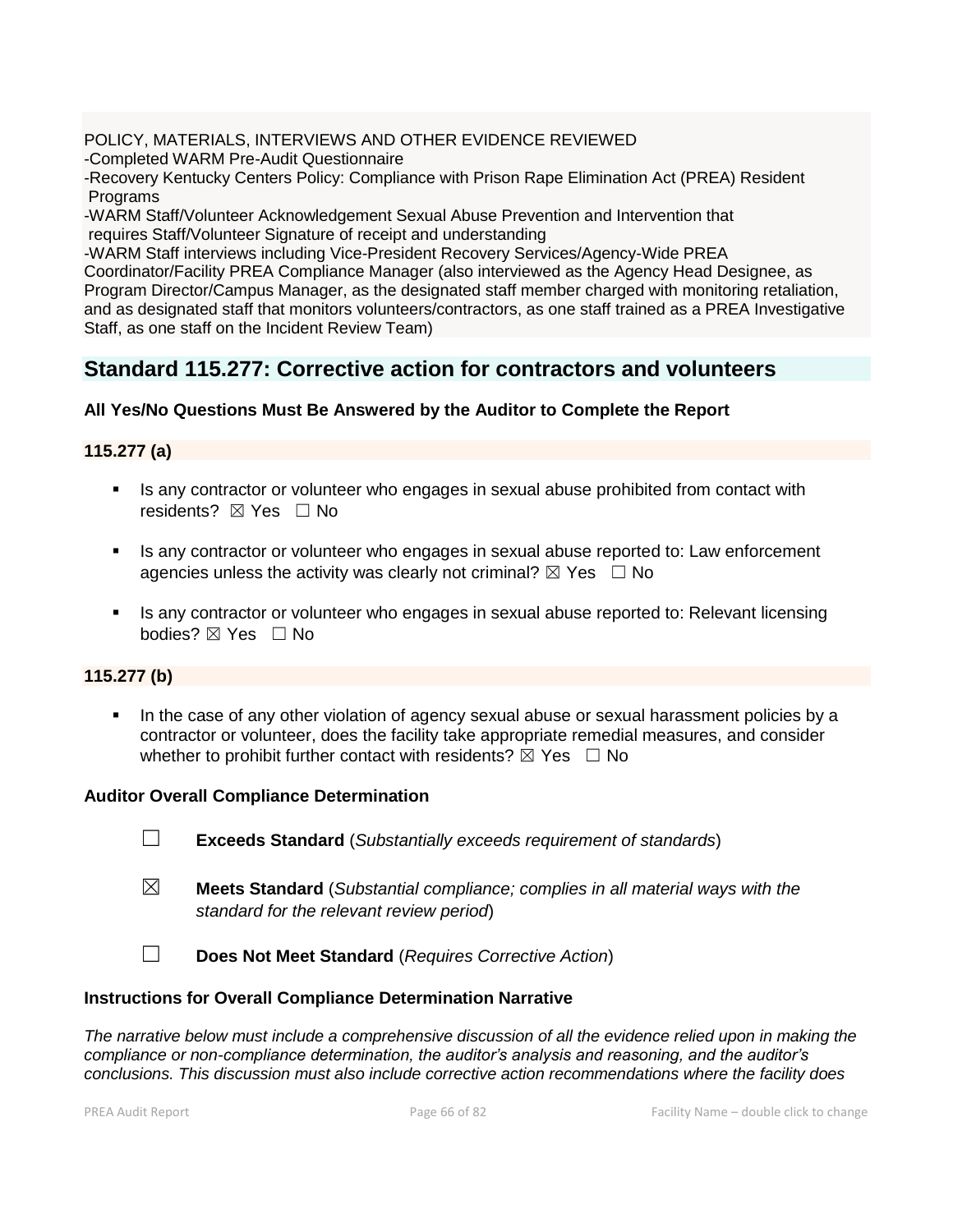*not meet the standard. These recommendations must be included in the Final Report, accompanied by information on specific corrective actions taken by the facility.*

(a)-(b) Documentation and staff interviews confirm facility policy that all volunteers, vendors, and contractors are trained/sign an acknowledgment form stating that they understand the zero-tolerance policy for sexual contact with all residents and informed on how to report any knowledge, suspicion, or information regarding sexual harassment/sexual abuse that occurred in the facility directly to the Agency-Wide PREA Coordinator/Facility PREA Compliance Manager of the facility. Any volunteer, vendor, and/or contractor who were to engage in sexual harassment/sexual abuse would be prohibited from contact with residents and would be reported to law enforcement immediately.

POLICY, MATERIALS, INTERVIEWS AND OTHER EVIDENCE REVIEWED

-Completed WARM Pre-Audit Questionnaire

-Recovery Kentucky Centers Policy: Compliance with Prison Rape Elimination Act (PREA) Resident Programs

-WARM Staff/Volunteer Acknowledgement Sexual Abuse Prevention and Intervention that requires Staff/Volunteer Signature of receipt and understanding

-WARM Staff interviews including Vice-President Recovery Services/Agency-Wide PREA

Coordinator/Facility PREA Compliance Manager (also interviewed as the Agency Head Designee, as Program Director/Campus Manager, as the designated staff member charged with monitoring retaliation, and as designated staff that monitors volunteers/contractors, as one staff trained as a PREA Investigative Staff, as one staff on the Incident Review Team)

# **Standard 115.278: Interventions and disciplinary sanctions for residents**

# **All Yes/No Questions Must Be Answered by the Auditor to Complete the Report**

# **115.278 (a)**

**• Following an administrative finding that a resident engaged in resident-on-resident sexual** abuse, or following a criminal finding of guilt for resident-on-resident sexual abuse, are residents subject to disciplinary sanctions pursuant to a formal disciplinary process?  $\boxtimes$  Yes  $\Box$  No

# **115.278 (b)**

Are sanctions commensurate with the nature and circumstances of the abuse committed, the resident's disciplinary history, and the sanctions imposed for comparable offenses by other residents with similar histories?  $\boxtimes$  Yes  $\Box$  No

# **115.278 (c)**

▪ When determining what types of sanction, if any, should be imposed, does the disciplinary process consider whether a resident's mental disabilities or mental illness contributed to his or her behavior? ⊠ Yes □ No

# **115.278 (d)**

**EXECT** If the facility offers therapy, counseling, or other interventions designed to address and correct underlying reasons or motivations for the abuse, does the facility consider whether to require the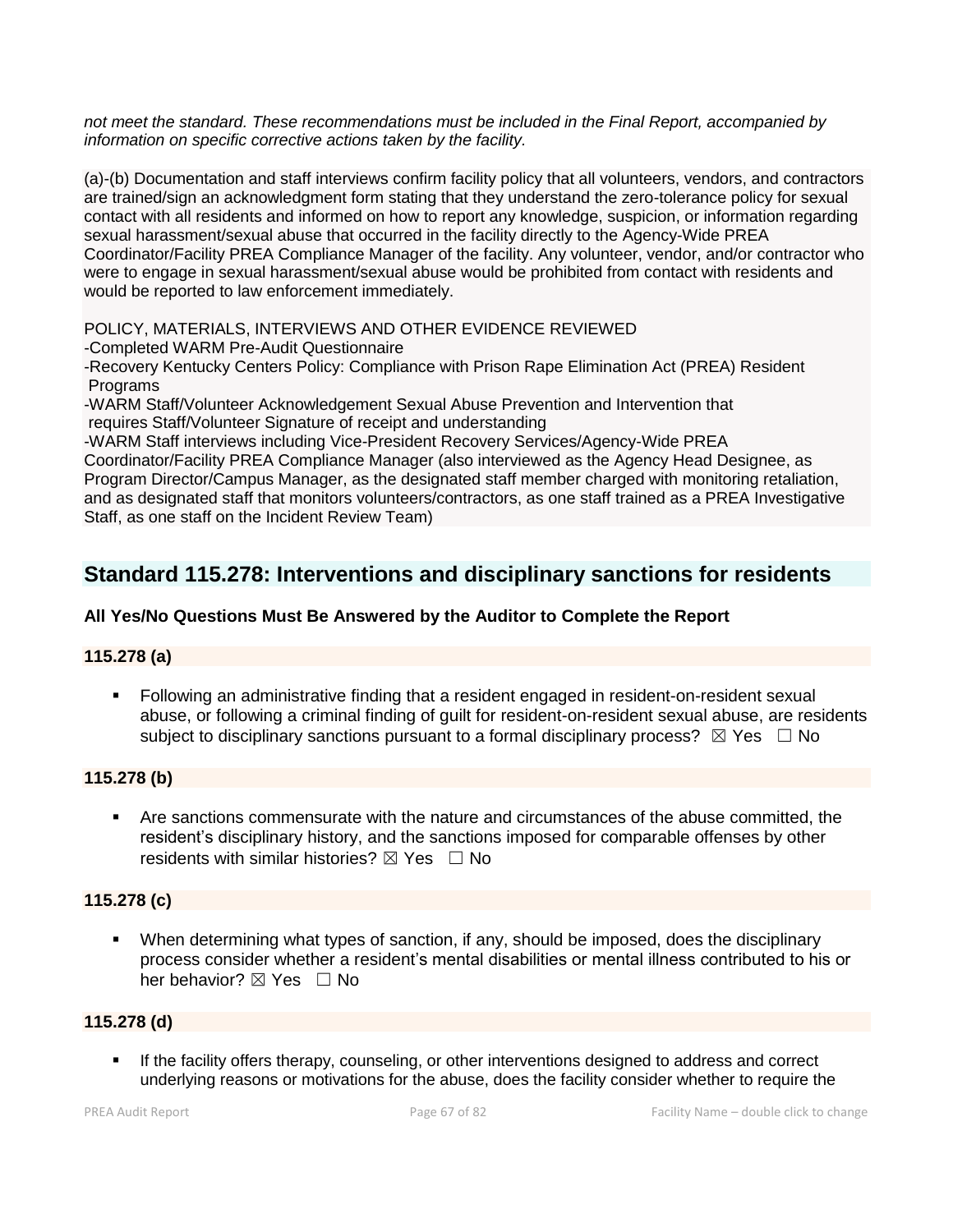offending resident to participate in such interventions as a condition of access to programming and other benefits?  $\boxtimes$  Yes  $\Box$  No

### **115.278 (e)**

**•** Does the agency discipline a resident for sexual contact with staff only upon a finding that the staff member did not consent to such contact?  $\boxtimes$  Yes  $\Box$  No

#### **115.278 (f)**

■ For the purpose of disciplinary action does a report of sexual abuse made in good faith based upon a reasonable belief that the alleged conduct occurred NOT constitute falsely reporting an incident or lying, even if an investigation does not establish evidence sufficient to substantiate the allegation?  $\boxtimes$  Yes  $\Box$  No

#### **115.278 (g)**

▪ Does the agency always refrain from considering non-coercive sexual activity between residents to be sexual abuse? (N/A if the agency does not prohibit all sexual activity between residents.)  $⊠ Yes ⊡ No ⊡ NA$ 

#### **Auditor Overall Compliance Determination**

- ☐ **Exceeds Standard** (*Substantially exceeds requirement of standards*)
- ☒ **Meets Standard** (*Substantial compliance; complies in all material ways with the standard for the relevant review period*)
- ☐ **Does Not Meet Standard** (*Requires Corrective Action*)

#### **Instructions for Overall Compliance Determination Narrative**

*The narrative below must include a comprehensive discussion of all the evidence relied upon in making the compliance or non-compliance determination, the auditor's analysis and reasoning, and the auditor's conclusions. This discussion must also include corrective action recommendations where the facility does not meet the standard. These recommendations must be included in the Final Report, accompanied by information on specific corrective actions taken by the facility.*

(a)-(g) Documentation and staff interviews confirm facility policy that all residents shall be subject to disciplinary sanctions pursuant to a formal disciplinary process following a finding that the resident engaged in resident-resident sexual abuse.

POLICY, MATERIALS, INTERVIEWS AND OTHER EVIDENCE REVIEWED -Completed WARM Pre-Audit Questionnaire -Recovery Kentucky Centers Policy: Compliance with Prison Rape Elimination Act (PREA) Resident Programs -WARM Resident Education Acknowledgement that requires Resident Signature of receipt and understanding -PREA informational Posters and Brochures posted and displayed for resident and staff access in the facility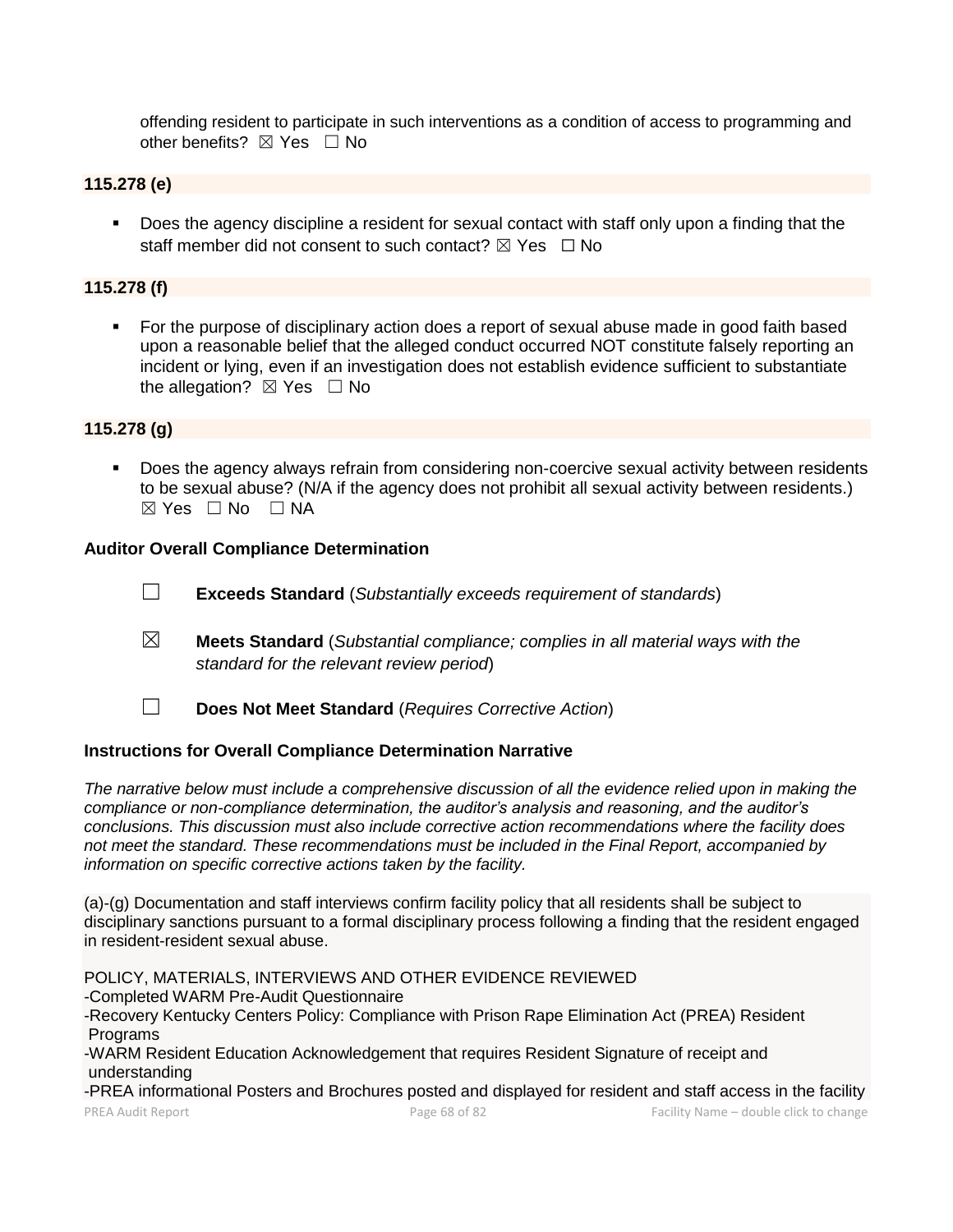-WARM Staff interviews including Vice-President Recovery Services/Agency-Wide PREA Coordinator/Facility PREA Compliance Manager (also interviewed as the Agency Head Designee, as Program Director/Campus Manager, as the designated staff member charged with monitoring retaliation, and as designated staff that monitors volunteers/contractors, as one staff trained as a PREA Investigative Staff, as one staff on the Incident Review Team); Facility Health Service Administrator/SOS Coordinator (also interviewed as one staff trained as a PREA Investigative Staff, as one staff on the Incident Review Team, as a staff trained as a First Responder); Phase II Coordinator (also interviewed as one staff trained as a PREA Investigative Staff, as a staff trained as a First Responder, as one staff on the Incident Review Team, as a Random Sample of Staff regarding staff PREA training); three (3) resident monitors (one from each shift)(also interviewed as Random Sample of Staff regarding staff PREA training; as staff that perform screening for risk of victimization and abusiveness, staff trained as First Responder, Intake staff, facility staff responsible for conducting and documenting unannounced rounds); and 20 female residents

# **MEDICAL AND MENTAL CARE**

# **Standard 115.282: Access to emergency medical and mental health services**

# **All Yes/No Questions Must Be Answered by the Auditor to Complete the Report**

# **115.282 (a)**

▪ Do resident victims of sexual abuse receive timely, unimpeded access to emergency medical treatment and crisis intervention services, the nature and scope of which are determined by medical and mental health practitioners according to their professional judgment? ☒ Yes ☐ No

# **115.282 (b)**

- If no qualified medical or mental health practitioners are on duty at the time a report of recent sexual abuse is made, do security staff first responders take preliminary steps to protect the victim pursuant to § 115.262?  $\boxtimes$  Yes  $\Box$  No
- Do security staff first responders immediately notify the appropriate medical and mental health practitioners?  $\boxtimes$  Yes  $\Box$  No

# **115.282 (c)**

Are resident victims of sexual abuse offered timely information about and timely access to emergency contraception and sexually transmitted infections prophylaxis, in accordance with professionally accepted standards of care, where medically appropriate?  $\boxtimes$  Yes  $\Box$  No

# **115.282 (d)**

▪ Are treatment services provided to the victim without financial cost and regardless of whether the victim names the abuser or cooperates with any investigation arising out of the incident?  $\boxtimes$  Yes  $\Box$  No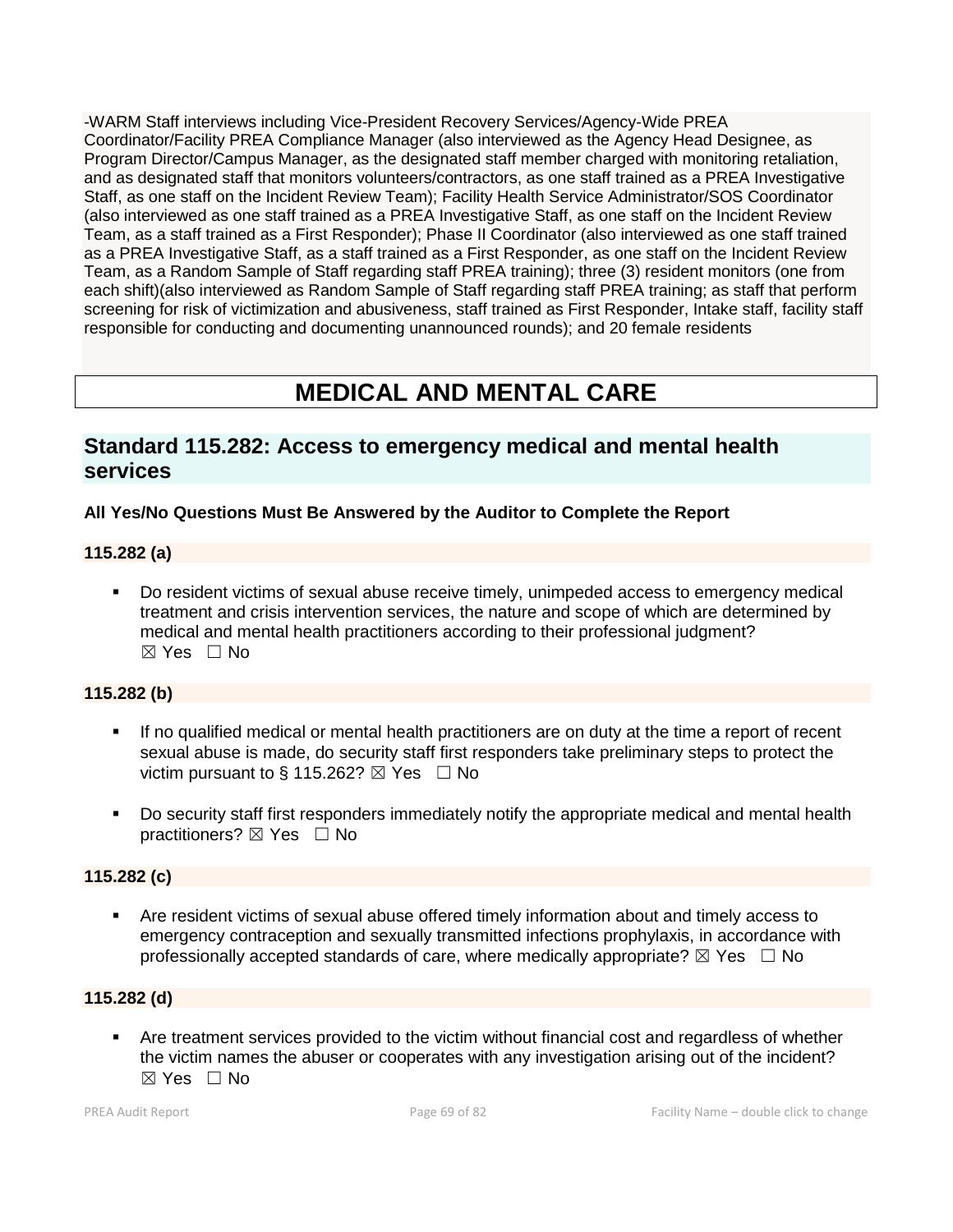### **Auditor Overall Compliance Determination**

|                                                                    |   | <b>Exceeds Standard</b> (Substantially exceeds requirement of standards)                                                          |
|--------------------------------------------------------------------|---|-----------------------------------------------------------------------------------------------------------------------------------|
|                                                                    | ⊠ | <b>Meets Standard</b> (Substantial compliance; complies in all material ways with the<br>standard for the relevant review period) |
|                                                                    |   | Does Not Meet Standard (Requires Corrective Action)                                                                               |
| <b>Instructions for Overall Compliance Determination Narrative</b> |   |                                                                                                                                   |

*The narrative below must include a comprehensive discussion of all the evidence relied upon in making the compliance or non-compliance determination, the auditor's analysis and reasoning, and the auditor's conclusions. This discussion must also include corrective action recommendations where the facility does not meet the standard. These recommendations must be included in the Final Report, accompanied by information on specific corrective actions taken by the facility.*

(a)-(d) Documentation and staff interviews confirmed facility policy requires that all residents shall have access to unconditional, immediate emergency medical and mental health services at no cost to the resident and/or their family. Mental health services can be provided locally by New Beginnings Sexual Assault Support Services if/when needed. No SAFE or SANE staff are employed at this facility; however, these professionals are provided at Methodist Hospital Henderson County Campus Emergency Department where forensic examinations would be conducted at no cost to the resident and/or to their family.

POLICY, MATERIALS, INTERVIEWS AND OTHER EVIDENCE REVIEWED

-Completed WARM Pre-Audit Questionnaire

-Recovery Kentucky Centers Policy: Compliance with Prison Rape Elimination Act (PREA) Resident **Programs** 

-PREA informational Posters and Brochures posted and displayed for resident and staff access in the facility -WARM Staff interviews including Vice-President Recovery Services/Agency-Wide PREA

Coordinator/Facility PREA Compliance Manager (also interviewed as the Agency Head Designee, as Program Director/Campus Manager, as the designated staff member charged with monitoring retaliation, and as designated staff that monitors volunteers/contractors, as one staff trained as a PREA Investigative Staff, as one staff on the Incident Review Team); Facility Health Service Administrator/SOS Coordinator (also interviewed as one staff trained as a PREA Investigative Staff, as one staff on the Incident Review Team, as a staff trained as a First Responder); Phase II Coordinator (also interviewed as one staff trained as a PREA Investigative Staff, as a staff trained as a First Responder, as one staff on the Incident Review Team, as a Random Sample of Staff regarding staff PREA training); three (3) resident monitors (one from each shift)(also interviewed as Random Sample of Staff regarding staff PREA training; as staff that perform screening for risk of victimization and abusiveness, staff trained as First Responder, Intake staff, facility staff responsible for conducting and documenting unannounced rounds); and 20 female residents

# **Standard 115.283: Ongoing medical and mental health care for sexual abuse victims and abusers**

# **All Yes/No Questions Must Be Answered by the Auditor to Complete the Report**

# **115.283 (a)**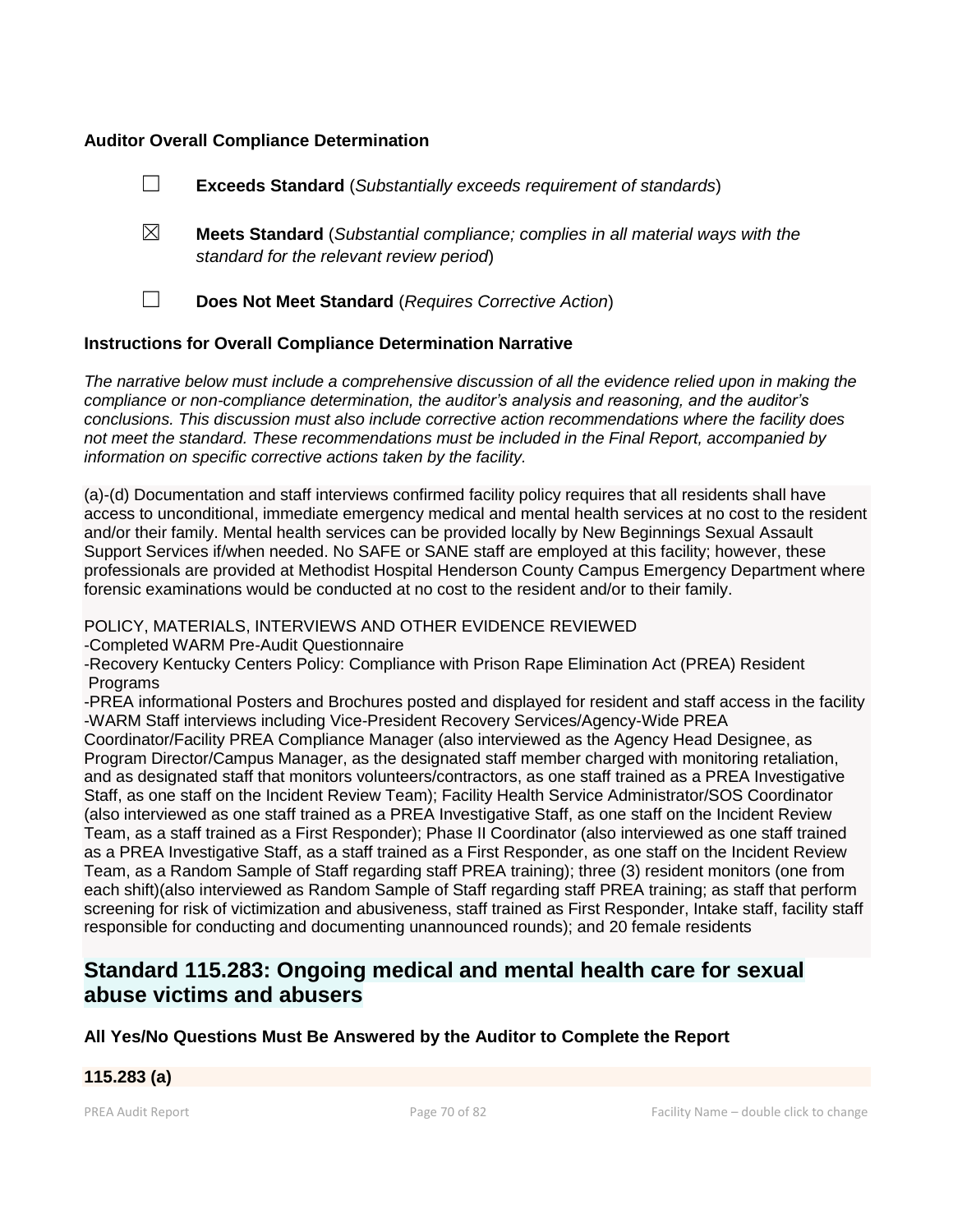■ Does the facility offer medical and mental health evaluation and, as appropriate, treatment to all residents who have been victimized by sexual abuse in any prison, jail, lockup, or juvenile facility? ⊠ Yes □ No

# **115.283 (b)**

**•** Does the evaluation and treatment of such victims include, as appropriate, follow-up services, treatment plans, and, when necessary, referrals for continued care following their transfer to, or placement in, other facilities, or their release from custody?  $\boxtimes$  Yes  $\Box$  No

#### **115.283 (c)**

■ Does the facility provide such victims with medical and mental health services consistent with the community level of care?  $\boxtimes$  Yes  $\Box$  No

# **115.283 (d)**

**EXP** Are resident victims of sexually abusive vaginal penetration while incarcerated offered pregnancy tests? (N/A if all-male facility.)  $\boxtimes$  Yes  $\Box$  No  $\Box$  NA

#### **115.283 (e)**

■ If pregnancy results from the conduct described in paragraph § 115.283(d), do such victims receive timely and comprehensive information about and timely access to all lawful pregnancyrelated medical services? (N/A if all-male facility.)  $\boxtimes$  Yes  $\Box$  No  $\Box$  NA

# **115.283 (f)**

▪ Are resident victims of sexual abuse while incarcerated offered tests for sexually transmitted infections as medically appropriate?  $\boxtimes$  Yes  $\Box$  No

#### **115.283 (g)**

Are treatment services provided to the victim without financial cost and regardless of whether the victim names the abuser or cooperates with any investigation arising out of the incident?  $\boxtimes$  Yes  $\Box$  No

#### **115.283 (h)**

Does the facility attempt to conduct a mental health evaluation of all known resident-on-resident abusers within 60 days of learning of such abuse history and offer treatment when deemed appropriate by mental health practitioners?  $\boxtimes$  Yes  $\Box$  No

#### **Auditor Overall Compliance Determination**



☐ **Exceeds Standard** (*Substantially exceeds requirement of standards*)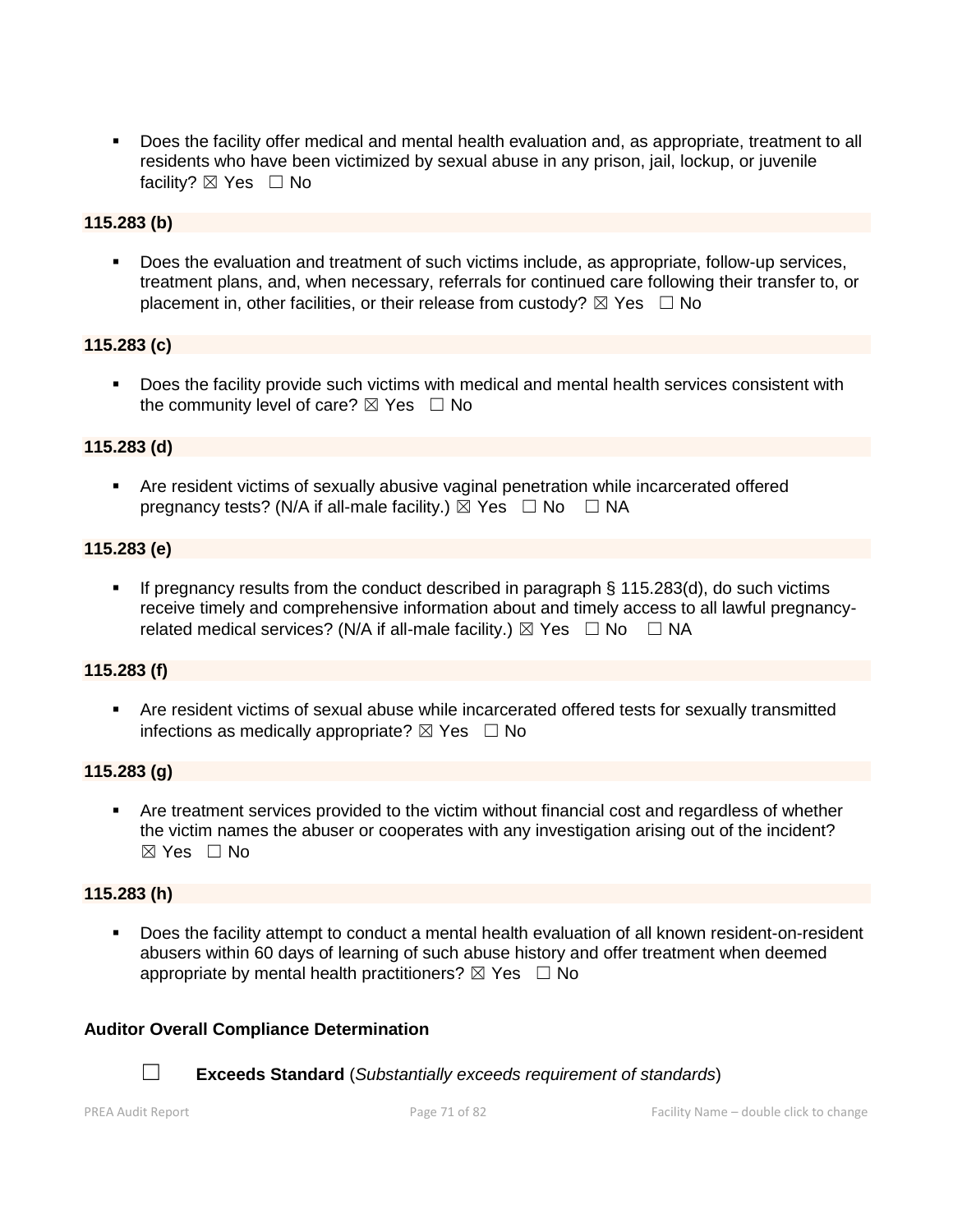☒ **Meets Standard** (*Substantial compliance; complies in all material ways with the standard for the relevant review period*)

☐ **Does Not Meet Standard** (*Requires Corrective Action*)

#### **Instructions for Overall Compliance Determination Narrative**

*The narrative below must include a comprehensive discussion of all the evidence relied upon in making the compliance or non-compliance determination, the auditor's analysis and reasoning, and the auditor's conclusions. This discussion must also include corrective action recommendations where the facility does not meet the standard. These recommendations must be included in the Final Report, accompanied by information on specific corrective actions taken by the facility.*

(a)-(h) Documentation and staff interviews confirmed facility policy requires that all residents shall have access to unconditional ongoing medical and mental health care for sexual abuse victims (evaluation and treatment shall include, as appropriate, follow-up services, treatment plans, and, when necessary, referrals for continued care consistent with the community level of care because it would be community level of care) at no cost to the resident and/or their family. Mental health services can be provided locally New Beginnings Sexual Assault Support Services if/when needed. No SAFE or SANE staff are employed at this facility; however, these professionals are provided at Methodist Hospital Henderson County Campus Emergency Department where forensic examinations would be conducted at no cost to the resident and/or to their family if/when needed.

POLICY, MATERIALS, INTERVIEWS AND OTHER EVIDENCE REVIEWED

-Completed WARM Pre-Audit Questionnaire

-Recovery Kentucky Centers Policy: Compliance with Prison Rape Elimination Act (PREA) Resident **Programs** 

-PREA informational Posters and Brochures posted and displayed for resident and staff access in the facility -WARM Staff interviews including Vice-President Recovery Services/Agency-Wide PREA

Coordinator/Facility PREA Compliance Manager (also interviewed as the Agency Head Designee, as Program Director/Campus Manager, as the designated staff member charged with monitoring retaliation, and as designated staff that monitors volunteers/contractors, as one staff trained as a PREA Investigative Staff, as one staff on the Incident Review Team); Facility Health Service Administrator/SOS Coordinator (also interviewed as one staff trained as a PREA Investigative Staff, as one staff on the Incident Review Team, as a staff trained as a First Responder); Phase II Coordinator (also interviewed as one staff trained as a PREA Investigative Staff, as a staff trained as a First Responder, as one staff on the Incident Review Team, as a Random Sample of Staff regarding staff PREA training); three (3) resident monitors (one from each shift)(also interviewed as Random Sample of Staff regarding staff PREA training; as staff that perform screening for risk of victimization and abusiveness, staff trained as First Responder, Intake staff, facility staff responsible for conducting and documenting unannounced rounds); and 20 female residents

# **DATA COLLECTION AND REVIEW**

# **Standard 115.286: Sexual abuse incident reviews**

# **All Yes/No Questions Must Be Answered by the Auditor to Complete the Report**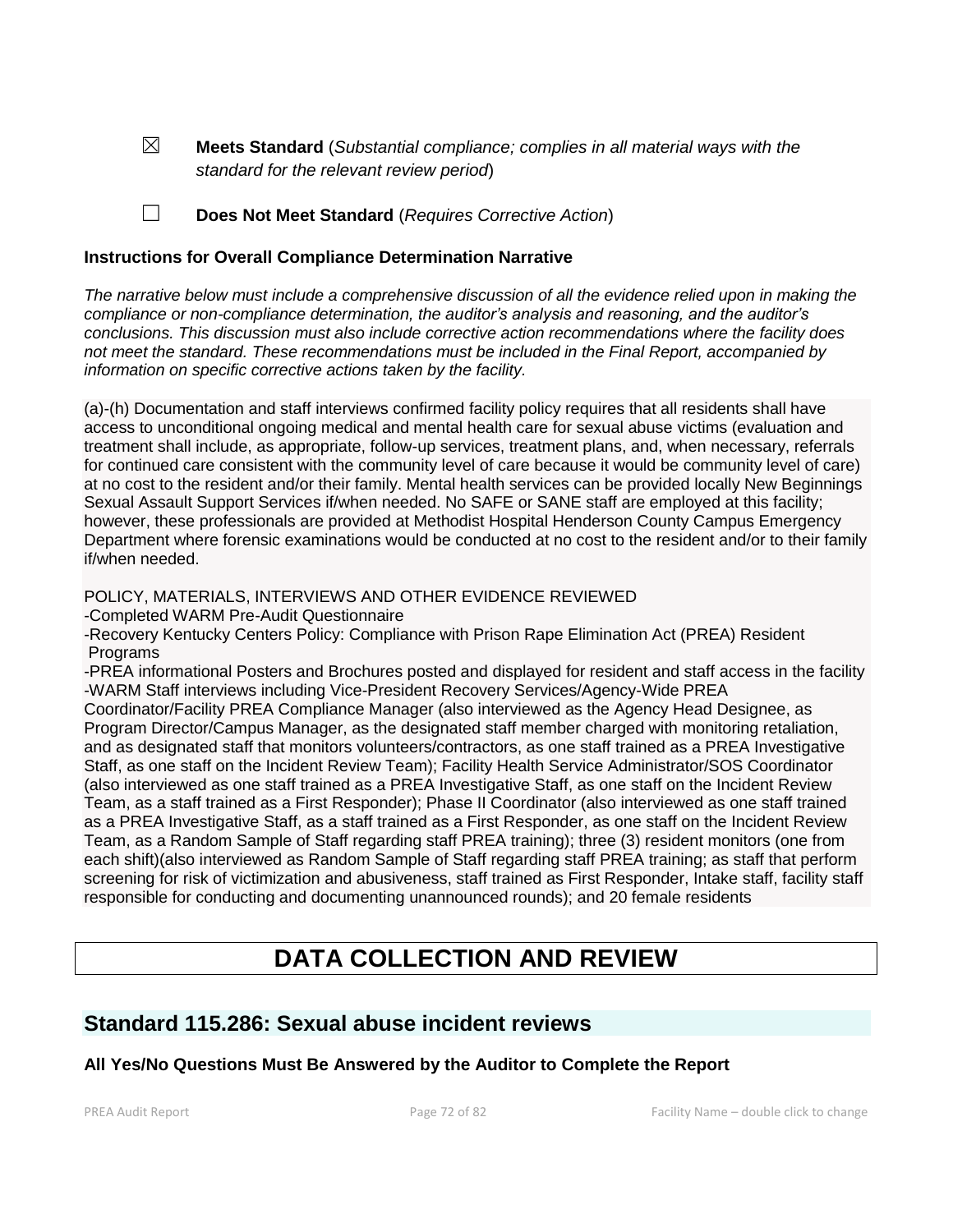#### **115.286 (a)**

Does the facility conduct a sexual abuse incident review at the conclusion of every sexual abuse investigation, including where the allegation has not been substantiated, unless the allegation has been determined to be unfounded?  $\boxtimes$  Yes  $\Box$  No

#### **115.286 (b)**

▪ Does such review ordinarily occur within 30 days of the conclusion of the investigation?  $\boxtimes$  Yes  $\Box$  No

#### **115.286 (c)**

■ Does the review team include upper-level management officials, with input from line supervisors, investigators, and medical or mental health practitioners?  $\boxtimes$  Yes  $\Box$  No

#### **115.286 (d)**

- Does the review team: Consider whether the allegation or investigation indicates a need to change policy or practice to better prevent, detect, or respond to sexual abuse?  $\boxtimes$  Yes  $\Box$  No
- Does the review team: Consider whether the incident or allegation was motivated by race; ethnicity; gender identity; lesbian, gay, bisexual, transgender, or intersex identification, status, or perceived status; gang affiliation; or other group dynamics at the facility?  $\boxtimes$  Yes  $\Box$  No
- Does the review team: Examine the area in the facility where the incident allegedly occurred to assess whether physical barriers in the area may enable abuse?  $\boxtimes$  Yes  $\Box$  No
- Does the review team: Assess the adequacy of staffing levels in that area during different shifts? ⊠ Yes □ No
- Does the review team: Assess whether monitoring technology should be deployed or augmented to supplement supervision by staff?  $\boxtimes$  Yes  $\Box$  No
- Does the review team: Prepare a report of its findings, including but not necessarily limited to determinations made pursuant to §§ 115.286(d)(1) - (d)(5), and any recommendations for improvement and submit such report to the facility head and PREA compliance manager? ☒ Yes ☐ No

#### **115.286 (e)**

▪ Does the facility implement the recommendations for improvement, or document its reasons for not doing so?  $\boxtimes$  Yes  $\Box$  No

#### **Auditor Overall Compliance Determination**



☐ **Exceeds Standard** (*Substantially exceeds requirement of standards*)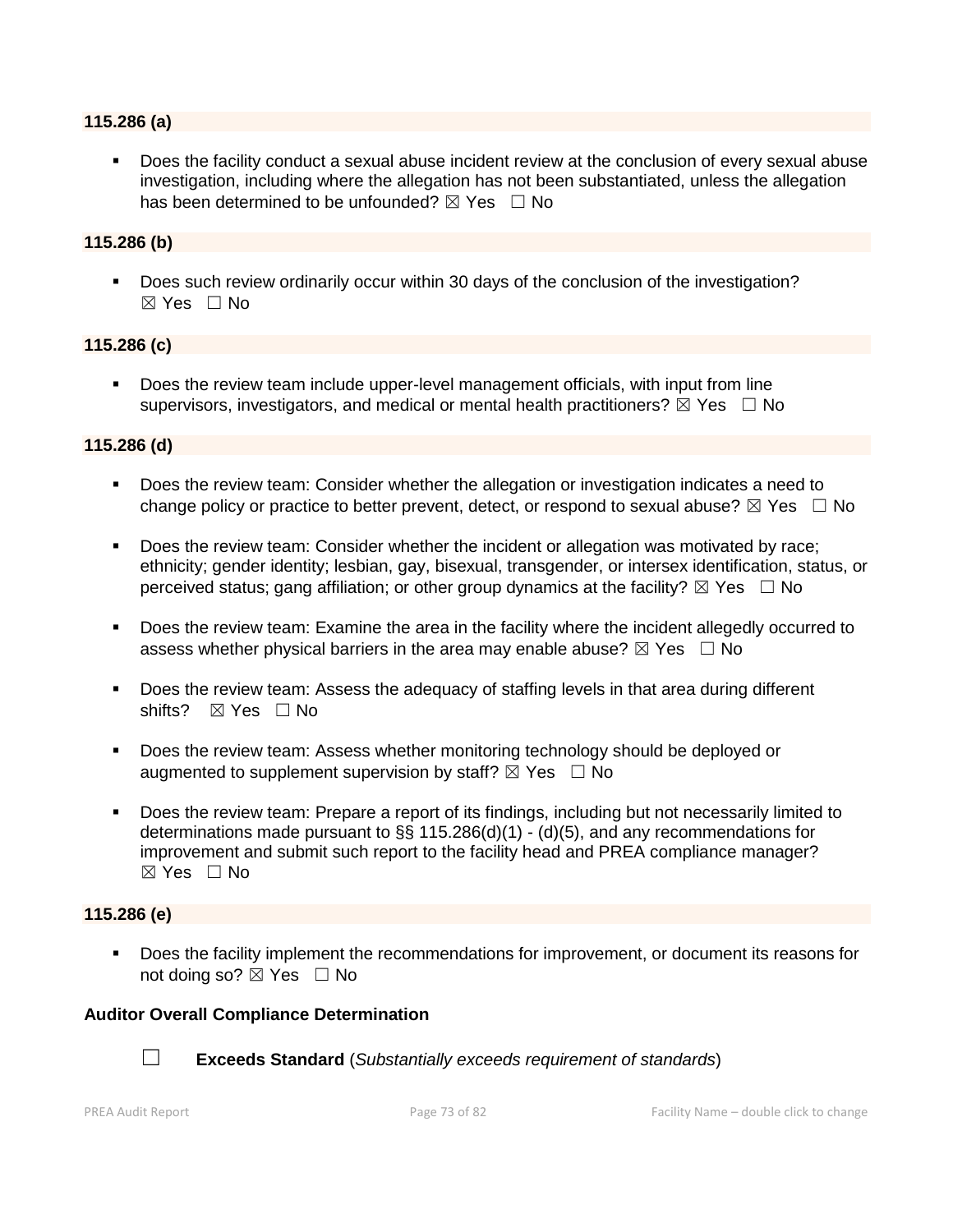☒ **Meets Standard** (*Substantial compliance; complies in all material ways with the standard for the relevant review period*)

☐ **Does Not Meet Standard** (*Requires Corrective Action*)

#### **Instructions for Overall Compliance Determination Narrative**

*The narrative below must include a comprehensive discussion of all the evidence relied upon in making the compliance or non-compliance determination, the auditor's analysis and reasoning, and the auditor's conclusions. This discussion must also include corrective action recommendations where the facility does not meet the standard. These recommendations must be included in the Final Report, accompanied by information on specific corrective actions taken by the facility.*

(a)-(e) Documentation and staff interviews confirmed facility policy identifies staff that serve on an Incident Review Team that does include upper-level management officials. The Incident Review Team considerations of all allegations would include but are not limited to the following: whether the allegation or investigation indicated a need to change policy or practice to better prevent, detect, or respond to sexual abuse; whether the incident or allegation was motivated by race, ethnicity, gender identity, status or perceived status, or whether incident was motivated or otherwise caused by other group dynamics in the facility. The Incident Review Team would examine the area where the incident allegedly occurred to assess physical layout, assess the adequacy of staffing level in that area during different shifts, and assess whether monitoring technology should be implemented. The Incident Review Team documents all findings.

#### POLICY, MATERIALS, INTERVIEWS AND OTHER EVIDENCE REVIEWED

-Completed WARM Pre-Audit Questionnaire

-WARM Staff interviews including Vice-President Recovery Services/Agency-Wide PREA Coordinator/Facility PREA Compliance Manager (also interviewed as the Agency Head Designee, as Program Director/Campus Manager, as the designated staff member charged with monitoring retaliation, and as designated staff that monitors volunteers/contractors, as one staff trained as a PREA Investigative Staff, as one staff on the Incident Review Team); Facility Health Service Administrator/SOS Coordinator (also interviewed as one staff trained as a PREA Investigative Staff, as one staff on the Incident Review Team, as a staff trained as a First Responder); Phase II Coordinator (also interviewed as one staff trained as a PREA Investigative Staff, as a staff trained as a First Responder, as one staff on the Incident Review Team, as a Random Sample of Staff regarding staff PREA training)

## **Standard 115.287: Data collection**

## **All Yes/No Questions Must Be Answered by the Auditor to Complete the Report**

#### **115.287 (a)**

■ Does the agency collect accurate, uniform data for every allegation of sexual abuse at facilities under its direct control using a standardized instrument and set of definitions?  $\boxtimes$  Yes  $\Box$  No

#### **115.287 (b)**

▪ Does the agency aggregate the incident-based sexual abuse data at least annually? ☒ Yes ☐ No

**115.287 (c)**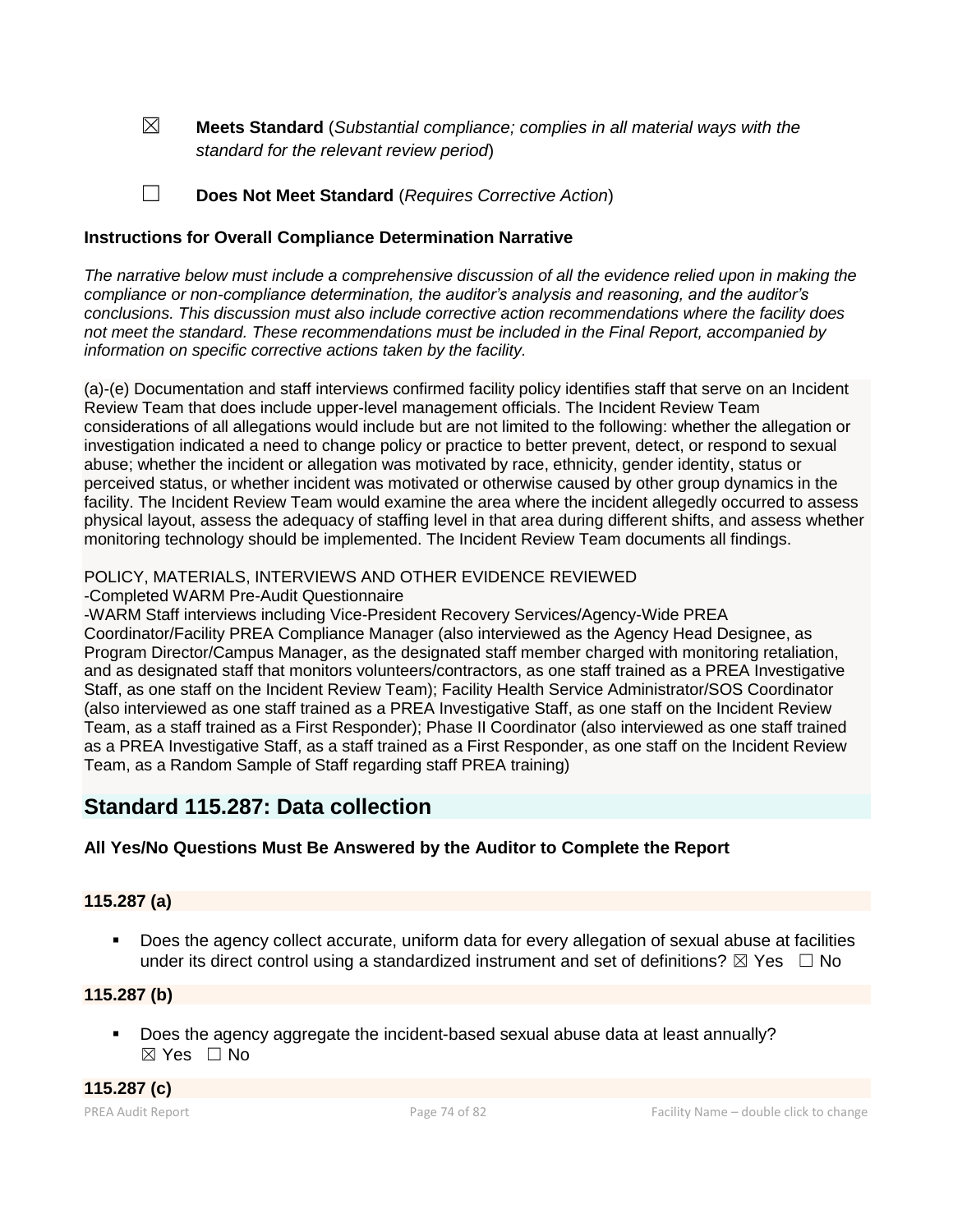■ Does the incident-based data include, at a minimum, the data necessary to answer all questions from the most recent version of the Survey of Sexual Violence conducted by the Department of Justice? ☒ Yes ☐ No

## **115.287 (d)**

▪ Does the agency maintain, review, and collect data as needed from all available incident-based documents, including reports, investigation files, and sexual abuse incident reviews?  $\boxtimes$  Yes  $\Box$  No

## **115.287 (e)**

▪ Does the agency also obtain incident-based and aggregated data from every private facility with which it contracts for the confinement of its residents? (N/A if agency does not contract for the confinement of its residents.)  $\Box$  Yes  $\Box$  No  $\boxtimes$  NA

## **115.287 (f)**

▪ Does the agency, upon request, provide all such data from the previous calendar year to the Department of Justice no later than June 30? (N/A if DOJ has not requested agency data.)  $\Box$  Yes  $\Box$  No  $\boxtimes$  NA

## **Auditor Overall Compliance Determination**

- ☐ **Exceeds Standard** (*Substantially exceeds requirement of standards*)
- ☒ **Meets Standard** (*Substantial compliance; complies in all material ways with the standard for the relevant review period*)
- ☐ **Does Not Meet Standard** (*Requires Corrective Action*)

## **Instructions for Overall Compliance Determination Narrative**

*The narrative below must include a comprehensive discussion of all the evidence relied upon in making the compliance or non-compliance determination, the auditor's analysis and reasoning, and the auditor's conclusions. This discussion must also include corrective action recommendations where the facility does not meet the standard. These recommendations must be included in the Final Report, accompanied by information on specific corrective actions taken by the facility.*

(a)-(f) Documentation and staff interviews confirmed agency policy to review data collected pursuant to PREA Standard 115.287 in order to assess and improve the effectiveness of its sexual abuse prevention, detection, and response policies, practices, and training including but not limited to identifying problem areas, taking corrective action on an ongoing basis, and preparing annual reports of its findings. This report is reviewed and approved by the CEO of WARM and then posted on the website [\(www.warmrecovery.com\)](http://www.warmrecovery.com/).

POLICY, MATERIALS, INTERVIEWS AND OTHER EVIDENCE REVIEWED -Completed WARM Pre-Audit Questionnaire -Recovery Kentucky Centers Policy: Compliance with Prison Rape Elimination Act (PREA) Resident Programs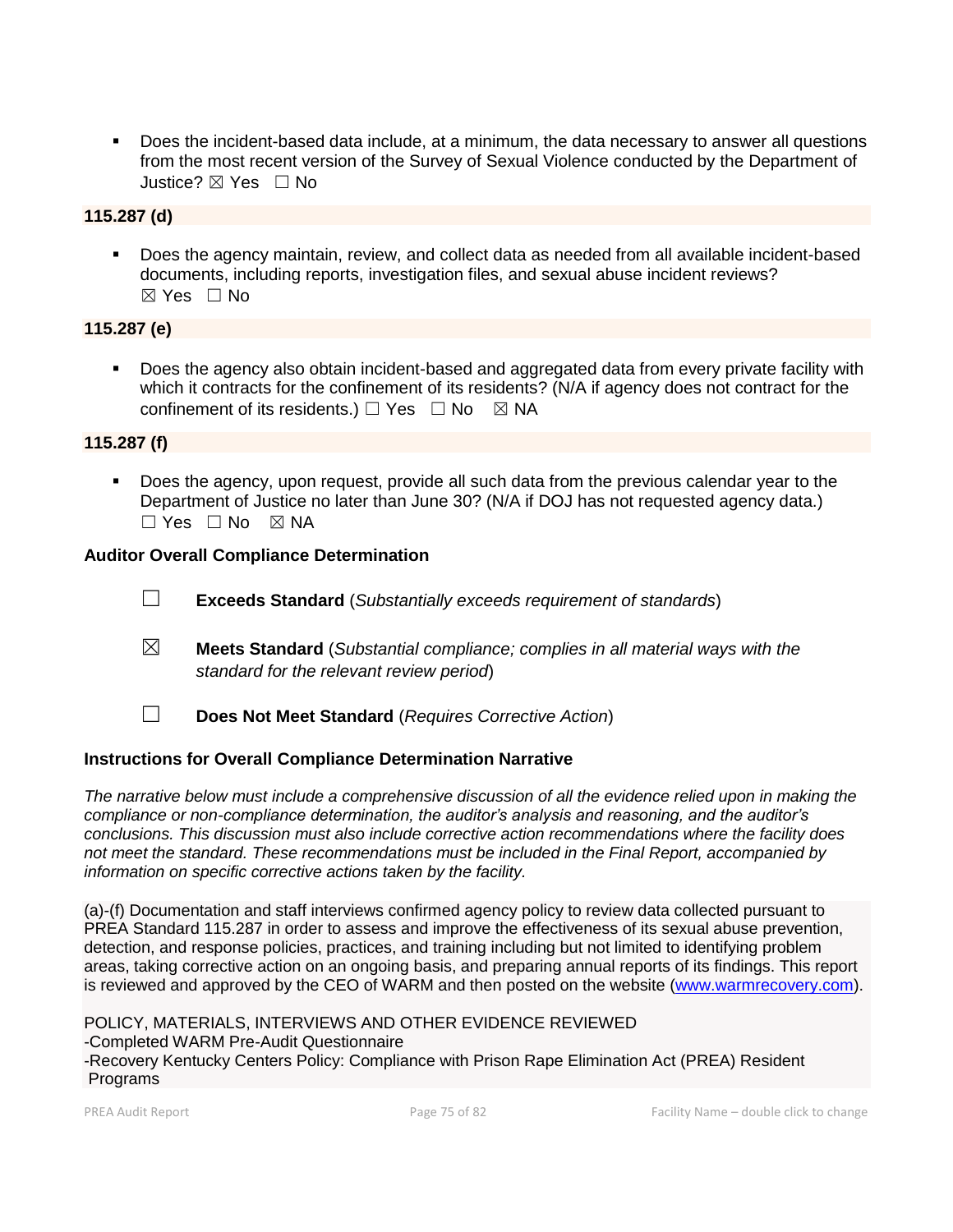-WARM Staff interviews including Vice-President Recovery Services/Agency-Wide PREA Coordinator/Facility PREA Compliance Manager (also interviewed as the Agency Head Designee, as Program Director/Campus Manager, as the designated staff member charged with monitoring retaliation, and as designated staff that monitors volunteers/contractors, as one staff trained as a PREA Investigative Staff, as one staff on the Incident Review Team)

## **Standard 115.288: Data review for corrective action**

## **All Yes/No Questions Must Be Answered by the Auditor to Complete the Report**

## **115.288 (a)**

- Does the agency review data collected and aggregated pursuant to § 115.287 in order to assess and improve the effectiveness of its sexual abuse prevention, detection, and response policies, practices, and training, including by: Identifying problem areas?  $\boxtimes$  Yes  $\Box$  No
- Does the agency review data collected and aggregated pursuant to § 115.287 in order to assess and improve the effectiveness of its sexual abuse prevention, detection, and response policies, practices, and training, including by: Taking corrective action on an ongoing basis? ☒ Yes ☐ No
- Does the agency review data collected and aggregated pursuant to § 115.287 in order to assess and improve the effectiveness of its sexual abuse prevention, detection, and response policies, practices, and training, including by: Preparing an annual report of its findings and corrective actions for each facility, as well as the agency as a whole?  $\boxtimes$  Yes  $\Box$  No

## **115.288 (b)**

Does the agency's annual report include a comparison of the current year's data and corrective actions with those from prior years and provide an assessment of the agency's progress in addressing sexual abuse  $\boxtimes$  Yes  $\Box$  No

## **115.288 (c)**

**EXTE:** Is the agency's annual report approved by the agency head and made readily available to the public through its website or, if it does not have one, through other means?  $\boxtimes$  Yes  $\Box$  No

## **115.288 (d)**

▪ Does the agency indicate the nature of the material redacted where it redacts specific material from the reports when publication would present a clear and specific threat to the safety and security of a facility?  $\boxtimes$  Yes  $\Box$  No

## **Auditor Overall Compliance Determination**



☐ **Exceeds Standard** (*Substantially exceeds requirement of standards*)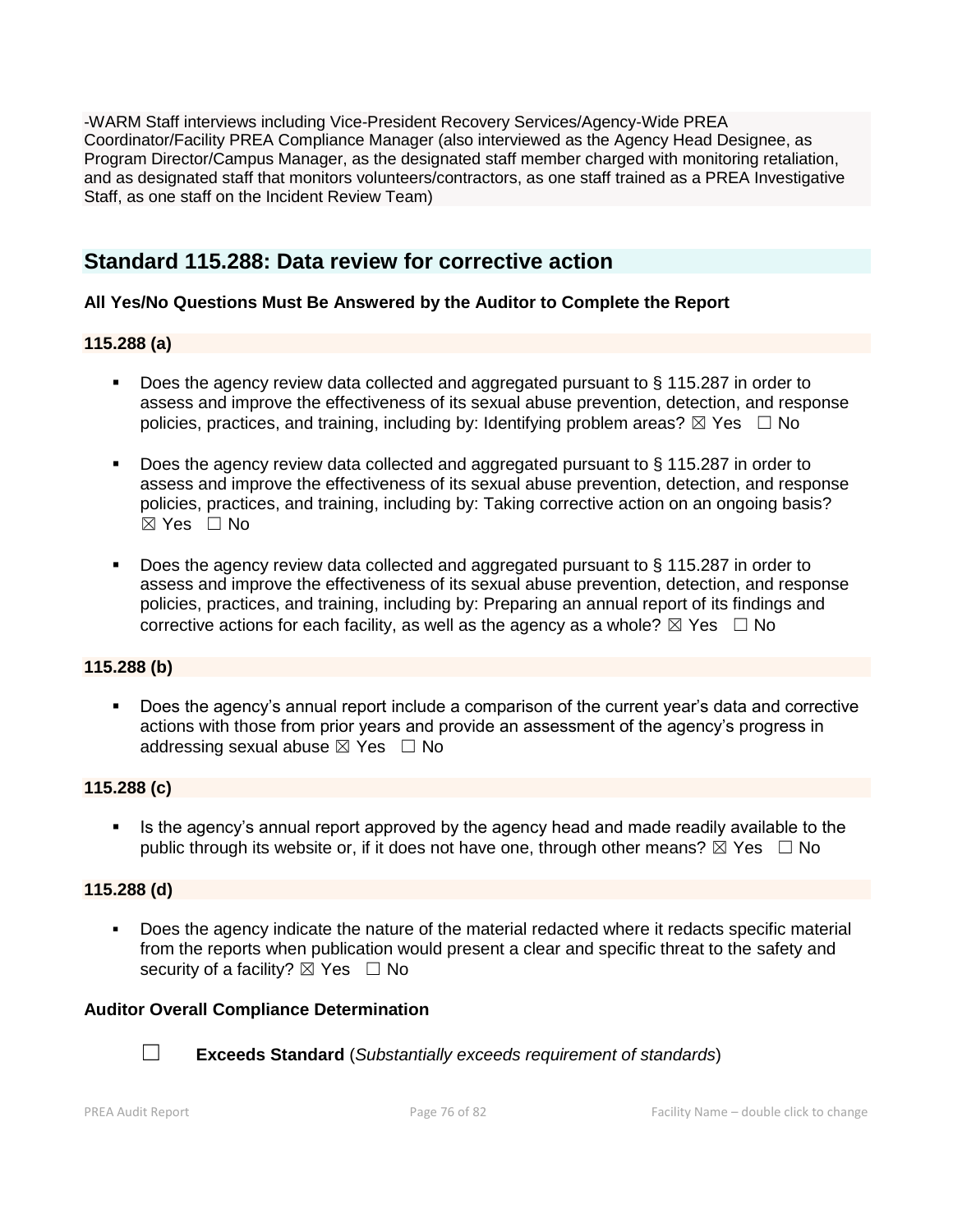☒ **Meets Standard** (*Substantial compliance; complies in all material ways with the standard for the relevant review period*)

☐ **Does Not Meet Standard** (*Requires Corrective Action*)

#### **Instructions for Overall Compliance Determination Narrative**

*The narrative below must include a comprehensive discussion of all the evidence relied upon in making the compliance or non-compliance determination, the auditor's analysis and reasoning, and the auditor's conclusions. This discussion must also include corrective action recommendations where the facility does not meet the standard. These recommendations must be included in the Final Report, accompanied by information on specific corrective actions taken by the facility.*

(a)-(d) Documentation and staff interviews confirmed agency policy to review data collected pursuant to PREA Standard 115.287 in order to assess and improve the effectiveness of its sexual abuse prevention, detection, and response policies, practices, and training including but not limited to identifying problem areas, taking corrective action on an ongoing basis, and preparing annual report of its findings. This report is reviewed and approved by the CEO of WARM and then posted on website [\(www.warmrecovery.com\)](http://www.warmrecovery.com/).

POLICY, MATERIALS, INTERVIEWS AND OTHER EVIDENCE REVIEWED

-Completed WARM Pre-Audit Questionnaire

-Recovery Kentucky Centers Policy: Compliance with Prison Rape Elimination Act (PREA) Resident **Programs** 

-WARM Staff interviews including Vice-President Recovery Services/Agency-Wide PREA

Coordinator/Facility PREA Compliance Manager (also interviewed as the Agency Head Designee, as Program Director/Campus Manager, as the designated staff member charged with monitoring retaliation, and as designated staff that monitors volunteers/contractors, as one staff trained as a PREA Investigative Staff, as one staff on the Incident Review Team)

## **Standard 115.289: Data storage, publication, and destruction**

## **All Yes/No Questions Must Be Answered by the Auditor to Complete the Report**

#### **115.289 (a)**

■ Does the agency ensure that data collected pursuant to § 115.287 are securely retained?  $\boxtimes$  Yes  $\Box$  No

## **115.289 (b)**

▪ Does the agency make all aggregated sexual abuse data, from facilities under its direct control and private facilities with which it contracts, readily available to the public at least annually through its website or, if it does not have one, through other means?  $\boxtimes$  Yes  $\Box$  No

#### **115.289 (c)**

Does the agency remove all personal identifiers before making aggregated sexual abuse data publicly available?  $\boxtimes$  Yes  $\Box$  No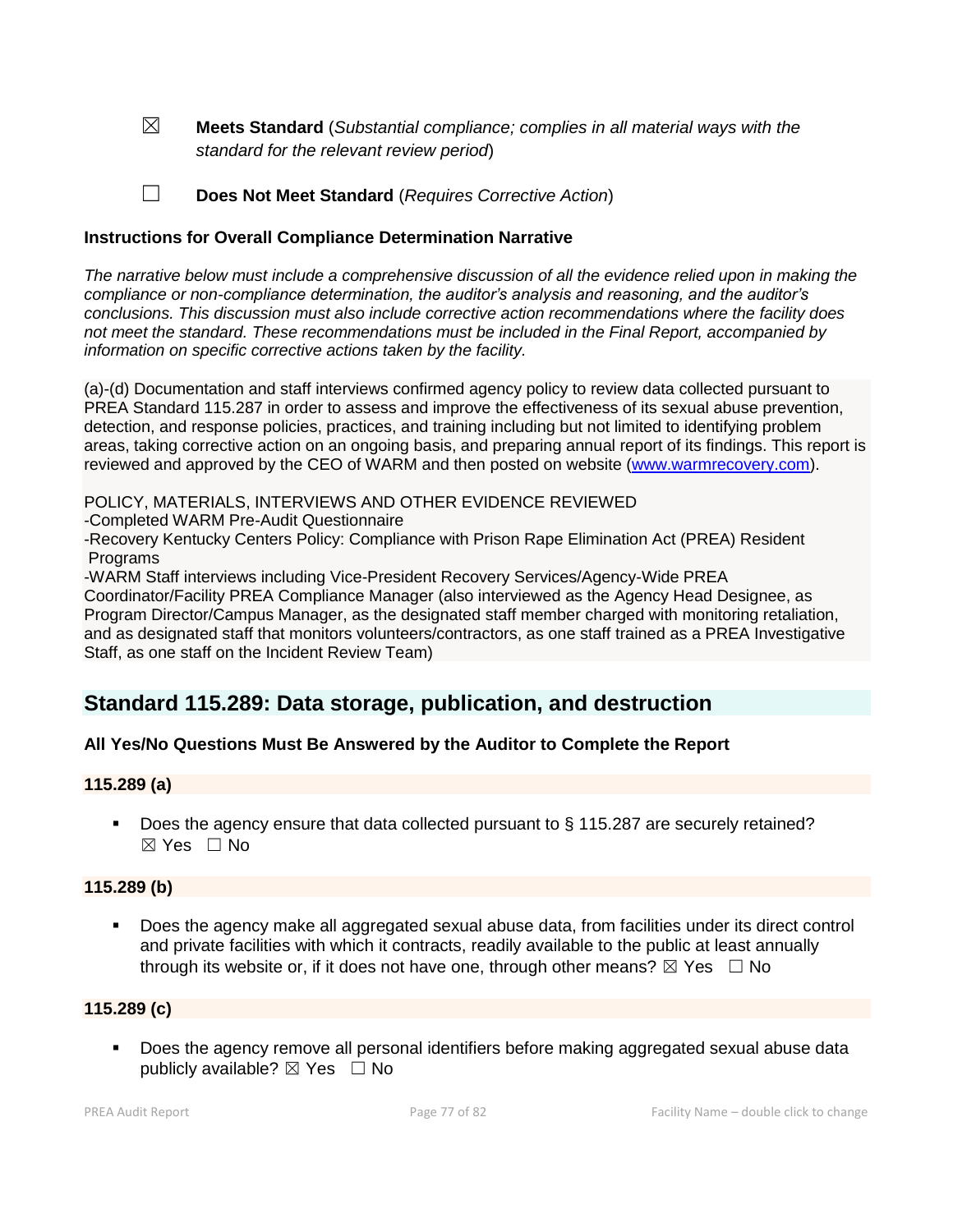#### **115.289 (d)**

Does the agency maintain sexual abuse data collected pursuant to  $\S$  115.287 for at least 10 years after the date of the initial collection, unless Federal, State, or local law requires otherwise?  $\boxtimes$  Yes  $\Box$  No

#### **Auditor Overall Compliance Determination**

- ☐ **Exceeds Standard** (*Substantially exceeds requirement of standards*)
- ☒ **Meets Standard** (*Substantial compliance; complies in all material ways with the standard for the relevant review period*)
- ☐ **Does Not Meet Standard** (*Requires Corrective Action*)

#### **Instructions for Overall Compliance Determination Narrative**

*The narrative below must include a comprehensive discussion of all the evidence relied upon in making the compliance or non-compliance determination, the auditor's analysis and reasoning, and the auditor's conclusions. This discussion must also include corrective action recommendations where the facility does not meet the standard. These recommendations must be included in the Final Report, accompanied by information on specific corrective actions taken by the facility.*

(a)-(d) Documentation and staff interviews confirmed facility policy that ensures data collected to PREA Standard 115.287 is securely retained. The facility removes all personal identifiers and will maintain sexual abuse data collected for at least ten (10) years after the date of the initial collection.

POLICY, MATERIALS, INTERVIEWS AND OTHER EVIDENCE REVIEWED

-Completed WARM Pre-Audit Questionnaire

-Recovery Kentucky Centers Policy: Compliance with Prison Rape Elimination Act (PREA) Resident **Programs** 

-WARM Staff interviews including Vice-President Recovery Services/Agency-Wide PREA

Coordinator/Facility PREA Compliance Manager (also interviewed as the Agency Head Designee, as Program Director/Campus Manager, as the designated staff member charged with monitoring retaliation, and as designated staff that monitors volunteers/contractors, as one staff trained as a PREA Investigative Staff, as one staff on the Incident Review Team)

# **AUDITING AND CORRECTIVE ACTION**

## **Standard 115.401: Frequency and scope of audits**

#### **All Yes/No Questions Must Be Answered by the Auditor to Complete the Report**

**115.401 (a)**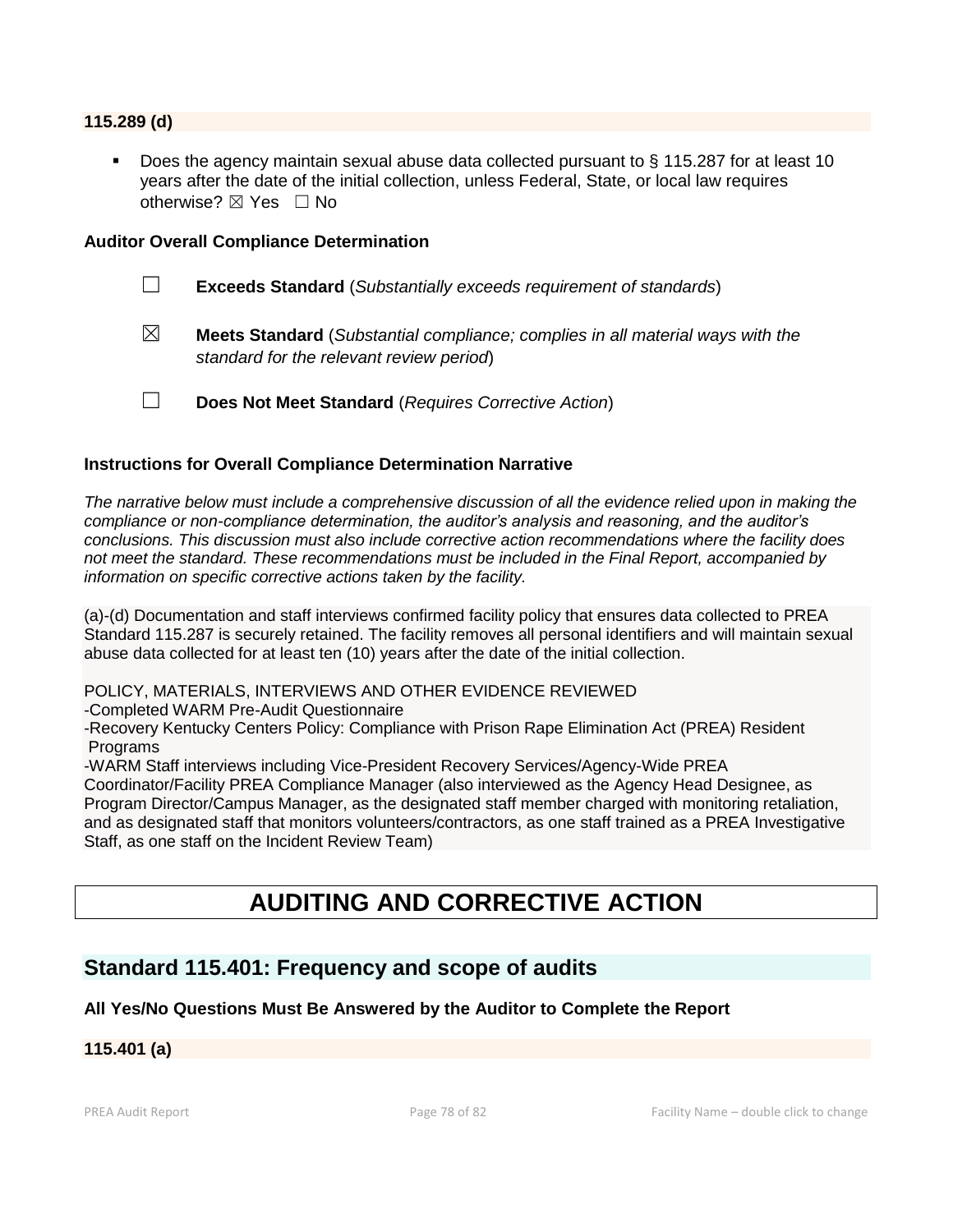▪ During the prior three-year audit period, did the agency ensure that each facility operated by the agency, or by a private organization on behalf of the agency, was audited at least once? (*Note: The response here is purely informational. A "no" response does not impact overall compliance with this standard.*)  $\boxtimes$  Yes  $\Box$  No

#### **115.401 (b)**

- Is this the first year of the current audit cycle? (*Note: a "no" response does not impact overall compliance with this standard.*) □ Yes  $\boxtimes$  No
- **.** If this is the second year of the current audit cycle, did the agency ensure that at least one-third of each facility type operated by the agency, or by a private organization on behalf of the agency, was audited during the first year of the current audit cycle? (N/A if this is **not** the *second* year of the current audit cycle.)  $\boxtimes$  Yes  $\Box$  No  $\Box$  NA
- If this is the third year of the current audit cycle, did the agency ensure that at least two-thirds of each facility type operated by the agency, or by a private organization on behalf of the agency, were audited during the first two years of the current audit cycle? (N/A if this is **not** the *third* year of the current audit cycle.)  $\Box$  Yes  $\Box$  No  $\boxtimes$  NA

#### **115.401 (h)**

▪ Did the auditor have access to, and the ability to observe, all areas of the audited facility?  $\boxtimes$  Yes  $\Box$  No

#### **115.401 (i)**

▪ Was the auditor permitted to request and receive copies of any relevant documents (including electronically stored information)?  $\boxtimes$  Yes  $\Box$  No

#### **115.401 (m)**

▪ Was the auditor permitted to conduct private interviews with inmates, residents, and detainees?  $\boxtimes$  Yes  $\Box$  No

#### **115.401 (n)**

▪ Were residents permitted to send confidential information or correspondence to the auditor in the same manner as if they were communicating with legal counsel?  $\boxtimes$  Yes  $\Box$  No

#### **Auditor Overall Compliance Determination**



☐ **Exceeds Standard** (*Substantially exceeds requirement of standards*)

☒ **Meets Standard** (*Substantial compliance; complies in all material ways with the standard for the relevant review period*)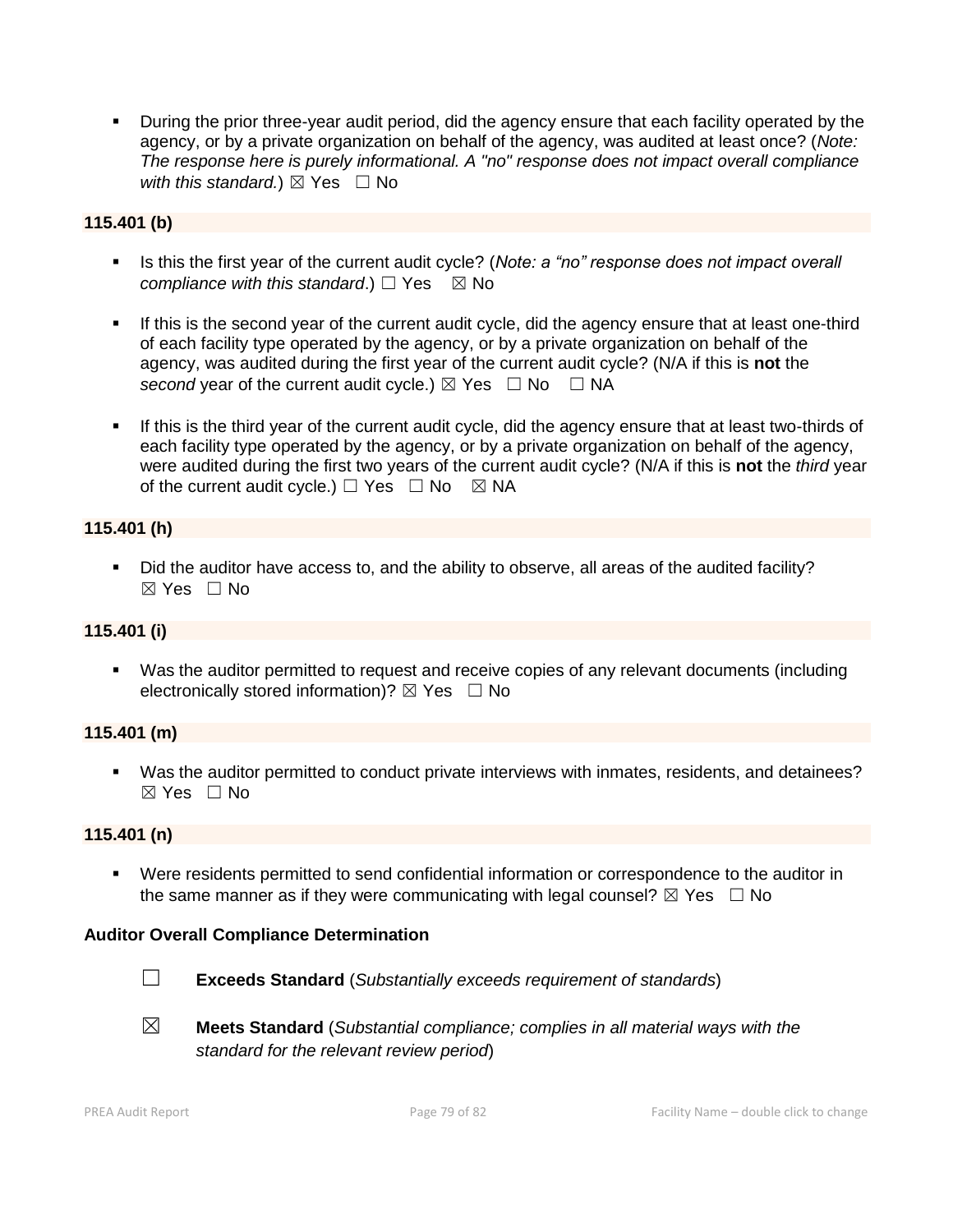☐ **Does Not Meet Standard** (*Requires Corrective Action*)

## **Instructions for Overall Compliance Determination Narrative**

*The narrative below must include a comprehensive discussion of all the evidence relied upon in making the compliance or non-compliance determination, the auditor's analysis and reasoning, and the auditor's conclusions. This discussion must also include corrective action recommendations where the facility does not meet the standard. These recommendations must be included in the Final Report, accompanied by information on specific corrective actions taken by the facility.*

(a)-(n) WARM is a non-profit organization/facility constructed in 2011. WARM had first PREA audit 4/20/2015. The second PREA audit pre-audit was initiation on 1/10/2018. The documents were timely and complete. These documents included but were not limited to agency and facility policies and procedures demonstrating compliance with the PREA Community Confinement Standards, staffing plans, floor plans, protocols, training records, and other documents related to demonstrating compliance with the PREA Community Confinement Standards. This auditor did not receive any correspondence or requests from staff or residents prior to the on-site audit (a notice was posted/observed with contact information for the PREA Auditor/audit date six weeks prior to the on-side audit as required). Staff and resident interviews occurred efficiently and privately. The entire facility was toured. Overall, the facility was well prepared for the PREA audit and performed well in all areas. After reviewing all pertinent information and after conducting resident and staff interviews, the auditor found that the agency/facility leadership have clearly made PREA compliance a high priority and have devoted a significant amount of time and resources to PREA policy development, training of all staff and volunteers in the facility, and immediate education upon intake with all residents regarding PREA aspects.

POLICY, MATERIALS, INTERVIEWS AND OTHER EVIDENCE REVIEWED

-Completed WARM Pre-Audit Questionnaire

-Recovery Kentucky Centers Policy: Compliance with Prison Rape Elimination Act (PREA) Resident Programs

-WARM Staff interviews including Vice-President Recovery Services/Agency-Wide PREA

Coordinator/Facility PREA Compliance Manager (also interviewed as the Agency Head Designee, as Program Director/Campus Manager, as the designated staff member charged with monitoring retaliation, and as designated staff that monitors volunteers/contractors, as one staff trained as a PREA Investigative Staff, as one staff on the Incident Review Team)

## **Standard 115.403: Audit contents and findings**

## **All Yes/No Questions Must Be Answered by the Auditor to Complete the Report**

## **115.403 (f)**

The agency has published on its agency website, if it has one, or has otherwise made publicly available, all Final Audit Reports within 90 days of issuance by auditor. The review period is for prior audits completed during the past three years PRECEDING THIS AGENCY AUDIT. In the case of single facility agencies, the auditor shall ensure that the facility's last audit report was published. The pendency of any agency appeal pursuant to 28 C.F.R. § 115.405 does not excuse noncompliance with this provision. (N/A if there have been no Final Audit Reports issued in the past three years, or in the case of single facility agencies that there has never been a Final Audit Report issued.)  $\boxtimes$  Yes  $\Box$  No  $\Box$  NA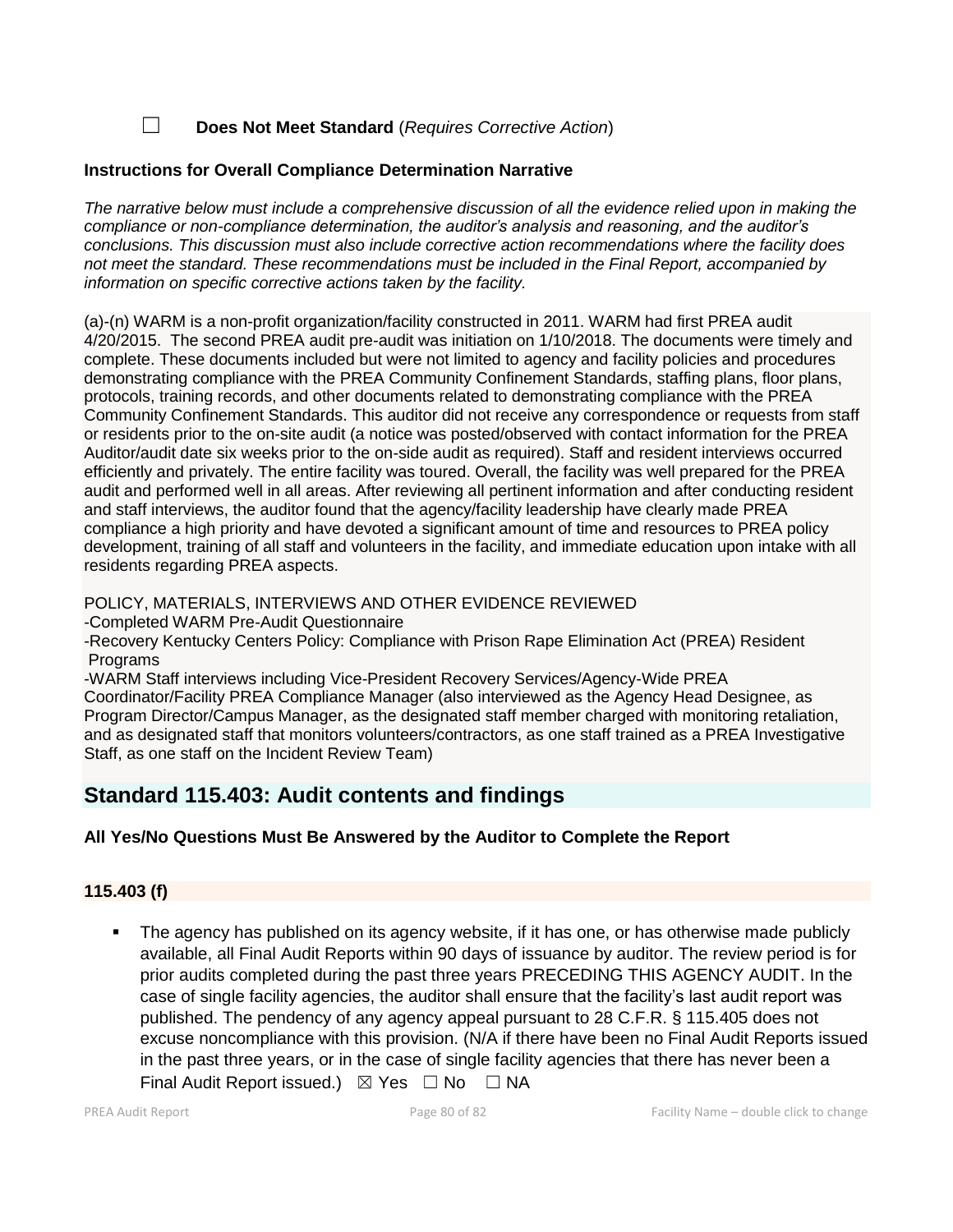#### **Auditor Overall Compliance Determination**

- ☐ **Exceeds Standard** (*Substantially exceeds requirement of standards*)
- ☒ **Meets Standard** (*Substantial compliance; complies in all material ways with the standard for the relevant review period*)
- 

☐ **Does Not Meet Standard** (*Requires Corrective Action*)

#### **Instructions for Overall Compliance Determination Narrative**

*The narrative below must include a comprehensive discussion of all the evidence relied upon in making the compliance or non-compliance determination, the auditor's analysis and reasoning, and the auditor's conclusions. This discussion must also include corrective action recommendations where the facility does not meet the standard. These recommendations must be included in the Final Report, accompanied by information on specific corrective actions taken by the facility.*

(f) WARM had first PREA audit 4/20/2015 and a PREA Final Report dated 5/11/2015. Website: www.warmrecovery.com.

POLICY, MATERIALS, INTERVIEWS AND OTHER EVIDENCE REVIEWED -Completed WARM Pre-Audit Questionnaire

-WARM Staff interviews including Vice-President Recovery Services/Agency-Wide PREA Coordinator/Facility PREA Compliance Manager (also interviewed as the Agency Head Designee, as Program Director/Campus Manager, as the designated staff member charged with monitoring retaliation, and as designated staff that monitors volunteers/contractors, as one staff trained as a PREA Investigative Staff, as one staff on the Incident Review Team)